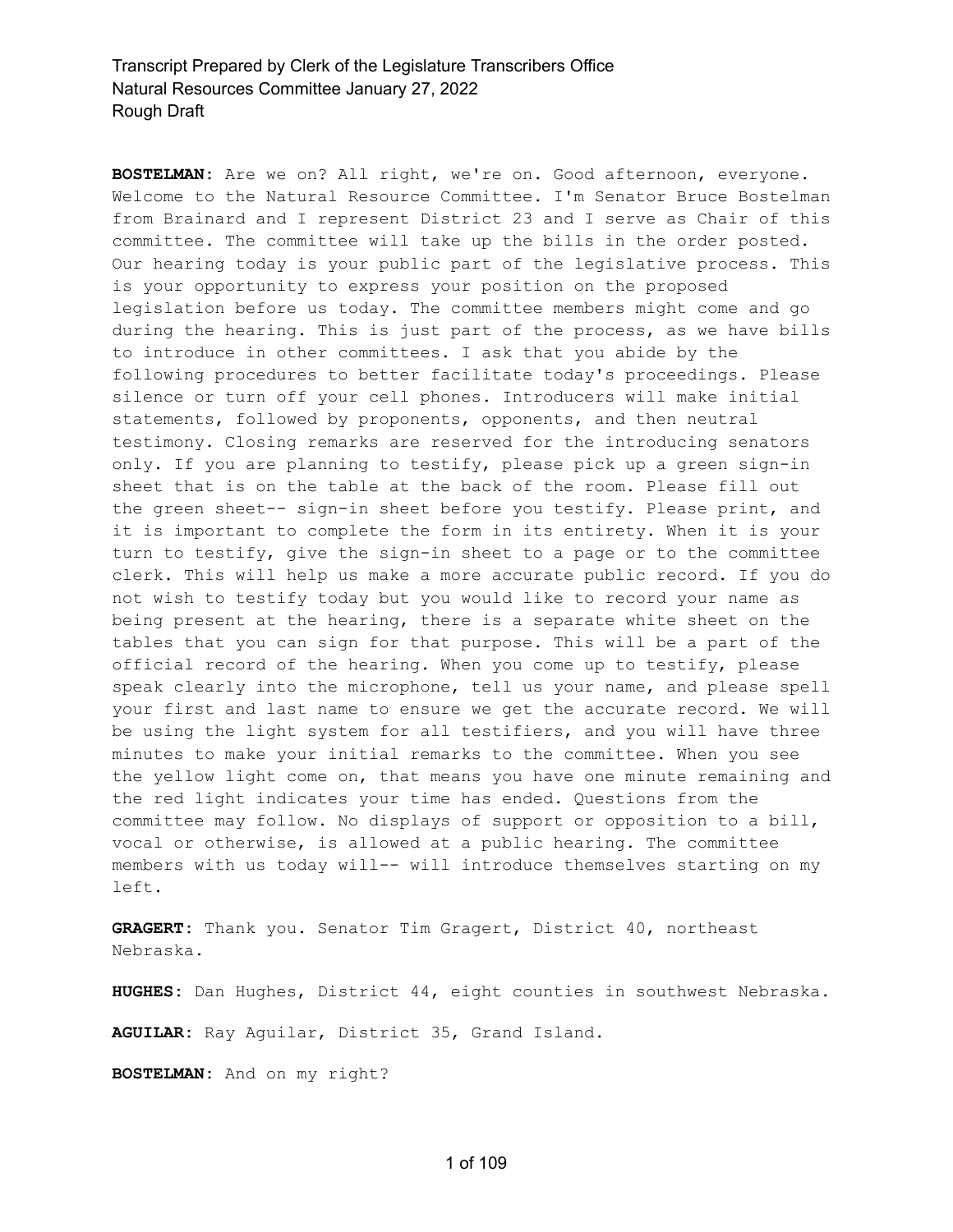**MOSER:** Mike Moser, District 22, it's Platte County and the majority of Stanton County.

**BOSTELMAN:** To my left is committee legal counsel Cindy Lamm, and to my far right is the committee clerk, Katie Bohlmeyer. Our pages for the committee today-- here today are Malcolm Durfee O'Brien and Joseph Schafer. With that, I will turn it over to Vice Chair Moser.

**MOSER:** Thank you. Senator Bostelman, welcome to your committee.

**BOSTELMAN:** Thank you.

**MOSER:** Does that feel kind of weird?

**BOSTELMAN:** Thank you. Good afternoon, Vice Chairman Moser and members of Natural Resource Committee. My name is Bruce Bostelman, and I spell that B-r-u-c-e B-o-s-t-e-l-m-a-n, and I represent Legislative District 23. Today I'm here to introduce LB1047, which updates our statutory language to reflect what NERC and SPP have highlighted in their investigations to the February 2021 polar vortex event and their existing definitions. This bill is about reliability for the citizens of the state today and into the future. Specifically, LB1047 does three things. The bill harmonizes definitions used by SPP and NERC- sorry, I have something to hand out, which the pages are now providing to you-- by defining reliable and-- reliable or reliability as ability to provide firm or nonfirm generation that is able to be dispatched 24/7. This definition only applies to districts whose service territory includes a metropolitan city or comprises more than half of Nebraska's counties. From the front of it is the NERC definition, and on the backside is the SPP definition, taken from their documents. Second, it amends the policy of the state to say electric suppliers should provide adequate and reliable energy. And third, it requires electric suppliers who cannot store 45 days of fuel onsite to include in their annual report to the Power Review Board a plan-- a plan that identifies their capability to acquire and supply four to five days of fuel during peak summer and winter load conditions. This does not-- it does not require every electric supplier to store 45 days of fuel onsite; it simply asks them to have a plan to acquire and supply the 45 days of fuel. The February 2021 power outages gave rise to the awareness of Nebraska's public power resources structure and the state's policy of providing reliable, adequate energy to ratepayers. I will pause and say I want to thank public power during that time to- the work they did throughout the state to do the best job they can to cut the grid up and operating and then power to as many people as they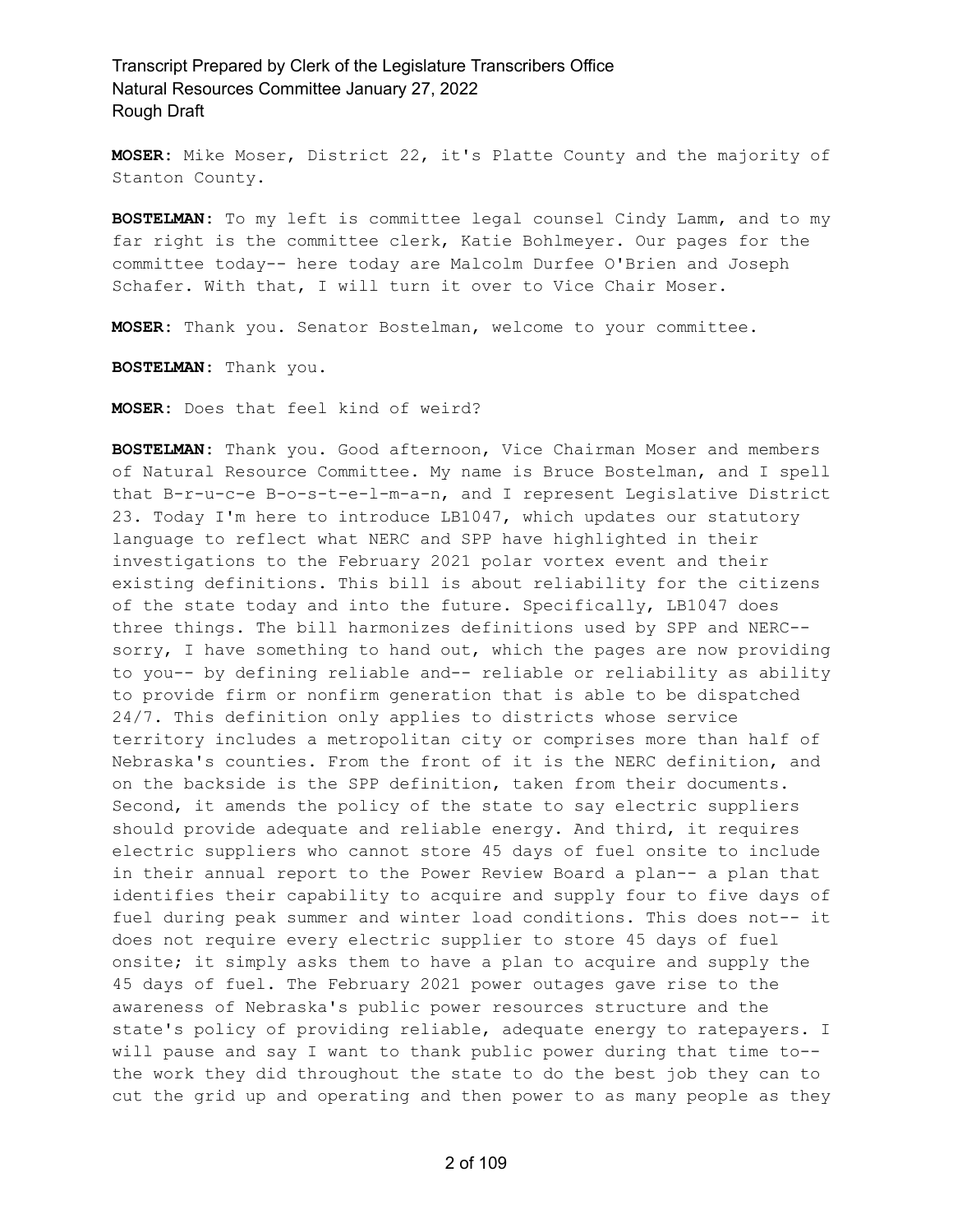can. SPP noted that the event highlighted weaknesses of the components of the supply side of the grid and the need to further assess SPP's ability to reliably operate the system with increased use of intermittent resources and further reduction of baseload resources. In fact, Mr. Nickell, who's the chief operating officer of SPP, has stated that SPP, and I quote, can't guarantee that we won't ever see this-- it's a Feb 21-- 21 event-- again, end quote. Barbara Sugg, president/chief executive officer of the SPP, has further stated that maintaining reliability within the SPP is an extraordinarily- extraordinary effort in itself. In December 2021, NERC released its long-term reliability assessment, which concluded that the changes that renewables bring to the resource mix is the greatest challenge to reliability of electrical service throughout the United States. Although SPP was not noted as a top-ten area of concern in the next ten years, it cautions that all regions are at risk due to the interconnectedness of all regions. I say that, if you remember that SPP during the time we were getting-- we were-- and interconnectedness for me, so I believe it was, maybe from the east or from the west, was coming in to supply power; even though Omaha was being forced to shed load, we were receiving power from the-- the RTOs next to us. I believe this interconnection is important, as we've learned in February 2021 that SPP relied on those R-- RTOs to meet load within the SPP. In NERC's key findings, they state that generation will not be there in the future. I've handed out an infographic from the 2021 long-term reliability assessment for your review. The Key Finding 1 deals with reserve margins, and that's your colored graphic, if you look at it. Anticipated reserves fall below the referenced margin level in MISO beginning in 2024, Ontario in 2025, and California in 2026. For all other areas, anticipated capacity reserves are above their respective reserve margin levels for the first five years of this assessment period, indicating that there will be sufficient electric resources to meet peak demand if there are no changes in generation. Note, however, that this reserve margin analysis does not explicit-- explicitly account for resource energy limitations due to fuel uncertainty. Key Finding 2 deals with energy risk. And since the publication of the ERO's probabilistic assessment in 2020, additional analysis indicates that risk of load loss and energy shortfalls persist in the Western Interconnection and MISO areas. If you look at the map, both east and west, we have some issues coming. They have identified issues into the future. Key Finding 3, extreme weather risk: Parts of North America-- America are exposed to energy shortfall risk in the near-term assessment period from wide-area and long duration extreme weather events like the 2020 and the 2021 western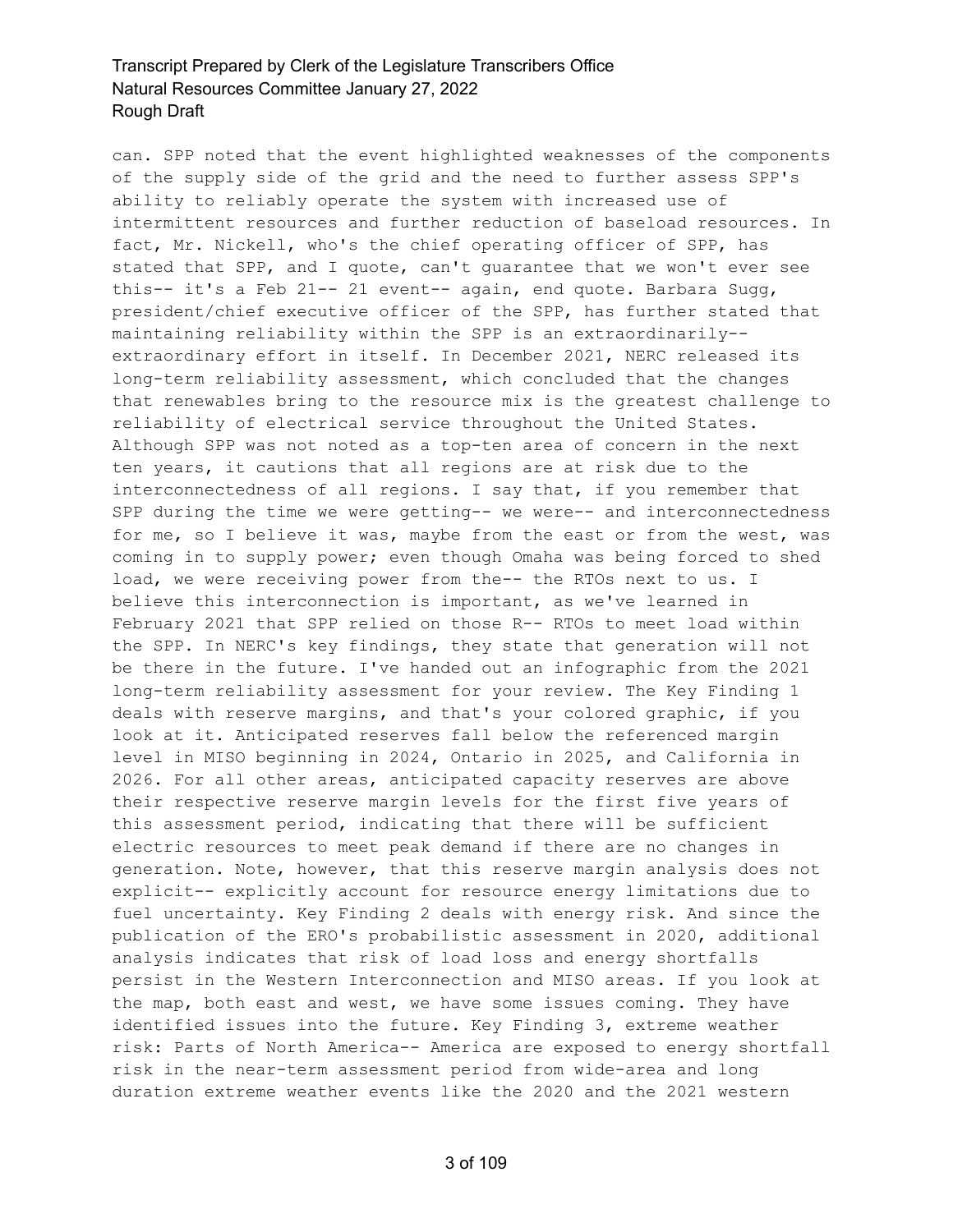heatwave and the winter storm Uri in 2021. The key finding of frequency response said the frequent [SIC] response is expected to remain adequate through 2023. It's a year. Key Finding 5 was resource mix changes. Variable energy resources contin-- continue to grow and thermal resource capacity declines, and in most areas throughout this assessment period; as a result, increased attention on planning and operating a more complex resource mix is required. Considering these key findings, the need for reliable and adequate generation in Nebraska is critical to the citizenry and businesses in our state. I have said before and I have estimated that the February event costs Nebraskans about a billion dollars, and that's in increased energy costs. O-- OPPD had to shed load and it cost them. Businesses were closed, livestock were lost, and more. This bill is about reliability for Nebraska. It is about protecting the citizens by planning for adequate generation when we need it most. It ensures we plan for generation today and into the future to meet the needs of the state. We are simply harmonizing our statutory language to NERC and SPP definitions and requiring electric suppliers to--t o have a plan that shows their capability to acquire and provide 45 days' worth of reserve fuel during summer and winter peak conditions, and I'll be glad to answer any questions that you may have. Thank you.

**MOSER:** Thank you, Senator. Questions from-- yes, Senator.

**HUGHES:** Thank you. Chairman Moser. Thank you, Senator Bostelman, for bringing this. So I guess-- I guess the intent of this bill is to make sure that we have reliability of power production in the state of Nebraska. Is that a fair statement?

**BOSTELMAN:** Correct.

**HUGHES:** And your-- your wish or your intent to have a 45-day fuel supply at a minimum available, so how does that work for wind and solar?

**BOSTELMAN:** So wind and solar are the intermittent-- the-- the intermittent sources, and our baseload sources would be the-- the- the 24/7/365 planning on those sources to be running, a plan that they run through that time, not that they're going to run through that time, that there will be unscheduled outages and planned outages. But basically it talks about a baseload generation to remain there to ensure we have that capacity.

**HUGHES:** So you're not considering any type of renewable as baseload.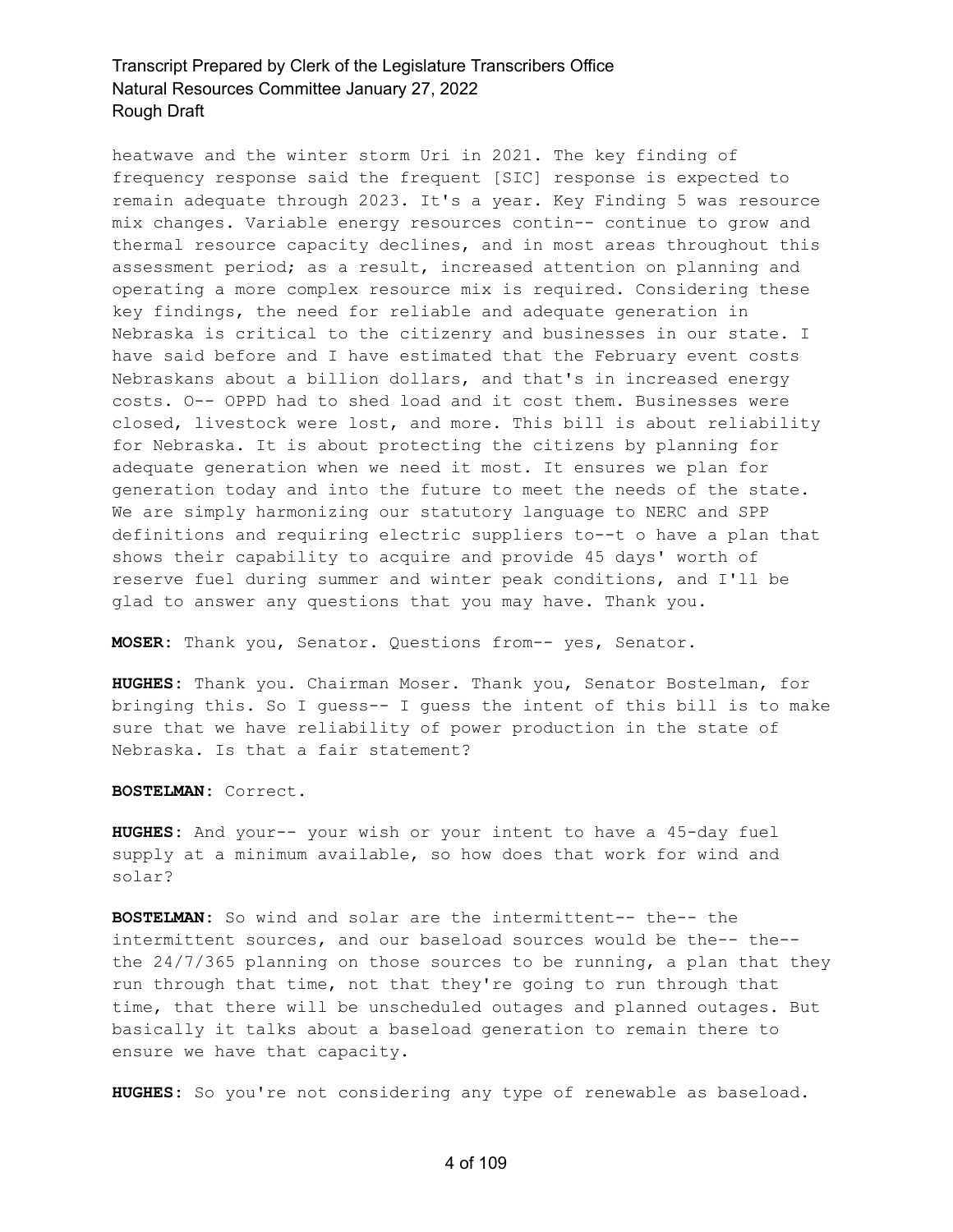**BOSTELMAN:** They can't provide a baseload.

**HUGHES:** Right. OK, just wanted-- wanted to make sure everybody was clear on that fact. In-- have your discussions-- I mean, we've had hearings with SPP, you know, administration on the stuff. Have-- do you have any additional information that you may have come to you as Chairman since we had the committee hearing with them as to how they're handling to ensure we don't have another rolling blackout or more rolling blackouts in Nebraska?

**BOSTELMAN:** No, I think from the committee hearing in the documents received, this is information I have and-- and basically what Mr. Nickell said is they can't guarantee that it won't happen again.

**HUGHES:** Yeah, well, I-- there's probably no guarantees, but I think there will be some people coming behind you that hopefully will have- be able to give some indication of what their-- the steps they're taking so that does not happen again.

**BOSTELMAN:** And I think-- and that's the point of this, is to-- is to update our statute to what SPP and NERC says on reliability and adequacy, make that similar to the same, and then just provide for plans in the future so that if something does happen, that-- on the fuel-- on the fuel storage, that we have available to carry over those times that [INAUDIBLE] need it.

**HUGHES:** OK, thank you.

**MOSER:** Senator Gragert.

**GRAGERT:** Thank you, Chairman. My question is, so just to clarify then, 45 days of baseload, so that is basically coal and nuclear in Nebraska that [INAUDIBLE]

**BOSTELMAN:** It's 40-- it-- it-- the-- it-- the thing, if-- what it says is that if you do not have that on site, there's a plan in place of how you will acquire it and how you will procure it. So that would be any fuel source. That could be natural gas, that could be coal, either of those, maybe at some point in time, hydrogen. Those are the-- those are opportunities. But what it does is provides for a plan, to explain the plan that they have in place to ensure they have that fuel available.

**GRAGERT:** If they're short of 45-day supply, then they just got to have a plan, they don't have to have the supply--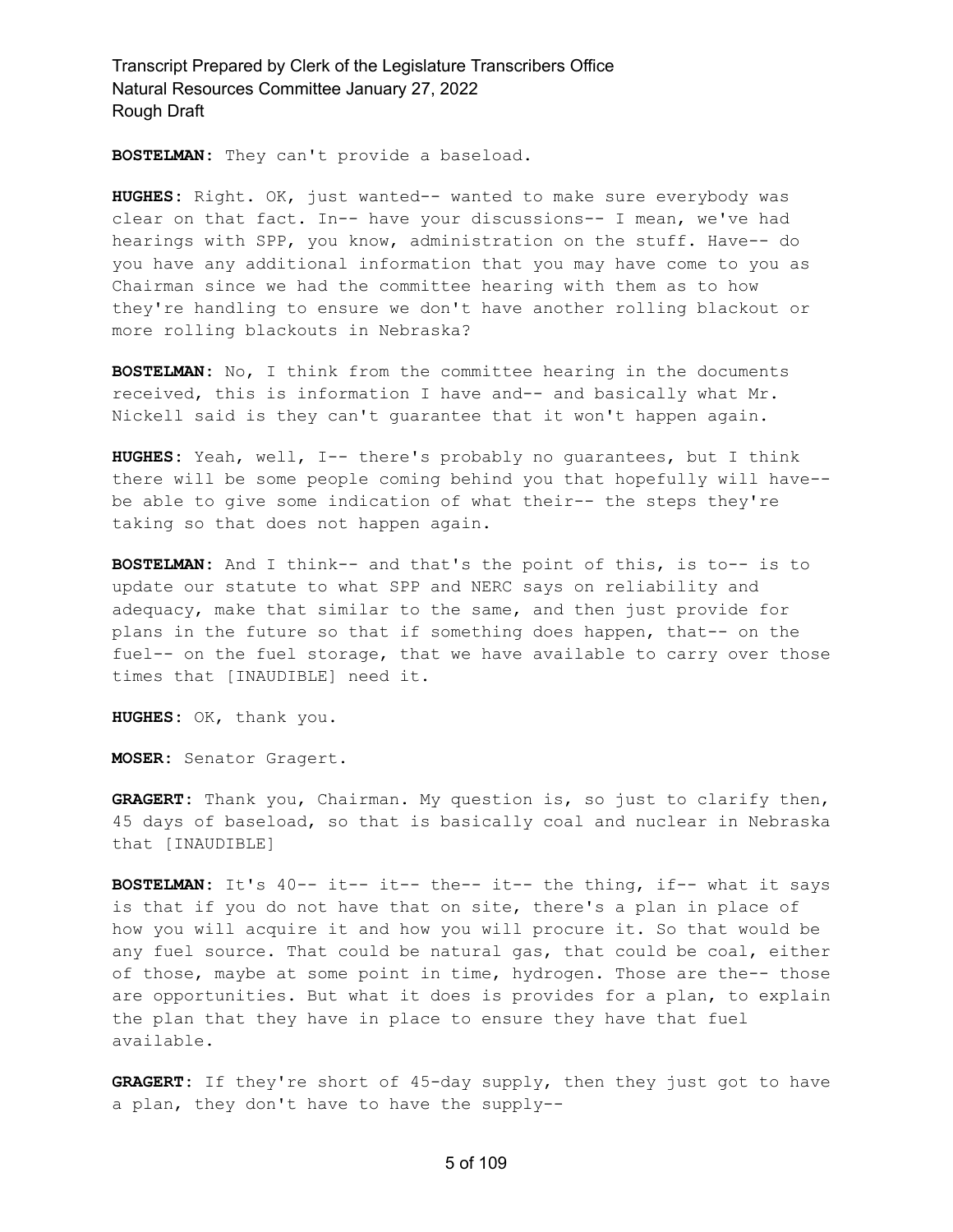**BOSTELMAN:** Correct.

**GRAGERT:** --there at every day, 45 days, for future use or--

**BOSTELMAN:** Correct, correct.

**GRAGERT:** OK, thanks.

**MOSER:** Other questions for-- yes--

**J. CAVANAUGH:** Thank you.

**MOSER:** --Senator Cavanaugh.

**J. CAVANAUGH:** Thank you, Vice Chairman Moser, and thank you, Senator Bostelman, for bringing this bill and signing it. I-- I missed your intro--missed-- beginning of your introduction, but I'm here and kind of looking at-- you and Senator Hughes talked about how we're going to measure or that this, the 45-day fuel, doesn't contemplate wind and solar because they're intermittent. Would your position be, in the definition of reliability here, mean that you're not including wind and solar as reliable?

**HUGHES:** It's an intermittent source. It's not a-- it's not a baseload source. So if you look at the SPP in the NERC handouts, this is very similar-- the definition I have is very similar to those, and I'm fine to redefine, if it needs to be, to reword it if-- if someone feels that we're not accurately--

**J. CAVANAUGH:** Oh, I'm not--

**BOSTELMAN:** --stating what they say,

**J. CAVANAUGH:** Oh, I'm-- I'm-- I'm not--

**BOSTELMAN:** But--

**J. CAVANAUGH:** I'm trying to clarify for my own purposes.

**BOSTELMAN:** Sure.

**J. CAVANAUGH:** Well, I'm just trying to clar-- so distinguishing between intermittent and reliable, I guess, is my question. Are you saying that intermittent and not reliable are the same thing?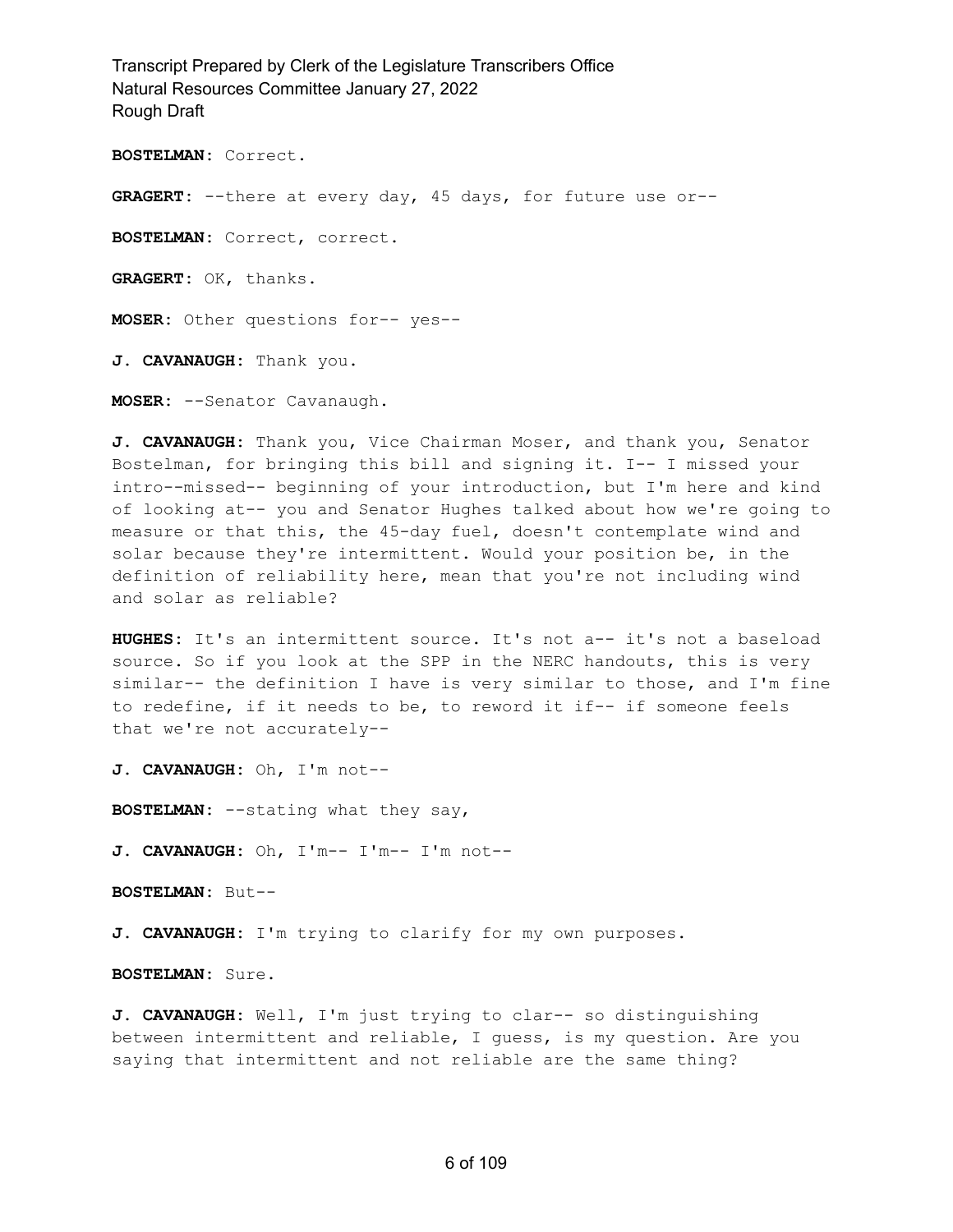**BOSTELMAN:** When you consider a capacity and generation, an intermittent facility is not able to provide 24/7/365? So that's not- that doesn't meet that reliable standard, according to SPP and NERC.

**J. CAVANAUGH:** Well, wouldn't it be-- it-- I guess my interpretation of it, it would not be base load power, but it would be-- and maybe this is [INAUDIBLE]

**BOSTELMAN:** It's not-- it's not a reliable 24/7/365. It cannot generate electricity during that time.

**J. CAVANAUGH:** OK. So I guess what I'm thinking of, in this context, "reliability" is maybe a term of art that has a specific meaning that would-- and in the hearings we had previously where we talked about this par-- the outage in February, reliability was more a definition- was more defined by performing as expected, as opposed to available when you wanted to ask for it, which is-- that-- that would be dispatchable versus reliable.

**BOSTELMAN:** Right.

**J. CAVANAUGH:** Right. And so I guess my question is if we're trying- trying to set up a situation here to discourage the use of renewable, lower wind and solar intermittent energy, or if we're just trying to establish criteria that [INAUDIBLE]

**BOSTELMAN:** No, no. Great question. And I appreciate the question. Exactly. No, I think that wind and solar has gotta be there and will always be there. What I'm-- what I'm-- what-- what I'm trying to- what this bill is trying to accomplish is to make sure we do have a baseload gen-- we do have that capability, no matter what, to be able to meet that certain amount, that reliability, we're able to meet that, that obligation to the-- to our-- to our citizenry, you know, that we can-- we can generate 24 hours a day, 7 days a week, 365, with a source. Now you still can have wind, you still can have solar, or you still could have battery, if you-- if you will. But we still need a baseload type of generation out there that will provide a constant generation source for the-- for the state.

**J. CAVANAUGH:** So just to clarify, you-- you would be-- this would- under this bill, you'd contemplate where we could operate on wind and solar, but as long as we have backup generation in the event that those were not available that we could dispatch in a dispatchable format to--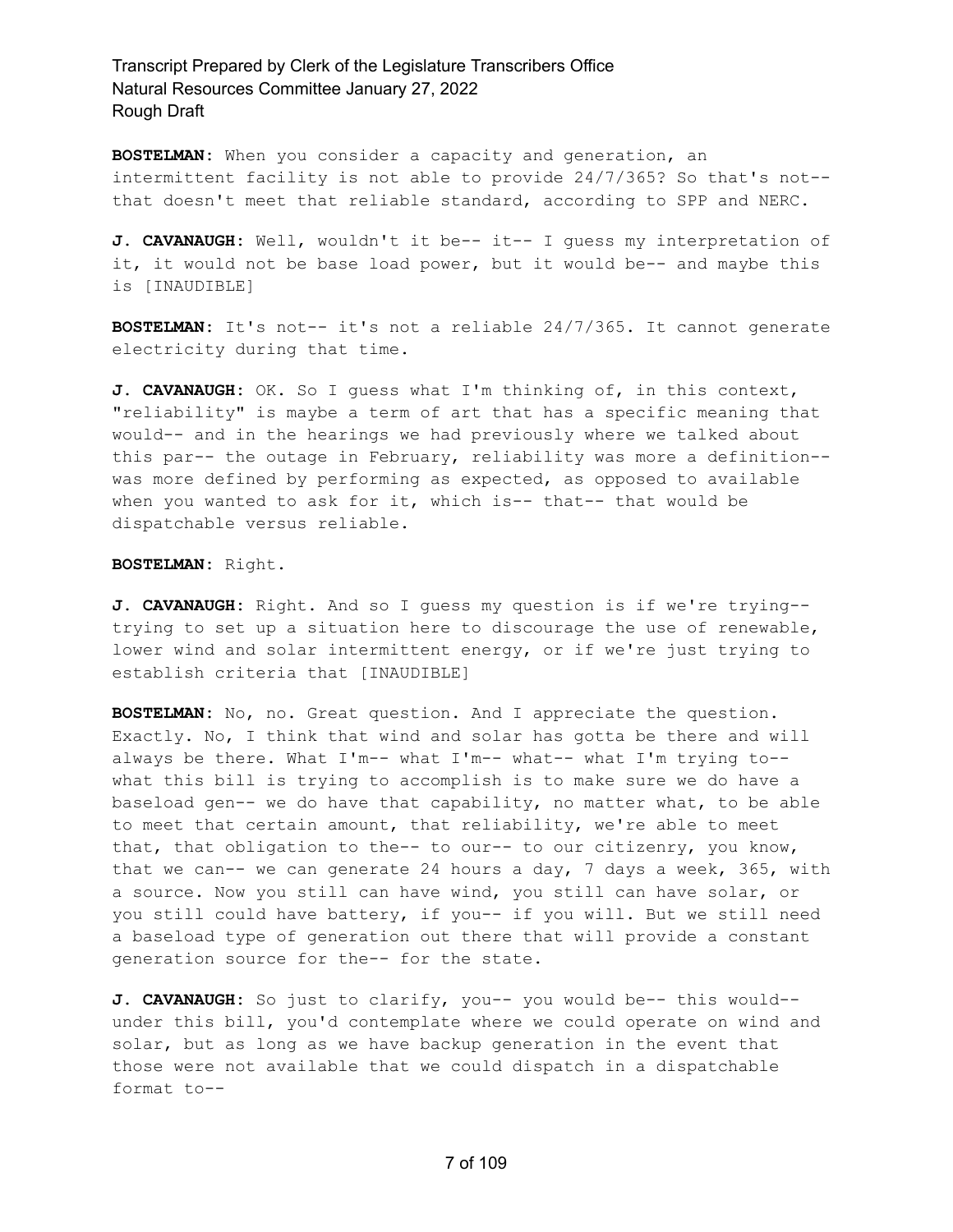**BOSTELMAN:** I think that might be two different things.

**J. CAVANAUGH:** OK.

**BOSTELMAN:** I think we're still talking about a baseload generation with a backup-- your-- the backup-- neither of those were-- generate or have the ability to generate all the time. What the reliability just says is that we need to make sure we do have those, I'll call them, baseload facilities out there that generate. You still could have your wind and solar or batteries out there, but we just need to make sure we have the ability to generate in the case of what happened in February.

**J. CAVANAUGH:** Yeah, so-- and to clarify, you made me think of something else. So when-- for SPP's-- and I'm sure somebody else will be able to come and talk about this, if I remember, they would say in-- we'll use NPPD as the example. If they, you know, have certain amount of peak need, they need to be-- their-- their nameplate capacity has to be 112 percent of their peak need. Is that-- if I remember right. Somebody else will correct me if I'm wrong here.

**BOSTELMAN:** Their capacity needs to meet-- yeah, plus 12 percent--

**J. CAVANAUGH:** Right, plus 12 percent.

**BOSTELMAN:** --meet that need plus 12 percent.

**J. CAVANAUGH:** So I guess my question is, would you-- under this, would we be taking any wind and solar out of that nameplate capacity. or would that still be able to be contemplated in the 112 percent?

**BOSTELMAN:** Tnough, nothing in this, I think, eliminates wind and solar. I don't see that.

**J. CAVANAUGH:** Oh, I'm-- I'm talking about into how we count it, not whether it gets eliminated.

**BOSTELMAN:** I don't think wind and solar is-- is-- and someone in the industry can-- can answer that question better than I, but my understanding is, is wind and solar is not counted as a-- in the capacity where they're at, as-- as-- same as a baseload generation.

**J. CAVANAUGH:** Yeah.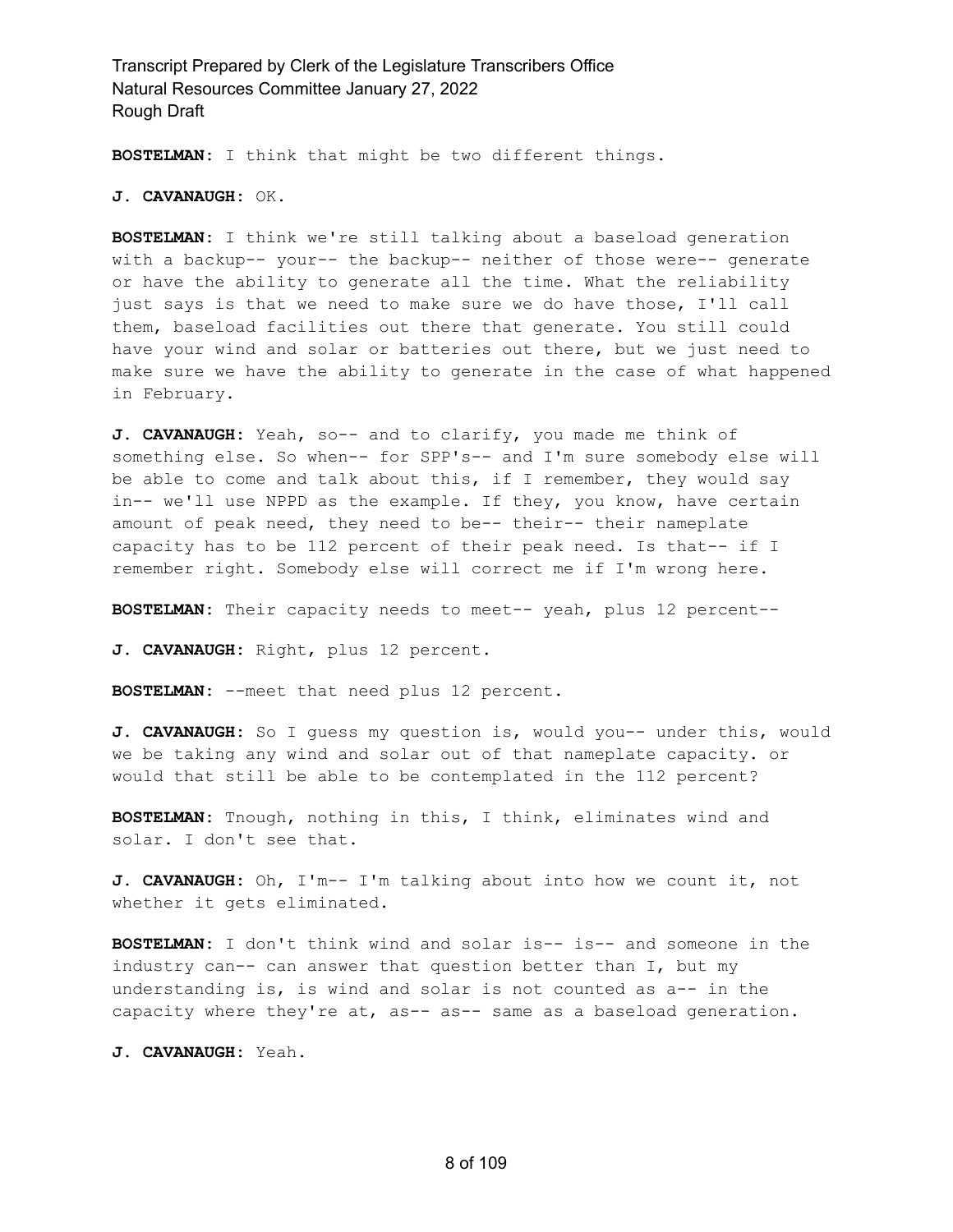**BOSTELMAN:** So maybe-- I could be wrong, and please ask those behind me. They can-- they can-- they're the experts, not me, so.

**J. CAVANAUGH:** Yeah, we're-- we're too dangerous people to have this conversation.

**BOSTELMAN:** Yeah, sure. That's fine.

**J. CAVANAUGH:** Well, I appreciate it. Thank you, Senator Bostelman.

**MOSER:** Any other questions from senators? Thank you, Senator Bostelman. Next proponent. Is there another proponent that would like to testify? We did receive 11 positions of opposition to this bill and none to support. OK, one more chance for support. Opposition, so anybody here to testify against this bill?

**JOHN McCLURE:** Good afternoon, Vice CChairman Moser and members of the committee. My name is John McClure, J-o-h-n M-c-C-l-u-r-e. I'm executive vice president and general counsel for Nebraska Public Power District. Affordability and reliability are two cornerstones of our industry. While I'm here today in opposition to LB1047 on behalf of NPPD and the Nebraska Power Association, the opposition is based on the specific language in the bill and not the subject of reliability. We appreciate and agree with Chairman Bostelman's desire to assure the electric industry can reliably deliver electricity. Keeping the lights on and restoring them safely and quickly is part of our fundamental mission. Most interruptions of electric service occur at the local distribution level and are generally of short duration and are typically caused by animals, weathers-- weather or vehicle accidents. Outages also impact generation and transmission, as we've talked about. The availability of a particular power plant or transmission line may be due to a scheduled outage or a forced outage due to equipment or other issues. There are engineering design standards and regulatory operational standards in place to help assure the ability of generation and transmission facilities and systems to withstand various expected contingencies. A major factor is engineered reduction-- redundancies, which are built into certain systems. Operating experience, improved technologies, and other factors can enhance reliability. Currently, the electric industry is developing new cold weather procedures and training due to cold weather impacts from the past several years, and those were mentioned by Chairman Bostelman. Ultimately, there must be a proper balance between reliability and cost and other factors. Early in 1981, the Unicameral approved legislation requiring the public power industry to annually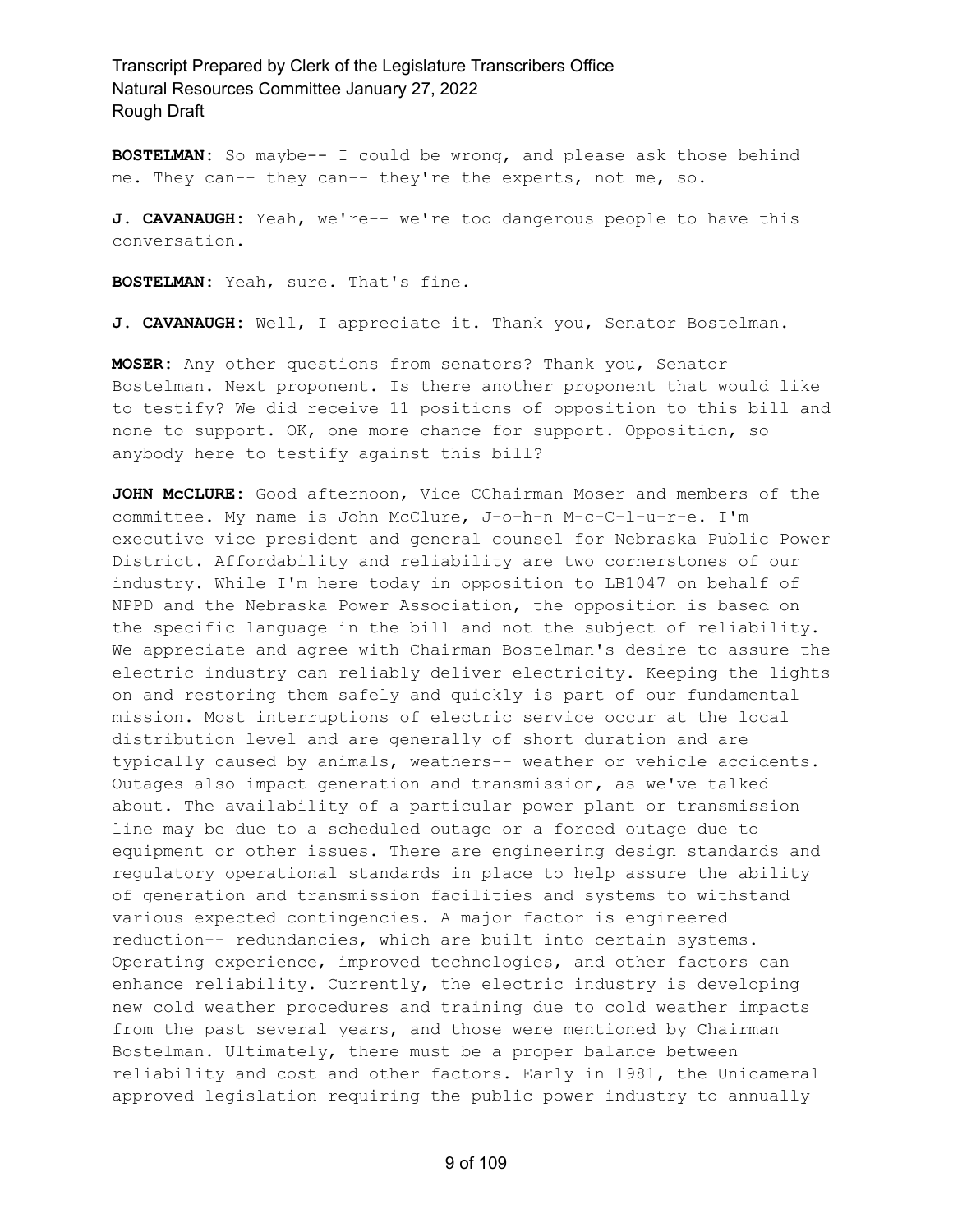prepare what's known as the Load and Capability Report, and I have a copy of that to hand out when I'm finished here. The report forecasts the expected 20-year requirements for electricity, which is the load to serve it, and the generation to rely-- the load to be served and the generation to serve it. I've chosen not to raise specific language concerns regarding LB1047 other than to say we believe the pro- proposed wording is confusing in several places, may not achieve the apparent underlying objectives, and may lead to unintended consequences. The bill touches on fuel security, as Senator Bostelman mentioned. We think this is very important. NPPD is proud of its diverse generation mix and our ability to have a two-year fuel supply at Cooper Nuclear Station, which today is in its 450th day of continuous operation. Our coal plants have weeks of supply, and dual fuel capability is utilized by us and others in our industry at-- at peaking units. We're committed to sitting down with Chairman Bostelman and others to explore in more detail his objectives and language to better understand the concerns and look for solutions. We all want an affordable and reliable electric system and appreciate Chairman Bostelman bringing forward this important topic. Be happy to try to answer any questions you may have.

**MOSER:** Questions from the committee? Senator Hughes.

**HUGHES:** Thank you, Mr. McClure, for coming. So what has NPPD done in the past 11 months to further ensure reliability in case we have another polar vortex?

**JOHN McCLURE:** OK. One of the things we're doing, as I mentioned, is a national initiative to look at cold weather procedures. Currently, for example, we have what is known as preventative maintenance that we do, and we schedule things at certain times, certain intervals. Some of that maintenance has been scheduled going into the cold weather season because we know conditions are different, so we had that written into maintenance practices. We're now looking at more comprehensive procedures and training. What do we need to be looking at? We were, I won't just say, fortunate. Our people had done a good job in power plants and other facilities, as had others in our industry in the state, to be prepared. We all know we're used to cold weather in Nebraska and we're used to having our facilities weatherized to deal with those conditions. But even from the storm in February a year ago, we found places where we weren't as protected from a cold weather- extreme cold weather standpoint as we would have wished, so we found places to add insulation and do other things to harden the system, if you will, and make it even better capable. But as you know, throughout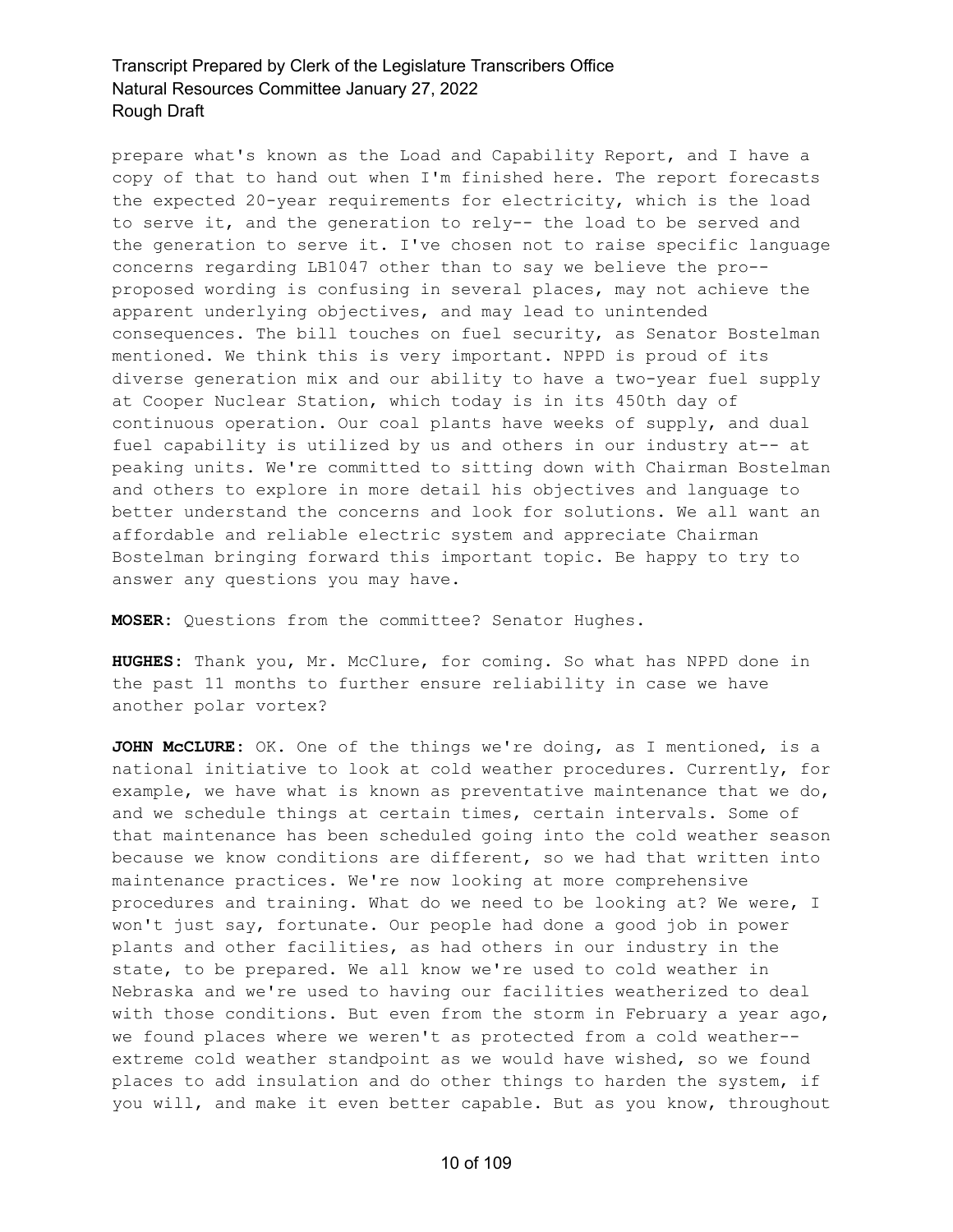that event, NPPD's generation ran and ran well in excess of our own native load needs to help support others in the state and the region who may have needed additional energy. The other thing we've done is not so much on the operational side; it's on the communication side. We were not able to communicate as quickly with our customers, our wholesale customers, for example. Some of them thought they had an outage that was equipment induced on their own system because all of a sudden a substation wasn't distributing power. And so we've worked very closely with our customers to find ways to put things in place that if we have contingencies anywhere close to this in the future, that we have a very clearly defined, proactive system to get that information out to our customers, so those are the two major things we have done.

**HUGHES:** OK, thank you.

**MOSER:** Senator Gragert.

**GRAGERT:** Thank you, Chairman Moser. I was wondering-- it sounds like great things as far as Nebraska has done. What are-- are the other states within the SPP required to do, you know, beef up their--

**JOHN McCLURE:** Some of this will be longer term. For example, the-- the program I mentioned is actually a program that was approved on, I think, August 24 by FERC for utilities to be looking at their cold weather practices. That-- that program happened very quickly relative to the pace of things in our industry, and it wasn't solely in response to February. It was some events from way back in 2018 further south. To your point, clearly, as we look at the event in February and prior events, it is more likely that it's those southern states that are typically not in as cold of an environment, they have a lot of equipment that's outside. When this event happened, there was a nuclear plant in Texas that tripped off because it had certain operational components exposed to the weather, and that caused a forced outage at that nuclear plant. So, yes, it's-- it's in each state. I'm sure their utility commissions and others are directing things. FERC and NERC are directing these generator practices to make sure that-- that utilities have both good procedures and training in place to better deal with extreme cold weather conditions. Unfortunately, if you look at most of the United States, we've always thought about our peak demand would be in the summertime, air conditioning, heat, etcetera. Now, if you get further north, maybe some northern states or certainly into Canada, they peak in the winter. They have more demand for electricity when it's super cold and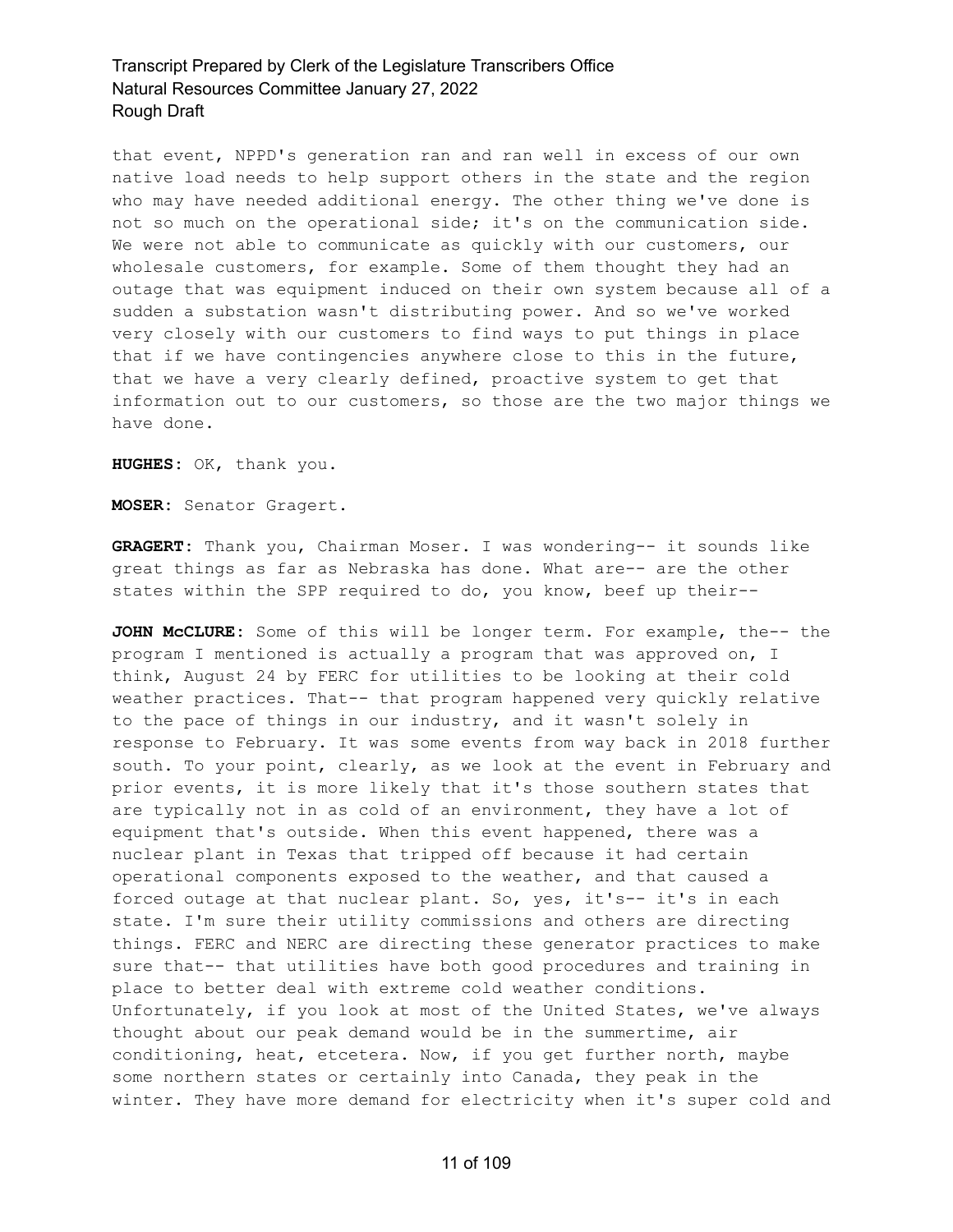dark for long hours than-- than they may have a summer. But the highest demand has always been in the summer. One of the things this has done for everybody is to rethink. And-- and Chairman Bostelman's bill points this out. We need to think about that winter peak also, which is almost always lower. But do we have the right resources, the right fuel supply to make sure we can meet it in the wintertime?

**GRAGERT:** Was the communications intra- or interstate or a combination of both?

**JOHN McCLURE:** Oh, it's been all. There have been lots of meetings. There-- there have been a number of meetings within the Southwest Power Pool. But as the Chairman's indicated, both FERC and NERC have had initiatives. They are-- they are the, you know, big regulators, if you will, over the top of all of this. Everybody needs to learn from this. And unfortunately, as I look at ERCOT, which is the Texas reliability region, they've had an event like this previously and they didn't get enough done.

**GRAGERT:** Thank you.

**MOSER:** Senator CKavanaugh.

**J. CAVANAUGH:** Thank you, Vice Chairman Moser. And thank you, Mr. McClure, for being here. And just-- you pointed out Cooper Nuclear. I just appreciate the, I think it was, five-and-a-half-hour tour that we took of Cooper Nuclear back in December and the answer to every single question I had and then some, so I'd encourage anybody else to go take a look at how-- that impressive facility. So kind of based off of what Senator Gragert was asking, you know, you talked about NERC and FERC and them kind of putting, you know, regulations and things [INAUDIBLE] on. But after our two hearings, I think, that we had on the February event, it seemed to me one of the biggest concerning factors was our southern neighbors in SPP, that their lack of weatherization was what caused the problem. So internally in SPP, is NPPD or any of the other Nebraska entities exerting pressure on SPP to get those, Oklahoma or whatever states there has the problem, to get up to code? Because you just said yourself that Texas had this problem once before and still hasn't done it. So are we taking the necessary steps to exert the pressure that we can to make sure that we don't bear responsibility or bear the consequences of their lack of responsibility?

**JOHN McCLURE:** I think what I'm going to do is-- is we'll follow up on that question of how it's being addressed. Actually, I think the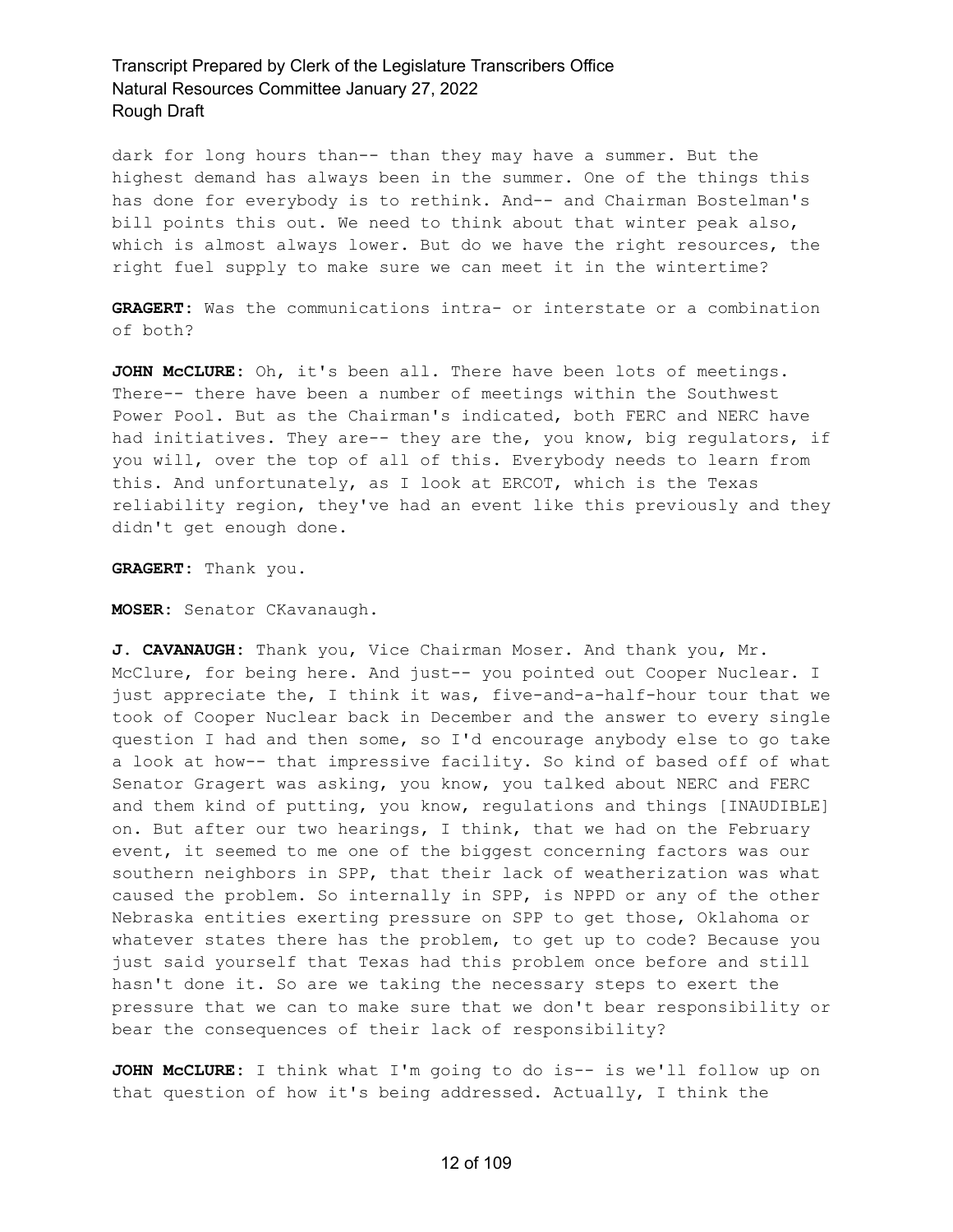witness behind me, Joe Lang from OPPD, will be in a position to answer that. He serves on the members committee of SPP--

#### **J. CAVANAUGH:** OK.

**JOHN McCLURE:** --and he was kind of a-- he was heavily involved in the post-event analysis, so I think he can-- he can answer that question. I-- I would like to respond on-- on one thing. A question came up about capacity earlier, and-- and you talked about Cooper. So if you have a 100 megawatt wind farm, the capacity-- you can count that toward your capacity and toward your ability to serve on the hottest day in the summer. But that accreditation will likely be less than 20 megawatts. That is what is-- is expected to be available to serve the load, so it's typically somewhere between 15 and, let's say, 20 percent, whereas Cooper Nuclear Station, which is a nominal 800 megawatt plant, its summer accreditation is 770. It's a little below that nominal rating because almost all thermal plants that require cooling are not as efficient in really hot weather. But in cold weather, they'll actually run above their nominal rating.

**J. CAVANAUGH:** OK. So as it pertains to this bill, I guess, which is what we're here to talk about, the definitions of reliability, firm and nonfirm, do you think that at that 20 percent below nameplate capa-- nameplate capacity, right? Is that the right word for the 100?

**JOHN McCLURE:** Well, nameplate is the 100 megawatts.

**J. CAVANAUGH:** OK.

**JOHN McCLURE:** The machines are designed to produce 100 megawatts.

**J. CAVANAUGH:** OK.

**JOHN McCLURE:** That's the nameplate. But their accreditation--

**J. CAVANAUGH:** Accreditation.

**JOHN McCLURE:** --or their reliability, really, I would say, is at the, you know, 15 to 20 megawatts.

**J. CAVANAUGH:** So the 15 to 20 percent is-- contemplates the intermittency.

**JOHN McCLURE:** Yes.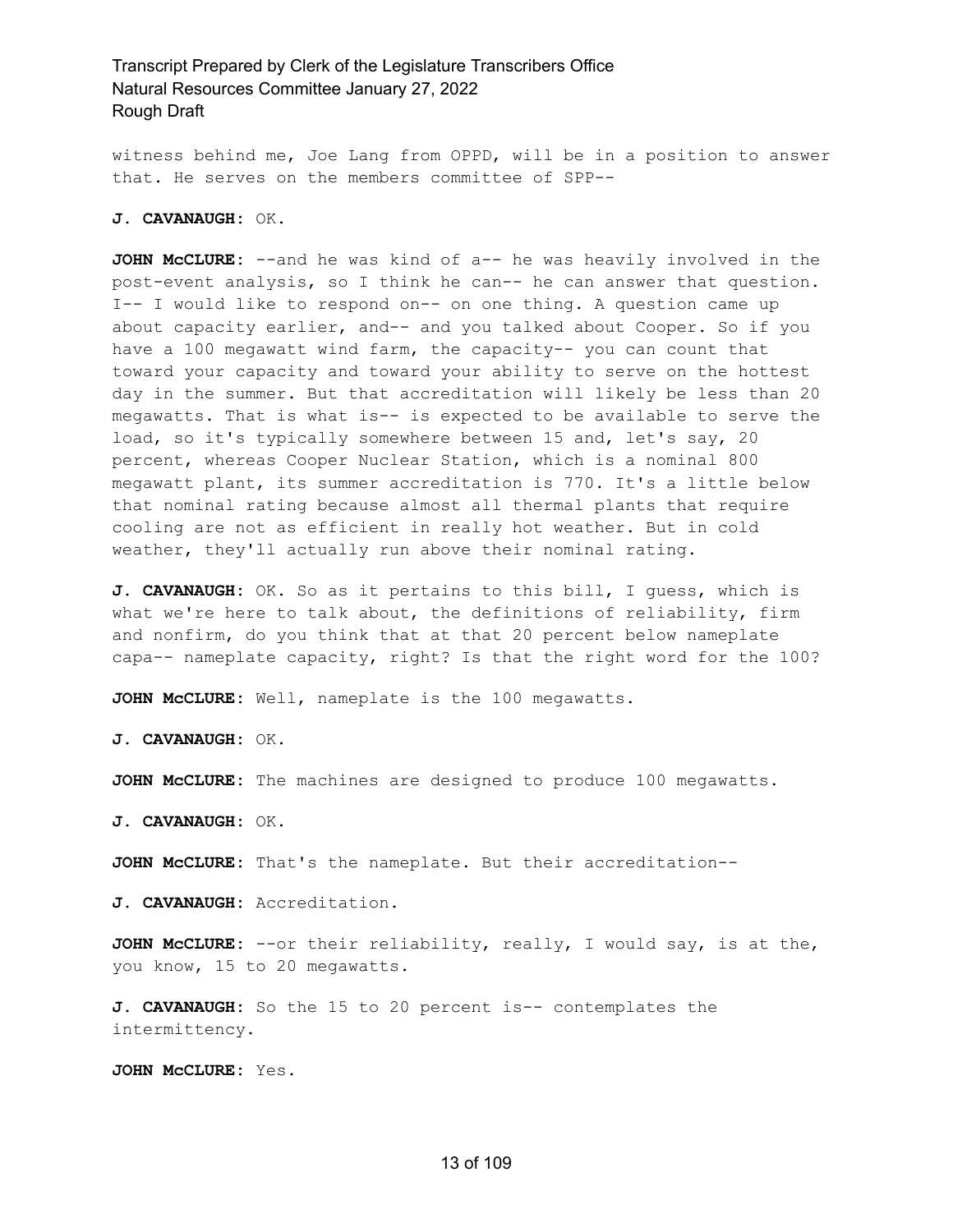**J. CAVANAUGH:** So should the 15 to 20 percent be included in any conversation we're having about firm, nonfirm, dispatchable, in terms of a number, pure numbers we're talking about, of what amount of generation capacity we need to have?

**JOHN McCLURE:** I think all of that goes to the kind of ongoing conversation, dialogue we'd like to have with the Chairman as-- as we get others from the industry to talk about, you know, what's the best way to address this as far as language.

**J. CAVANAUGH:** And to be clear, we've had this conversation many times, and I don't know if you've been asked this before, but during that event, the-- you said NPPD performed basically-- was exporting power, was a net exporter, right?

**JOHN McCLURE:** We-- we were a net generator. Our--

**J. CAVANAUGH:** Yeah, a net generator.

**JOHN McCLURE:** Our generation exceeded what our load is. But as we've explained many times, we sell all our generation into the market. We buy all our load back to-- to serve our load. But we're selling more than we need for our load.

**J. CAVANAUGH:** And the wind and solar-- I don't know how much solar you have-- generation that NPPD has performed as expected during that situation, was my understanding.

**JOHN McCLURE:** I-- I think that's generally correct, and that-- that- that was certainly true in SPP. One, they weren't expecting much wind at the time, and there were times when it was lower maybe than what they would have expected and were-- were times when it was higher.

**J. CAVANAUGH:** So to put a fine point on it, the January-- or the February, I think, 16 event was not as a result of renewable wind or solar. It was the result of other factors.

**JOHN McCLURE:** The biggest contributor was the lack of natural gas. There's 28,000 megawatts of accredited natural gas in SPP's footprint, and about half of that was unavailable either due to they couldn't get the fuel, so again a very important point about fuel security, or they had equipment problems either in the fuel supply from production-- 30 percent of the Permian Basin in Texas were shut down-- or they had equipment problems at their power plants and they weren't adequately weatherized.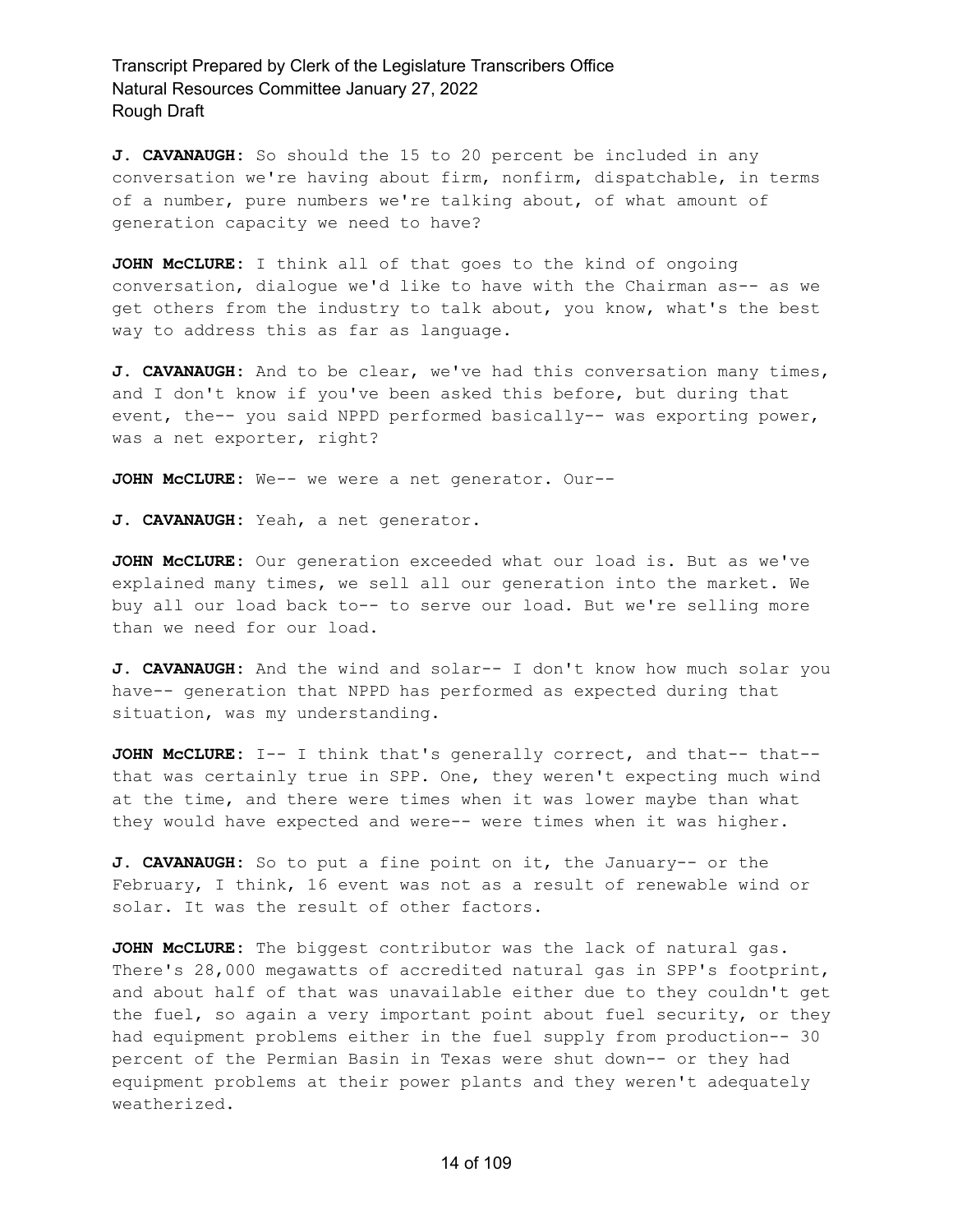**J. CAVANAUGH:** Thank you.

**MOSER:** Senator Groene.

**GROENE:** Thank you. Refresh my memory. Each member of the SPP has to have an-- is it 115 percent of accredited capacity?

**JOHN McCLURE:** I believe it's 112--

**GROENE:** Of the accredited?

**JOHN McCLURE:** But the follow-- yeah. You need a-- you need a 12 percent reserve margin above your capacity that you need to serve your load. Every [INAUDIBLE]

**GROENE:** Capacity or accredited capacity?

**JOHN McCLURE:** Accredited capacity. I'm sorry, you're-- you're right, accredited capacity.

**AGUILAR:** You have to have enough accredited capacity to serve your load.

**JOHN McCLURE:** Correct.

**GROENE:** So if the wind's blowing and you've got a whole bunch more capacity, that doesn't count. It's-- it's that accredited capacity.

**JOHN McCLURE:** It's the accredited capacity. For example, NPPD has a minimum load at-- the lowest load we have throughout the year is about a thousand megawatts. Our all-time peak load is 3,000 megawatts. So we have to be able to show we can serve everything in between there and each year--

**GROENE:** With your accredited load, the-- the--

**JOHN McCLURE:** With our accredited generation.

**GROENE:** --750, you said, out 800 of Cooper. What's-- what is Gerald Gentleman?

**JOHN McCLURE:** Thirteen hundred and sixty-five megawatts. Unit 1 is 665 and Unit 2 is 700.

**GROENE:** Is that accredited or capacity?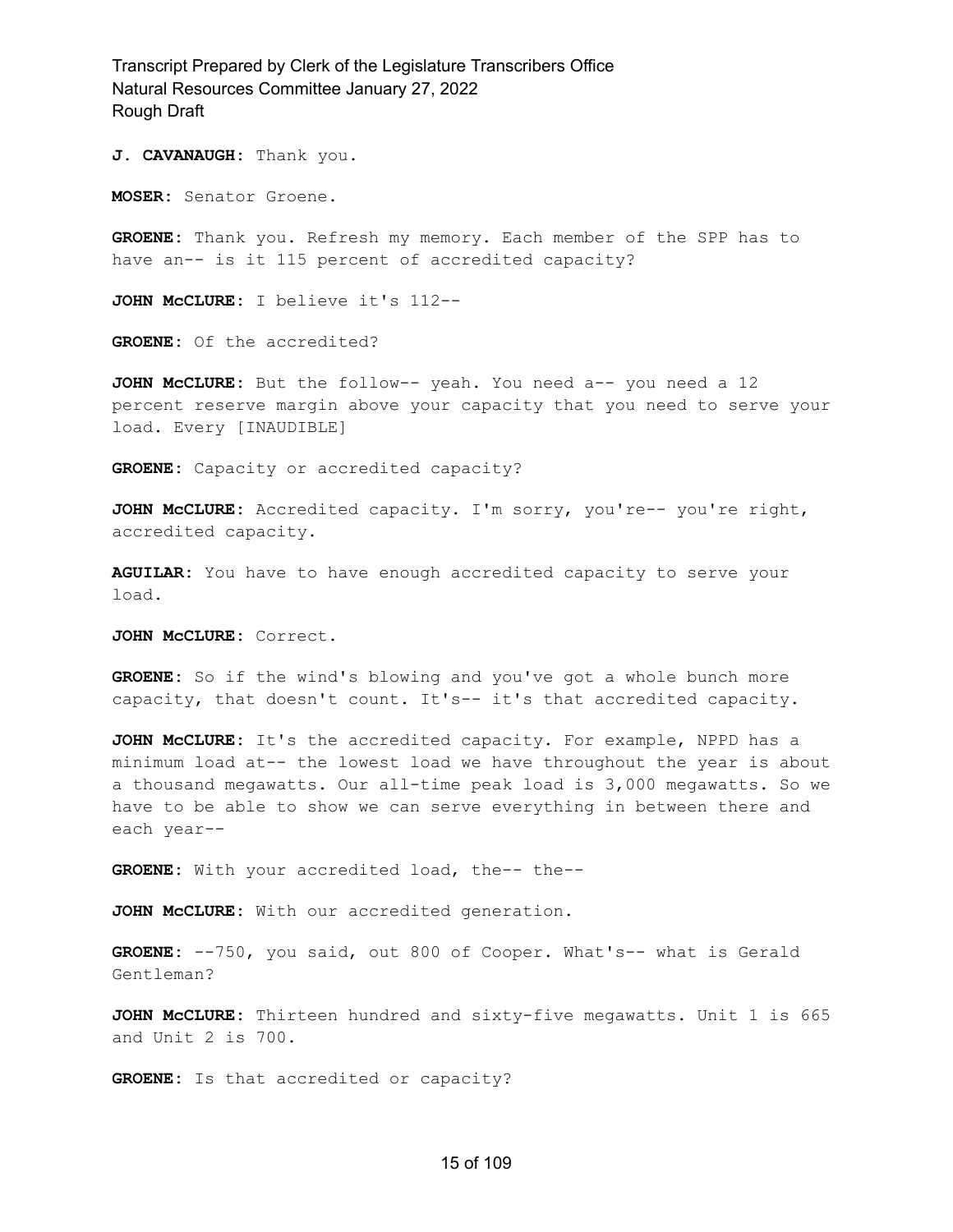**JOHN McCLURE:** That's accre-- that's accredited capacity.

**GROENE:** What's their capacity?

**JOHN McCLURE:** That's really the maximum, but--

**GROENE:** So the most--

**JOHN McCLURE:** --it's accredited

**GROENE:** --very efficient, most accredited one-to-one ratio is coal at Sutherland.

**JOHN McCLURE:** It is an important workhorse in our resource mix, both for reliability and cost.

**GROENE:** It's the-- is it-- is it the most reliable one you have?

**JOHN McCLURE:** I'd say our nuclear plant, again, 450 days of continuous operation is very impressive, and that's a reflection on the people, the investment, and the training of the people and the quality of that facility.

**GROENE:** How often is Gerald Gentleman shut down for maintenance, one or two of the--

**JOHN McCLURE:** I believe we typically have an annual maintenance, but- but I'll-- we'll confirm that with you.

**GROENE:** And you do that in the spring or fall when demand is low?

**JOHN McCLURE:** We-- we try to do major power plants, NPPD and others, in what we call shoulder months, where there's less demand for electricity.

**GROENE:** You mentioned wind is-- it's 100 capacity, 20 with accredited. What-- has that been changed, what happened--

**JOHN McCLURE:** Well--

**GROENE:** --because the people who relied on wind, I heard, in our- couldn't do their-- their agreed-upon 115 percent because they overrated their wind, their natural, their--

**JOHN McCLURE:** I'll let Mr. Lang behind me correct me if I'm wrong. My understanding is there's sort of an assumed number you can use for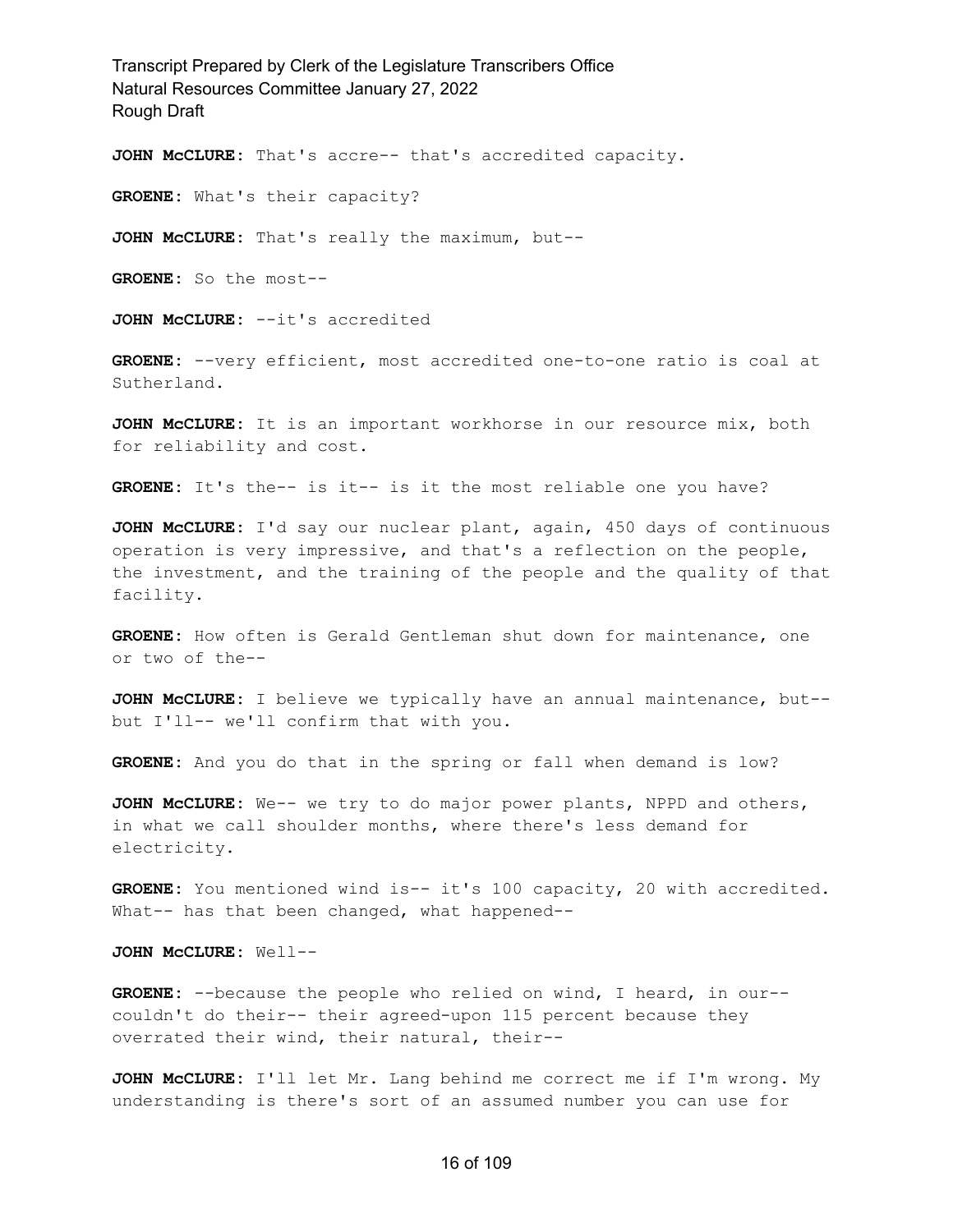wind, and it's probably a little bit lower for accredited capacity, then you can get a number of years of actual data and if you can support it, it should be higher. You can do that. Obviously, the location varies. There are some places that have very high capacity factors and-- and maybe work out to have a higher accreditation. There are other places where certain farms were located maybe early on that haven't turned out to be the best location, so it's-- it's site specific based on what-- what's the experience with wind, but it's ultimately, what can you expect in the summertime on that peak load?

**GROENE:** Looking into the future, apparently, the board has looked into the future and knows that by 2050 you can go zero carbon. What's your projection today of how much reliability you would have with the available energy sources at zero carbon?

**JOHN McCLURE:** I wish I'd brought a copy of the-- of-- of our carbon document. It is very much tied to reliability and affordability. So our expectation right now is we will get to zero carbon and not reduce.-- we will not-- we will not do it and reduce reliability or increase costs. That's the way the goal has been set up.

**GROENE:** Is that a goal or is that a dictate that in 2050 it has to be.

**JOHN McCLURE:** It's a-- it's a goal at this point. It's a strategic directive. It's a directive-- a direction that our board has decided to go in that direction. It is not dissimilar from utilities throughout the United States.

**GROENE:** Thank you. The free market ones, the privately owned ones?

**JOHN McCLURE:** Public power, cooperative generators, investor-owned utilities, all of them are directionally headed there.

**GROENE:** Thank you.

**MOSER:** Other questions? Senator Hughes.

**HUGHES:** Yeah. How close was NPPD to run out of natural gas last February during that? I mean, how-- how close was your supplier to being unable to meet your needs?

**JOHN McCLURE:** Well, all I can say is I recall that experience being an intense learning of supply and demand. The demand was high. The supply was low. So what happened? The price went way up. Our fuels people did an outstanding job assuring that we had natural gas, but obviously

#### 17 of 109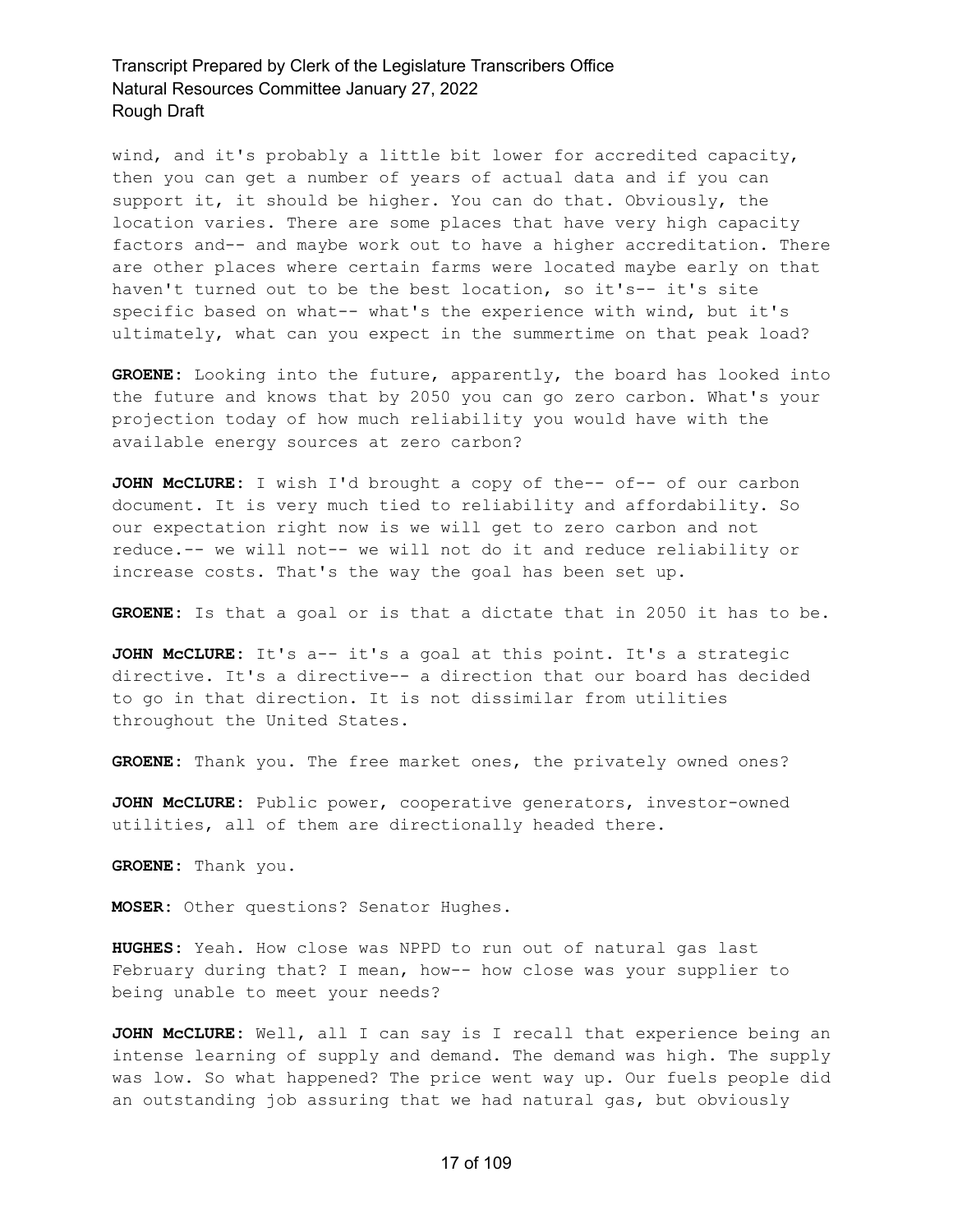that was contingent on pipelines, on producers. But we were able to get the gas we needed and-- and run the facilities that we have with gas. We don't have that much gas in our system. We have the 250 megawatt Beatrice combined-cycle plant, which was running throughout almost all of that, except there was an equipment issue. We had something fail that was rated, a diaphragm, if I recall, that was rated to 30-some below zero and the temperature got down to like 40 below, something like that, and it failed and our crews figured out a way to fix it and get that back quickly; but also our peaking units, some of which can run on gas, some fuel, oil, we have dual fuel for several. We had the supply. We lined it up and had trucks coming with fuel oil and other things to make sure we could keep the lights on.

**HUGHES:** OK, just want to reiterate that reliability has to come first. You know, affordability is important, but reliability has come first. When-- when it's 40 below, you really don't care what it costs. You-you want to keep your house warm. I guess the other point that I- that I think needs to be emphasized for the public, especially those who like renewable energy, you know, if-- if you listened to the-- to the gentleman from SPP last year, he said wind energy performed as expected during that polar vortex. What does that mean? As expected, as I recall, that was-- they anticipated wind generating 4 percent of the need during that polar vortex, and it performed as expected. Well, the other 96 percent needed to come from somewhere else, and that's where the base load has to come into play. Now, I mean, it's nice, you know, to-- to think that we're saving the planet and, you know, relying on carbon-free energy, but when it comes down to it, when that only is going to be 4 percent of the anticipated load, that's simply not enough. And I need to make sure that the public understands that all of these targets for carbon-neutral or net-- zero net carbon or whatever the goals are of the power generators in the state of Nebraska, it's going to cost at some point, so just a statement.

**JOHN McCLURE:** Can I make a comment?

**HUGHES:** Sure, absolutely.

**JOHN McCLURE:** And you-- you make an excellent point. I like to watch what happens with our energy mix and with the SPP energy mix, and some days there's almost zero wind in our mix and in the footprint of SPP, and that happened last year in February; and some days will see close to 70 percent of the SPP energy coming from wind. It just keeps creeping up. They-- they now have 30,000 megawatts of wind machines. But you're absolutely right. At the end of the day, reliability is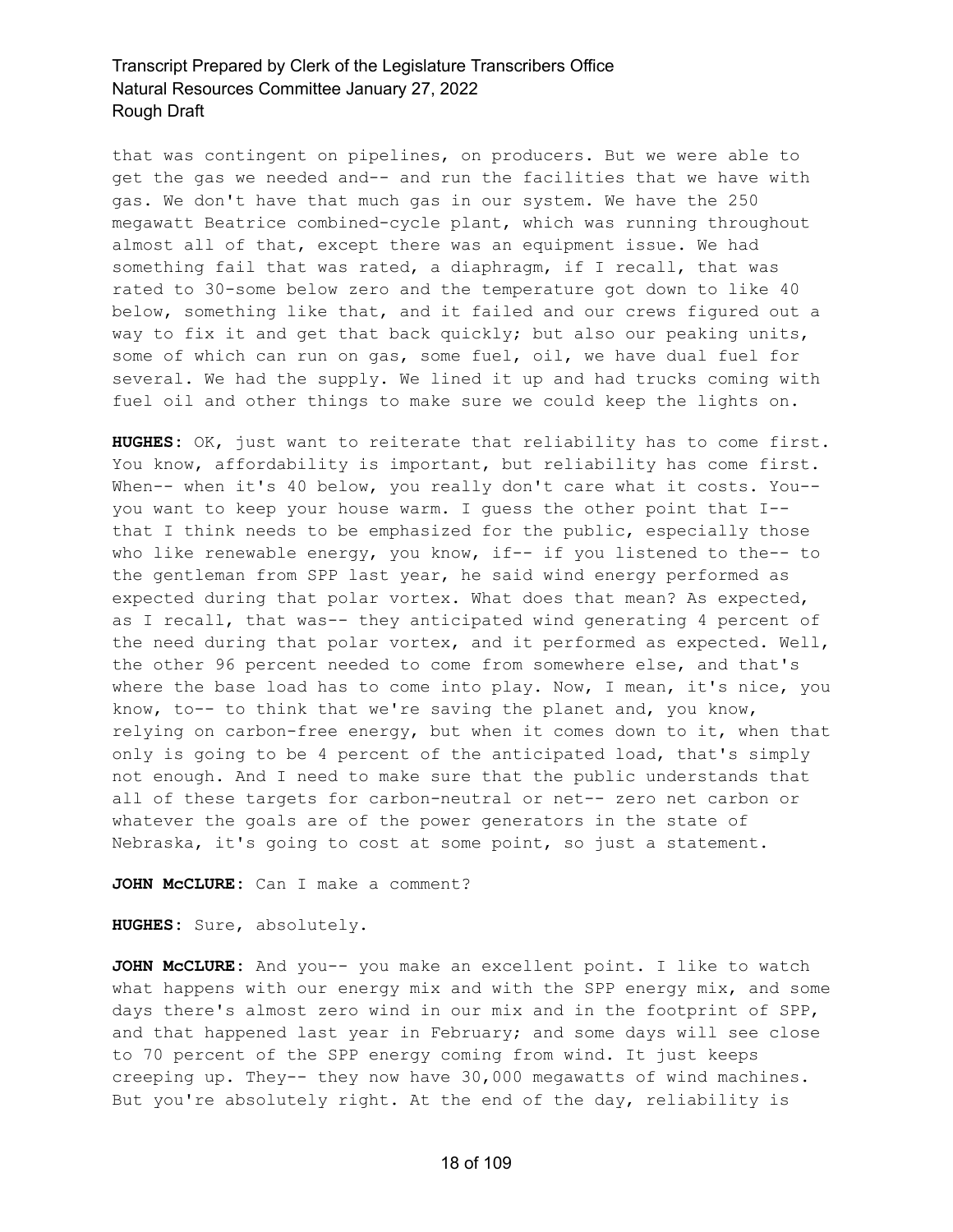number one. That's what we hear from our customers, and we've heard that from our customers well before February of last year. And so it is number one. We have to have dispatchability, and none of us are going to go willy-nilly into the future and just say, well, we can do it all with renewables, because we can't. But if there's affordable storage on a large scale, that can firm it up. Hydrogen, there's a lot of interest in the future of hydrogen. Again, directionally, that's where we're headed, but you're absolutely right. Reliability comes first, and for today, we still need-- we need these workhorses that we've had, the dispatchable units, to make sure we can keep the lights on.

**HUGHES:** So, I guess, to expand a little further on your-- your point that at some days we have zero renewable, other days we have as much as 70 percent of the load, so I guess what you're saying is we've-- we have infrastructure to meet a hundred-- if everything is running at full bore, 170 percent of projected load, so we've basically overbuilt our power generation. How is that affordable?

**JOHN McCLURE:** We're certainly in a period of transition, and there is much more nameplate in SPP than there is peak load. The nameplate's around 90,000 megawatts. There's about 52,000 or -3,000 of peak load. And so, yes, there's-- there's more out there. Some of that's old stuff that's going away, but there's been a lot of-- of renewable energy built. I mentioned 30,000 megawatts. We didn't have that 30,000 megawatts 20 years ago, and we-- we didn't have a lot of it 10 years ago.

**HUGHES:** But I guess the point I'm trying to make to-- for the public that is listening is we're-- we're building way more capacity than we need and that does cost something. Somebody's paying for that. Even though it's coming into the market the way SPP has designed at a zero cost, you know, you guys will benefit. But the consuming public is still paying the bill, whether it's through higher rates, lower rates, or tax rates. Is that correct?

**JOHN McCLURE:** There are a number of factors, and you're absolutely right. We need to be smart about this period of transition so that we don't overbuild and that we don't prematurely force valuable generation out of the mix.

**HUGHES:** OK. Thank you.

**GROENE:** Senator Moser.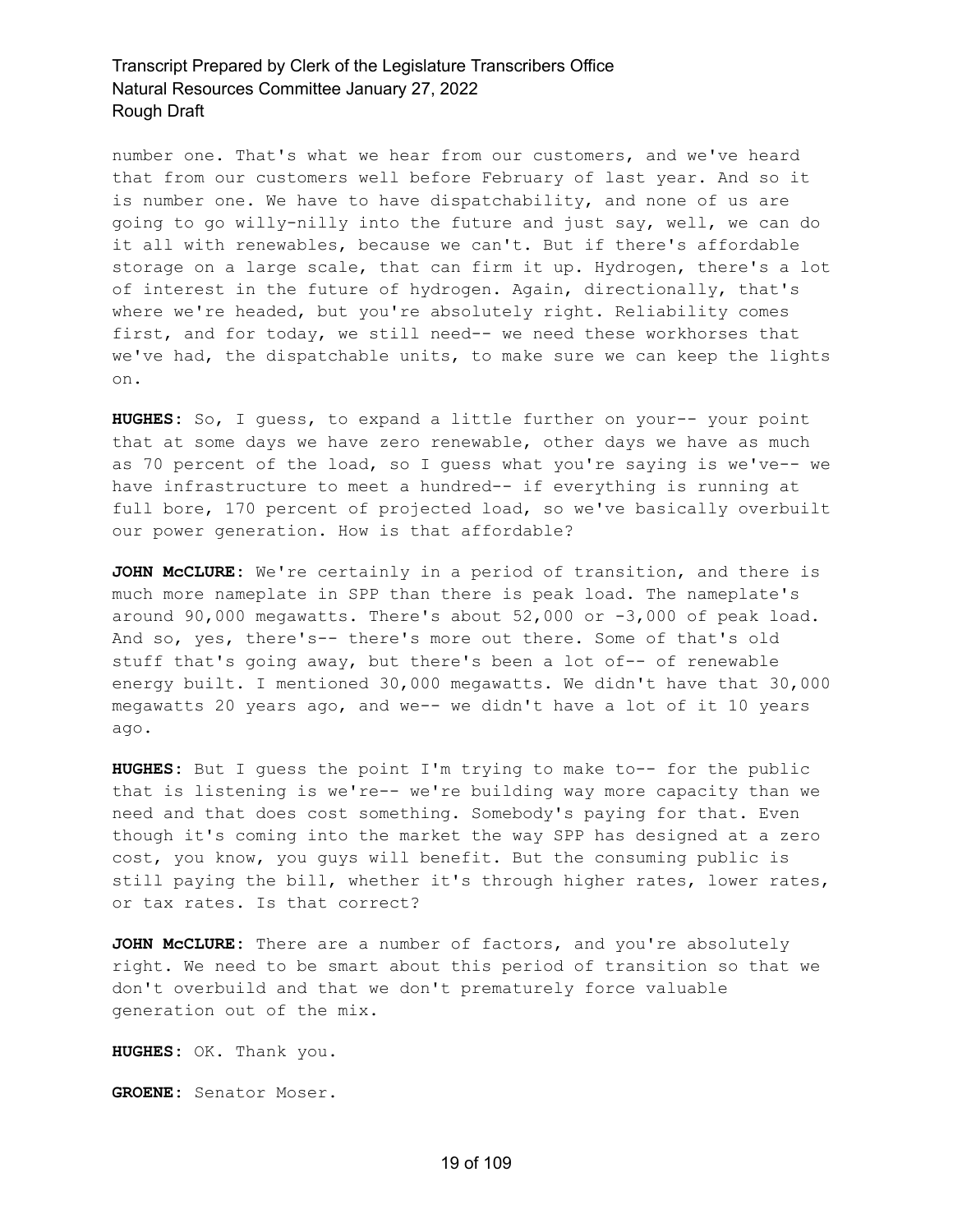**MOSER:** Senator Groene.

**MOSER:** So what I think Senator Hughes was getting at-- thank you, Vice Chair. What good is they keep adding wind energy, 90,000, you said, or whatever, to 180,000, when one day it's 2 percent or 3 percent we're getting out of it. What good is that? You keep building more wind.

**JOHN McCLURE:** Well--

**GROENE:** What good to the point are we at saturation point where it doesn't make a difference? Because you said 70 percent of our load came from wind because of the whole SPP. Why are we building? I mean, because you've got to have at least that-- I think Germany found that out. You got to have a break point where you don't shut down the reliable energy and have it one day where you're 100 percent wind and the next day you've got to fire up a plant because the wind dropped off. Is the capacity for wind-- you know what I'm saying?

**JOHN McCLURE:** Sure.

**GROENE:** Diminishing returns: You keep building at a point-- you're to the point where you're going to have that day it don't blow.

**JOHN McCLURE:** A couple of points: One, I can't speak for the whole industry. I can only speak for NPPD here. We are about 10 percent wind, so we're-- you know, that's a relatively modest amount if you look at this part of the country.

**GROENE:** But that doesn't mean anything because you're-- you're- you're-- you're the SPP. It doesn't make a difference if you are 10 percent. On a windy day in Oklahoma, you're buying wind.

**JOHN McCLURE:** Wind does dominate the market at times [INAUDIBLE]

**GROENE:** And you're turning-- and you're turning down Sutherland, right? Gerald Gentleman.

**JOHN McCLURE:** Right. No, that-- there-- you're-- it's a fact. A unit like that does follow the wind now.

**GROENE:** In the SPP, not just Nebraska.

**JOHN McCLURE:** Yes, because of SPP. SPP dispatches the lowest fuel cost first. So wind, which has zero fuel cost, will get dispatched first.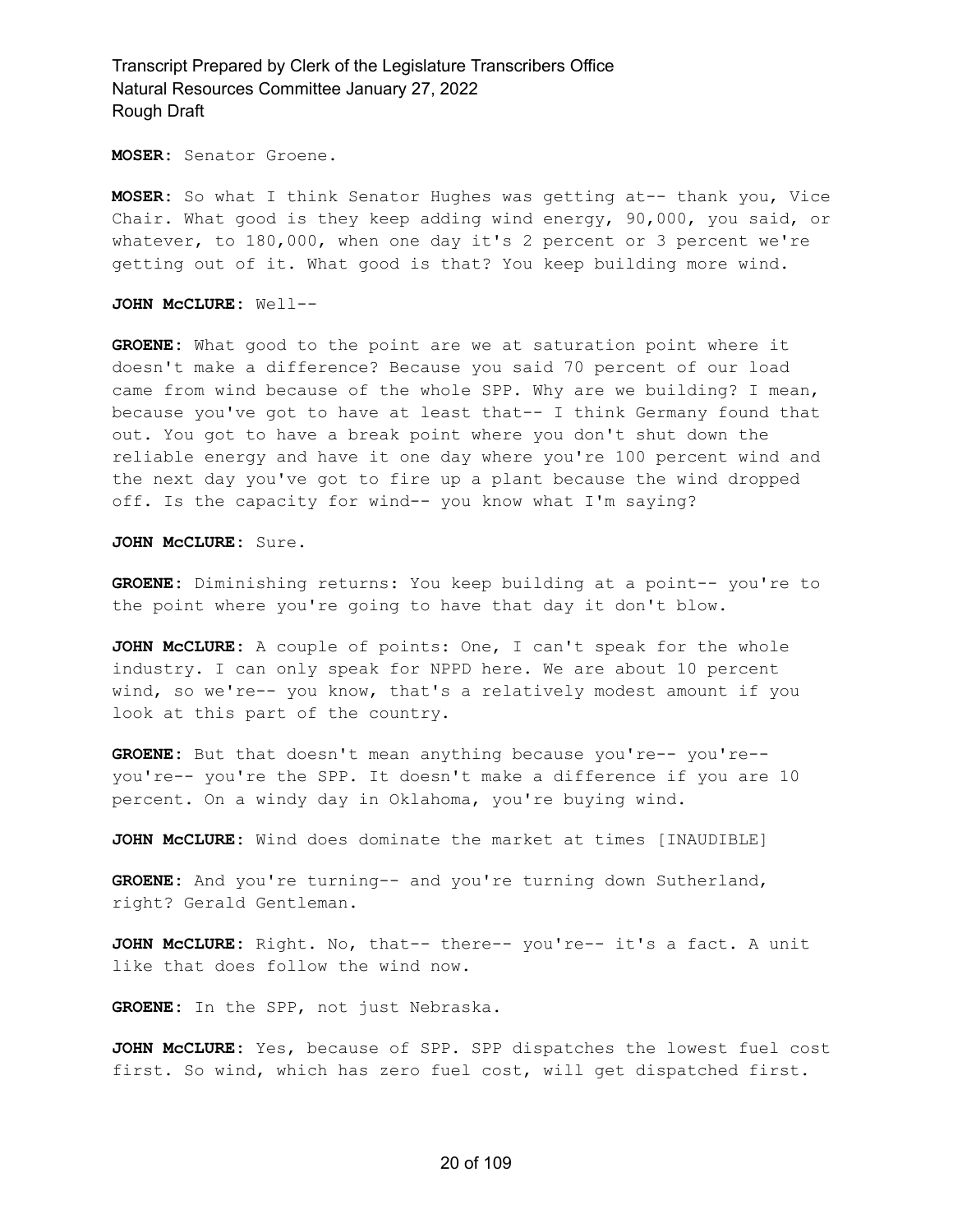**GROENE:** Thank you.

**MOSER:** So to summarize, NPPD has a mix of energy sources and you adjust what sources you use based on the situation you're in. If you- if wind is readily available, you use that because it's lower cost, and then you're not using as much fossil fuel, maybe. But you need to have a certain amount of base generation, which is what I believe Senator Bostelman is trying to talk about, to shave those peaks so that when your wind is not performing as strongly as it is on-- on sometimes, you have a way to make up what you're short.

**JOHN McCLURE:** Well, again, we-- we-- in this market, every generator sells its generation in, offers its generation in for each hour at a price and a quantity and--

**MOSER:** So SPP would decide--

**JOHN McCLURE:** It--

**MOSER:** --what-- what units around the state [INAUDIBLE]

**JOHN McCLURE:** It decides, by stacking those fuel costs, which units to dispatch, you know, subject to any reliability issues where they have to make decisions, and then each utility that has load buys out of that market at that energy price.

**MOSER:** Do you pay more when you buy it back than when you put it in?

**JOHN McCLURE:** It depends.

**MOSER:** You ever have negative rates?

**JOHN McCLURE:** Price-- prices-- prices can go neg-- oh, yes, the price can go negative.

**MOSER:** Do you have certain generation that has to run?

**JOHN McCLURE:** Our nuclear plant. We-- we can't swing it around, and we have minimums at Gentleman Station that we don't-- we don't operate below. But, you know, so you might-- you might-- it-- it's-- it's-- it costs less to keep that on and maybe pay a little bit of, you know, lose a little bit of money on the fuel. Doesn't happen real often, but you take it down the minimum, minimize the loss because there's a cost taking it off: startup time, startup costs, etcetera.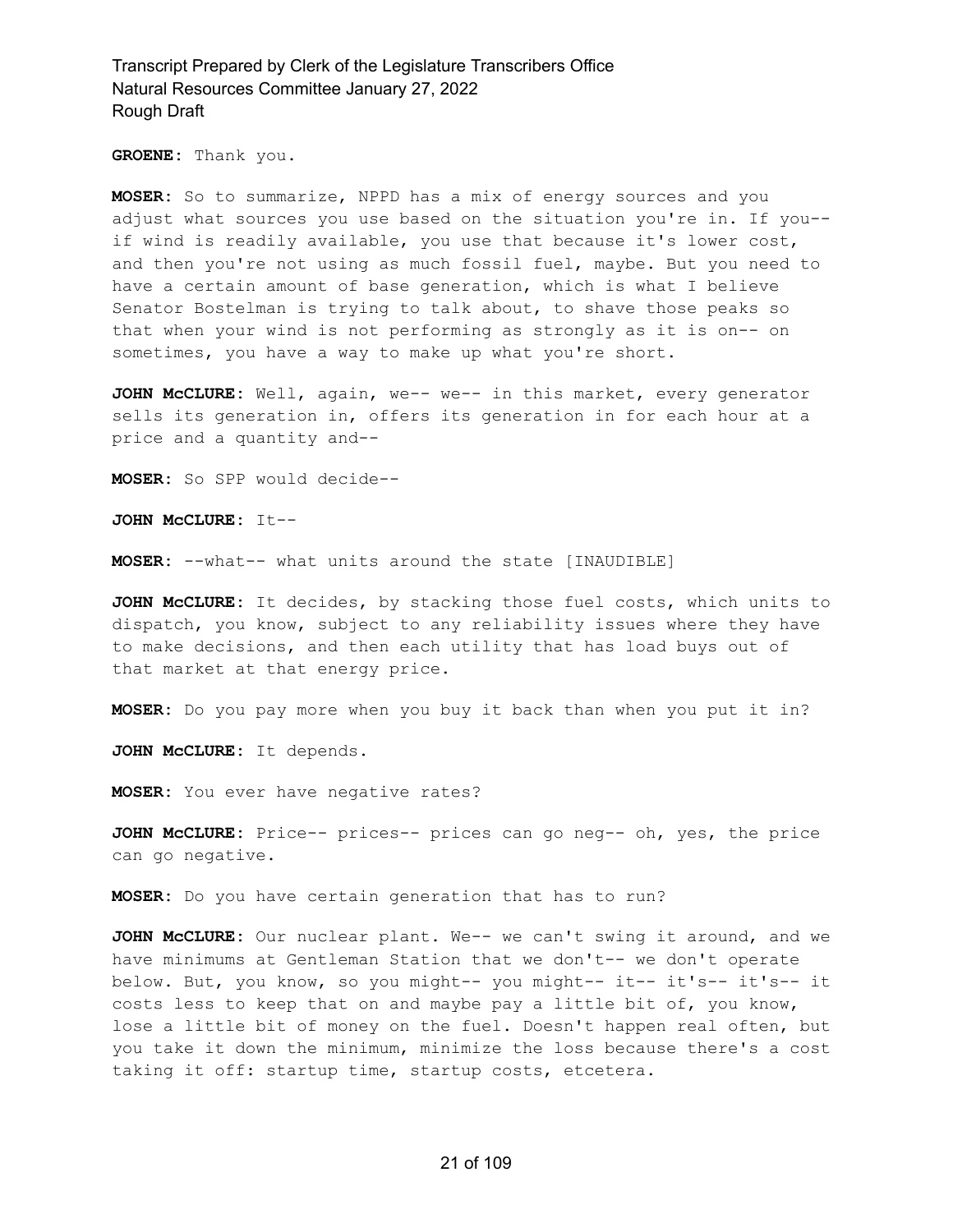**MOSER:** So there's-- it's a systematic approach though. I mean, you're not picking on wind, you're not favoring carbon fuels.

**JOHN McCLURE:** The market itself is agnostic on that, on generation. It looks for the low-- the way it's designed, it looks for the lowest fuel cost. But unfortunately, while there's a lot of requirements about reliability, the market doesn't price reliability to the extent that maybe it should and the value of that capacity that's out there because there's no pay for the capacity.

**MOSER:** The discussion you had with Senator Cavanaugh about your zero-carbon goals, those are subject to experience as we move toward those deadlines, subject to the realities of-- of what's possible, evolution of electric generation. Maybe there will be new technologies that will change the mix.

**JOHN McCLURE:** Absolutely. If we had today's technology choices only and costs, I don't think it's possible to do that.

**MOSER:** To reach the zero?

**JOHN McCLURE:** And by the same token, I-- we certainly couldn't serve all of our load with conventional nuclear plants because, again, you need diverse resources. You need that peaking turbine that can come on and go up and down quickly to meet a change. You can't have all baseload, you can't have all renewables, you need a diverse mix, and there's emerging technologies that I think will be part-- clearly part of that solution in 2050.

**MOSER:** Do you feel like this bill causes you to look at some things that you wouldn't normally look at, or do you feel like this is just kind of like a synchromesh transmission, it's going the same direction that you're already going and--

**JOHN McCLURE:** Oh, I think it's--

**MOSER:** --supporting what you're trying to do?

**JOHN McCLURE:** I think it's in the direction that we're going right now. We want-- we want reliability. We think that that is number one, as Senator Hughes pointed out. And-- and again, it-- it gets into more some of the details of the way the bill is written, and we-- we look forward to having a discussion with Chairman Bostelman about the [INAUDIBLE]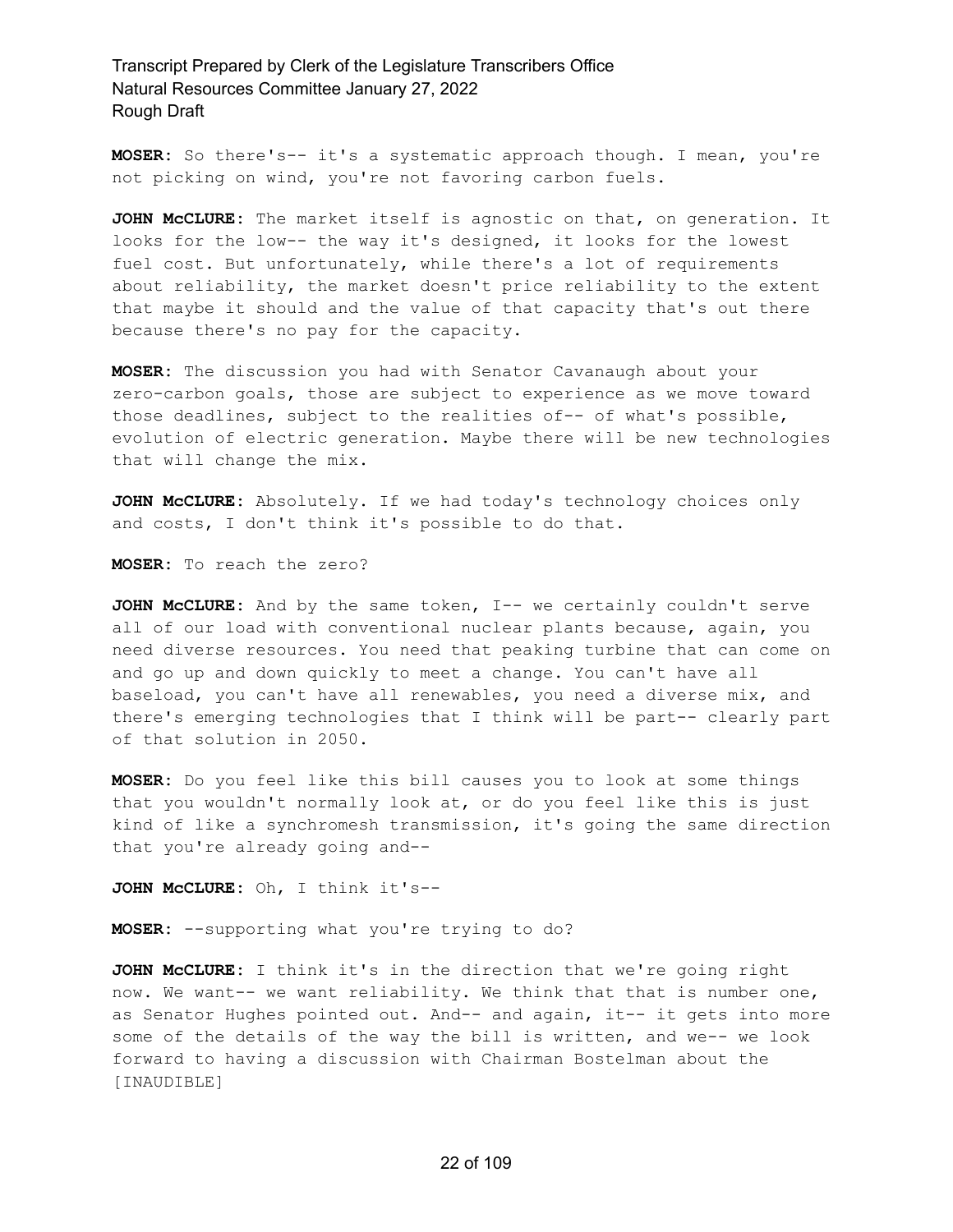**MOSER:** Or would you rather see the bill just go away? Don't answer that question. [LAUGHTER] OK, any other questions? I don't want to put you on the spot like that. OK, thank you very much for your testimony.

**JOHN McCLURE:** Thank you.

**MOSER:** Next opponent. Greetings.

**JOSEPH LANG:** Good afternoon, Vice Chairman Moser and members of the committee. My name is Joseph Lang, J-o-s-e-p-h L-a-n-g. I'm the director of energy and regulatory affairs for Omaha Public Power District. Thank you for the opportunity to testify in front of the Natural Resources Committee. I'm testifying on behalf of OPPD in opposition of LB1047, a bill to change requirements regard-- regarding annual Load and Capability Reports filed with the Nebraska Power Review Board. Reliability and safety is our number-one priority. All of our decisions have this commitment at the forefront. Reliable- reliable service is documented in OPPD's strategic directive number four, which states: OPPD shall assure all customer energy requirements are met continuously through the use of its generation resources and purchased power portfolio. While this is a noble goal we take very seriously, we know that extreme weather and Mother Nature sometimes means outages for our customers. Within the language of LB1047, these types of occurrences are not accounted for, and it requires utilities to assure electricity is provided 24/7 to meet the-- the-- to meet reliability. That is simply something that electric-- electricity providers cannot guarantee. We have a reliability strategic directive that the OPPD board requires of us to achieve and maintain top-quartile reliability performance in the industry. This directive requires us to meet certain baseload generation availability and outage factors. OPPD has been successful in meeting or exceeding these benchmarks. In fact, OPPD and Nebraska as a state rank among the top in the country in terms of reliable electric service. Meeting these benchmarks is possible by performing necessary maintenance and upgrades in accordance with North American Electric Reliability Corporation, or NERC, standards. OPPD has continued to increase its annual budget expenditures and reliability, resilience of our system. The concepts addressed in LB1047 have merit, and we would like to work with the committee to improve the language. However, some of the reporting requirements in the bill are beyond our control, for example, including verification of supplier's ability to deliver such fuel amounts needed, including means of delivery such as ground transportation or pipeline, again, subject to fuel, is not something we can predict. Therefore, we cannot provide them in the Load and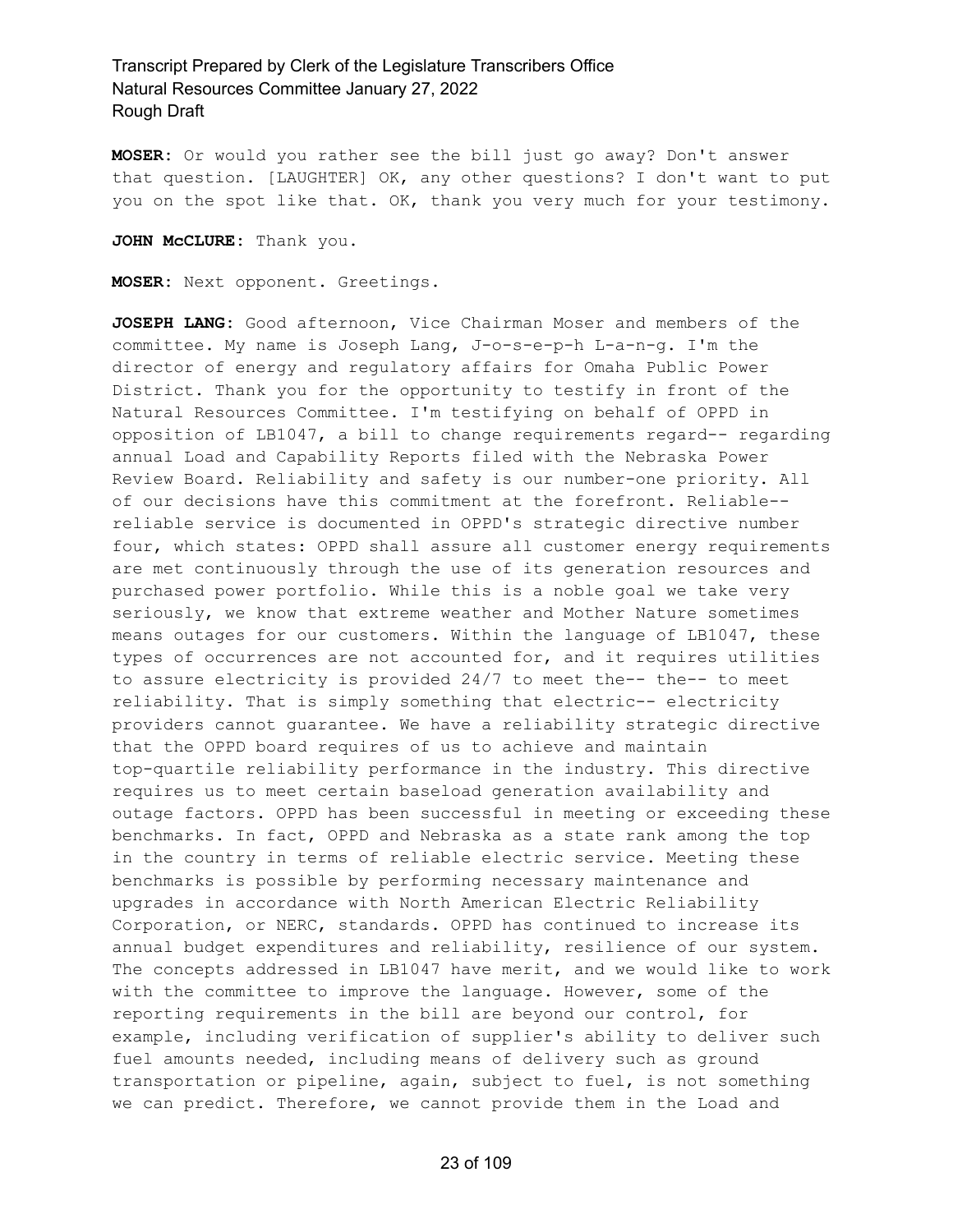Capability Report. The state's utilities have a great reliability story to tell, and we can and should continue to better explain our reliability efforts. We look forward to working with the committee and crafting a report that better presents this information and appreciate Senator Bostelman's emphasis on this topic. Thank you for considering my testimony, and I will answer any questions you may have.

**MOSER:** Questions from the panel? Senator Groene.

**GROENE:** Thank you, Vice Chair. For OPPD, what percentage of-- I've heard NPPD say 10 percent is wind or-- I believe is what they said. What is your capacity, would you consider, wind?

**JOSEPH LANG:** When you say capacity, so we have about a gigawatt of--

**GROENE:** No, I mean percentage-wise of your total production--

**JOSEPH LANG:** So--

**GROENE:** --or use.

**JOSEPH LANG:** So energy, just shy of 40 percent, in that-- in that ballpark, of our utilization is renewable energy.

**GROENE:** So do you-- I know NPPD owns a windmill field as a public power. Do you own your wind energy?

**JOSEPH LANG:** No, we-- we-- we typically contract wind energy with private developers to utilize the-- the production [INAUDIBLE] grids.

**GROENE:** I understand the field at O'Neill-- is that an exclusive contract with OPPD?

**JOSEPH LANG:** Sorry?

**GROENE:** That wind field that went up into-- around O'Neil, was that a exclusive contract with you guys? You buy it all?

**JOSEPH LANG:** Correct. It's called Grand Prairie, if I'm familiar with the--

**GROENE:** And that is your major supplier?

**JOSEPH LANG:** That is a large facility we-- we have, yes, that--

**GROENE:** That you have, you contract with--

#### 24 of 109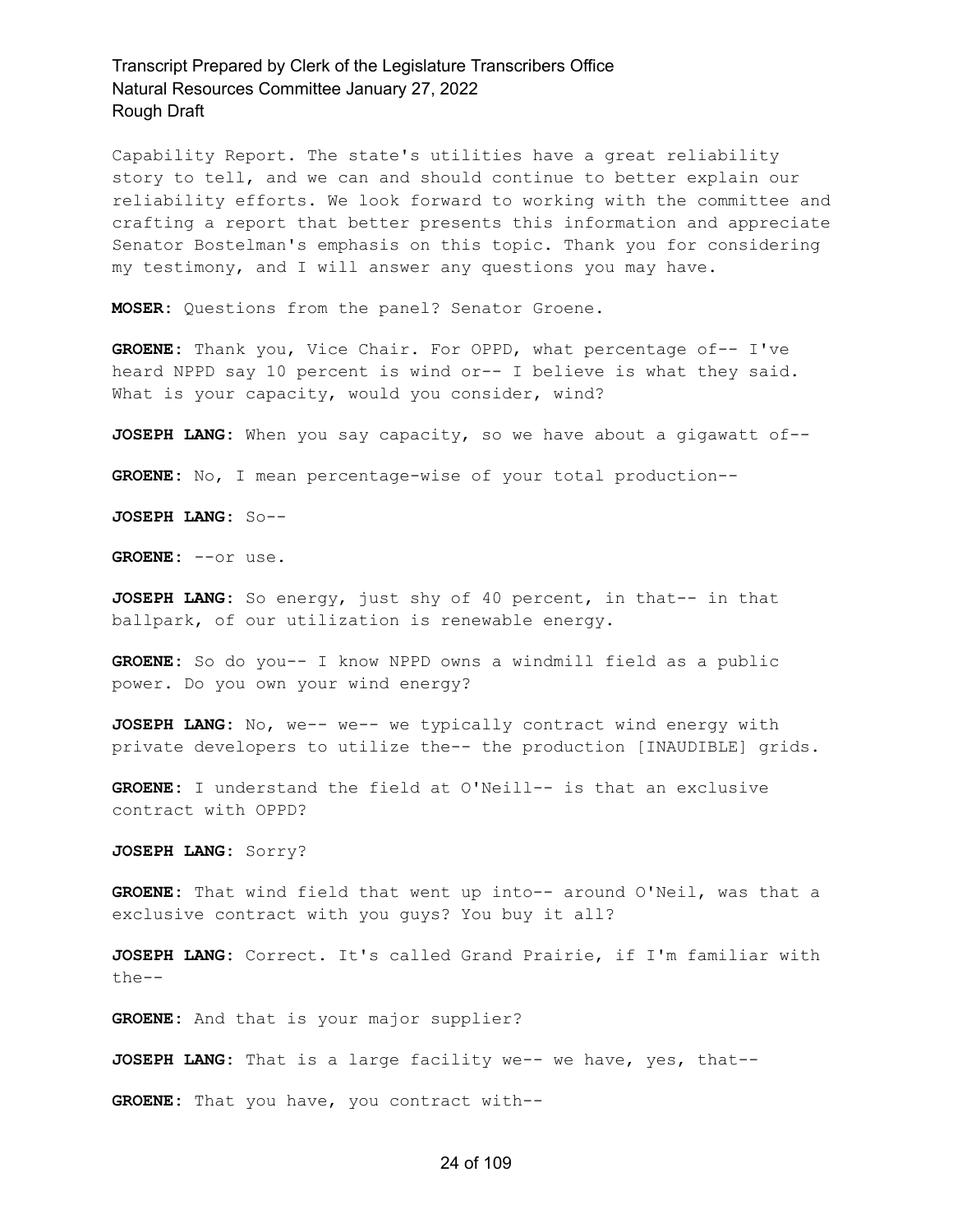**JOSEPH LANG:** --that we contract with.

GROENE: So how long is the contract?

**JOSEPH LANG:** I believe it's around 20 years.

**GROENE:** So in 20 years, the public, who owns OPPD, might be-- not have the capacity they expect because you don't have this contract?

**JOSEPH LANG:** So if that contract were to go away or expire, then certainly OPPD, through our planning processes, would ensure that it's replaced and-- and that we have appropriate and adequate capacity, certainly.

**GROENE:** Why even have an exclusive contract when you can just be part of SPPD [SIC] and buy it off the open market?

**JOSEPH LANG:** Because, similar to what Mr. McClure noted, we have the 112 percent SPP requirement, and so we're required to have firm service from generation resources to meet 100 percent of our load and 12 percent beyond that.

**GROENE:** Assume that qualifies you--

**JOSEPH LANG:** Yes, that contract--

**GROENE:** --because you have an exclusive contract.

**JOSEPH LANG:** Correct, and-- and not the full capacity of it is utilized to meet that SPP requirement, but similar that was discussed earlier, a percentage of it is.

**GROENE:** So prior to this move towards wind, OPPD was like NPPD. You had the capacity to service your-- your owners--

**JOSEPH LANG:** Correct.

**GROENE:** --with the power-- nuclear power plant you had, even more.

**GROENE:** Correct.

**GROENE:** Thank you.

**JOSEPH LANG:** You're welcome.

**MOSER:** Other questions? Yes, Senator Cavanaugh

#### 25 of 109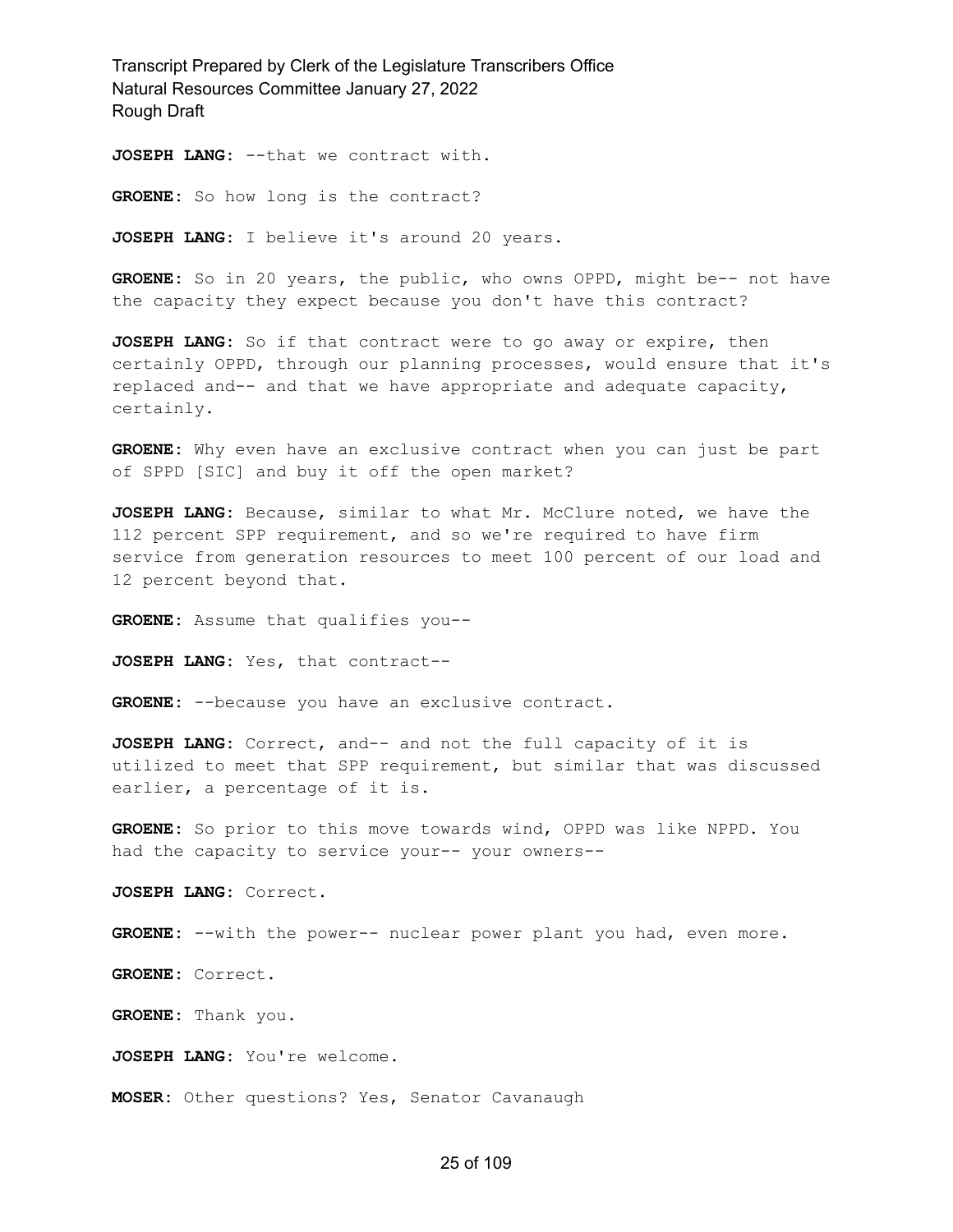**J. CAVANAUGH:** Thank you, Vice Chairman, and thank you, Mr. Lang, for being here. I think Mr. McClure said maybe you'd be the person to answer the question about, have we, as being anybody from Nebraska, exerted influence in SPP to ensure that these other states are complying with winterization, updating, so things like what happened in last February don't happen again?

**JOSEPH LANG:** Yes, extensively, on multiple fronts. So I'm on the steering committee that-- with the SPP board chairman and the SPP CEO, amongst others that are working with SPP to ensure that we-- we build out a significant list and a report of recommendations and learnings from the February 2021 events. And, yes, in that capacity, we have. Furthermore, we-- at OPPD, we have folks that are involved directly with SPP on various working groups. Also, the Nebraska Power Review Board, now Chuck Hutchison represents the state of Nebraska with the- what's-- what's named the Regional State Committee at SPP and I-- and the Nebraska Power Review Board is very effective with-- with SPP, as well, so as a state, in addition to OPPD, certainly, NPPD is involved, LES is involved, etcetera. But all of us are-- are very involved with SPP, and SPP's process is unlike some of our neighboring RTOs and ISOs in that their process for making changes and recommendations, etcetera, are very much driven by the members and-- and us, certainly, being a member.

**J. CAVANAUGH:** So as, I think, Mr. McClure said that Texas had a similar problem that caused this issue years ago, the federal regulatory has gotten involved and told them what changes to make and they didn't make them. Is-- can you give us an idea of are there going to be repercussions if they-- the-- these other entities-- I just always think of Oklahoma. Maybe I'm maligning Oklahoma wrongly, but if folks Oklahoma don't make the weatherization updates, comply with these recommendations, is there going to be some kind of repercussions to them that would-- or are there going to be any, I guess?

**JOSEPH LANG:** So NERC, earlier, the state of-- the North American Electric Reliability Corporation has recently developed winterization standards that are strict standards on how to winterize your facilities, etcetera, and developing more as we speak. So those are- they're mandatory requirements that are penalized by a million dollars per day per violation. They're very, very strict, mandatory standards. That will be one that helps, which is a multitude of items. But at the Southwest Power Pool, we're also looking at a 12 percent that we're referring to, whether we need to change that 12 percent and increase it. And so do we need to ensure that there is more planning reserve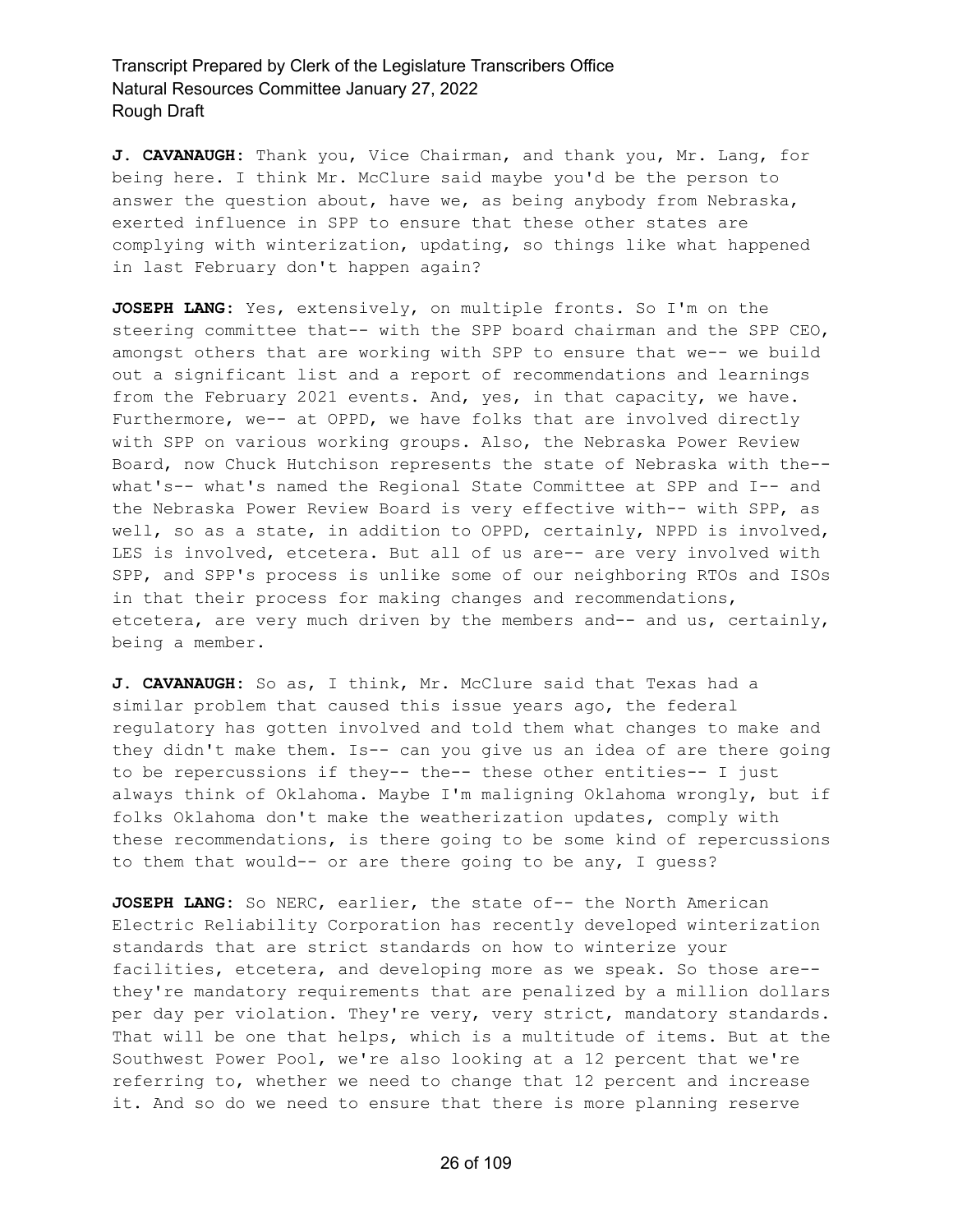margin available to ensure that-- that events like this are-- are not problematic.

**J. CAVANAUGH:** So-- well, I guess from, I think, our perspective, and again, I've said this many times, it seems like everybody in Nebraska did the right thing and it was other people who weren't-- you know, caused-- that caused this problem. And so I guess my question is, now that we've identified this issue, we've identified ways that-- to address it, is there going to be any--  $I$  -- I mean, I don't know if-would cutting-- cutting people off not-- like we talked about, we-- we underwent rolling blackouts to ensure the-- the safety of the system or reliability of the system and structure doesn't get damaged. But is there talk of, if you don't address these, then you will bear more of the brunt of an event that is precipitated by your action or anything like that? That would-- I guess my-- I'm asking, are we going to be insulated from the next event or are we going to be left out hanging again because somebody else isn't taking action?

**JOSEPH LANG:** Yeah, absolutely. You're looking for the stick. So there's a multitude of elements to that. Yes, we're-- exactly what you suggested, we are intimately looking into as to whether load should be shed in the same fashion, controlled load sheds in the same fashion that was applied in February of 2021, which is specifically to that. Another element is, if you don't meet your requirements, there are penalties imposed by SPP, financial penalties. So there are, you know, in addition to the NERC, you know, million-dollars-per-day penalties if you don't meet it, in addition to the-- the operational changes that we're looking into to ensure that people are held accountable for having and maintaining their generation portfolios and availability, etcetera, there's a multitude of items there to ensure that folks- that entities are held accountable and able to serve their load appropriately.

**J. CAVANAUGH:** Thank you.

**MOSER:** Senator Groene.

**GROENE:** Thank you. Another question, you heard NPPD said they were a net exporter throughout the February. Was that your case too?

**JOSEPH LANG:** Throughout-- so February 15 and 16, we had ample generation to meet our load, correct? Those were the days that--

**GROENE:** Through that whole period of time?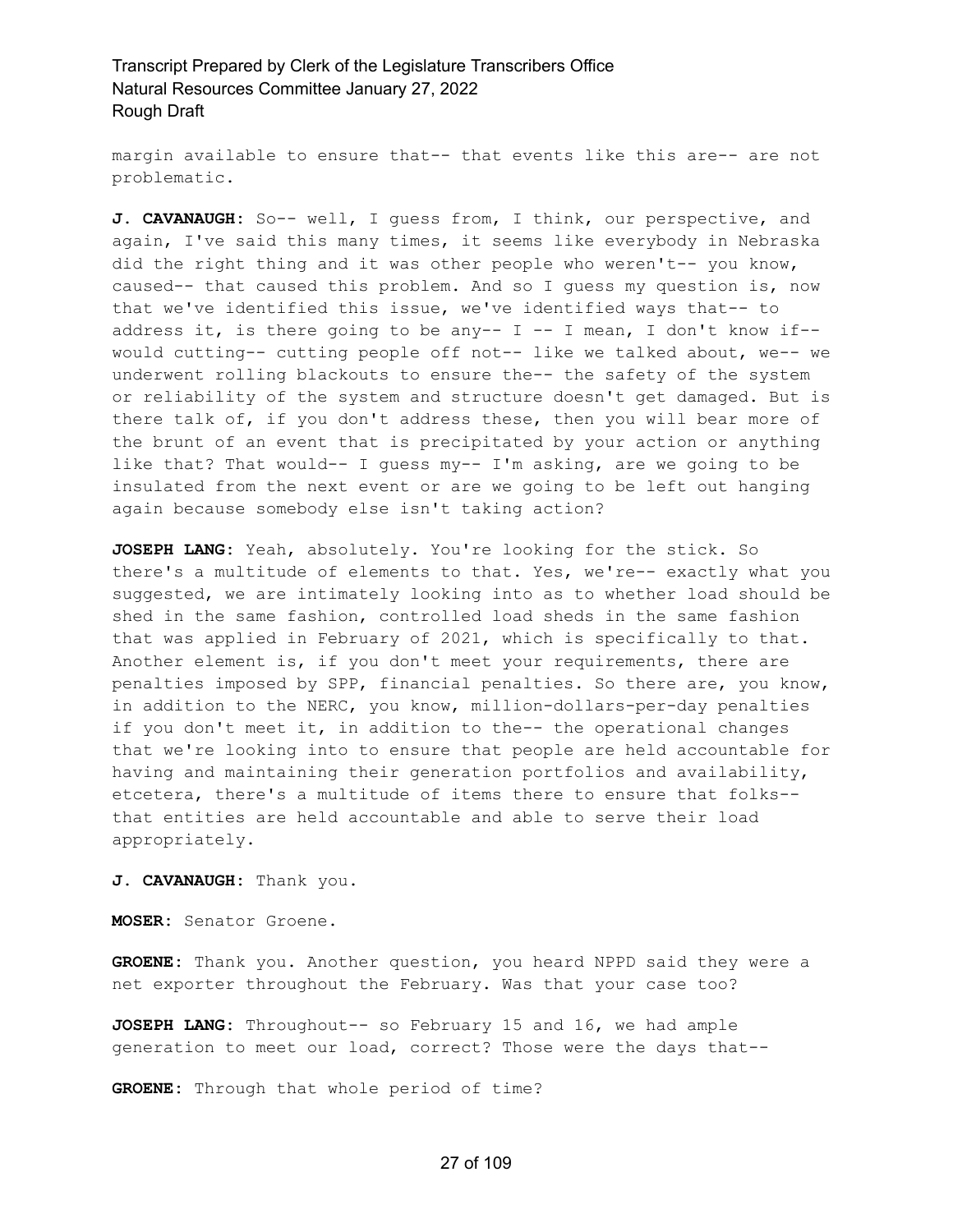**JOSEPH LANG:** So through the period earlier, the week prior, we did have some issues with-- with our generation fleet and it wasn't at the same period of time that the controlled outages--

**GROENE:** Because the wind went-- the 40 percent that you got tied up and wind wasn't available?

**JOSEPH LANG:** It really was not wind related, necessarily. It had to do with coal facilities, natural gas facilities. We had a kind of a multitude of issues going on that--

**GROENE:** They were shut down or--

**JOSEPH LANG:** We had some-- and I don't remember specifically, but we had some maintenance issues that we brought up as quickly as-- and we had everything running by the time the--

**GROENE:** So the wind at that period was supplying this 40 percent that it needed to?

**JOSEPH LANG:** I don't recall what the wind was producing that week specifically. I-- I-- and I think it was addressed earlier, noted earlier. But during the outages, the controlled outages on the 15th and 16th, maybe more specifically to what was being discussed, was-- SPP has a total of about four gigawatts of accredited wind capacity in the SPP footprint. And during those, the days, 14th-- I'm sorry, 15th and 16th of the outages-- of the controlled outages, wind was producing around 5 gigawatts, and it ebbed and flowed, but wind was covering its accredited capacity requirements during that period.

**GROENE:** It has 40, you said? It has how much capacity?

**JOSEPH LANG:** Four gigawatts of--

**GROENE:** And it was doing five?

**JOSEPH LANG:** And it was operating about five--

**GROENE:** You mean at the capacity-- not the capacity, but certified or--

**JOSEPH LANG:** The energy output, the real-time energy output of the wind facilities in the SPP footprint were producing around five gigawatts of-- of energy.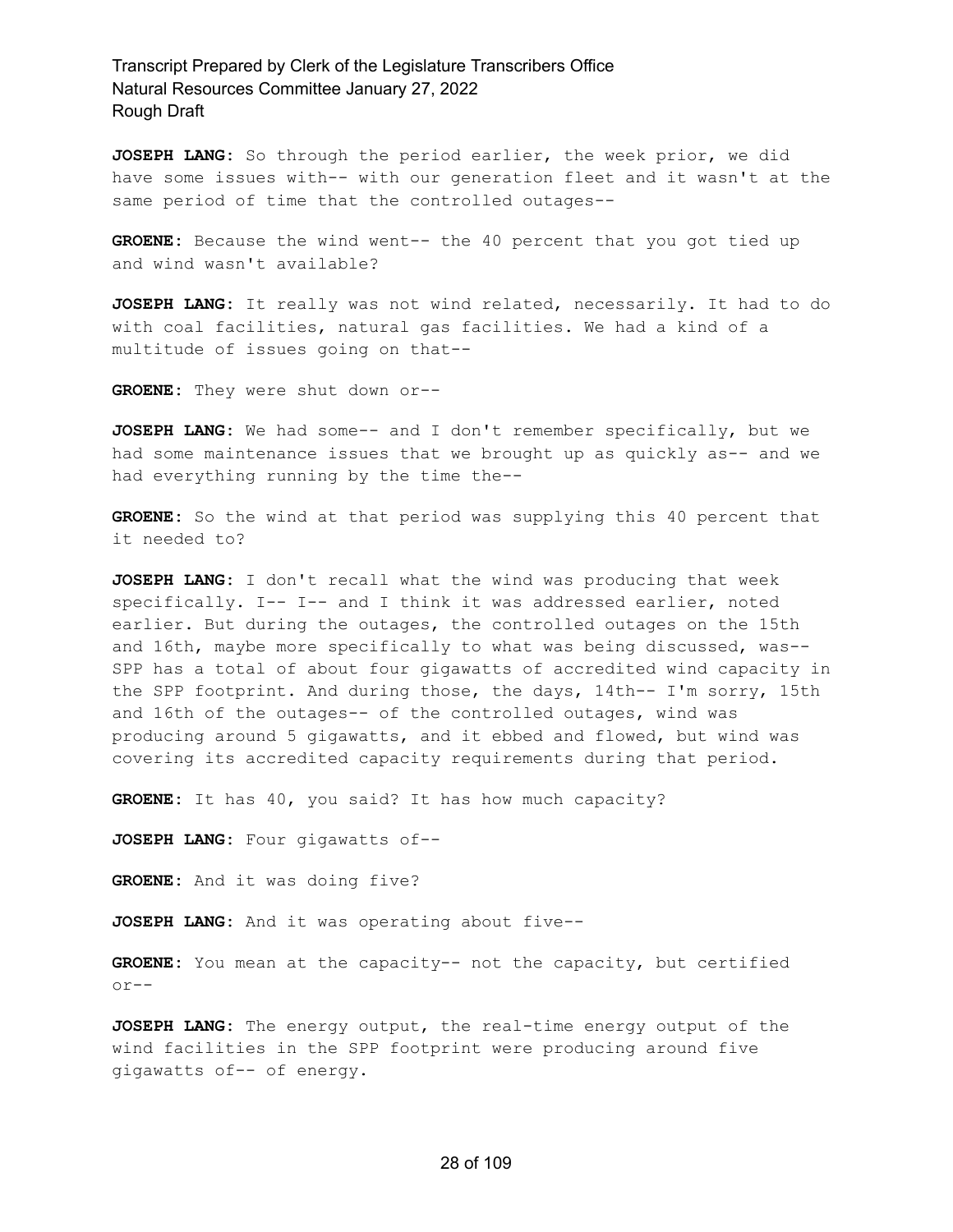**GROENE:** And that's the accredited, and accredited is four, so they're-- **JOSEPH LANG:** They're- yes. **GROENE:** --staying above it. **JOSEPH LANG:** Yeah. Correct. **GROENE:** Thank you. **JOSEPH LANG:** You're welcome.

**MOSER:** Senator Cavanaugh.

**J. CAVANAUGH:** Thank you, Vice Chairman Moser. I'm going to ask a question that's specifically related to the bill. I know we've all kind of seemed like we've forgotten about this. The 45-day supply, is that something you guys already do, is that something that is wildly impossible? Is-- I guess I just don't know what the frame of reference would be.

**JOSEPH LANG:** Coal and nuclear facilities, 45 days is-- is very-- very doable for-- and-- and in how the bill reads specifically is capability-- capable of supplying 45 days onsite fuel storage, and for-- again, for-- for coal and nuclear facilities, that's absolutely doable. Yeah, that's-- that's typical.

**J. CAVANAUGH:** What about natural gas?

**JOSEPH LANG:** Natural gas, not typical at all. So natural gas facilities, some-- so speaking for OPPD's facilities and-- and the new facilities that we're actively working on constructing, of about 600 megawatts of natural gas facilities, we have certainly natural gas supply for, you know, depending on season, etcetera, but we have natural gas supply to those facilities, and then we have 72 hours of onsite fuel oil. And so if-- if natural gas facilities were constrained in whatever way-- whatever way, or however that might be different, you know, constrained from a supply standpoint, maybe there's a failure on a natural gas system, etcetera, we have three days where we could run at full capacity at those facilities without using any natural gas.

**J. CAVANAUGH:** On fuel oil?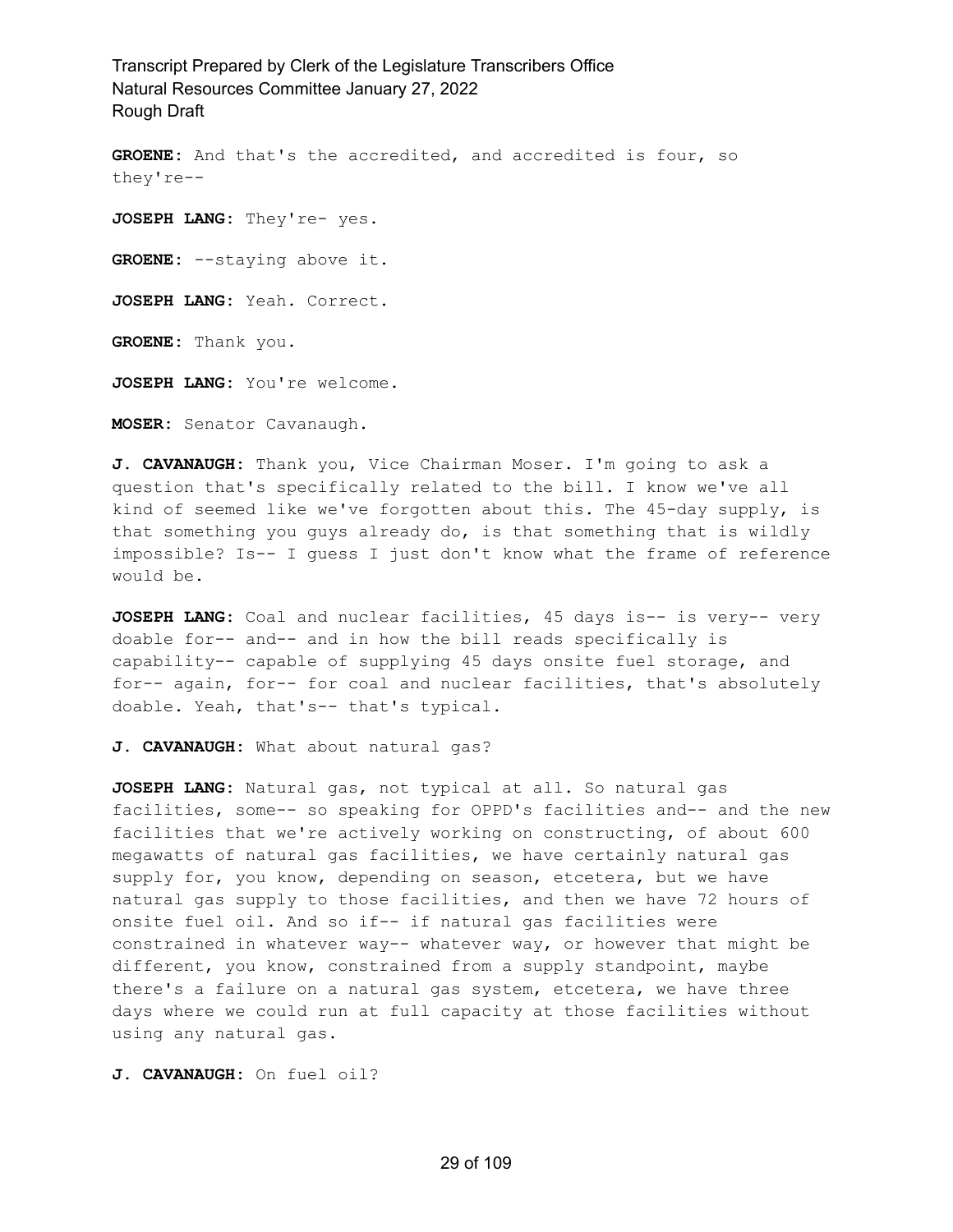**JOSEPH LANG:** On fuel oil, and--

**J. CAVANAUGH:** And--

**JOSEPH LANG:** --maybe just an element there would be that's on site, ready to go. And how that practically works is if you're in an event like that, you're going to start trucking additional fuel oil in, so 72 would in essence be the minimum period of time that you could run without natural gas.

**J. CAVANAUGH:** And is there-- the reason that you don't keep storage of any amount of natural gas on site, is that a logistical question? Is that a-- I mean, what's-- how-- I mean, is this the-- would a tank be enormous, I guess, is my--

**JOSEPH LANG:** Yeah. Yeah, you-- you hit it. So natural gas companies, they-- you know, if you drive around, you'll see natural gas storage facilities that are-- that are certainly utilized to have a natural gas storage facility at a natural gas electric generation plant would be cost prohibitive, space prohibitive. There would be a number of elements that would-- they'd cause that not to be practical.

**J. CAVANAUGH:** Do you have any idea what the cost to-- to build something to store 45 days' worth of natural gas would be for OPPD?

**JOSEPH LANG:** No. No, I don't. It would-- I don't-- we wouldn't consider that because it would be very high and-- and impractical from a space perspective.

**J. CAVANAUGH:** But unless--am I misreading this, that it would be required by this-- adoption of this statute, correct?

**JOSEPH LANG:** The way I read the statute myself is that they're asking-- Senator Bostelman, in-- in his-- in drafting is looking for reporting requirements. And so if you do not have the 45 days, the capability to serve fuel for-- onsite for 45 days, there are additional reporting requirements.

#### **J. CAVANAUGH:** OK.

**JOSEPH LANG:** And-- and I-- as I included in my testimony, the concern that we have with that is the reporting requirements, we're just- it's not possible for us. We-- the 20- year reporting requirements for natural gas specifics and delivery specifics, we don't have contracts that go out 20 years, and we do that intentionally so we ensure that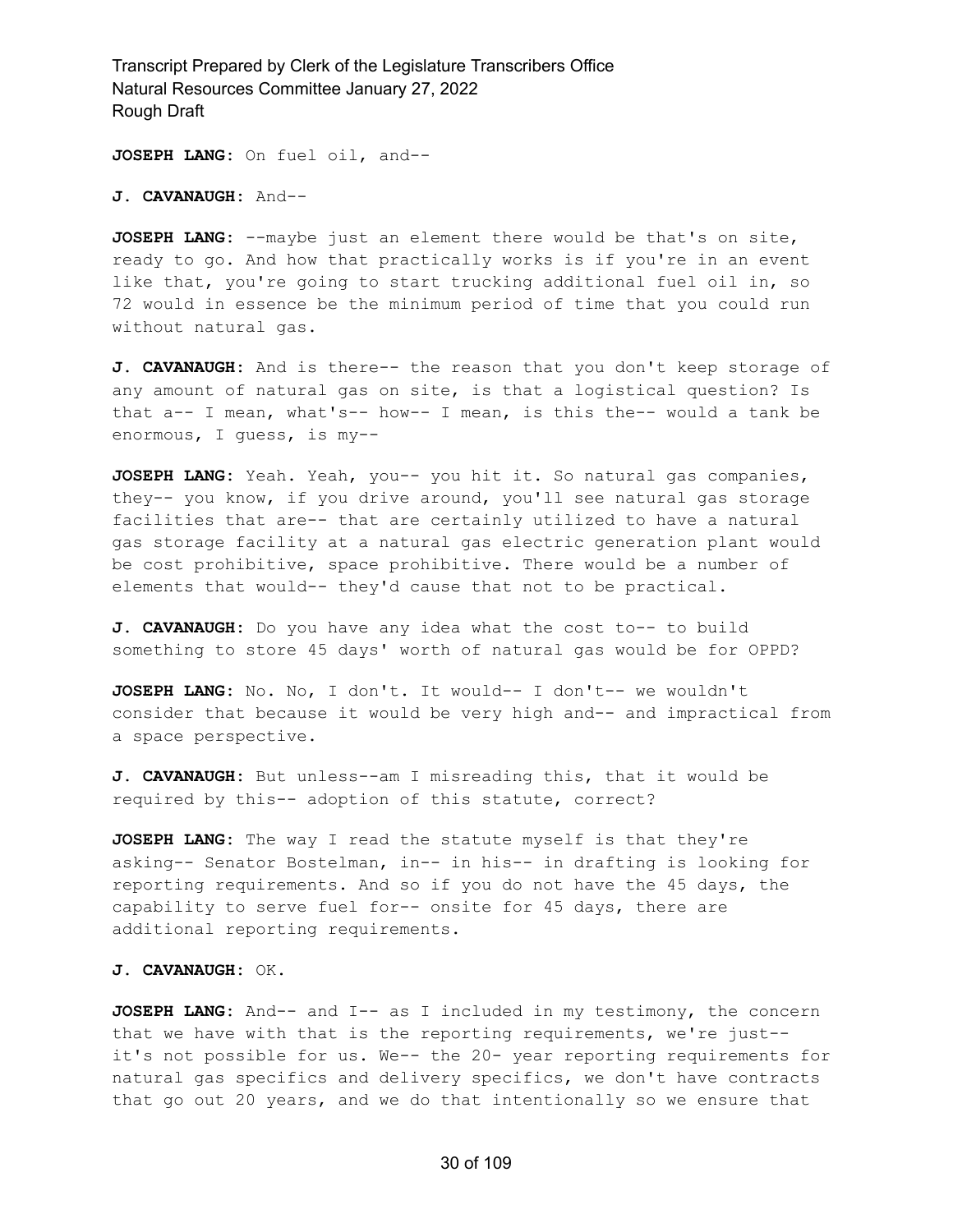we have competitive prices for our facilities. And so to be able to answer and provide what is being requested, we'd have to pour some assumptions in there that would be guesswork in nature and-- and not practical for-- for-- to supply.

**J. CAVANAUGH:** Thank you.

**GRAGERT:** One last quest--

**MOSER:** Senator Gragert.

**GRAGERT:** One last question: How often do you go under 45-day supply? Do you-- is-- is that-- is that your normal operations right now, day in, day out, that you've got more than 45 days' supply in Nebraska?

**JOSEPH LANG:** So to maybe clarify the question, to-- presumably you're referring to a coal facility having a 45-day supply of coal. And do we go under 45 days? Yes, we== we do.

**GRAGERT:** So you maintain 45 days without-- say at the coal plant now. And that's in add-- and that would be-- and then nuclear would be in addition to that.

**JOSEPH LANG:** Correct. I would say it ebbs and flows between the 30 days, plus we-- we don't hold ourselves to-- to-- to storing 45 days of-- of onsite coal for our coal facilities.

**GRAGERT:** Thank you.

**MOSER:** Senator Hughes.

**HUGHES:** So you indicated OPPD must be building a 600 megawatt gas-fired plant?

**JOSEPH LANG:** Two separate facilities--

**HUGHES:** OK.

**JOSEPH LANG:** --an aggregate approximately 600 megawatts

**HUGHES:** So procure-- procuring gas to supply that, are-- are they going to be peaking plants or how-- how are they going to fit in the mix of OPPD's generation?

**JOSEPH LANG:** Yes, correct, generally peaking.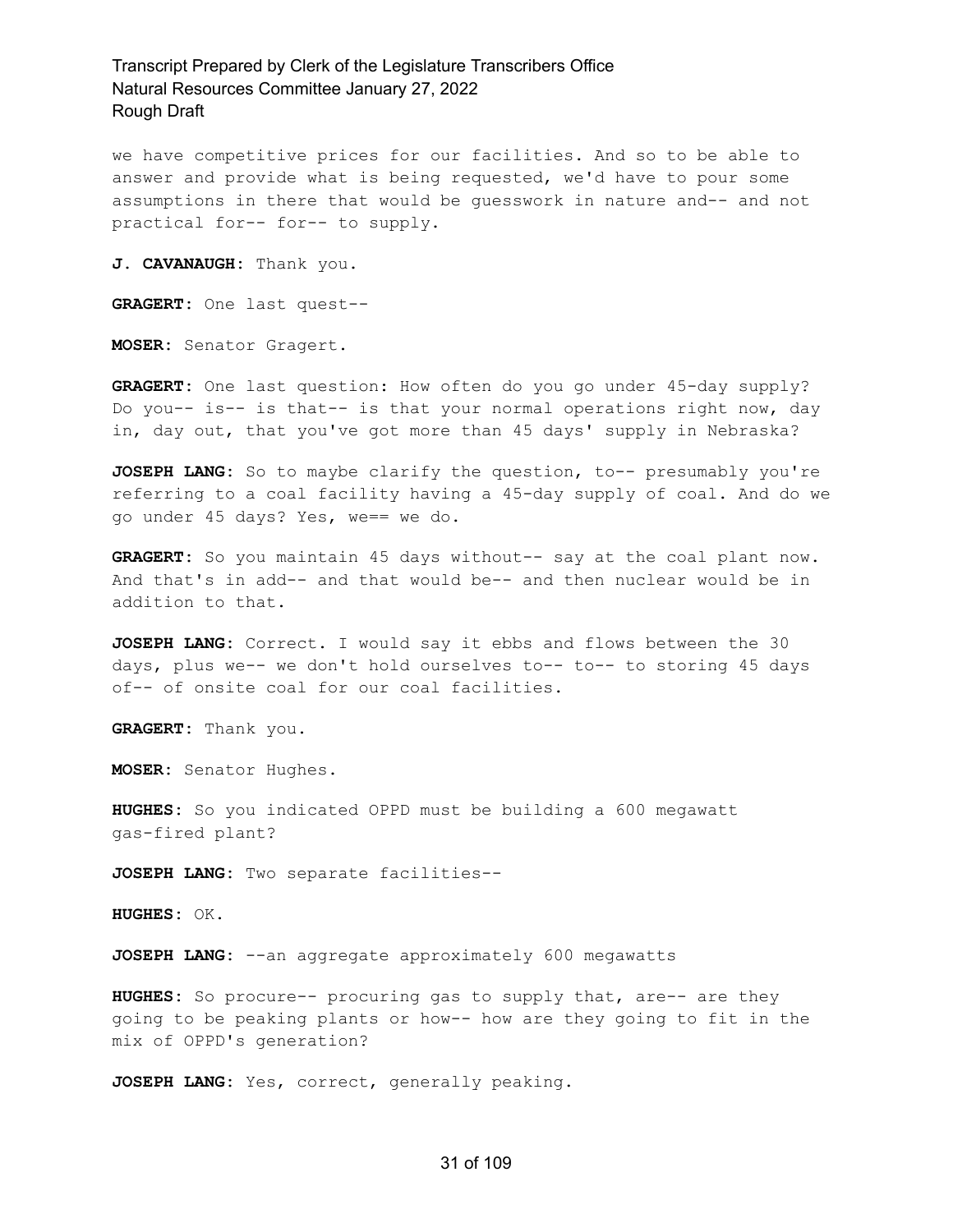**HUGHES:** OK, so how-- how do you plan for fuel supply for something like that? I mean, say, well, you know, normally we're going to need it in July and August, maybe we need it in February, maybe we need it in January. How does that work? I mean--

**JOSEPH LANG:** Sure.

**HUGHES:** --how do you-- how do you make a deal with your supplier in order to make sure you've got sufficient gas to run that when you need it?

**JOSEPH LANG:** So step one is meeting the SPP accredited capacity requirements, and so we look at our fleet and see what we need to do to meet those requirements. And certainly there's a [INAUDIBLE] we're looking at our load and we're looking at our resources to-- to-- to fulfill that plus 12 percent. And so to those facilities, first, it's seasonal. The loads cherry-- the loads change by season. And so our resources to fulfill those loads and what we need to fulfill the 112 percent changes as well. To the extent we need accredited capacity in-- in summer season, winter season, we obtain-- so-- so, one, we obtain natural gas contracts with-- with MUD, with various providers, and then we have the capability to also procure firm service, and firm service carries with it a higher degree of expectation for delivery. And so maybe that's how that folds together, if that's helpful. Then the fuel oil is also a very big piece of ensuring that we have-- if natural gas-- the natural gas system were to become constrained, for, again, whatever reason, we have that on-site fuel oil to help mitigate that variability.

**HUGHES:** OK, thank you.

**JOSEPH LANG:** You're welcome.

**MOSER:** So you're required to have capacity of 112 percent of your load, but you may not produce that much energy if the SPP doesn't need it.

**JOSEPH LANG:** Correct, if it's not-- it-- it's--

**MOSER:** If it's not required, you don't generate it.

**JOSEPH LANG:** Correct.

**MOSER:** Yeah. And if you had members in SPP that were members but they-- they couldn't generate their load plus the 12 percent, then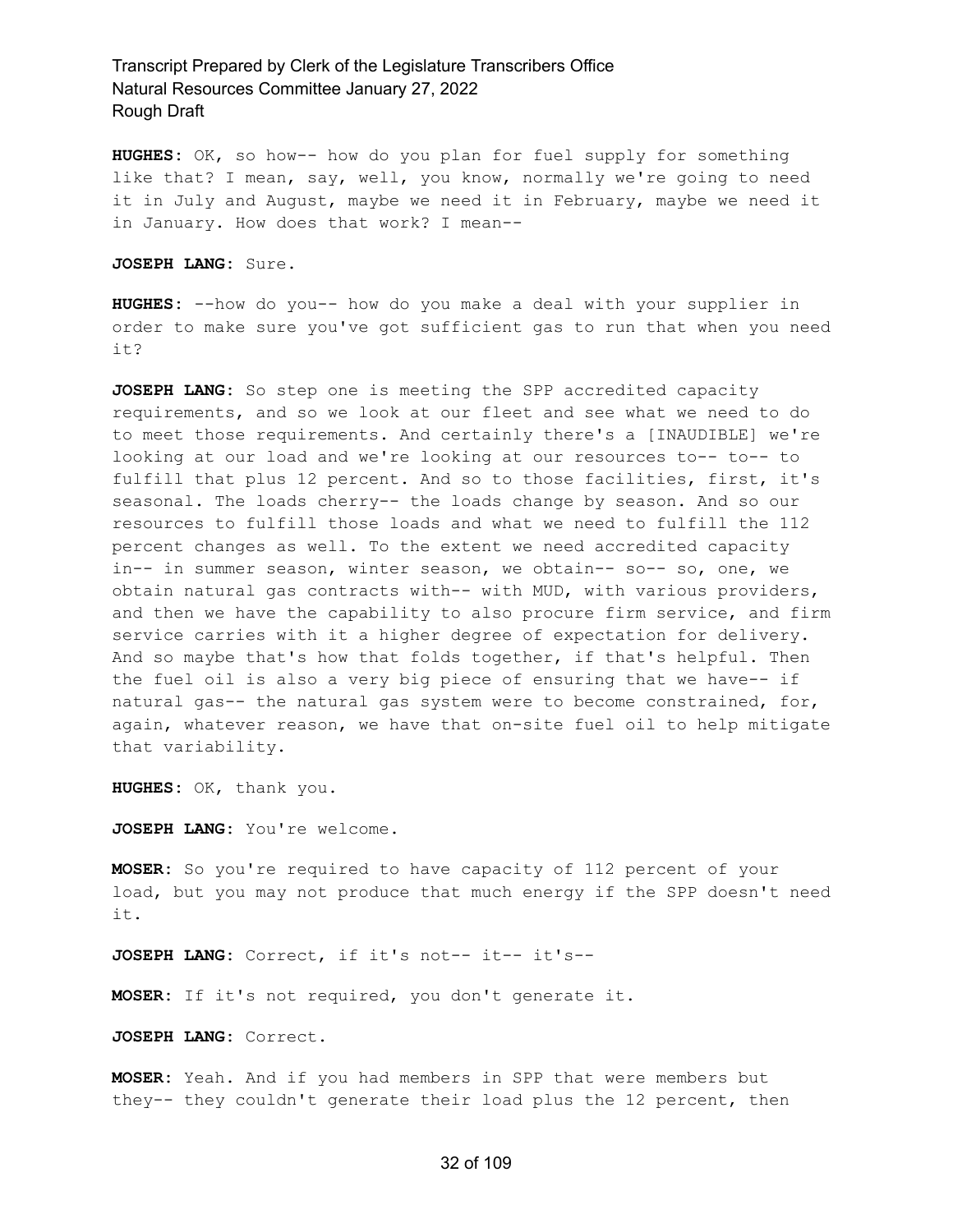they may be kind of parasitic and cause you problems. So that's why they require each company to be able to produce their energy plus a 12 percent cushion?

**JOSEPH LANG:** Yep. Yep, and no resource-- no resource is perfect. They-- you know, we have outages, we have maintenance, etcetera, so kind of that cushion--

**MOSER:** Well, that's the plan, yeah. Something could-- could go wrong.

**JOSEPH LANG:** Yeah.

**MOSER:** As I recall, there were some power producers that couldn't produce what they claimed, they were credited for, during the shortage there, the outage. Have they addressed those producers to reevaluate what they can produce to make sure we're not relying on power that, you know, may or may not be there?

**JOSEPH LANG:** There's a multitude of efforts on that front. One-- one large piece is winterization of natural gas supply wells. That's an economic decision for natural gas suppliers. There's not a regulatory requirement for them to do that. But there's a lot that-- I would say, economically speaking, there's a lot of pressure on them to do that, to ensure that they can provide natural gas during these high-price periods of time.

**MOSER:** Is natural gas-- and I don't know if this is within your realm of knowledge, but does the gas flow out of the ground or does it have to be pumped out of the ground?

**JOSEPH LANG:** I-- I-- I have some thoughts, but I'm not-- I'm not specifically sure.

**MOSER:** Yeah, I don't-- I don't know either, but-- and do they compress it? Is that where they got into trouble with their facilities, they- you know, when you compress gas, they might freeze up.

**JOSEPH LANG:** The way I understand it is the-- the natural gas supply limitations were due to wellheads, and when they freeze up, it-- it blocks the passage of nat-- natural gas from the well into the natural gas system.

**MOSER:** OK, thank you. Appreciate your testimony.

**JOSEPH LANG:** You're welcome.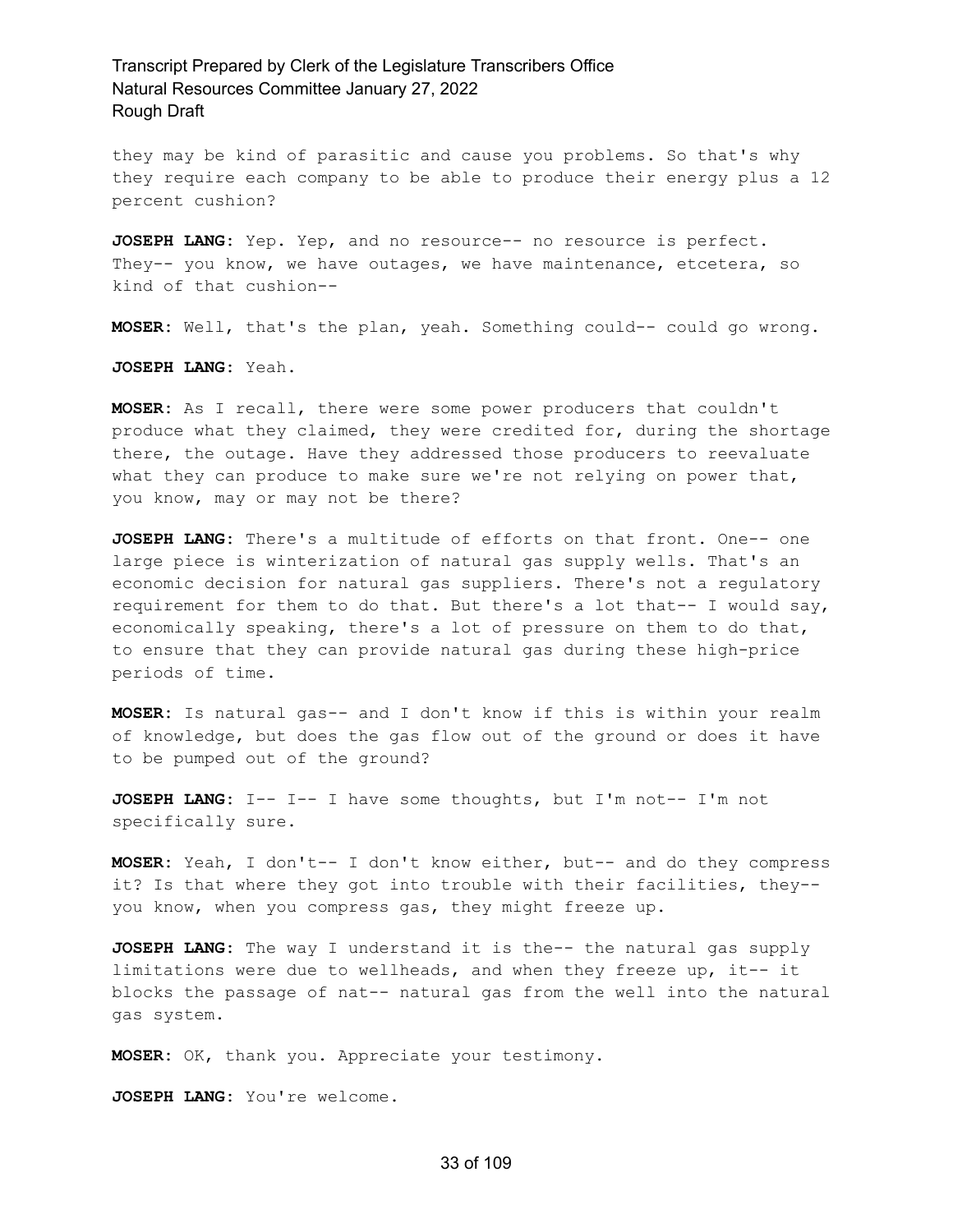**MOSER:** Thanks. The first testifiers get the most questions.

**JOSEPH LANG:** Happy to help.

**MOSER:** Yes, thank you. More opponents? Going once, going twice.

**GRAGERT:** [INAUDIBLE]

**MOSER:** You're going to give up? [LAUGH] OK, any other opponents?

**GRAGERT:** You got the wrong file.

**MOSER:** Oh, you had the wrong file. I'm sorry. I thought maybe I scared you off.

**AL DAVIS:** Sorry about that, Senator.

**MOSER:** Welcome.

**AL DAVIS:** Good afternoon, Senator Moser and members of the Natural Resources Committee. My name is Al Davis. I'm a registered lobbyist for the 3,000 members of the Nebraska chapter of the Sierra Club, here to speak in opposition to LB1047. On its surface, LB1047 looks like a good bill, adding language which requires a reliability standard for power generation. But the requirements of the bill would result in redundancy standards which will inevitably drive up the cost of power to all Nebraskans while providing minimal improvement in the already exemplary services provided by the public power entities. The bill makes demands on NPPD and OPPD to meet the needs of all Nebraska power users and appears to include even those entities producing their own generation and those purchasing wholesale power from outside Nebraska, which seems an impossible task. The citizens of Nebraska have benefited from decisions made by public power over the years to invest in technology and infrastructure which strives to meet the goals of LB1047. NPPD and OPPD already have reliability standards significantly higher than those of multiple share owner-- shareholder-owned entities in other states who must weigh the needs of their customers against the affordability of the rate structures. Winter Storm Uri demonstrated the vulnerability of the nation's power grid to extreme weather events, but wasn't really a Nebraska problem, except for our commitment to the Southwest Power Pool. What the polar vortex did demonstrate was the need for more transmission across the entire region. Nebraskans stepped up to help our neighbors to the south just as they would step up to help us in an emergency, and the minimal outages, though inconvenient, were short and not terribly disruptive.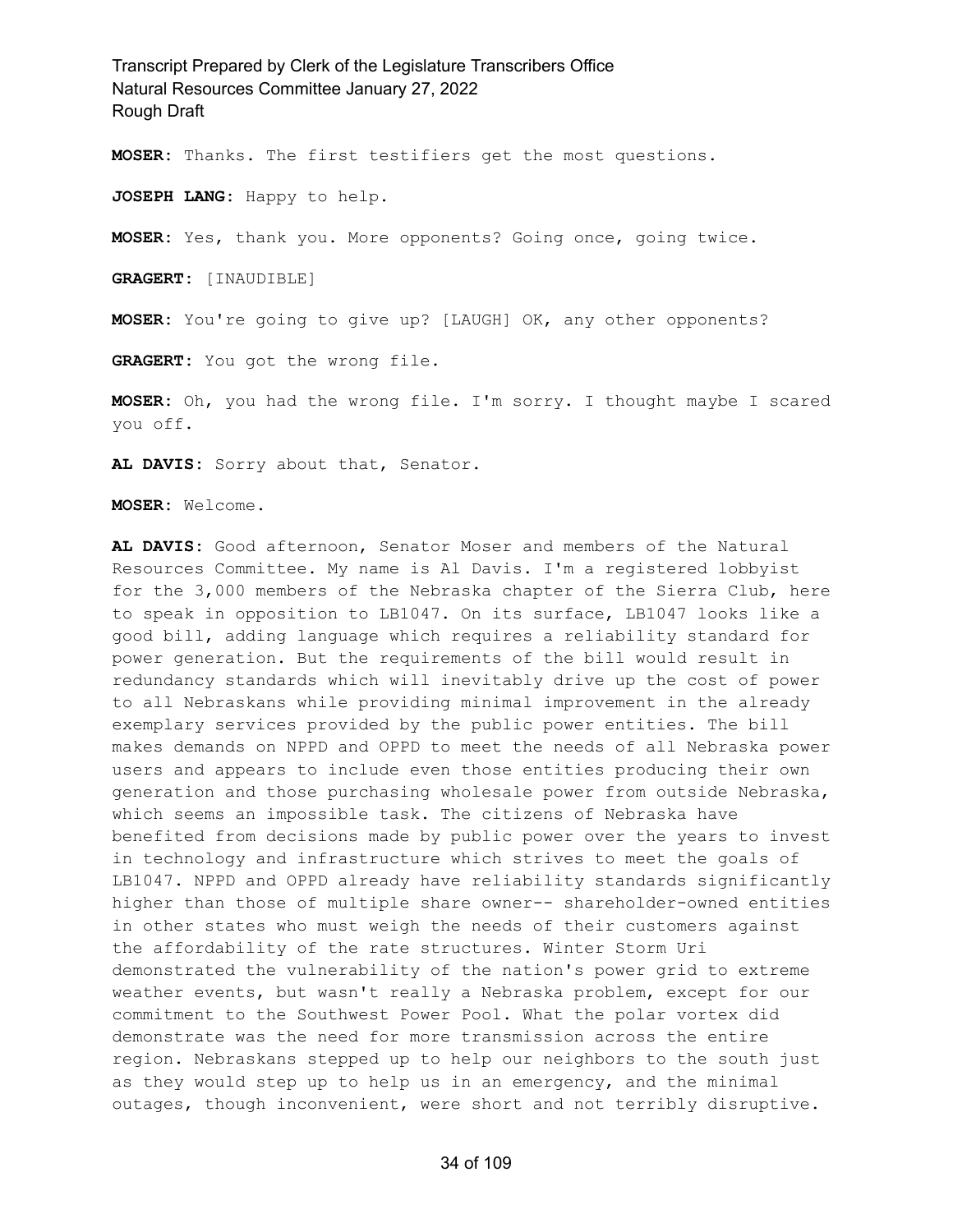The standards set for reliability in the bill are unachievable without massive investment in generation, storage, and transmission which will rarely be called upon. Stockpiled fuel covered with ice is not a reliable source of energy, even if there are 45 days' worth of it on the ground, and a gas pipeline disruption by a supplier to the power companies is beyond the control of those entities, despite assurances given them by the gas providers. NPPD and OPPD are doing a good job providing affordable and reliable power to their customers already. There is no need for this bill. Thank you very much.

**MOSER:** 'Thank you. Do we have questions for the testifier? OK, thank you--

**AL DAVIS:** Thank you.

**MOSER:** --for your testimony. More opponents?

**JOHN HANSEN:** Mr. Vice Chairman, members of the committee, good afternoon. For the record, my name is John Hansen, J-o-h-n, Hansen, H-a-n-s-e-n. I'm the president of Nebraska Farmers Union and also their lobbyist. Al-- I think almost everything that needs to be said has been said. The two things that sort of struck me as I read this, and I am not an engineer and I am not a lawyer, but it seemed to me that when I read the definitions that we were trying to get to for reliability, that it appeared to me that the requirements that were being asked for, for our two largest utilities in the east end of the state, seemed to be asking for them to make commitments to more than just their service areas. It was the state-- we were talking about the state in general, which to me didn't make any sense because we have Tri-State in the west end of the state. We have folks who are not served by either NPPD or OPPD. So if you're causing a reliability requirement to be made on them, then if you're asking them to be responsive to the entire state, then that seems-- that's well past belt and suspenders; that's several belts and several suspenders in excess, it seemed to me, so-- and-- and there-- I always entertain the idea that I could be entirely wrong. But as I read it, that's what I got. And the other thing that I thought needed more consideration was, as we talked about, you know, the takeaways-- and I-- I really think the committee for all the work that they have done relative to bringing in the Southwest Power Pool and also the-- our public power utilities and talking about what were the takeaways, what did we learn from the event last spring, last February, is that one of the things that struck me as we talked about congestion is what really congestion is, is the lack of transmission capacity. And so while we're talking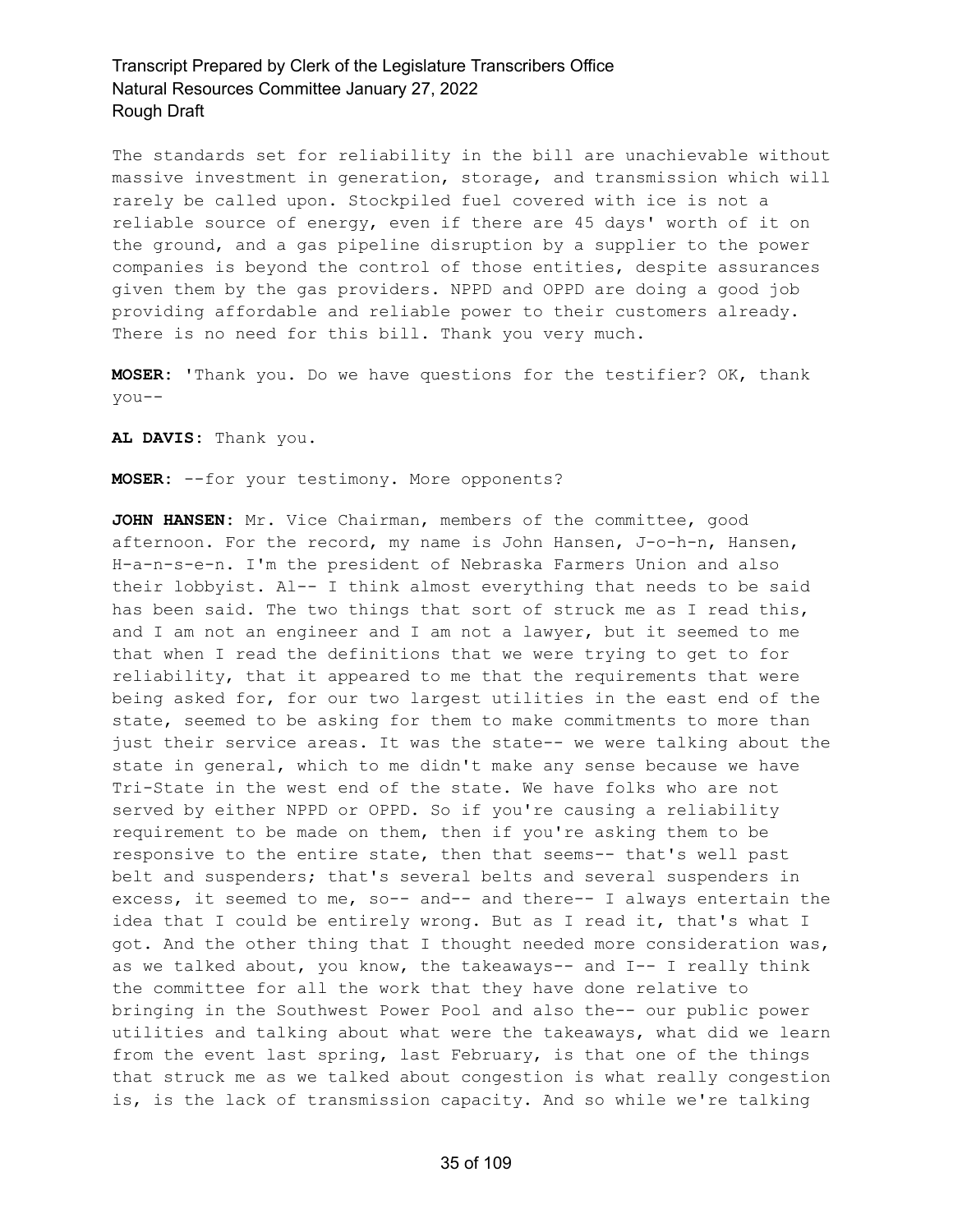about fuels and we're talking about those other things, if we're really talking about reliability, we have to really rethink where we're at relative to transmission, because if you do have excess capacity and you can't get it from where it's produced to where it is it needs to go, so what if you haven't fixed the problem? And so it seems to me that there-- there was a missing component relative to reliability, and for those reasons we are not in support of LB1047 but would be in support of an effort to try to better clarify the-- the move toward reliability and the definitions of it and the reporting of it. And with that, I'd end my testimony and be glad to answer any questions in the off chance I was able to.

**MOSER:** Thank you. Questions? Well, I guess you're going to get off easily.

**JOHN HANSEN:** Boy, it's a good day. Thank you.

**MOSER:** Thank you. More opponents? Anybody here to testify in the neutral capacity? If there are more neutral testifiers, move toward the front of the room so when we're ready, you're ready to go and keep our hearing moving along. Go ahead. Thank you. Welcome.

**TIM TEXEL:** Senator Moser and members of the committee, my name is Tim Texel, T-i-m, last name's T-e-x-e-l. I'm the executive director and general counsel for the Nebraska Power Review Board, so we're the entity that this report gets filed with, the annual Load and Capability Report. The board is the state agency with primary jurisdiction over electric suppliers in the state of Nebraska. Obviously, I'm testifying neutral here. My board authorized me to testify in order simply to emphasize the importance of what appears to be the primary issue in this bill, the significance of reliability in the retail provision of electric service. The importance, and I-- and I think this has been said, so I don't know if I'm going to add a lot in some of these, but the importance of reliability can hardly be overstated in the electric industries. In the customer surveys and polls that I've seen, reliability is usually number one in-- in people's concerns. Affordability is, of course, close behind, but for most individuals, and especially businesses, reliability is-- is their first and foremost concern. Of course, both have to be weighed against each other, and that's always true. Nebraska, for some time, has been rated as having one of the most reliable electric systems in the U.S. In some of the recent surveys I've seen, I couldn't put my finger on one for today, but we were number one. I found one in 2019 with U.S. News and World Report. We were number three for electric reliability.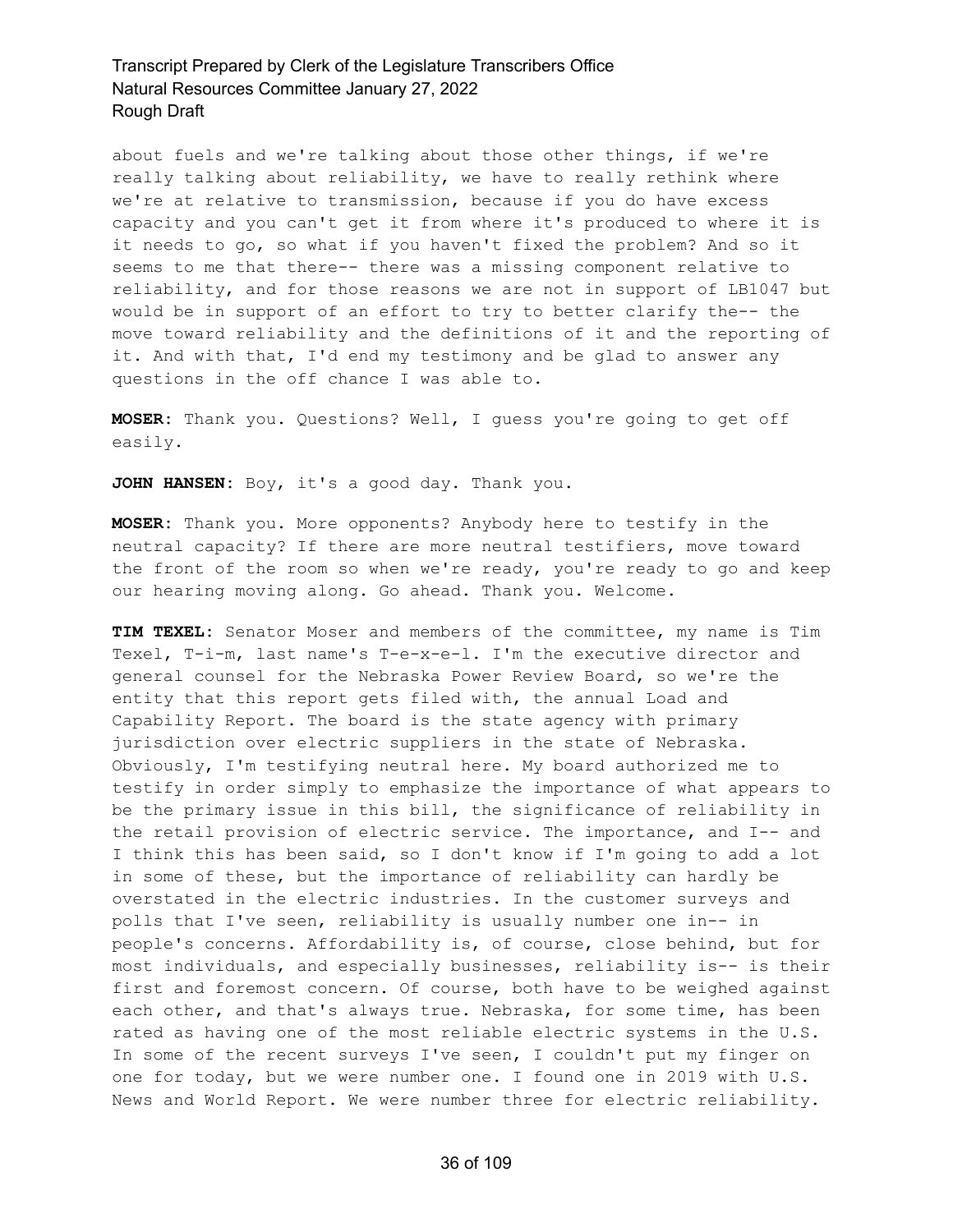So those are enviable positions and obviously shows the importance of that and how good a job our utilities have done in Nebraska. And having such reliable systems is not just important for our existing customers, which of course it is, but businesses looking to locate in Nebraska, especially commercial and industrial customers with high electric usage-- you have cold storage facilities, server farms, things like that-- that's obviously a crucial factor they take into account in addition to cost. But reliability is-- is very important to those businesses, so it's also an economic development tool the state has. One thing I might point out is the definition for reliable or reliability in Section 2, subsection (6), it's line-- lines 30 and 31 on page 3, that definition applies to, in this case, only NPPD and OPPD, but it's in our main definition statute, which would apply to everything in Chapter 70, Article 10, that committee might want to consider moving that into Section 70-1025, so it just applies to the Load and Capability Report because it might give the impression that reliability is not important for the other utilities in the state, instead of just NPPD and OPPD, which that definition deals with. So I just wanted to mention that, but I won't go into any other details in there. And I-- I would point out, too, it's been mentioned these are standards. This is a report, so this wouldn't be setting any standards. It's an information-gathering tool, so I just wanted to caution. We have to be careful not to say this is a new standard or a mandatory requirement. The board is not able to do that in this area.

**MOSER:** Hey.

**TIM TEXEL:** That's all I have.

**MOSER:** Concludes your testimony?

**TIM TEXEL:** Yes.

**MOSER:** OK.

**TIM TEXEL:** Yes, sir.

**MOSER:** Questions for--

**GROENE:** No, go ahead. Thank you.

**MOSER:** Let's take Groene first. Senator Groene.

**GROENE:** Thank you. I do have seniority.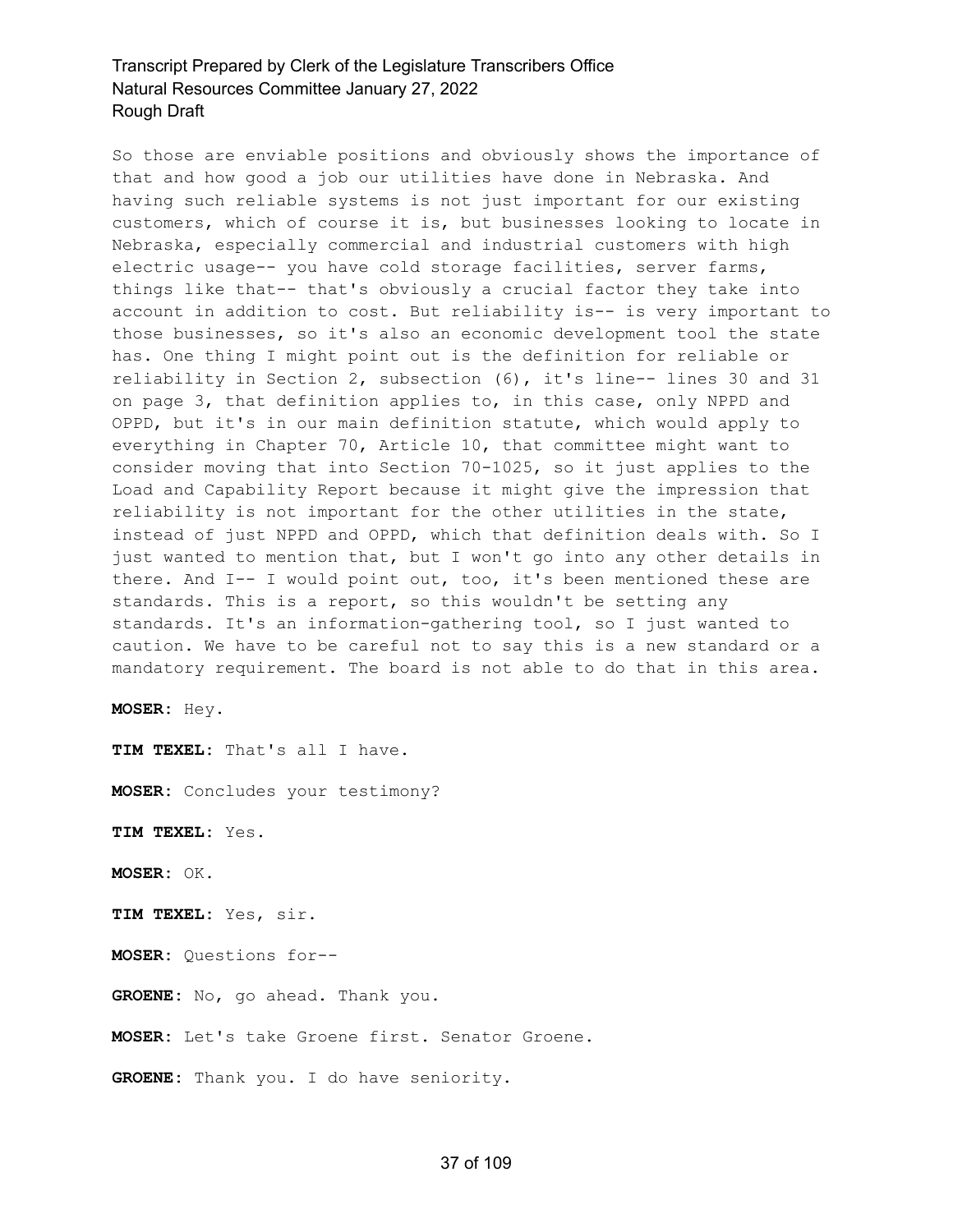**MOSER:** Well, maybe you'll ask something and then he won't have to.

**GROENE:** Yeah. Your board used to approve wind fields, right, and then we took that away from you? Any-- any kind of new generation in the state?

**TIM TEXEL:** Now there's the-- the privately developed have an exemption for renewables, yes. And if the-- if our public power entities would build, then we'd still have jurisdiction over those.

**GROENE:** Do you oversee that, too, or just public?

**TIM TEXEL:** Well, we oversee all power suppliers in the state. But for the renewables built by privately developed, we now have the-- the new statute, the privately developed renewable energy generation facility, so it's a notice provision, not an actual approval provision, that my board has. So they send in a notice to us that they're going to con- they're going to work with our Game and Parks to make sure they don't harm any-- threaten our endangered species. They have to certify that they're not a public power entity. They have to certify this will- facility will use renewable fuel. And if they do all that, then I have to send a letter back within ten days--

**GROENE:** So--

**TIM TEXEL:** --that authorizes it.

**GROENE:** --when OPPD decided to shut down-- Fort Calhoun, was it? Did they have to get your approval?

**TIM TEXEL:** No, we don't have approval for decommissioning of-- of facilities.

**GROENE:** What about-- I mean, is your purpose in life to make sure Nebraskans have reliability and-- and the-- and the public powers work for--

**TIM TEXEL:** I'd say affordable and reliable and-- and to avoid conflict and competit-- competition between the utilities. In some limited circumstances, we can hear complaints from customers, but we were created to avoid conflict and competition between the utilities, in large part because many years ago it was a problem.

**GROENE:** But you have no jurisdiction over reliability, to make sure they are--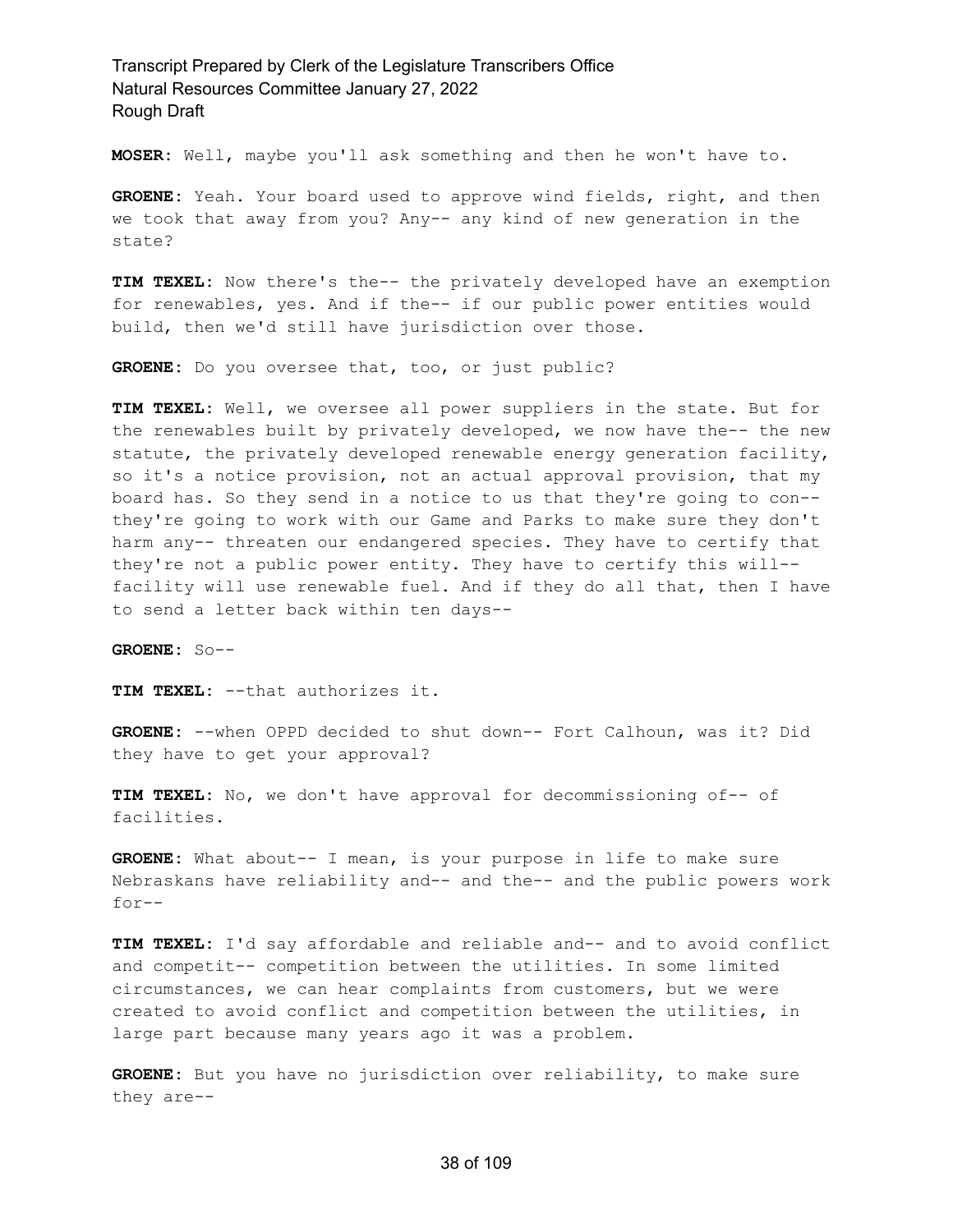**TIM TEXEL:** Well, that's more of a function of NERC and-- and those type entities, NERC and FERC, the actual reliability. We approve the new facilities and-- and it looks at a public convenience and necessity, sort of a certificate of need, whether they need this and whether it duplicates--

**GROENE:** So what part did you play in when-- when-- that was a major change in public-- public power in the state of Nebraska when OPPD decided not to own pro-- their production but to go out and contract. I understand why they did it, because of the federal-- federal kickbacks. A public entity couldn't apply for them, so they-- but did you--

**TIM TEXEL:** Are you talking about the wind?

**GROENE:** Yeah, the--

**TIM TEXEL:** OK.

**GROENE:** That was a huge change in-- historically with Nebraska Public Power where we owned our production. Did you play a part in allowing them to make that huge change, to all of a sudden say 40 percent of our capacity is no longer owned by us?

**TIM TEXEL:** We're not a policymaking entity, so we enforce it. We work under it, but we didn't-- we weren't part of the decision making for that change, no.

**GROENE:** So what do you do every day when you show up?

**TIM TEXEL:** Well, we-- we approve transmission and generation facilities. We regulate the-- and-- and deal with the charters; kept us very busy lately with the public power districts when they amend their charters, like for redistricting. We do-- we are the repository for and the approval authority for the service areas that they have. And then when they build transmission-- or I meant when they-- well, I've already said, when they build transmission or generation, with generation, we usually hold a hearing and they have to meet certain standards and we make sure that they do for that too. So we have a-- a number of things, but decommissioning is--

**GROENE:** So you do all public power districts, not just the--

**TIM TEXEL:** Well, technically--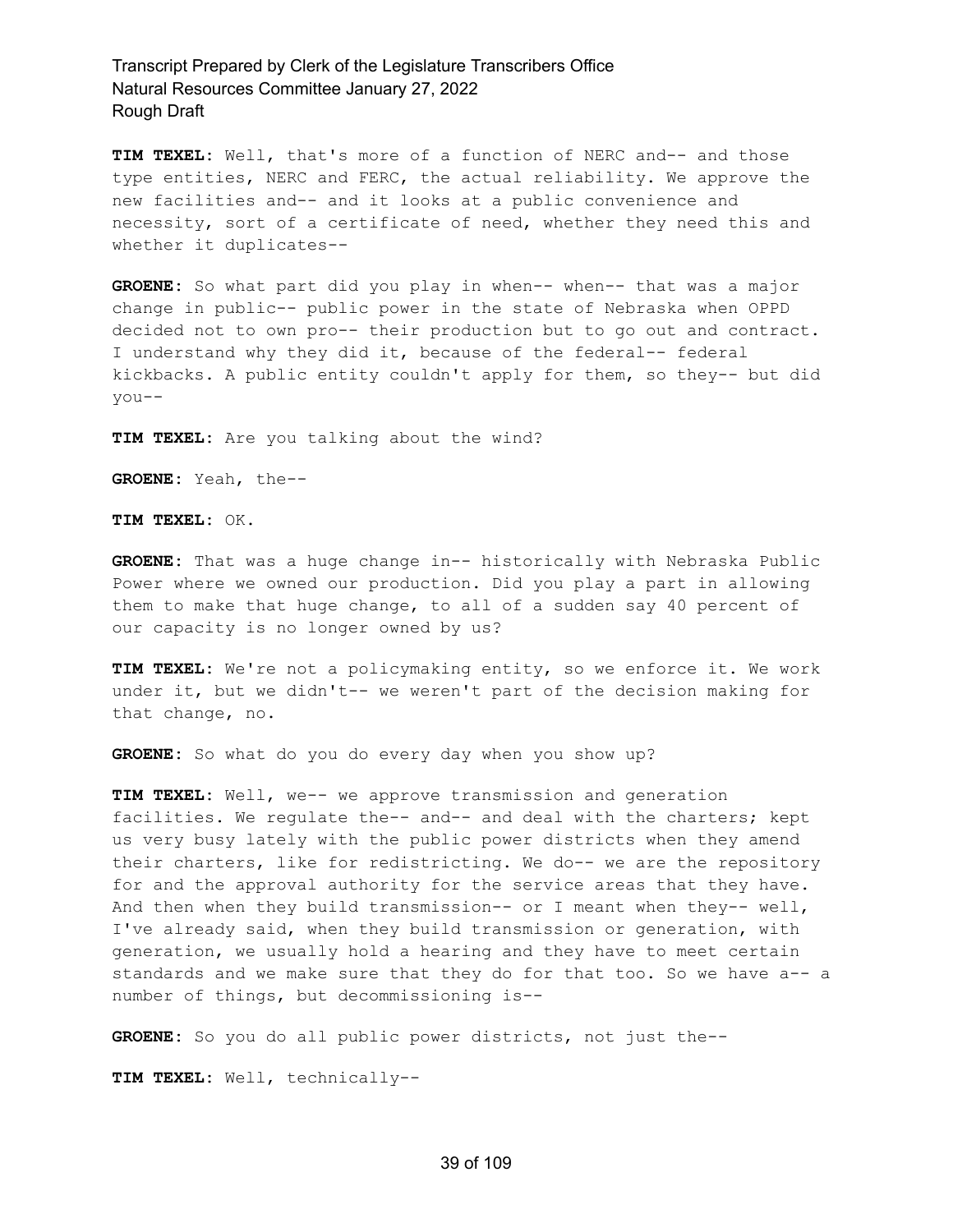**GROENE:** --Dawson Public Power and Custer that services me--

**TIM TEXEL:** Um-hum.

**GROENE:** --you-- you deal with those too?

**TIM TEXEL:** Oh, yes.

**GROENE:** So do you look into-- when they decide to contract and buy from OP-- NPPD for their-- for their supply, you look at those contracts.?

**TIM TEXEL:** We do not have authority over those contracts. The Legislature has never given us authority to approve the power purchase agreements, so we don't have authority over that.

**GROENE:** Thank you.

**MOSER:** Just as a clarification of what I think Senator Groene was asking, Power Review Board was put together to control competing entities of the-- the power companies in the state so that you could negotiate service areas and keep them from overbuilding facilities that they didn't need--

**TIM TEXEL:** Yes.

**MOSER:** --those sorts of things--

**TIM TEXEL:** Yeah, like I said, it's--

**MOSER:** --not so much in the operation of their utilities.

**TIM TEXEL:** No, we don't get involved in the operations side. That might be why we don't have decommissioning authority. But when they build something, we want to make sure it doesn't duplicate, that they need that facility, and that's some of the criteria the Legislature gave us that we look at, that they-- that what they're building can do that, meet that need in the most economic and feasible means. So we would be looking at those criteria whenever they build transmission and generation.

**MOSER:** So did you change anything much based on that outage we had?

**TIM TEXEL:** The winter storm in-- Uri in February..

**MOSER:** Yeah.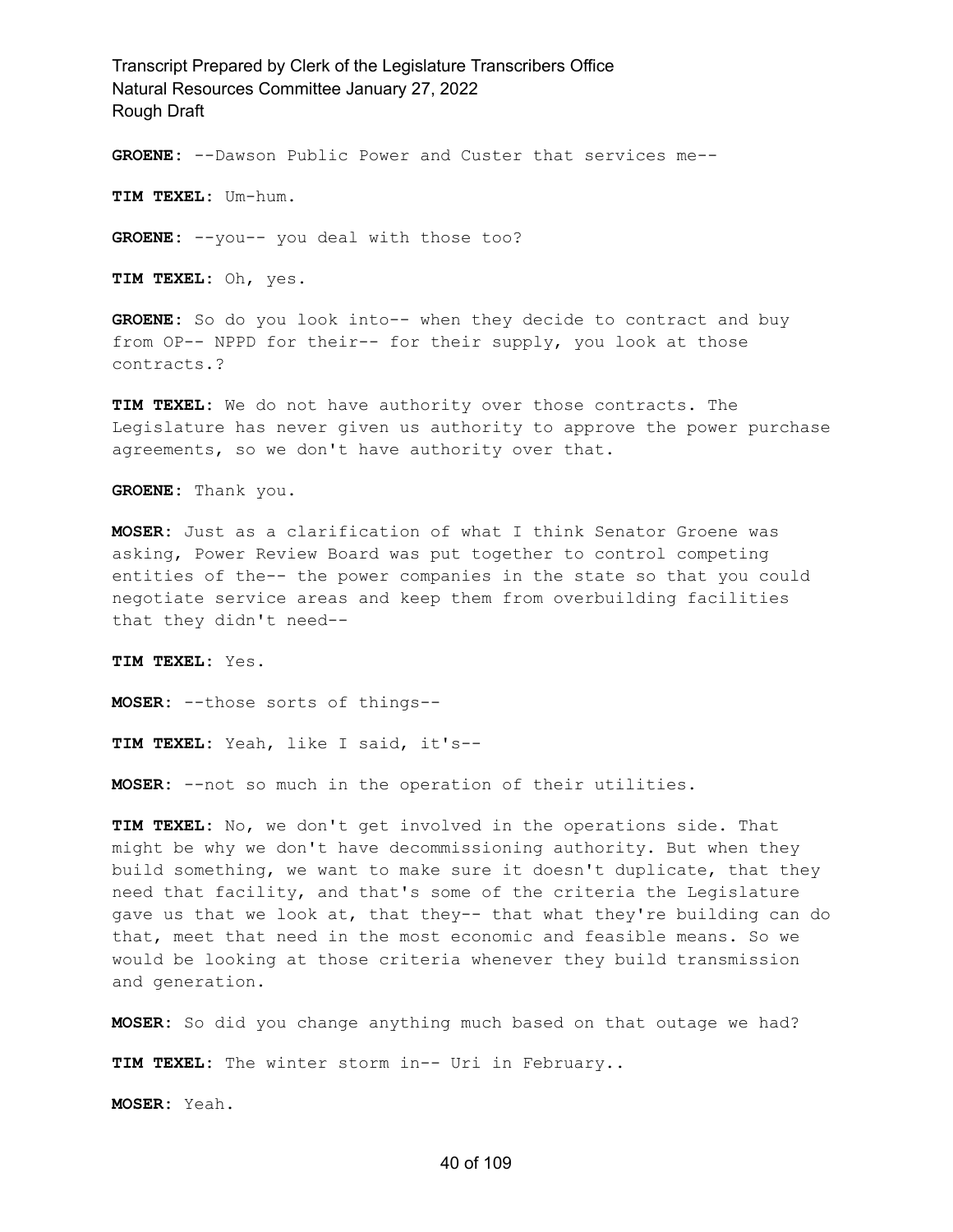**TIM TEXEL:** --last February? Did we change--

**MOSER:** Well, do you have any new policies to address anything that happened or is that--

**TIM TEXEL:** Well--

**MOSER:** --really beyond your scope?

**TIM TEXEL:** Yeah, that-- that would be something that SPP and the utilities are dealing with. My board member, who's on the Regional State Committee, is very active at SPP, dealing with that. Our contractor who works-- who sits on the cost allocation working group there, is very active in those things. So those two are much more active than the agency itself and me. I've been involved with the communications aspect. They-- SPP, I think, has come up with a very good communications plan. After the Winter Storm Uri event, we had some that were-- some instances that was less than good communications, and I've been involved with the Nebraska Emergency Management Agency and Nebraska Department of Environment and Energy to come up with a plan for who they notify in Nebraska and when and when the chief of staff and the Governor would need to know about this. So that side, the communications side, I've been involved in. But the operational side, we don't-- and I tell people who call, we don't get involved and we don't have jurisdiction over the operational side of utilities. When you--

**MOSER:** You don't shut off anybody's power.

**TIM TEXEL:** No, and we don't have when they collect a debt, you know, if they feel they are mistreated by personnel at the utilities. We get calls on those things, but we don't have those type of jurisdiction over the utilities.

**MOSER:** OK.

**TIM TEXEL:** Their elected officials do.

**MOSER:** All right. Thank you very much. Senator Cavanaugh.

**J. CAVANAUGH:** Thank you, Vice Chairman Moser. And thank you for being here, Mr. Texel. So the-- this would-- the requirement of this proposed bill would be for a modification of a report that your department or your office receives.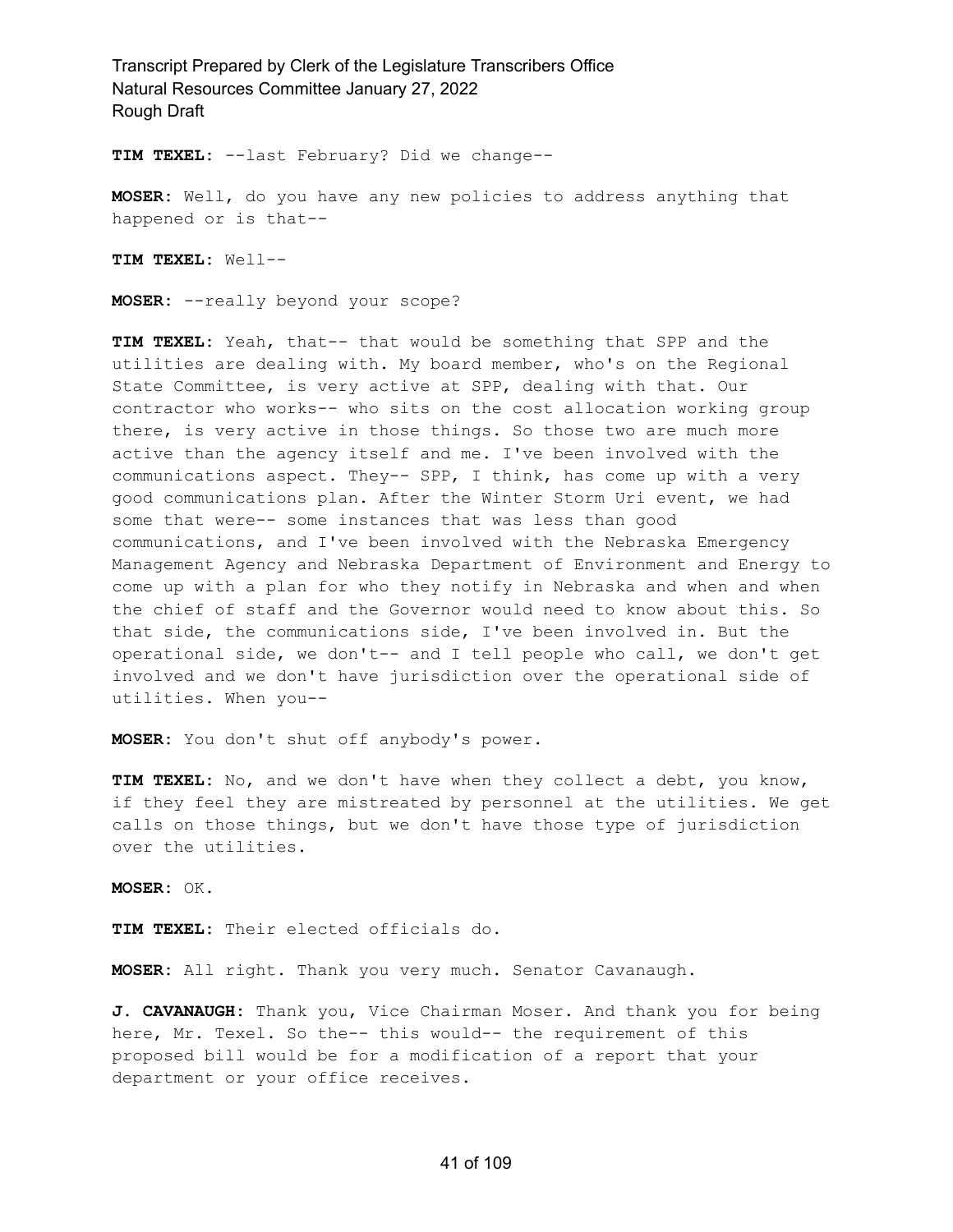**TIM TEXEL:** Yes.

**J. CAVANAUGH:** Is that right? What would you use this for?

**TIM TEXEL:** Well, it's to look at the-- I think, as Mr. McClure said, I mean, it's to look at the 20-year supply, the adequacy, and that's the purpose of this plan, because in the past, with our public power entities, a little bit different now with SPP, but, you know, they operated on a parochial basis. They all operated for their particular service area. This made us look at things from a statewide perspective, and all the utilities had to work together, so we were the entity that brought them all together to look at things at a statewide perspective. And then it was information gathering on that, but then the Legislature and my board would have that information to look at. Are we going to run short? How soon are we going to run short? And that-- that changes, but sometimes, you know, they show that they need generation in the state in 8 years; sometimes it's 15. So when it gets down to something like eight, my board is very concerned. We can't order them to build something, but it makes the utilities take a look at it and the Legislature can know about it too. So that's-- that-- I mean, the report is to find out that information and know if we have a problem on a statewide basis.

**J. CAVANAUGH:** So that's the current report.

**TIM TEXEL:** Yes.

**J. CAVANAUGH:** So this proposed modification would change the report in some--

**TIM TEXEL:** It would add new parameters to it, yes.

**J. CAVANAUGH:** And would those additions be helpful or--

**TIM TEXEL:** I guess that's in the eye of the beholder. I mean, that's kind of a policy decision. I mean, it--

**J. CAVANAUGH:** Aren't you the beholder, I guess?

**TIM TEXEL:** Well, we en-- we enforce the policy, so we don't set it, so I'm-- I'm kind of reluctant to say whether we need it or not, because that's a decision the Legislature makes and then we enforce that. You know, reliability is obviously a very crucial factor in the electric industry. So whether we need this bill or not is something that the senators make and not that I make, and my board kind of instructed me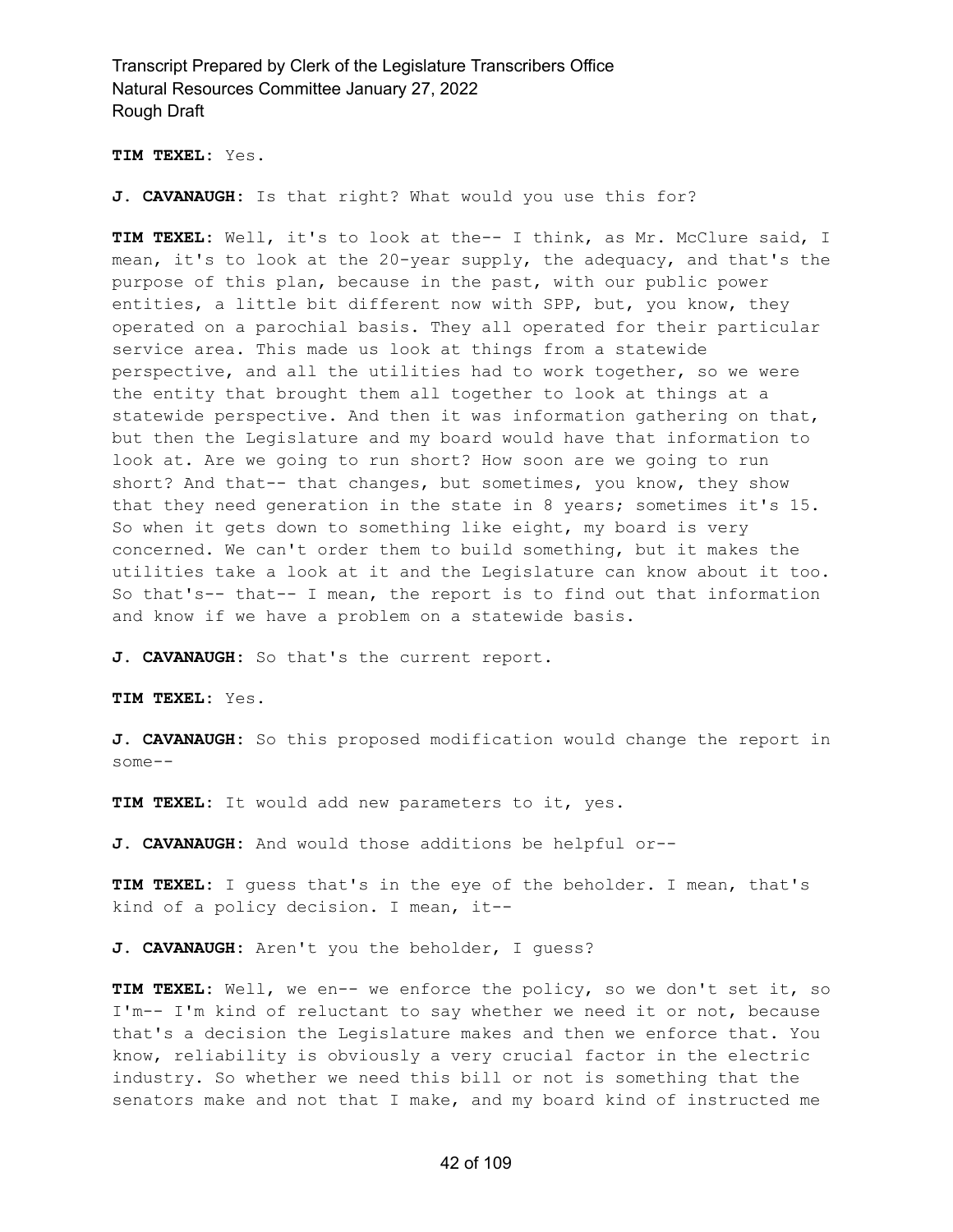not to get into the policy side of things, so I'm reluctant to answer that.

**J. CAVANAUGH:** Well, yeah. Well, and I-- I'll try not to get you in trouble, but-- so how long has this report-- the current reporting requirement been in place?

**TIM TEXEL:** Oh, it's-- I don't remember if it's been in place since the '60s, when we were created, or the '80s, but it's been in place for decades and decades to do this report.

**J. CAVANAUGH:** OK. And over all of those years, so we've gone through several 20-year periods of-- that have been forecasted as required, have people been clamoring for this type of information when they get the report and say, gee, I wish it had the-- this information in it?

**TIM TEXEL:** I don't know we've had anybody say that in particular, no. I mean, my board occasionally asks for additional information in the report. We did that recently when my board wanted the utilities to report on how they intended to meet their carbon emissions standards, the-- the goals, not standards-- have to be careful. But the goals they were setting, there were some questions on that, so my board wanted them to add in the report how they intended to meet it. Are they going to shut down certain plants, things like that? The information we got back is they don't have those details yet, the utilities. They have a goal. They haven't decided what exact measures they're going to take to meet those goals that are further out. But that's one thing my board asked them to do, and they did put in some information about-- but it was kind of high level. My board, you know, we'll see.

**J. CAVANAUGH:** So you asked for more information than is required, enumerated here in the statute, and we didn't make a statutory change to empower you to ask for that though.

**TIM TEXEL:** Correct, for-- for that issue.

**J. CAVANAUGH:** If you need more information, do you need a statutory change to ask for that, more information, then?

**TIM TEXEL:** I guess that would depend on what the utilities-- if we asked for this type information, it's a lot more. What we asked for, like my example, wasn't a lot of work because they either know the answer or they don't. You know, this reliability and the 45 days and- and all this is a lot more work. It'd depend on what the response of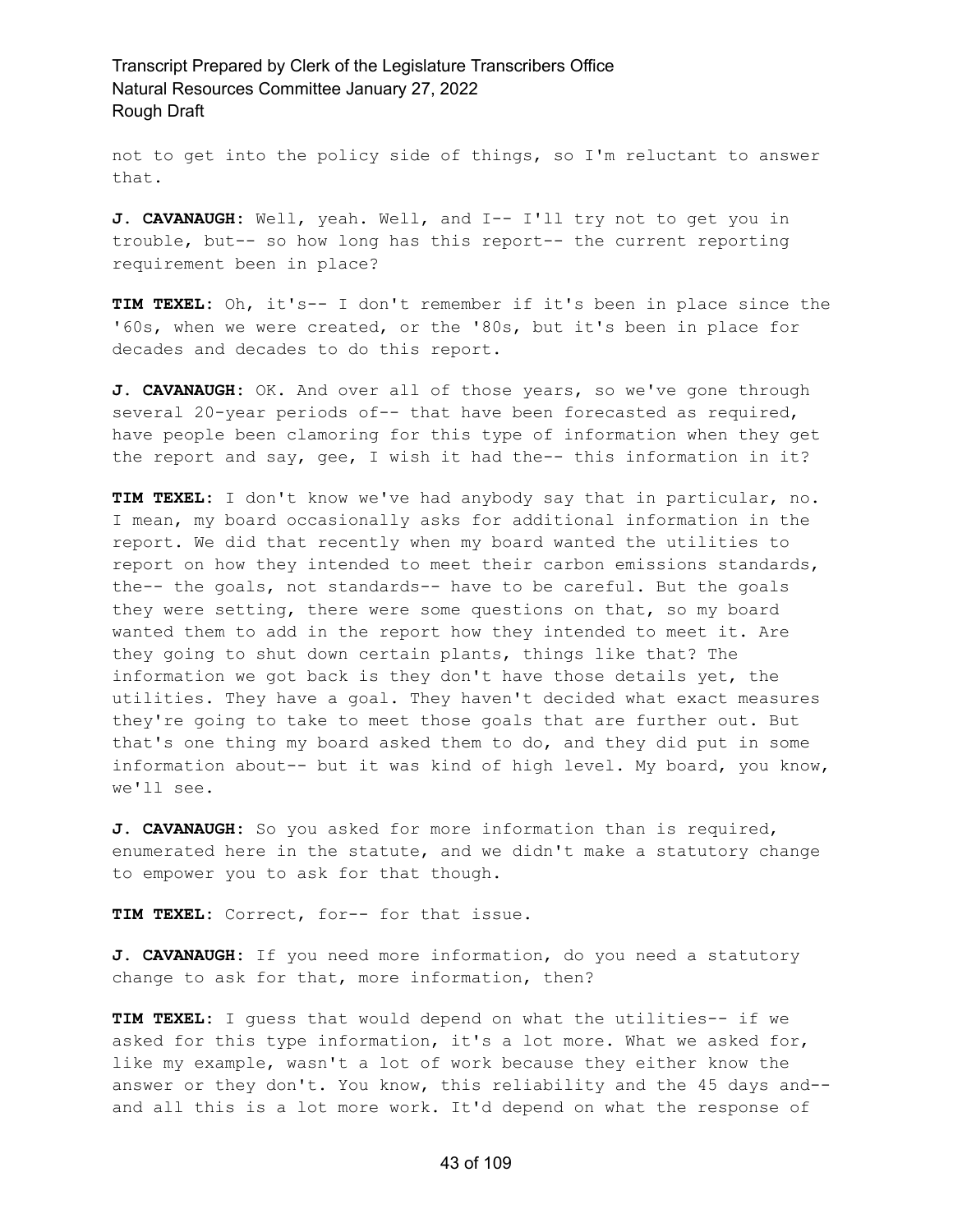the utilities are if we asked them to do something like this. We don't have a mandate to do it and we're asking them to pick up a lot more for the report, so I guess it's-- it's an outstanding issue whether we need that authority to tell them to do it. Right now what the statute says is they file this report to us-- or with us, sorry. It doesn't explicitly give us the ability to tell them to put more in the report. So we don't technically, I don't think, have that authority to tell them to do it. We could ask them to, but they could say, we're going to file it under the parameters that are in the statute now.

**J. CAVANAUGH:** To this point, have you asked them for any information that they've refused to give?

**TIM TEXEL:** No, they've been very good about giving us the information or-- or any changes to it. We haven't made many changes to it over the years. That's why I gave the one recent example because my board really over the years has not desired to change the parameters the Legislature sets. We didn't see a need to. They did have some concerns after the Winter Storm Uri about the dispatchable units and if they would be closing to meet the needs of the carbon goals. So that was one reason for that, but that's one of the few times we have ever asked them for a lot of additional. Sometimes it's how to report it, but not usually extending what they're reporting on.

**J. CAVANAUGH:** Thank you.

**MOSER:** Senator Groene.

**GROENE:** So you said you asked them if they were planning to decommission anything--

**TIM TEXEL:** Well, what we--

**GROENE:** --[INAUDIBLE] zero [INAUDIBLE] like 2,000.

**TIM TEXEL:** --asked them was just how they planned to meet their- their zero-carbon goals, or their carbon- neutral goals. I don't know exactly how they phrase it, but that's what we asked them to just- how they plan on meeting it. At this point, they didn't have that kind of concrete level to give us.

**GROENE:** What your purpose is by the Legislature, I haven't ever read that, but is trade areas, that they don't overlap, and transmission lines?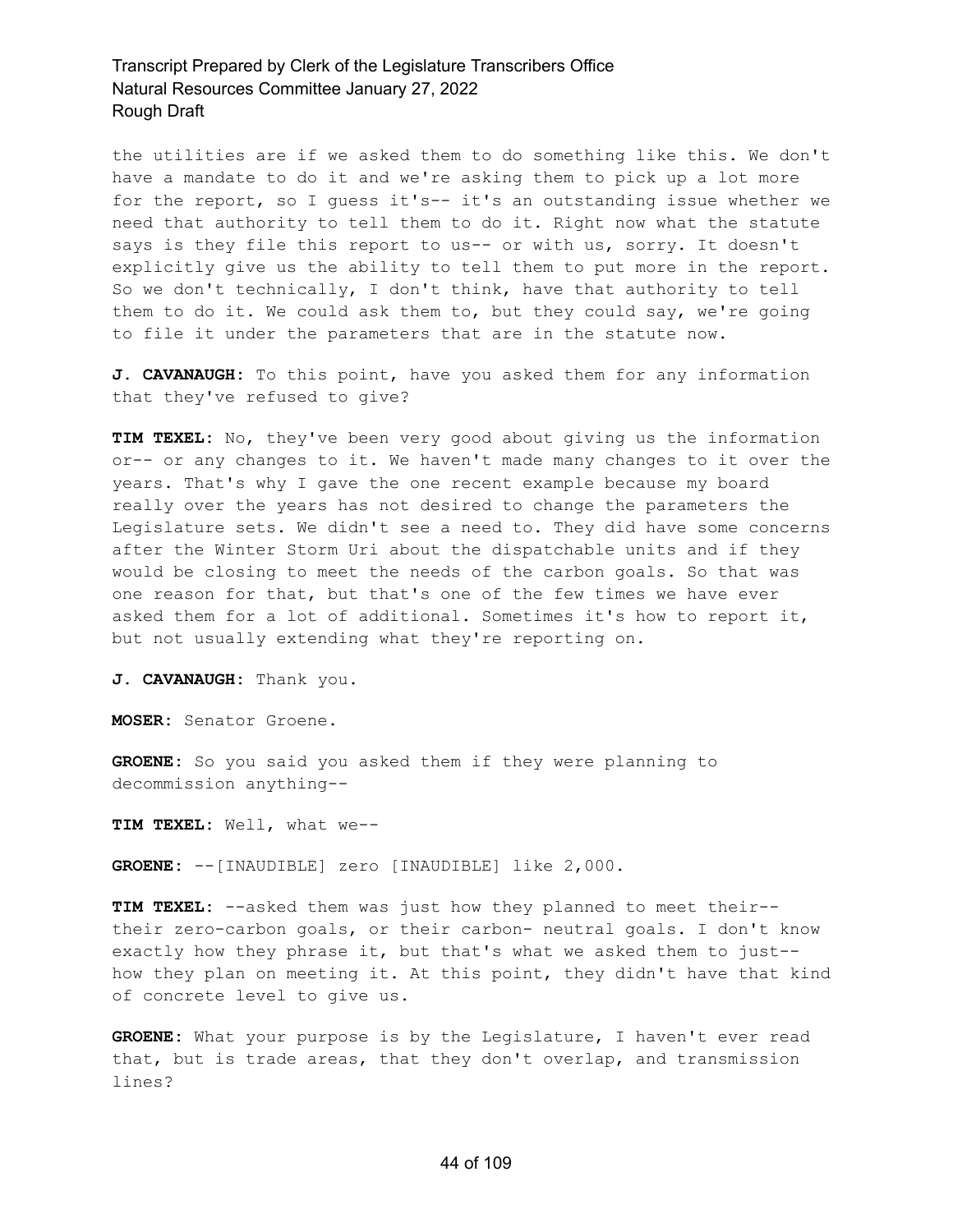**TIM TEXEL:** The service areas?

**GROENE:** Yeah, that's your--

**TIM TEXEL:** That's part of it. We approve the service areas and we enforce that provision that they not serve in each other's and we grant the waivers.

**GROENE:** Do you request them to do transmission lines or--

**TIM TEXEL:** No, we don't have authority to tell them to build something. We only approve it when they do. They have to bring an application to us, so we're responsive.

GROENE: And they have to prove to you why it's needed.

**TIM TEXEL:** What's that?

**GROENE:** They have to prove to you why it's needed--

**TIM TEXEL:** Right.

**GROENE:** --how it fits into the overall picture?

**TIM TEXEL:** Right.

**GROENE:** So OPPD shuts down Fort Calhoun, never even-- you had no say in that.

**TIM TEXEL:** Correct.

**GROENE:** They decided to go buy-- could have bought from Iowa, could have bought anywhere, renewable energy. So they got a board out of- completely out of control and they decide to shut down all of the power plants and buy everything wind on the market. Do you have any control over that?

**TIM TEXEL:** Well, we don't have control over their contracts. That might run into issues with FERC and NERC and how much accredited capacity.

**GROENE:** I mean the source-- the source of the energy for the public. Could they buy it all on the open market?

**TIM TEXEL:** Well, I-- I guess the bottom line for us is we don't have control over their contracts--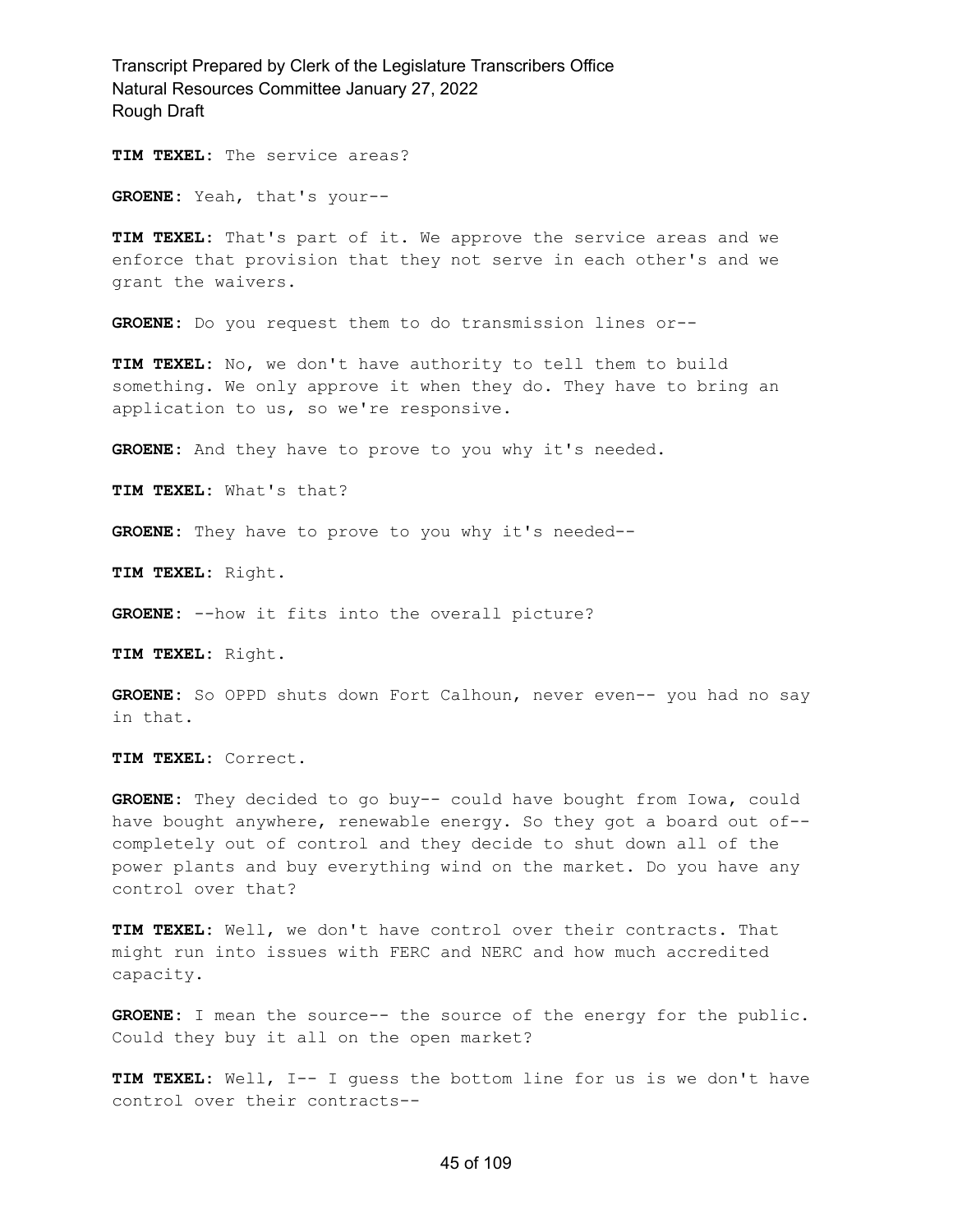**GROENE:** You have no say over that?

**TIM TEXEL:** --or decommissioning. They may have difficulty meeting that 112 percent accredited capacity you're talking about, but--

**GROENE:** Well, if you get a 40- year contract--

**TIM TEXEL:** If they have enough accredited capacity, they could do that. We don't have any authority over those contracts or decommissioning. So the scenario you set up, the answer would be, yeah, we don't have authority to stop them from doing something like that if they chose to.

**GROENE:** To shut everything down and decide--

**TIM TEXEL:** I don't think--

**GROENE:** --to buy all green.

**TIM TEXEL:** If they decided to do that, but they'd have to-- yes, I guess the answer is yes--

**GROENE:** All right, thank you.

**TIM TEXEL:** --for purposes-- your scenario, yes.

**MOSER:** OK. Any other questions? Thank you for your testimony.

**TIM TEXEL:** Thank you.

**MOSER:** Appreciate you being here today. Any other neutral testifiers? It's been so long, I almost forgot where we were. OK, Senator, would you like to close?

**BOSTELMAN:** Thank you, committee, for-- and for the testifiers who came today to the discussion, I don't think we're that far off on coming together on-- on looking at language that maybe meets the-- would be agreeable between all parties involved here, with PRB and the utilities and that. You know, the one example established some of the-- and really what this is doing is trying to look at what SPP and NERC has done already and just put that into-- into statute, the reliability. And I don't think we're all that far off. And the IBC, International Building Code, we have something already out there where the engineers and builders and contractors, everybody come together to form a reliability standard in the state so that one-- one material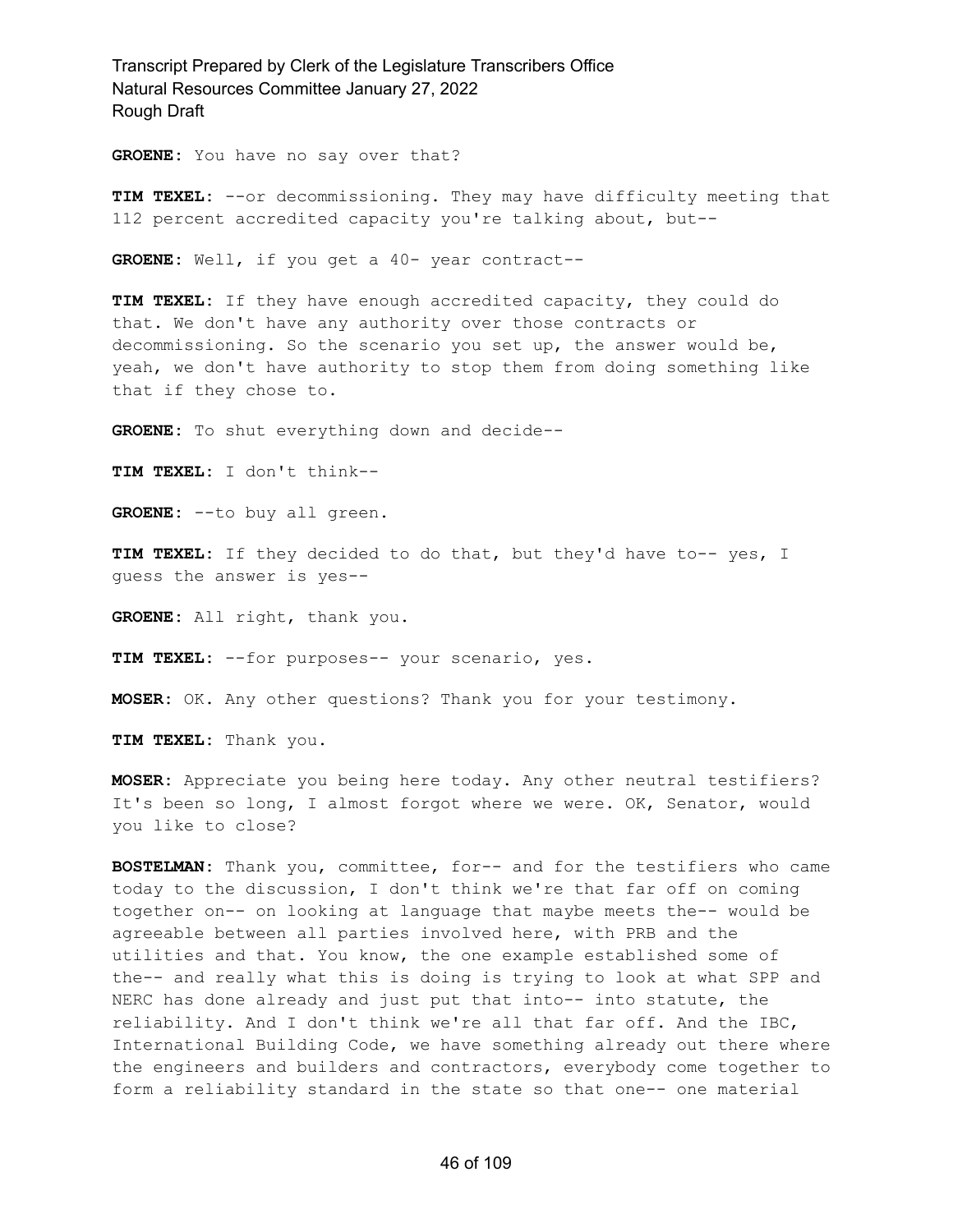over another material that is-- isn't preferred over another. And that's just what this is trying to do, is trying to ensure that we have reliability within statute and-- and provide that opportunity for the state. You know, one thing with SPP was talked about earlier. I don't want to take too much more of this time because I think we've talked this-- enough information on this. But SPP, when we did talk to SPP, representative from NPPD after the hearings, yes, they do have things that they're looking at. It's going to be in place, but it's going to take years for that to happen; it's gonna take a long time for that to happen. So this is an opportunity for us to come together. All the utilities agree that reliability is-- is a high priority for them, so let's just-- we'll be able to get together and-- I think, and get something worked out. SO with that, I'll end and take any other questions you may have.

**MOSER:** Questions for Senator Bostelman? OK, thank you. Are you ready to open on your next-- that concludes the hearing on LB1047 and bring us to LB1046, going backwards.

**BOSTELMAN:** All right. Good afternoon, Vice Chairman Moser--

#### **MOSER:** Go ahead.

**BOSTELMAN:** --and the Members Natural Resource Committee. My name is Bruce Bostelman, spelled B-r-u-c-e B-o-s-t-e-l-m-a-n. I represent Legislative District 23. Today I'm here to introduce LB1046. The bills serve two purposes. One is to provide for half of the board of directors for NPPD and OPPD to be appointed and two of the-- and two of the-- the CEOs, NPPD and OPPD, also be appointed by the Governor. The events of February 2021 caused significant concern and cost for Nebraskans, none of which any of us wants to see occur again. From testimony that we received at both LR48 and LR136 from the chief operating officer of SPP, CEOs of Nebraska's largest public power generators, city utility managers, mayors, and a public power district, we saw that generation, transmission, and distribution is a very complex and evolving industry. Investigative reports by NERC and SPP have identified numerous areas that need improvement and changes needed to be made. Significant challenges will need to be overcome as greater dependence on electricity will occur, and it is important that the board of director positions of NPPD and OPPD are composed of individuals with broad backgrounds, to include industry-specific work experience to meet these challenges. The first part of the bill addresses the change to half of the board members being appointed by the Governor. All sitting directors will complete their term and the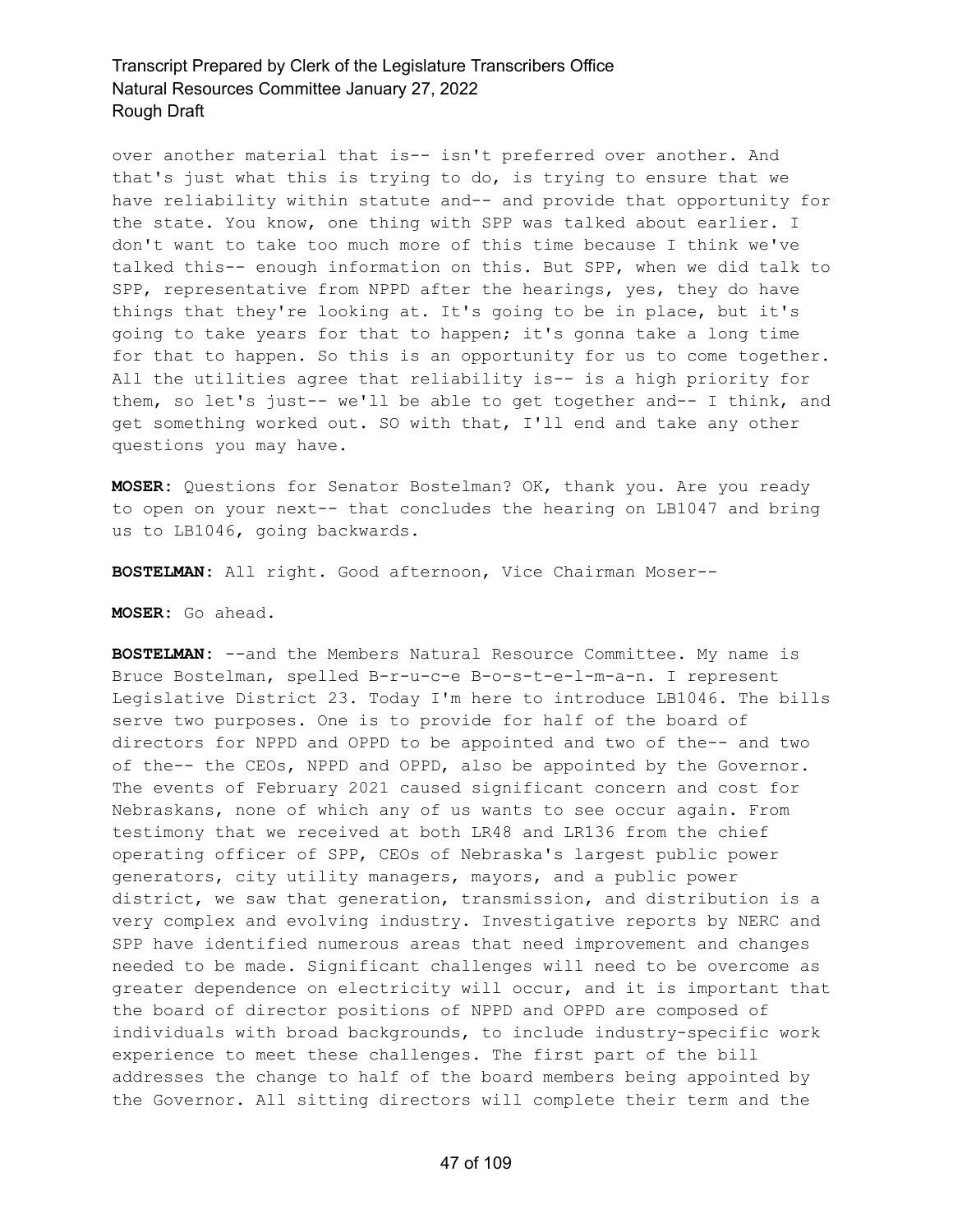bill allows for appointments to be made as term end-- terms end. It also ensures that at least one of the appointed board members is from a low-populated area to represent our smaller communities and farmers. If the board member's position is being changed to an appointed position, they may apply for that position. There are no political party requirements. However, it is my strong recommendation-- my strong recommendation that the appointments are made emphasizing electric generation, transmission, or distribu-- or distribution working knowledge to include, but not limited to, engineers, pipefitters, operators, energy management, maintenance, electricians and dispatchers, to name a few. Why change now and why look to fill the positions with individuals with experience in the industry? I'll refer to the SPP President Barbara Sugg to answer, and I quote: To manage this high volume of variable energy, we rely on accurate forecasting, our robust transmission system, a diverse generation mix, and our equitable and efficient wholesale energy market, end quote. When SPP was further questioned on how they're planning to handle the challenge to res-- to resiliency in the future, Mr. Nickell, the COO of SPP, responded, and I quote: We hope to address it, end quote. Mr. Nickell-- Nickell earlier in the hearing stated that SPP, I quote, can't guarantee that we won't ever see this February 2021 event again, end quote. Furthermore, NERC concluded in its 2021 long-term reliability assessment that, quote, government, governmental policies, changes in comparative resource economics and customer demand for clean energy, end quote, are changing and resource mix, which, quote, presents the greatest challenge to reliability. As the system transitions, changing weather systems present new challenge-- presents new challenges and fuel becomes inherently less secure. By having individuals who have working knowledge of the electric generation industry, we will have board members who know how to ask the right questions to get the right information in making difficult decisions. The one thing I've heard from new board members is that there is so much to learn. Think of it this way. If you were sitting on a-- if you were sitting as a board member of a large business that you knew little about, would it not be beneficial if you had members that have working knowledge of that business for you to ask questions to and to know what questions need to be asked and answered to get the right information to make the best-informed decision? Currently, there are a total of 19 board members on the two boards, with only four board members having any prior working knowledge of the industry. The challenges these boards will face will significantly benefit from working knowledge of the industry itself, I am sure the districts will tell you that they train all their board members, but you and I both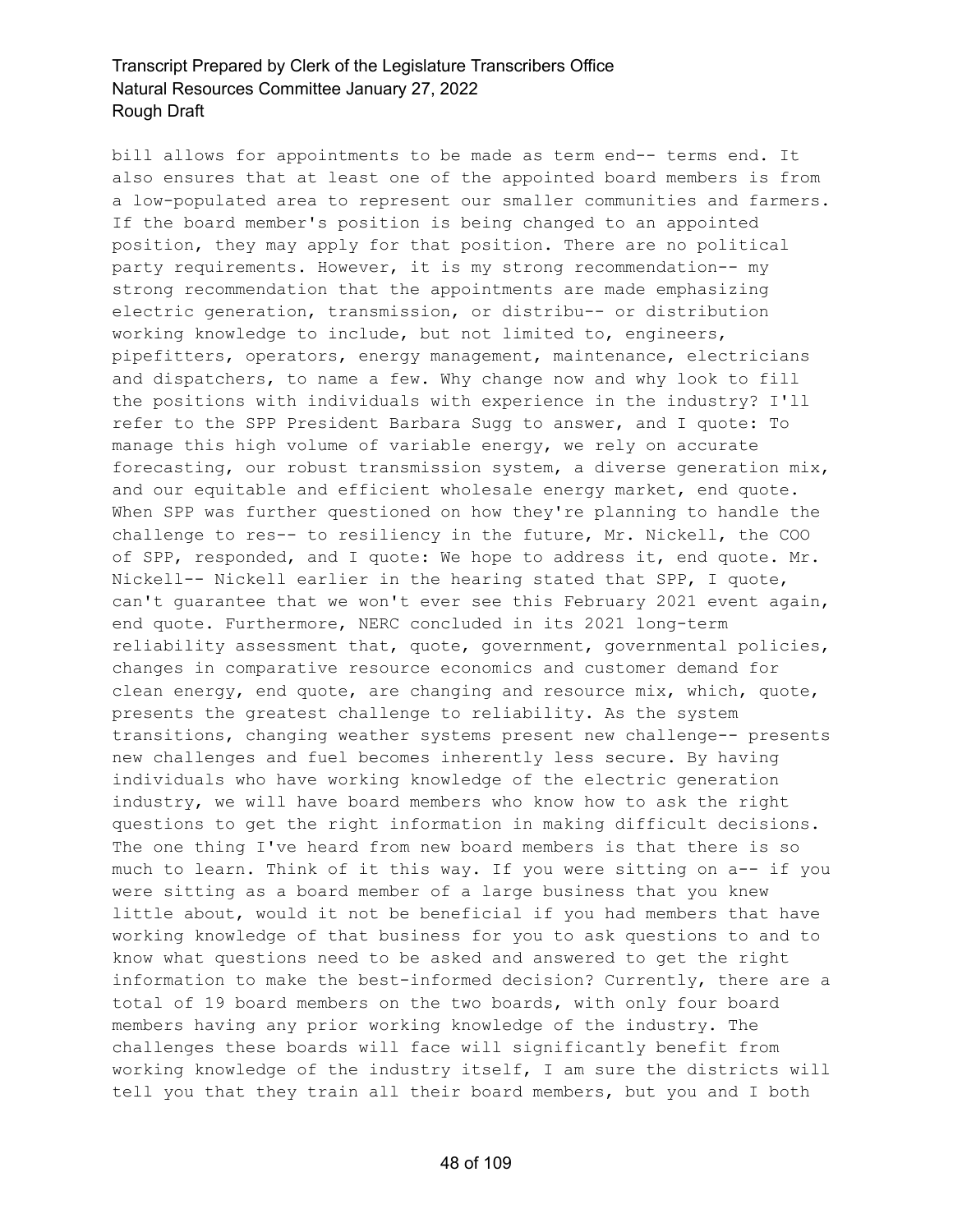know that this-- this is not a substitute for hands-on knowledge. Times are changing and demand is increasing. By making this change, we will provide for expertise, along with community involvement on each board. The second part of the bill will make the CEOs of NPPD and OPPD positions appointed by the Governor. This change will take effect when the current contracts of the CEOs expire. This change will ensure a public process will take place in the hiring of the new CEO. By making these two changes on how the leadership of our largest public power districts are made up, we are putting the interests of Nebraskans first and ensuring that they will have adequate and reliable energy into the future. Thank you, and I will now take questions.

**MOSER:** Questions for Senator Bostelman? Senator Cavanaugh.

**J. CAVANAUGH:** You know I can't resist to ask questions. Thank you, Vice Chair Moser, and thank you, Senator Bostelman, for this interesting topic to discuss. So I've got, I guess, a few questions, but-- so first off, you want to take away half of the elected board? Is that right? Did I-- I-- of-- I'm-- well, we'll say-- say OPPD, we'll talk about OPPD.

**BOSTELMAN:** It's-- it's half. Right now it's--

**J. CAVANAUGH:** Yeah.

**BOSTELMAN:** Yeah, it just is half of each, yeah, right.

**J. CAVANAUGH:** OK. And I guess-- and I'm not trying to be cute or silly or anything, but you don't trust the voters in the OPPD district to elect people--

**BOSTELMAN:** They're--

**J. CAVANAUGH:** --who can do this job?

**BOSTELMAN:** No, it's not that. The thing is, is we're lacking the expertise. If you look at those 19 board members, 4 of them, 1 of them is a person who owns solar power company. There's a couple retired power general managers, and that-- that's all the experience we have on there. The point of what I'm trying to make and what we're trying to discuss and what this discussion is about is, is there a way and how do we try to bring people on board? Because as you said earlier, we're looking at a wide generation mix, wind, solar, batteries, whatever it might be, natural gas, nuclear, hydrogen, coal, whatever it is, and the SPP has come out and said it's getting really hard,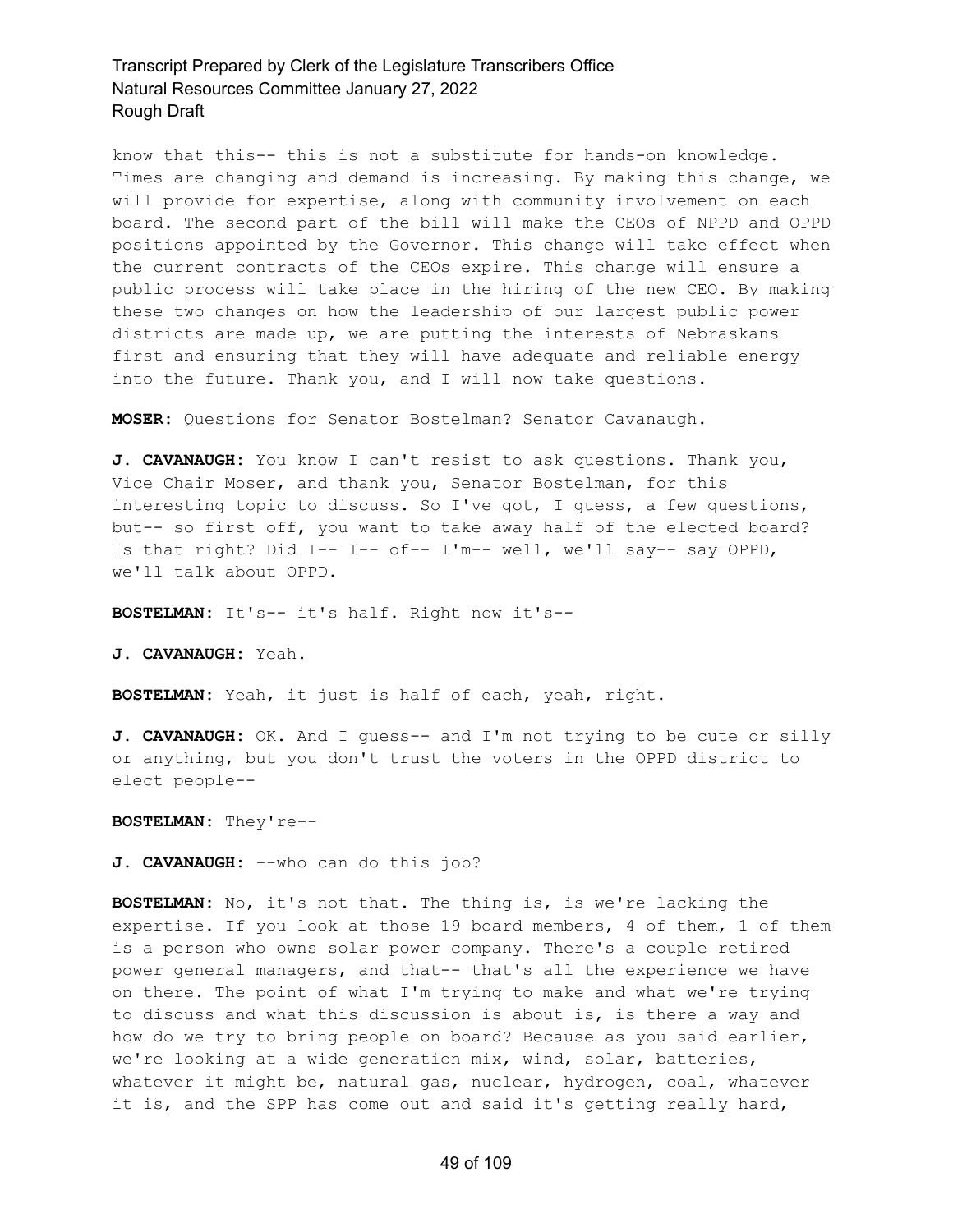really difficult. And my point of this discussion is, is trying to find the way to we get those people in there that can provide the- the best knowledge resource for that board as members to make those decisions. Some of them have said is they don't want to be spoon-fed from the CEO, but how do I know what answer to--- what question to ask that?

**J. CAVANAUGH:** That's--

**BOSTELMAN:** Does that answer your question?

**J. CAVANAUGH:** Yeah. No, I think that's a fair answer. I guess my response and question would be, doesn't that logic apply to NRDs, MUD, the Legislature? Should-- wouldn't-- doesn't the idea that these are complicated issues, complicated times, and that it would be good to have subject matter experts, but aren't elected boards meant to be representatives of the individuals and not subject matter experts, necessarily?

**BOSTELMAN:** Yeah, good comment. You know, we already have public power entities in this state and in the country that have appointed board members. That already exists. The Power Review Board are appointed board members. So this isn't anything out of the ordinary. This is just trying to provide that board with-- with individuals to, you know, provide that expertise, provide that knowledge base. This is nothing against any of the current board members at all, none, none whatsoever, but it's trying to provide, as we move into the future, if we're to continue to electrify more and more into the future, it's going to get more difficult. So it's trying to find a way to get those type of individuals to be a part of that board to make a difference.

**J. CAVANAUGH:** And so this applies to NPPD and OPPD, and we have the statements earlier about other-- why wouldn't it-- if it's important and tech-- the technical expertise is important, why not every power board in the state?

**BOSTELMAN:** LES already does.

J. CAVANAUGH: What about Tri-- Tri-County or Tri--

**BOSTELMAN:** Tri-County has appointed board members.

**J. CAVANAUGH:** OK. I didn't know the answer to that, so that's a good answer. And then as to the-- why is the Governor-- if we put subject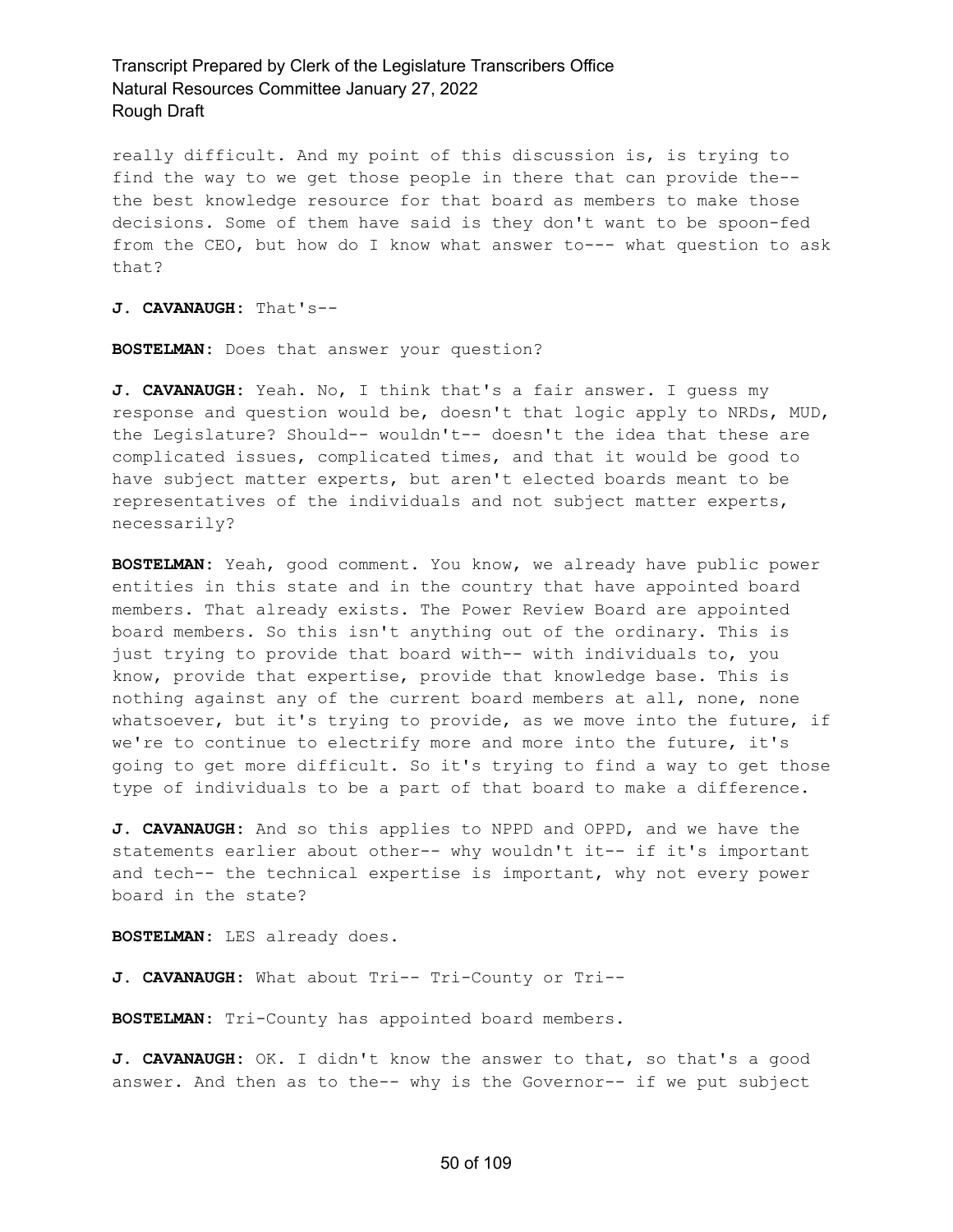matter experts on the board, why does the Governor need to appoint the CEO and not this board that now has subject matter expertise?

**BOSTELMAN:** Say the last part again? I missed it.

**J. CAVANAUGH:** Well, if-- if we are going to appoint people that are supposed to be subject matter experts, why do we need to take authority away from them if we-- in that situation?

**BOSTELMAN:** I don't see us taking that authority away. Do you want the general managers to serve the REAs in that area, to make those appointments, to make those decisions? No. What is that authority? I'm-- you know, my question would be, who would do it if-- if it wouldn't be that person sitting in that office?

**J. CAVANAUGH:** Well--

**BOSTELMAN:** And I don't think it's taking it away because anyone in those communities can still apply and still be a part of.

**J. CAVANAUGH:** I'm-- I'm asking about the CEO portion. Sorry. Would that-- did it--

**BOSTELMAN:** On the board, the board members.

**J. CAVANAUGH:** Right, so my understanding currently, and maybe somebody behind will be able to correct this, in OPPD, the CEO was hired by the board. Is that not it?

**BOSTELMAN:** Correct.

**J. CAVANAUGH:** So in your bill, the Governor would be the one who hires, picks the CEO.

**BOSTELMAN:** Correct.

**J. CAVANAUGH:** So my question is, why-- I guess, why does the Governor need to appoint the CEO?

**BOSTELMAN:** Well, let's take LES. LES, the board members hire, the person is confirmed, and they're confirmed by the mayor.

**J. CAVANAUGH:** OK.

**BOSTELMAN:** So do we do the same route for this as-- do you-- do you change it? Do you have the board members hire and the Governor approve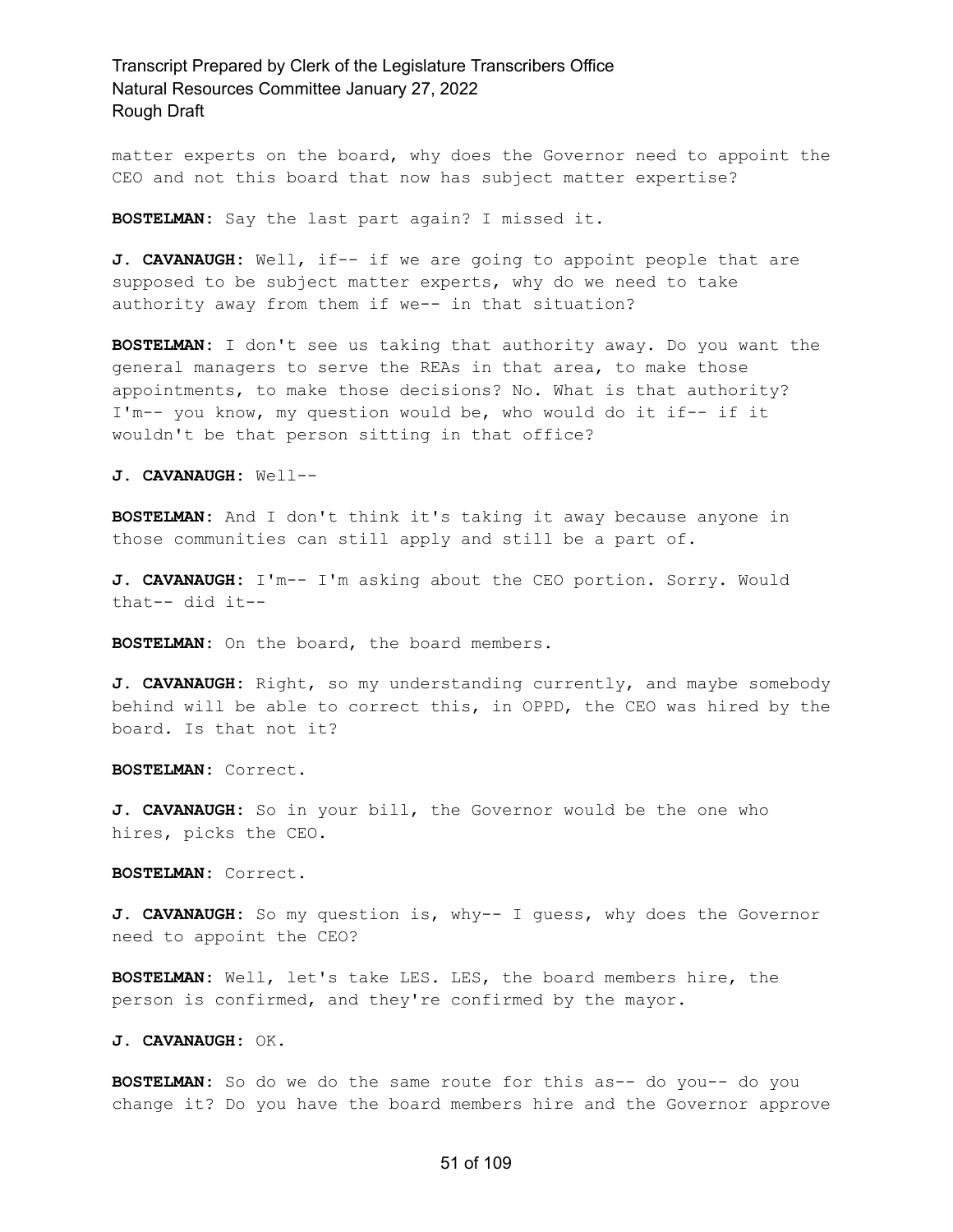it? Is there another way? I'm-- I'm-- this is one opportunity to have a discussion as to, is there another way to do this?

**J. CAVANAUGH:** I guess it ultimately comes down to the question of, why is the Governor more competent to make these decisions for Omaha, for OPPD, the footprint of OPPD, than the people who live in that district, in that area? Why-- why is removing it further from the people going to give us a better result? Because the Governor is not a subject matter expert, he is just another elected official.

**BOSTELMAN:** Well, the Governor appoints a lot of positions, so I guess I don't see that this takes any away from-- the people can still apply. A person may not want to run for whatever reason, but they will apply for an appointment. And how do you-- how do you-- how do you get those-- how do you encourage those-- those individuals that we're looking for-- I think we're looking for-- to be a part of that board? And to me, what's come to my mind first and what this bill is about is to allow the Governor to do that. If there's another way, I'm-- I'm open to hear what that would be.

**J. CAVANAUGH:** I'm sorry. I'm taking a lot of questions here. And do you have any-- I-- any information or is anybody-- anybody who's going to testify have this information as to the number of these type of subject matter experts who have run for this office and lost or anything along that line? Do you have any idea about that, I guess?

**BOSTELMAN:** I know I have talked to several of them that have. I don't know that I-- you know, that number, I don't know. You'd have to go back through, you know, the-- the elections to find out. I think there are some here that will testify that-- that are either on the board or were on the board that would be subject-- subject matter experts, so.

**J. CAVANAUGH:** Well, thank you. It's an interesting topic.

**BOSTELMAN:** Sure.

**MOSER:** This process would kind of politicize the selection of the board and the CEO of the utility. Do you think that's good?

**BOSTELMAN:** I don't see it as politicizing it. I see it as I talk to the IBEW of OPPD and talk to them, you know, they have an interest in having one of their union members be there. So do you make it a requirement that there's a union member that has to be appointed?

**MOSER:** But--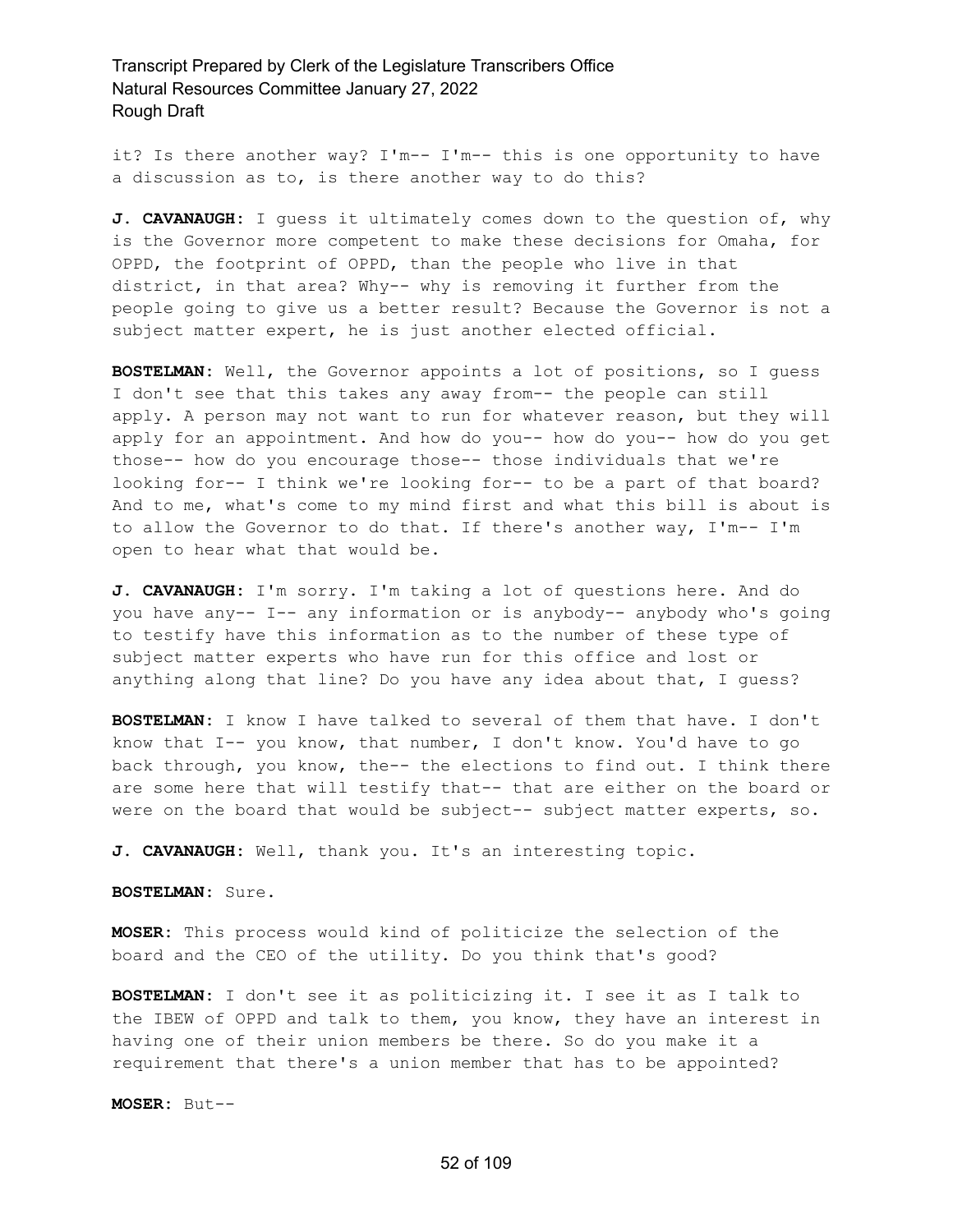**BOSTELMAN:** You know, that's-- I don't-- I don't-- no, I don't see it as a political--

**MOSER:** How long of terms are-- are you proposing?

**BOSTELMAN:** The same. They don't change. Terms don't change.

**MOSER:** They're, what, six years, are they?

**BOSTELMAN:** Right. We see on confirmations on-- on a number of-- of commissions and boards and that, political affiliations go across the board. You know, that's not-- that's-- and-- and the whole point of this is not to make it a political thing. It's the best person to serve in that pol-- in that position.

**MOSER:** Then every six years you could have a different Governor and you could have new board members.

**BOSTELMAN:** You could.

**MOSER:** And what if it was--

**BOSTELMAN:** And you could have an election--

**MOSER:** --what if it was a Governor you didn't like?

**BOSTELMAN:** And you could have an election that would do the same thing. And you're right, and maybe it's a Governor that you wouldn't like, but that Governor still has that same ability to do that. But you still have elections every six years. Right? So that person could still be replaced in six years.

**MOSER:** Well, it's still a democracy, so-- or a republic.

**BOSTELMAN:** True.

**MOSER:** You have to allow for elections. Senator Groene.

**GROENE:** Thank you, Vice Chair. So you mentioned you strongly recommend, but why can't we put into law that you have to have one person with an engineering degree in nuclear physics or you have to have in neu-- one board member has to be a, you know, a-- whatever types of-- see, I don't even know what types of fields of endeavors service that whole industry, but I'm sure engineers, nuclear, that we wouldn't-- you know, a lot of our boards, you say, have to have one person that has this capacity, this person who's an attorney, this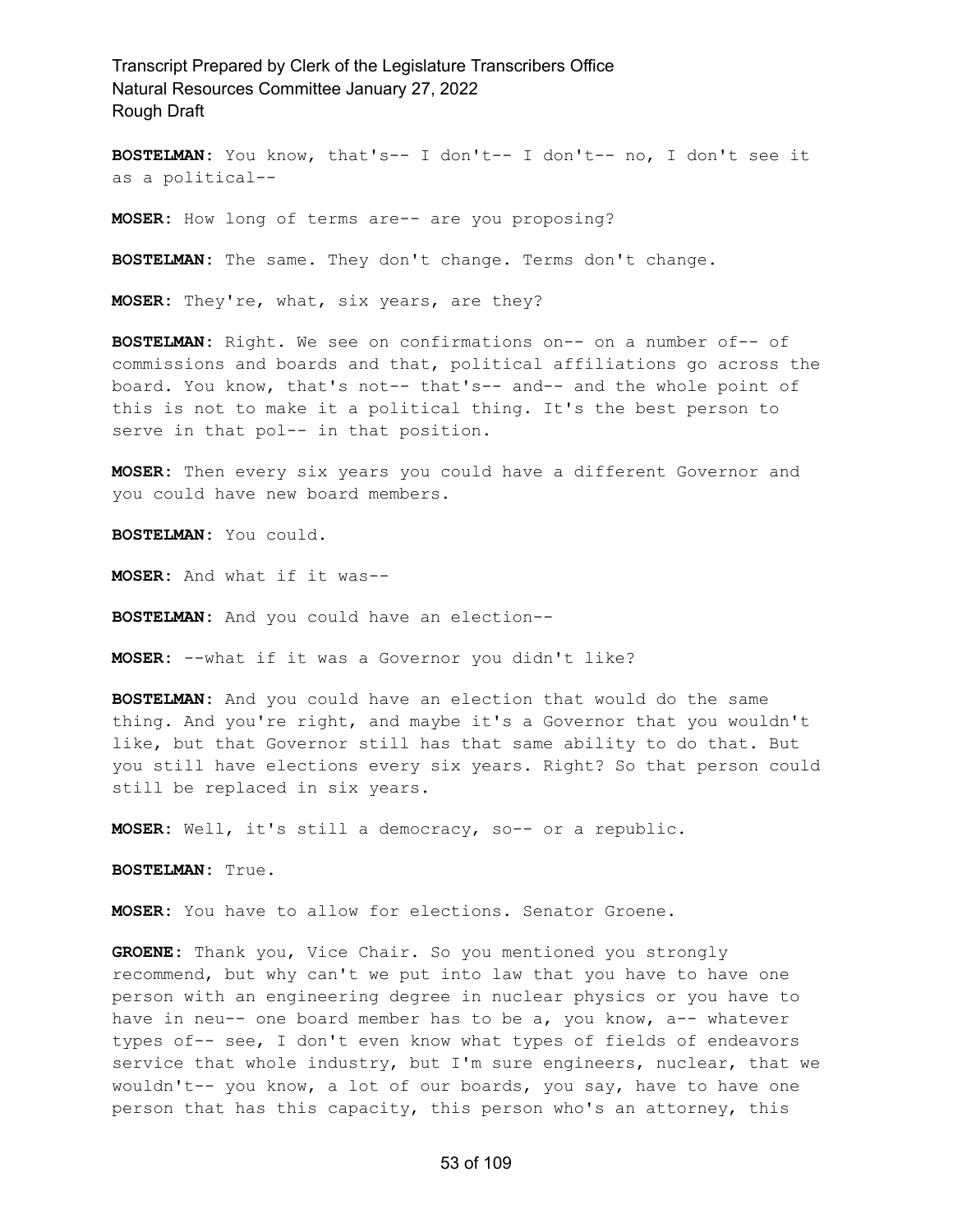person, and when-- as to the Governor's appointees. Wouldn't it be wiser to do that--

**BOSTELMAN:** Sure.

**GROENE:** --so we could have--

**BOSTELMAN:** I specifically didn't do that because I didn't want to make it too prescriptive at this point in time. Talking with the Power Review Board, sometimes they have difficulty. It is prescriptive. You have to have an attorney, an engineer, accountant, whatever. Sometimes it's hard to find that person. And if you make it too prescriptive, I think it-- it makes it too difficult to find a person to fit into that category for that position--

**GROENE:** Thank you.

**BOSTELMAN:** --so it-- you could have-- it-- it-- it-- I think it would make it more difficult. I may be wrong, but if that's something that needs to be changed, it could be changed. But that was my thought behind it, why-- why we didn't-- why I did not do that.

**GROENE:** Thank you.

**MOSER:** Senator Gragert.

**GRAGERT:** Thank you. Just a quick follow-up with that question there. Couldn't you make it that you either worked with a power company for 20 years or with-- or 10 years, you know, with that, and not make it so prescriptive or have a degree and-- and go that route instead of having the Governor-- you know, to even apply for the job?

**BOSTELMAN:** Say that again? I don't know if I followed you.

**GRAGERT:** To even apply for the job or to be on it, you would have to have some kind of background, whether you work for a power company or you have a engineering degree or some kind of degree and-- and without getting so specific, you know, that if you feel you need more?

**BOSTELMAN:** It's possible, but I think then you're-- you're going to get too-- too prescriptive on it and you're going to-- you're going to get into areas where there may not be the-- that skill set or that- that degree, if you will, there.

**GRAGERT:** OK.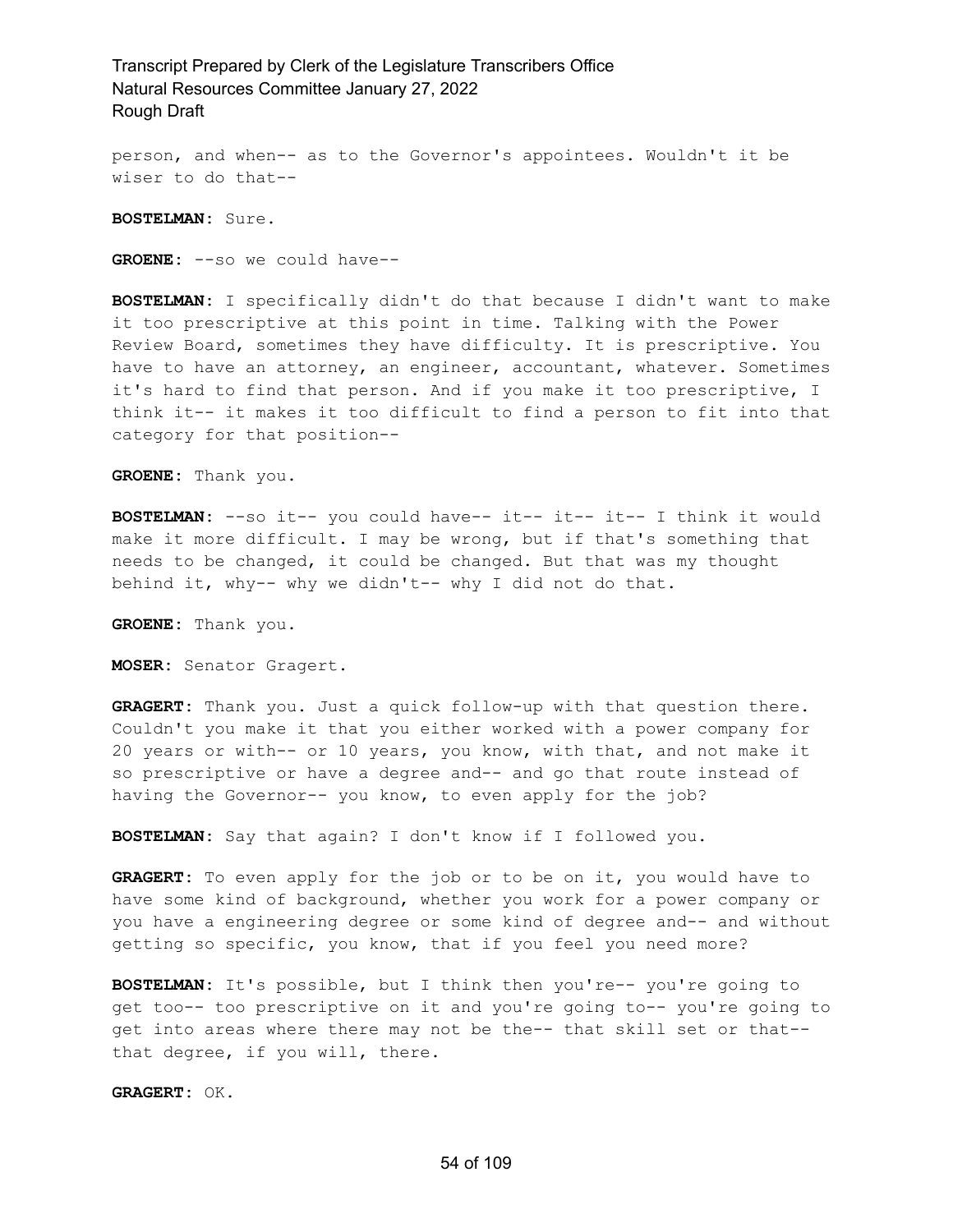**BOSTELMAN:** I don't-- it may not. You know, it's open for discussion, but I think that's why-- that's why I didn't do that at this point-- [RECORDER MALFUNCTION]

**MOSER:** Thank you.

**BOSTELMAN:** Uh-huh.

**MOSER:** Further questions? Senator Cavanaugh.

**J. CAVANAUGH:** Thanks. Thank you, Vice chairman and thank you, Chairman Bostelman. I'm just looking at-- so this, again, I focus heavily on OPPD, but I'm looking at the section on page 6, where it says that it would divide up the districts into four equal population districts. That would basically double the size of a representative district [INAUDIBLE].

**BOSTELMAN:** It, it could. And we looked at that to try to figure out a way with Bill Drafters on how to draft something different. And this was the best that we come up with, I guess we'd say at this point. So it could, yes, double the size, it's going to have to.

**J. CAVANAUGH:** Right. Halving the number of elected districts.

**BOSTELMAN:** Right.

**J. CAVANAUGH:** And you have a portion in here about making sure that somebody is from outside of the city, three miles. I guess I'm trying to remember who all was on the OPPD board from outside of the city of Omaha. But my question is this, I mean, essentially, you want to make sure you get somebody appointed, but wouldn't it necessarily have this, have this effect where Omaha is going to have a disproportionate power because, if divided into four districts, Omaha-- all the districts are going to have a large part of them are going to be comprised of Omaha, probably. Right?

**BOSTELMAN:** Well, and I think if I understand your question, what the intent of this is, try to make sure that that rural, rural community has some representation.

**J. CAVANAUGH:** And so would your contention be that as it is currently, the districts are currently divided, that there is not adequate representation for outside of the cities, cities of the metropolitan class? And I think you have a couple other listed, but--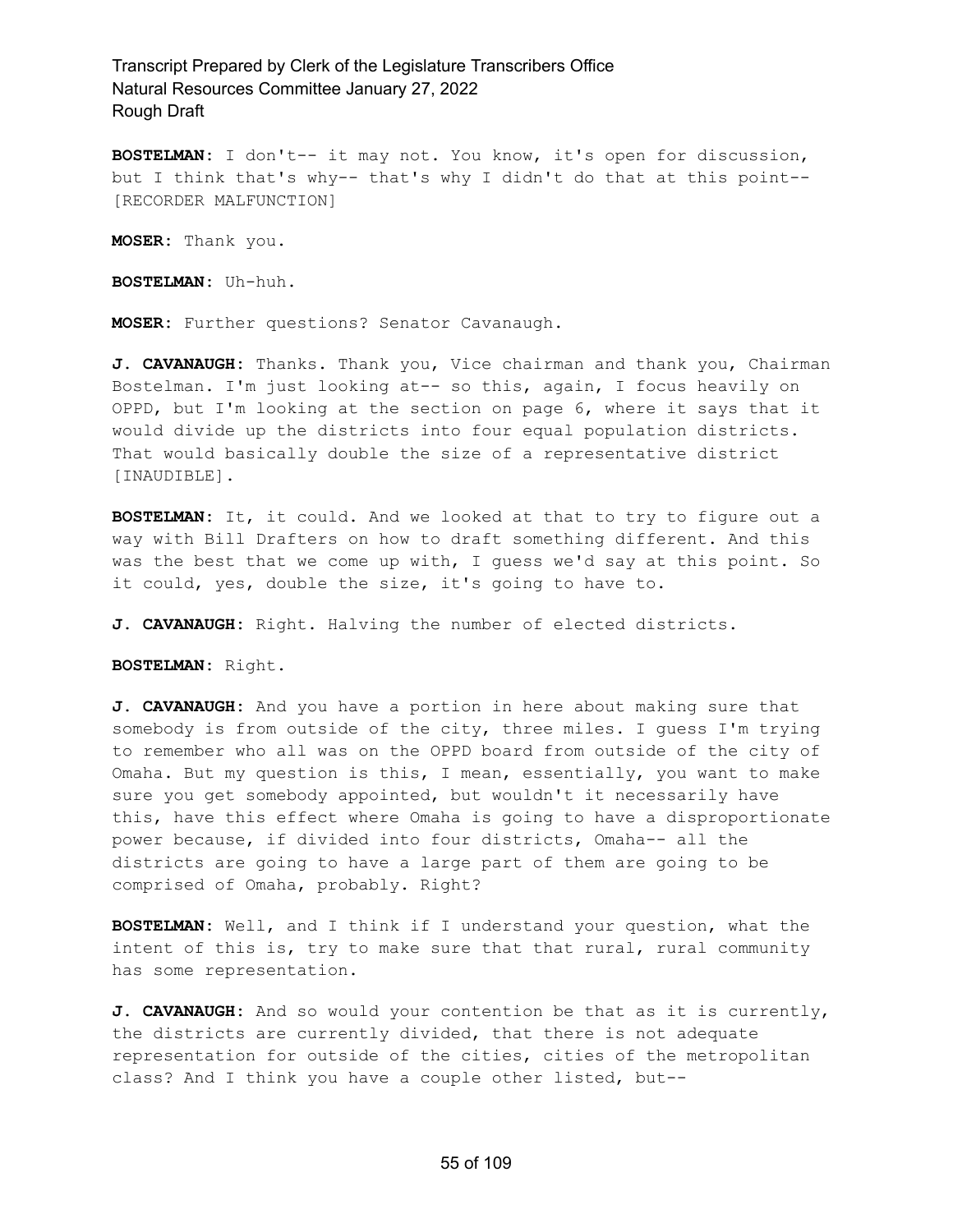**BOSTELMAN:** I believe that it doesn't allow for that. Yes.

**J. CAVANAUGH:** I'm sorry?

**BOSTELMAN:** Yes, you're correct.

**J. CAVANAUGH:** But not accurate representation. So I mean, so that's kind of addressing a separate issue when we're talking about the subject matter expertise. It's sort of a more representation of individuals within the footprint. And I guess my question is, why are we picking it one group of people other than-- if the espoused purpose is to get more subject matter expertise in there, why are we picking that-- setting out that a small population that is not subject matter expertise specific representation while diminishing the representation of individuals of, of the people overall?

**BOSTELMAN:** Because those, that small population, if you will, that probably never is represented because they just don't have the population to overcome the city over here. And so they don't have, you know, that population just doesn't get represented.

**J. CAVANAUGH:** [INAUDIBLE].

**BOSTELMAN:** Just because of numbers.

**J. CAVANAUGH:** Right. And but if we were to, I mean, another way to go to increase rural representation would be to say OPPD needs to have 15 representatives on the board as opposed to the number that they have, which somebody will tell me, because I should know this. But we'll say nine or whatever that they have now. And that would, by virtue of the population breakdown, would ensure that somebody is going to come from the, you know, outside of the city.

**BOSTELMAN:** Potentially, sure.

**J. CAVANAUGH:** That's-- well, if you had to-- if the districts were drawn in such a way. But anyway, thank you.

**BOSTELMAN:** Sure.

**MOSER:** Other questions? OK, thank you very much.

**BOSTELMAN:** Yeah, thanks.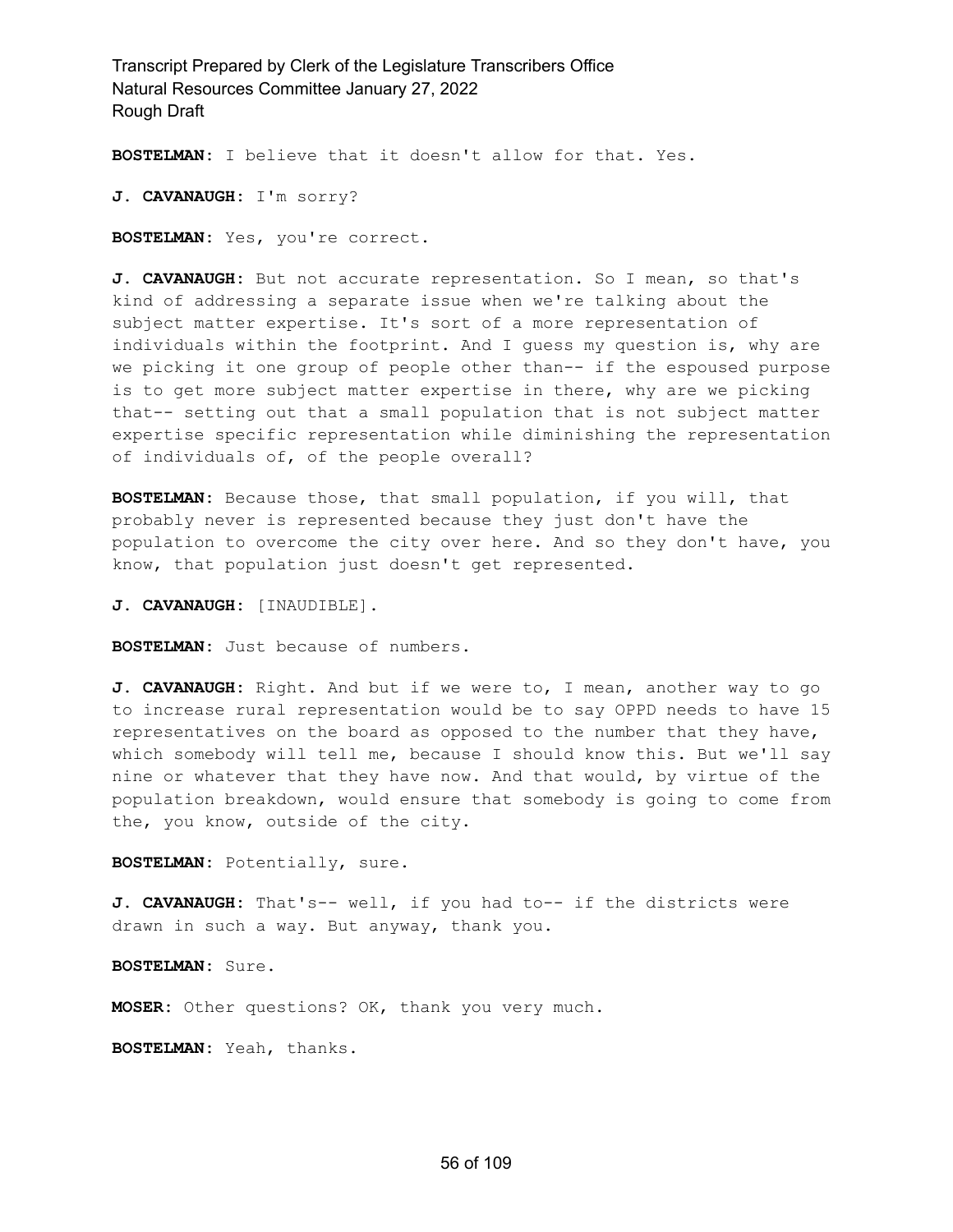**MOSER:** We received communication of 89 opponents and no proponents and no neutrals. OK, are there proponents for the bill that would like to testify? Proponents. Are there some here who would like to testify against? Opponents.

**NEAL SUESS:** Good afternoon. Excuse my voice, I'm coming off of a cold. Thank you, Vice Chairman Moser and members of the Natural Resources Subcommittee [SIC]. My name is Neil Suess, N-e-a-l S-u-e-s-s, I am the president and CEO of Loup River Public Power District in Columbus, Nebraska. And I'm also the current president of the Nebraska Power Association Board of Directors. The NPA represents all the electric utilities in the state of Nebraska. I'm here today to testify in opposition to LB1046. First, Loup Power District is a wholesale customer of NPPD under a long-term purchase power contract signed in 2016. Except for a small share of renewable wind energy, the district purchases all of our power from NPPD. In addition, Loup Power District is not affected by LB1046, as it is my understanding this bill would only apply to NPPD and OPPD as it is currently written. However, given the con-- construct of LB1046, I have some, I have some concerns over several provisions contained in the bill. These include the loss of local control in running electric utilities affected by LB1046. One of the founding principles of public power is the citizens of the utility have ownership of the utility and have control over the utility. This includes the ability to elect those that have the authority to run the utility, whether it is an independent board or a city council. If the citizens that elect those individuals to the governing body are unhappy with the utility, those citizens can remove them. Under LB1046, this would take away the voice of the citizen and put the majority control under the direction of one individual, the Governor. Having a diverse board of directors with the right variety of backgrounds is beneficial for public power systems. Each individual brings strengths to the table based upon their backgrounds, and having that diversity brings a variety of opinions and ideas to any discussions held. Having a board appointed by the Governor could affect the way long-term decisions and goals are set and established by the utility. When the gGovernor changes, a change in the direction within the board of directors could occur. Electric utility assets are long-lived, and changing goals and directions quickly could be problematic. The board of directors of an electric utility need to be able to adapt on the fly, but an ever-changing board of directors could create undue strain and expense on the utility and its customers. When the public power system was set up by Nebraska in the 1930s, it was based on the public having input to the governance of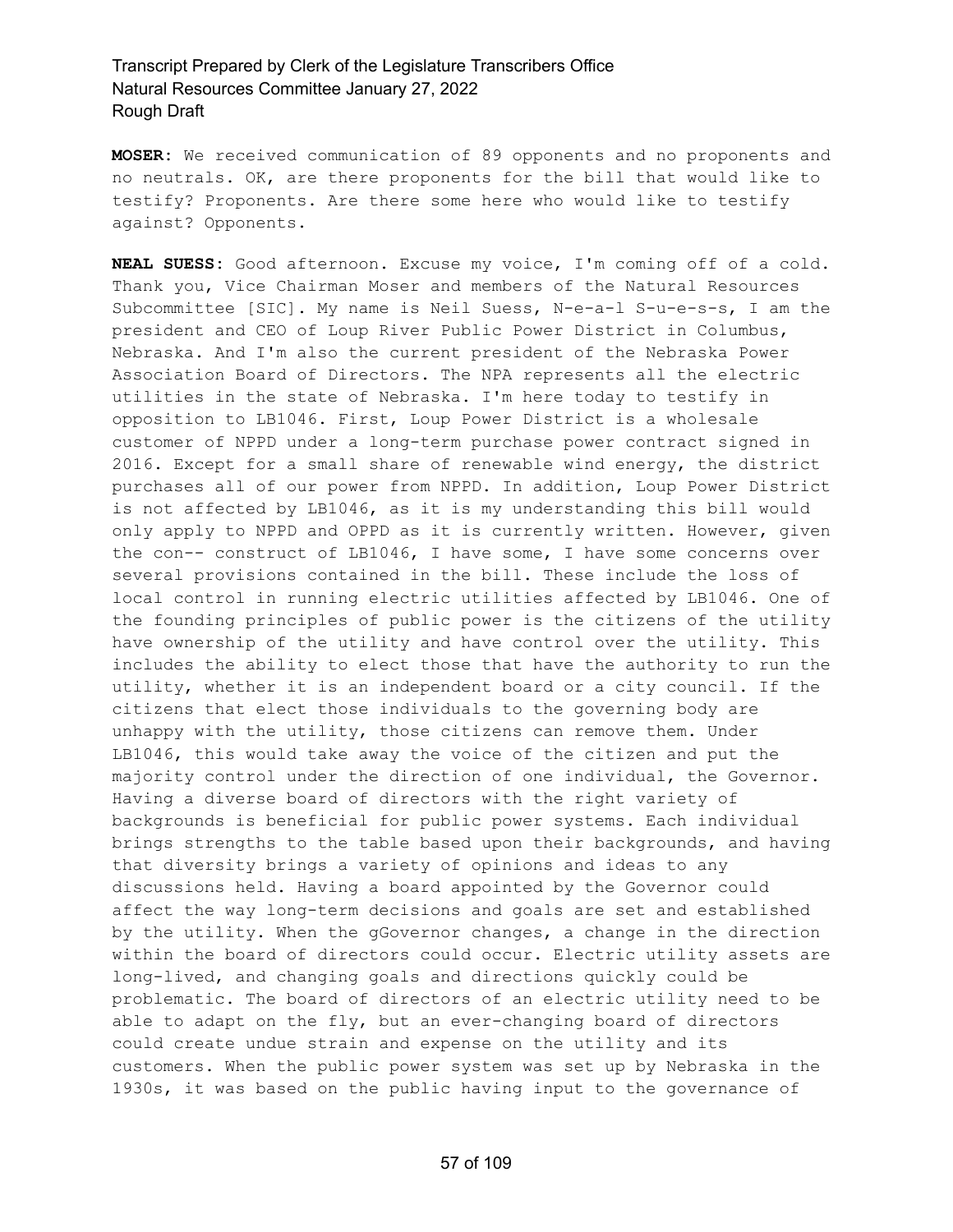the utilities. That system that was in place prior to this had independent boards hiring and appoint-- and appointing their own board of directors, not the public. It is my belief that Nebraska would be going backwards with LB1046. The same basic principle holds for the Governor appointing the chief executive officer. There is no assurance that this person would have the expertise required. In addition, what happens if that person does not perform to the standards set by the board of directors, but the Governor still wants to keep that person in place? As I stated at the beginning of my testimony, as I read it, Loup Power District is not impacted by this bill. However, if it passes as written, might come down to other power districts. In discussions with our board, they have a grave concern about going in this direction and removing the decision of the governing bod-- body away from the customer owners of the utility. I appreciate the opportunity to provide this testimony to the Natural Resources Subcommittee [SIC]. We'd be happy to answer any questions you may have.

**MOSER:** Questions?

**J. CAVANAUGH:** Thank you.

**MOSER:** Senator Cavanaugh.

**J. CAVANAUGH:** Thank you, Vice Chairman Moser. What was your last name? I'm sorry, I didn't--

**NEAL SUESS:** Suess.

**J. CAVANAUGH:** Suess.

**NEAL SUESS:** Yeah, it looks like Seuss, but it's pronounced Suess.

**J. CAVANAUGH:** Well, thanks for being here, Mr. Suess. So is your board elected or appointed?

**NEAL SUESS:** Our board is all elected. We have a 10-member board that, beginning in 2023, will be a 9-member board due to the restructuring that we had to do because of the census data. But yeah, we will-- we are all elected by the individuals in our chartered area.

**J. CAVANAUGH:** And that board appoints the CEO?

**NEAL SUESS:** Yeah, they select the CEO. Yeah.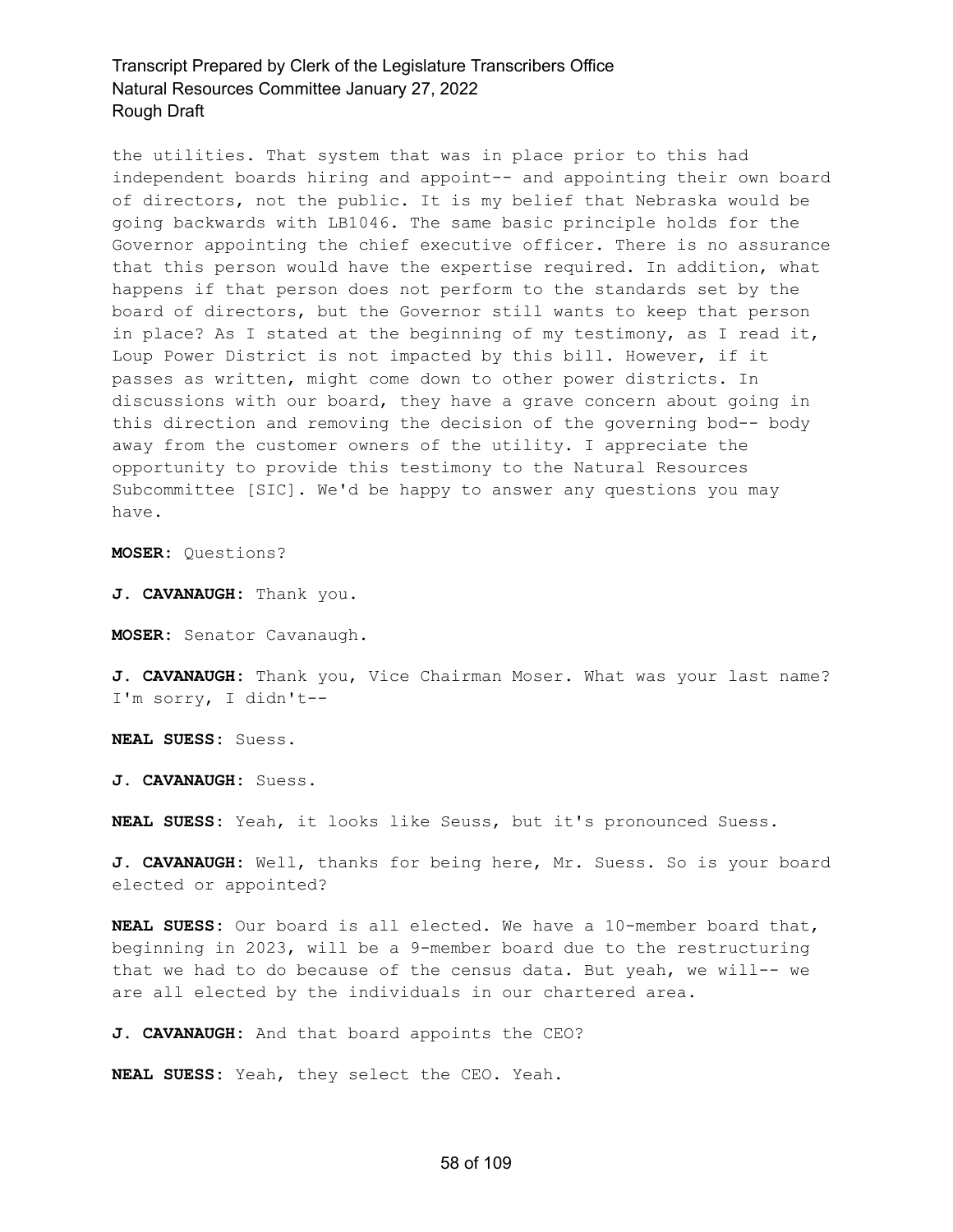**J. CAVANAUGH:** OK. And so one of your concerns is that if we were to adopt this as a logical idea, obviously the next step would be to apply it across the board to other elected boards that are similar?

**NEAL SUESS:** That is a concern that my board has.

**J. CAVANAUGH:** And your board, so it's elected by nine districts?

**NEAL SUESS:** Yes, we have, right now we have 10, but it's going to nine. Yeah, we have, we have nine specific districts of five-- or five of them which have specific-- outline certain townships and cities and towns. We have four subdivisions within the city of Columbus, which they all serve at large just because of the size of the city of Columbus. We do it like that way. But they serve specific subdivisions or subdivision number within the city of Columbus.

**J. CAVANAUGH:** Are any of those people subject matter experts?

**NEAL SUESS:** We have, we have had, we don't currently have a person who used to be an employee of NPPD. Depends on what you mean by subject matter. I mean, we have bankers who have financial background on our board of directors. We have a farmer on our board, director who has a background in agriculture. I have a car dealer and ownership, and much of them own businesses, which they would have background in how businesses run. Not just public power systems, but businesses outside the power systems. So although they may not have direct expertise in subject matter, matter expert, I would say they have subject matter expert in certain things that we do on a regular basis.

**J. CAVANAUGH:** So what you're saying, what I'm hearing is they might not be able to build a power plant with their hands and the hammer, but they might be able to understand how to finance the building of the power plant?

**NEAL SUESS:** Exactly.

**J. CAVANAUGH:** The things that that are relevant and important to running the board.

**NEAL SUESS:** Exactly. And they would know who to talk to about doing issues like that.

**J. CAVANAUGH:** And are any of them afraid of asking questions?

**NEAL SUESS:** They have never been in the past.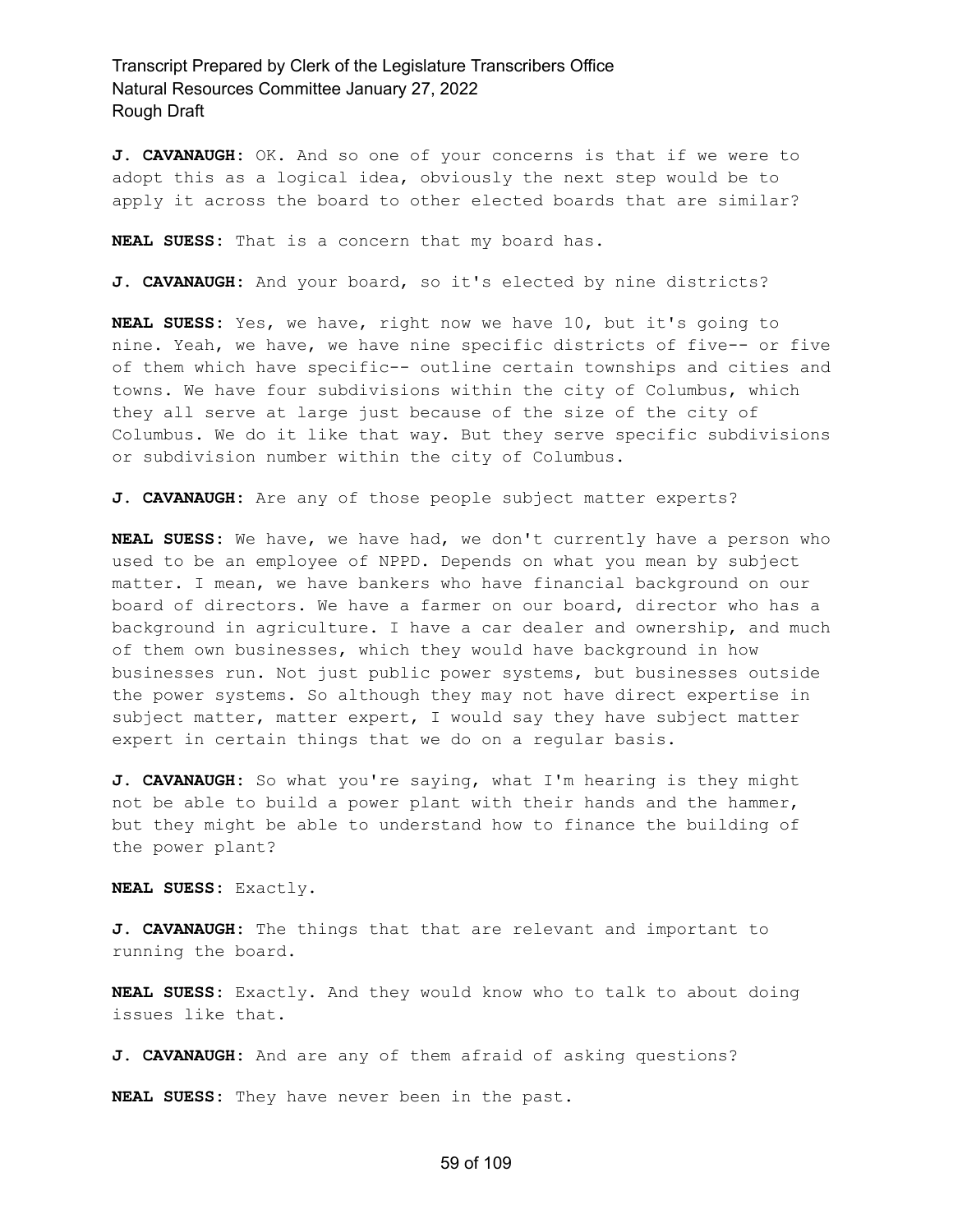**J. CAVANAUGH:** Thank you.

**MOSER:** Other questions? Senator Gragert.

**GRAGERT:** Thank you, Senator-- Chairman. Real, real quick, what's your background as-- you're the CEO?

**NEAL SUESS:** I'm the CEO.

**GRAGERT:** Do you have electrical background?

**NEAL SUESS:** I, I have a mechanical engineering degree from Iowa State University. I served for approximately 17 years as a consultant to public power systems and investor-owned utility systems throughout the United States. I have served for two-- prior to Loup Power District, two different electric utilities, one as the director of operations for the Oklahoma Municipal Power Authority in Edmond, Oklahoma; and one is the electric utility director for the city of Pella, Iowa. Again, in my time as a consulting engineer, I performed several duties for Loup Power District. They were a client of mine, and I learned the system inside and out from the previous utility director. So I've got plenty of experience in the electric utility industry.

**GRAGERT:** So the board members searched out a real good CEO.

**NEAL SUESS:** I believe they did.

**GRAGERT:** OK.

**NEAL SUESS:** Yeah, we had we had a, we had a number of, of, of individuals who did apply. Our board narrowed it down to eight at the time, and then they narrowed further down to four until I was selected.

**GRAGERT:** Thank you.

**MOSER:** Other questions? OK. Well, first of all, in the, in the area of disclosure, I have known Neal for 40 years.

**NEAL SUESS:** I think, I think it's pretty close to that.

**MOSER:** Yeah. And we're friends, and I also think he's got a higher career batting average on our softball team than I had.

**NEAL SUESS:** Just to let you know, Shelly [PHONETIC] told me I wasn't supposed to say anything about that so.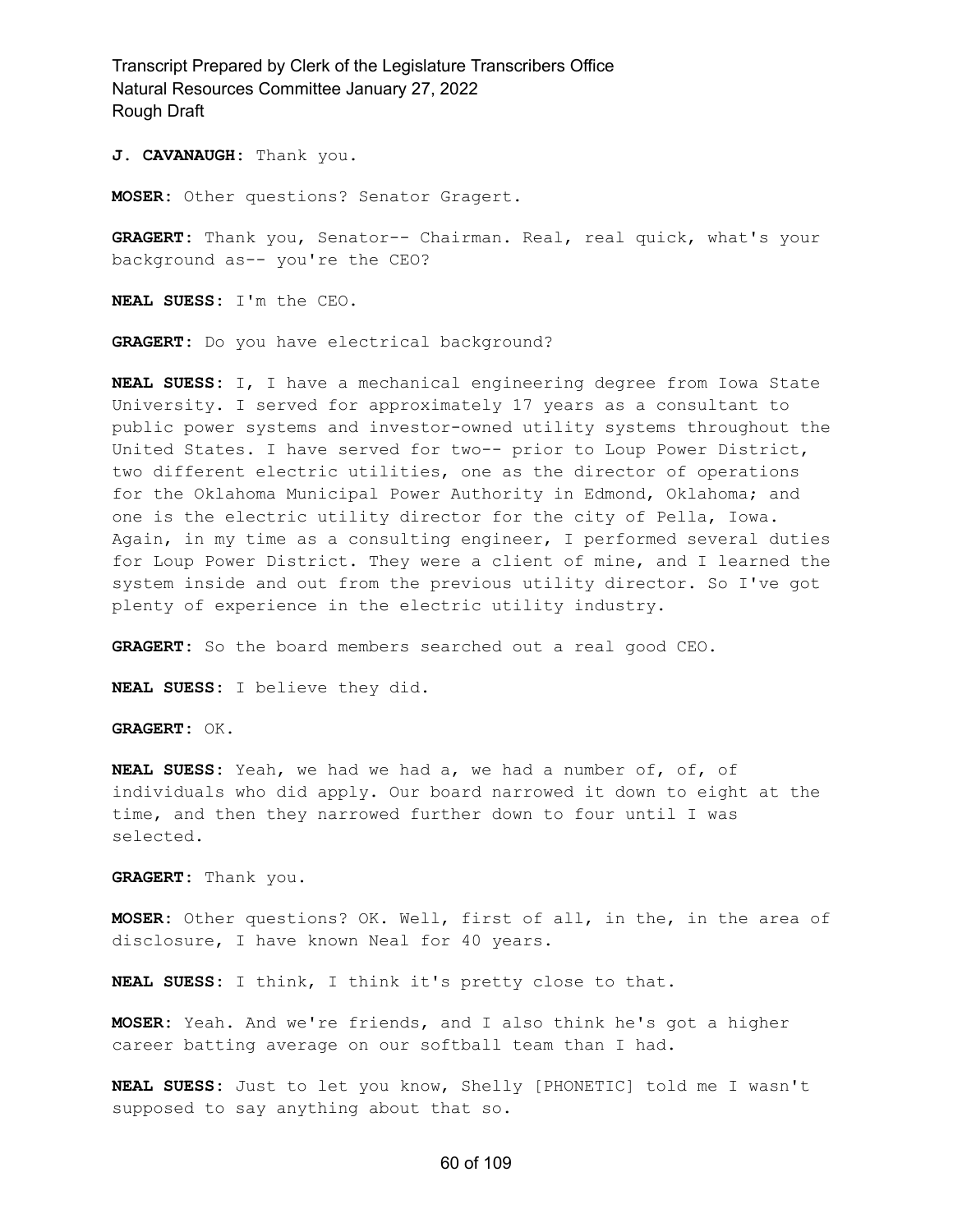**MOSER:** Who's told you not to?

**NEAL SUESS:** Shelly told me not to say anything about that.

**MOSER:** You also have a former state senator on your board.

**NEAL SUESS:** Yes, Senator.

**MOSER:** Former Senator Langemeier.

**NEAL SUESS:** Director Chris Langemeier is now on our board of directors also.

**MOSER:** Yeah. What-- how long have your direct-- how long-- well, start with directors. How long have your directors served? What's your longest-serving director?

**NEAL SUESS:** Well, our longest-serving director is Director Dick Tooley. Dick is a pharmacist in Columbus. He has been on our board since the early 1980s. Now he is not, he's not the longest serving board member that we've ever had. That, that distinction belonged to Laverne Krotzel [PHONETIC], who was a business owner in the city of Schuyler, who does Senator Langemeier took his place on our board. Director Krotzel was a board member for 48 years.

**MOSER:** And how about the CEOs? I can only think of three of them.

**NEAL SUESS:** There have-- well, I am the sixth president and CEO of Loup Power District. The one previous to me, Bob White--

**MOSER:** How long have you been?

**NEAL SUESS:** I have been the president and CEO since January 1st of 2006. So approximately--

**MOSER:** 15.

**NEAL SUESS:** Fifteen, 16 years. The CEO prior to me was Bob White. He was the CEO for approximately 18 or 19 years, but had been with the district prior to that. And then prior to Bob was a gentleman by the name Max Kiburz. Max was the president and CEO for approximately 12 or 13 years before that. But in our 85-plus years of existence, we've had six presidents and CEOs.

**MOSER:** OK, thank you. Appreciate your testimony.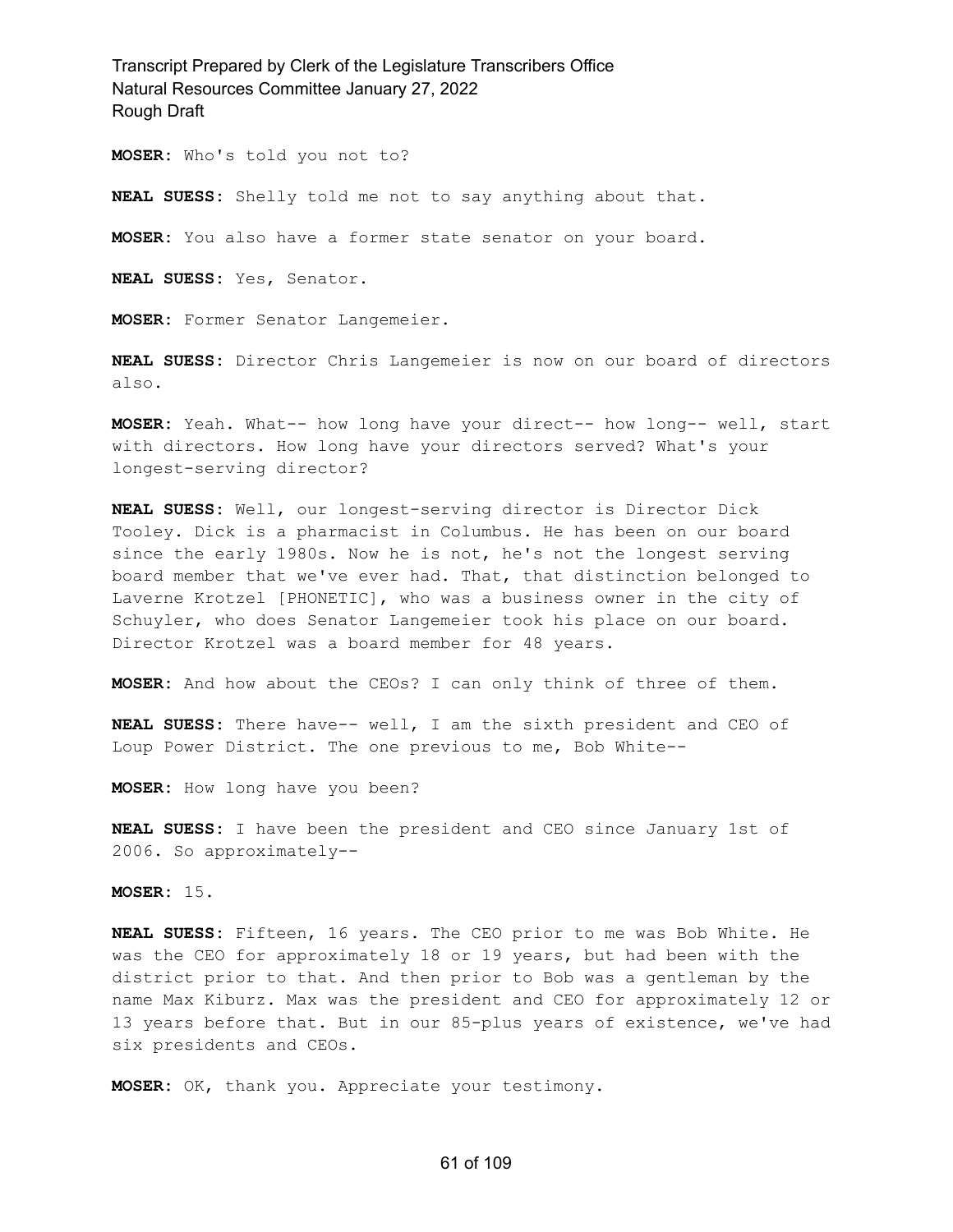**NEAL SUESS:** OK, thank you very much.

**MOSER:** Welcome to Natural Resources.

**MARY LEE MOULTON:** Hi. Good afternoon, Senator Moser and members of the committee. My name is Mary Lee Moulton, M-a-r-y L-e-e M-o-u-l-t-o-n, I'm the co-president of the League of Women Voters of Nebraska, and I'm here today to speak for the League of LB1046. The League of Women Voters of Nebraska strongly opposes the bill introduced by Senator Bostelman. The bill requires Nebraska public power districts, whose charter territories represent more than half the counties of Nebraska or contain metropolitan class cities to divide their electoral districts into four subdivisions. It then allows the governor to appoint five that large members to the board. This will primarily affect Nebraska's two major public power districts, OPPD and NPPD. The bill would effectively give the Governor veto power, his directors veto power over directors elected by Nebraskans. The League would like to point out a discrepancy in the statement of intent for the bill. It reads, "Amends the make-up of the board of directors for certain public power districts to have half of the board appointed by the Governor and half elected." According to the bill, the Governor would be appointing five directors, while only four would be elected. NPPD and OPPD have served their customers well for more than 75 years, keeping energy reliable and affordable. Their directors are elected, ensuring accountability and transparency. Why would Nebraskans want to cede their power to elect their representatives to the public power boards to the Governor? There are several other issues we would urge the committee to consider regarding transparency and accountability. There is no provision in the bill outlining a public application process for the appointed positions. There is no public comment provision on potential candidates considered by the Governor. And who would the appointed directors be accountable, accountable to, customers or the gGovernor? LB1046 also allows the Governor to appoint a chief executive for the specified public power districts. Although the CEO would be employed by the district, they would serve at the pleasure of the Governor. Why should the ability to employ a CEO be stripped from the board of directors of a public power district? Again, who would the CEO be accountable to? Nebraska takes pride in the people being the second house. We urge the committee to continue to trust the voters of Nebraska to elect their public power boards and urge you to vote no on LB1046 and not advance the ball to General File. Thank you for your time and attention.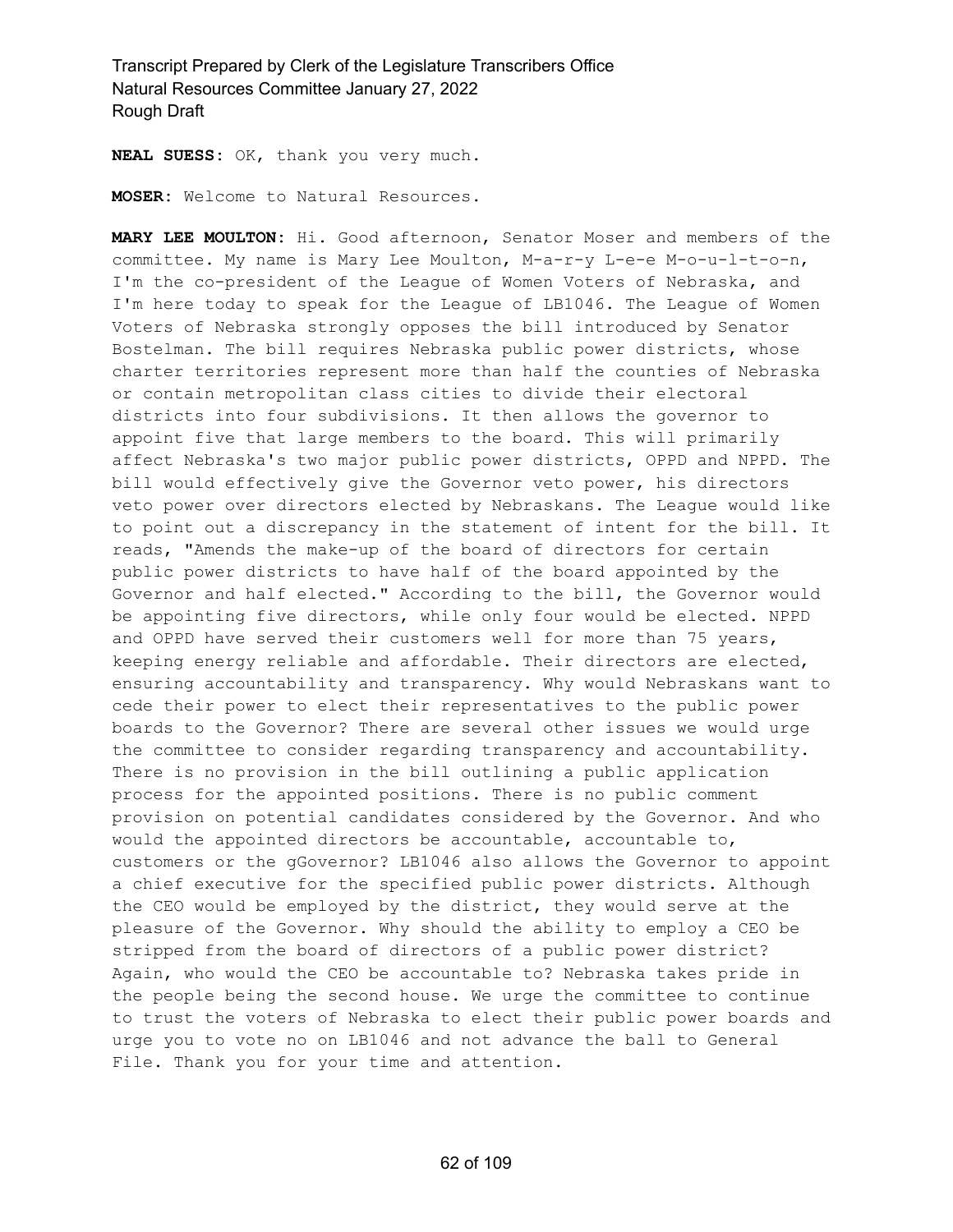**MOSER:** Thank you for your testimony. Are there questions? Senator Cavanaugh.

**J. CAVANAUGH:** Thank you, Chairman Moser. And thank you, Ms. Moulton, for being here. And so you're aware, I assume, that OPPD used to be not on a district, electronic district level basis, right?

**MARY LEE MOULTON:** Uh-huh.

**J. CAVANAUGH:** Which changed--

**MARY LEE MOULTON:** At-large previously.

**J. CAVANAUGH:** Yeah, at-large districts. Do you recall if that was across the entire footprint or if there was an at-large district for Omaha and outside Omaha?

**MARY LEE MOULTON:** That I'm not certain of, but I can, I can try to check into it. Or one of the OPPD gentlemen might be able to help us with that.

**J. CAVANAUGH:** I'm a little shocked that's something that I don't know.

**MARY LEE MOULTON:** Uh-huh.

**J. CAVANAUGH:** Seems like something I would remember, but--

**MARY LEE MOULTON:** We were shocked that this was being heard here and not in the Government Committee, so there you go.

**J. CAVANAUGH:** So well, I don't know if you're from Omaha or not.

**MARY LEE MOULTON:** Uh-huh.

**J. CAVANAUGH:** But I remember when the district was elected at large and then when it changed to these district-level elections. And it seems to me, and maybe this is just my opinion, but it seems to me that once we went from the at-large elections to the district-level elections, the board itself became a lot more responsive to the desires of the community.

**MARY LEE MOULTON:** Well, I think that certainly when there are-- when there's a smaller number of people who the elected official is really responsible and accountable to, I think that, that they're more likely to, you know, to work with people in their own subdistrict. I think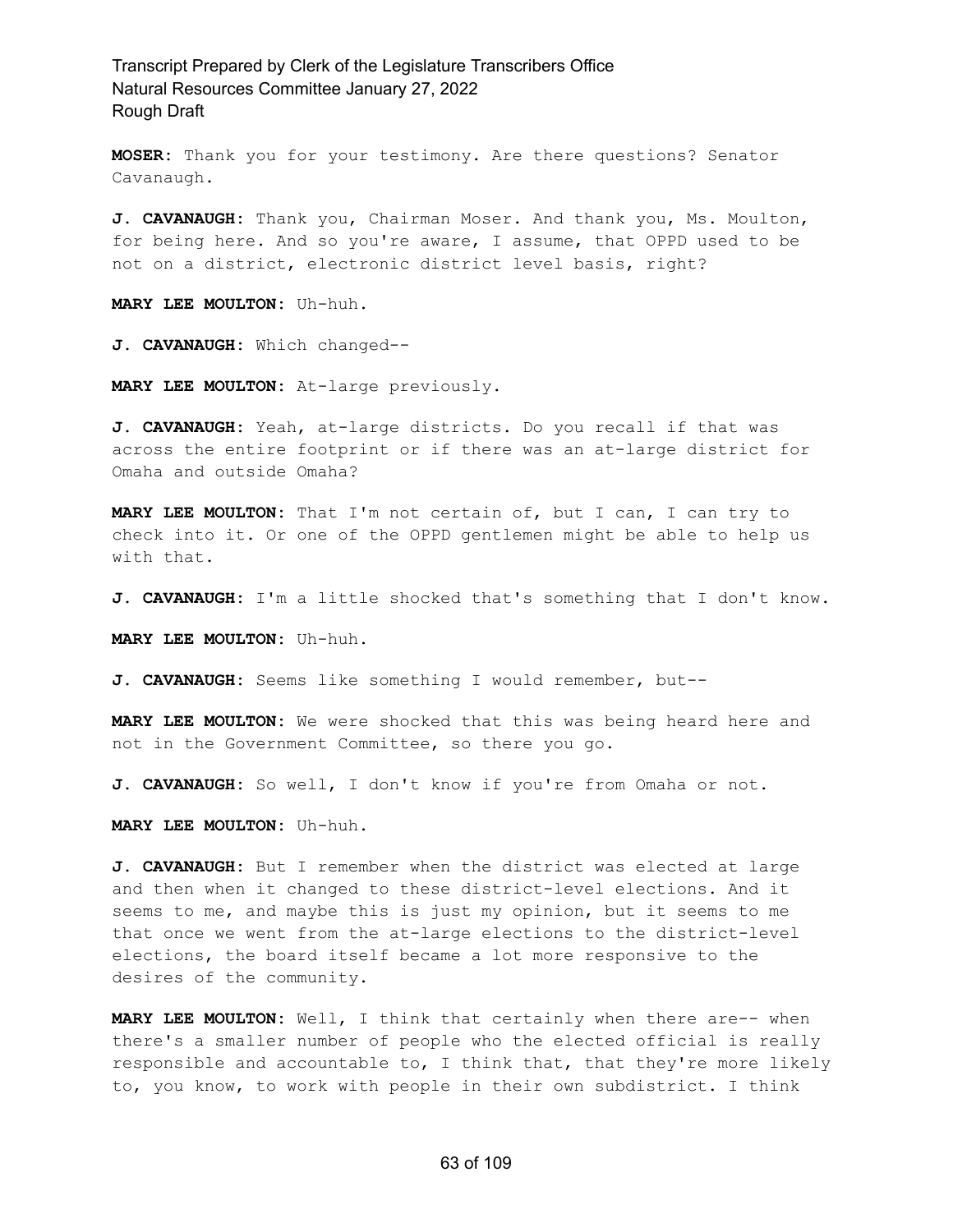when it's a very large district, it makes accountability a little less, you know, a little less tenable.

**J. CAVANAUGH:** Yeah. And so and this is my opinion, and you can tell me whether you agree or disagree, but that is a good thing in terms of a government entity, is this responsiveness?

**MARY LEE MOULTON:** Sure. That's why we have 49 senators instead of the whole state electing all 49 of you.

**J. CAVANAUGH:** And if we were to go-- just the portion, I know you addressed the part about the five and four.

**MARY LEE MOULTON:** Uh-huh.

**J. CAVANAUGH:** But if we were to go to the-- these four districts would be massive. I mean, they'd be probably on the scale of the board of regents or something like that.

**MARY LEE MOULTON:** Probably.

**J. CAVANAUGH:** And so my board of regents district is all of eastern Omaha, and then goes part of Sarpy County, or the one that I live in. And I certainly don't have as close of access to board of regents as I do to my OPPD board member who lives two blocks from me. So I guess it's just sort of a redundant question. But did that-- not only maybe somebody appointed takes them further away and the accountability is taken away, as you pointed out, in knowing who people answer to. But having these much-- going back to would be like a step backwards, right, in terms of less direct representation?

**MARY LEE MOULTON:** I think so too. And I think that, that the, the reasoning behind the concept, the worry about making sure that we have people who are are knowledgeable enough to be running for these public power districts does play into elections. I think that that a candidate who does have experience and can make that argument is going to be more likely to be elected to a public power board in today's day and age.

**J. CAVANAUGH:** And sorry, I keep-- thought of another question.

**MARY LEE MOULTON:** Sure.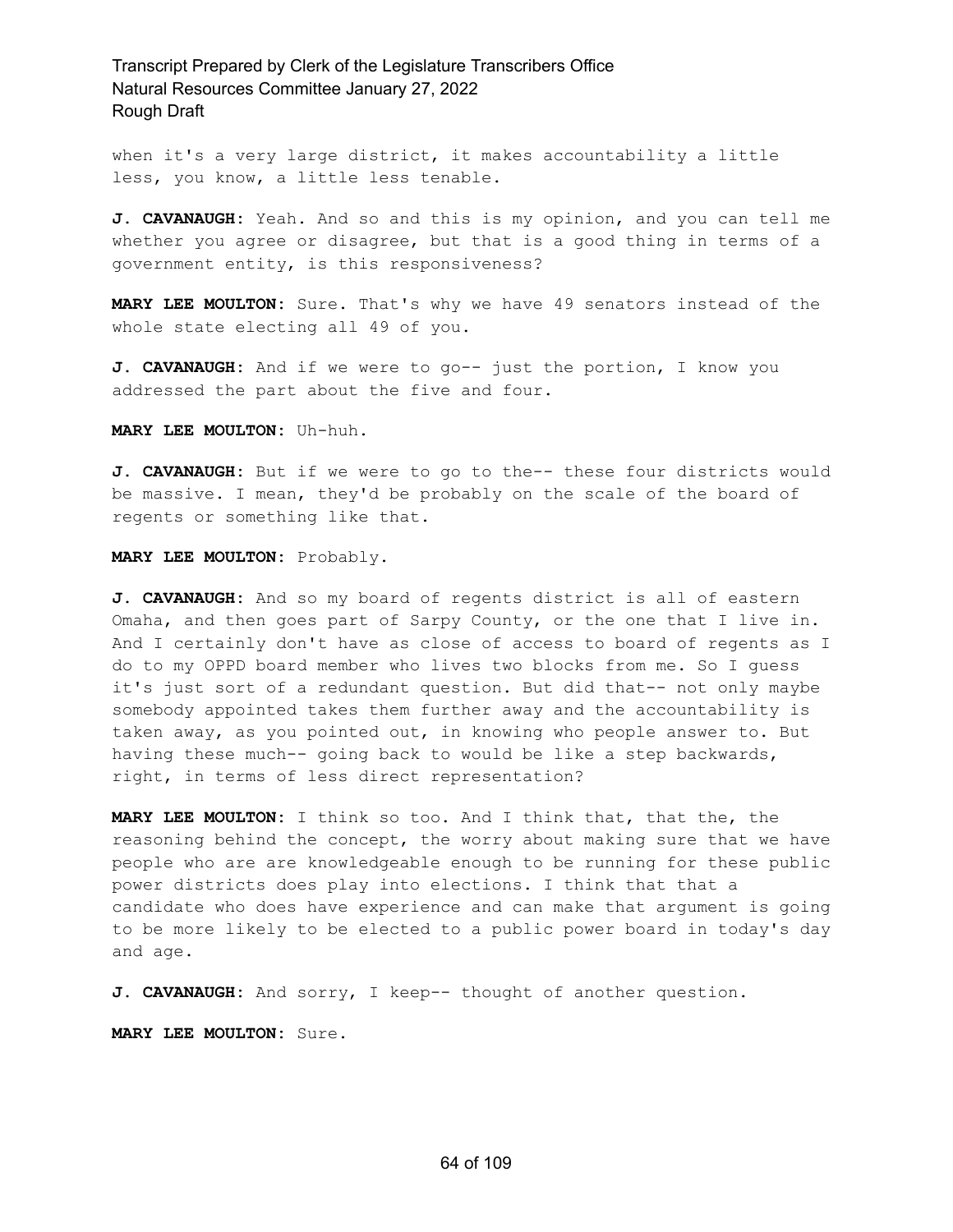**J. CAVANAUGH:** Sorry, Chairman-- Vice Chairman. Are you aware of any other boards that are kind of constructed in this sort of way where half are elected, half are appointed?

**MARY LEE MOULTON:** Not, I'm not aware of that.

**J. CAVANAUGH:** OK? Are you aware of any boards that have these requirements of expertise in this particular area for an elected board?

**MARY LEE MOULTON:** Well, to be specific, in the bill itself, the bill does not list any sort of expertise being required. It just said the Governor may appoint. It does not give an outline of any sort of, of, you know, considerations the Governor has to take into effect by statute.

**J. CAVANAUGH:** Thank you.

**MOSER:** Other questions? Thank you for testifying.

**MARY LEE MOULTON:** Thanks very much.

**MOSER:** If you're planning to testify, please come toward the front, so we're able to move the testifiers through more quickly. Greetings.

**AL DAVIS:** Back again, Senator Moser, members of the committee. My name is Al Davis, A-l D-a-v-i-s, and I'm here today as the registered lobbyist for the 3,000 members of the Nebraska chapter of the Sierra Club and an opposition to LB1046. The proposals in LB1046 would dramatically change the operation and philosophy of our public power districts, which have served the state well for decades. The elected boards of the public power districts steered us through tumultuous times on many occasions, focused on reliable and dependable energy delivered at very low rates. For decades, Nebraska's power costs were among the nation's lowest, and that sterling performance continues today. The mechanics of the bill are draconian and have multiple bad effects on Nebraskans. In NPPD's portion of Nebraska, the reduction in elected board members from 11 to 4 means that each district will need to triple in geographic size. The action makes it virtually impossible for board members to connect easily with constituents. OPPD's geographic picture isn't as significant an overhaul, but it will double the number of constituents per board member. More outrageous is the attempt in this bill to undermine the elected board members by giving the Governor the right to appoint five board members who would also be able-- to always be able to outvoted the elected members when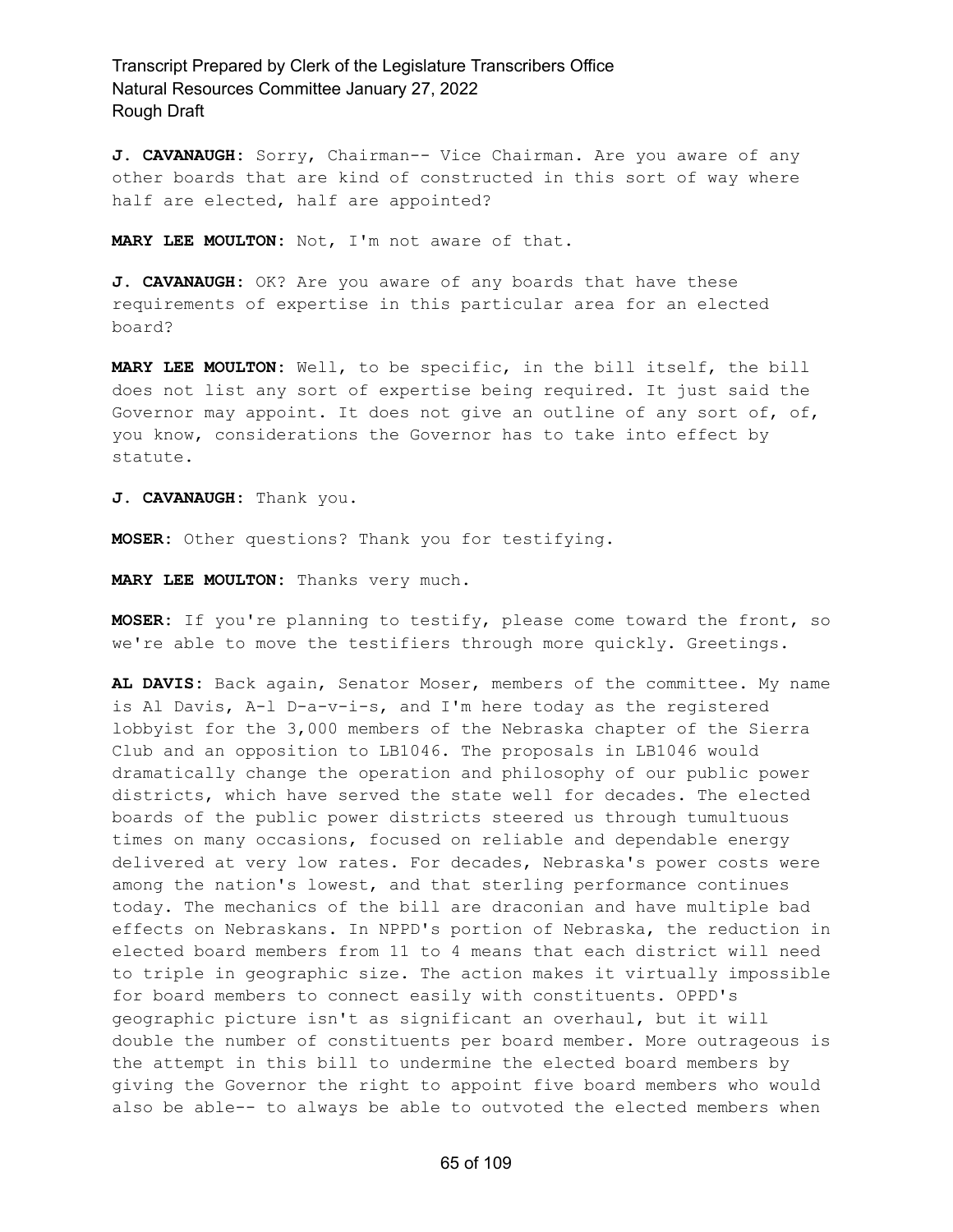speaking with the Governor's voice. And it seems certain that it would be the Governor's words which would guide the power districts, not those of the elected and educated members whose knowledge is focused on the industry rather than governing. Essentially, the four elected board members would become window dressing dolled up to give the appearance that public power still existed. The appointed positions become political plums to dole out to the Governor's friends, who may have little or no interest in the industry. Finally, the bill employs-- empowers the Governor to appoint the CEO at the pleasure of the Governor. There are no guidelines in the bill as to what qualifications that person should have, and the same can be said for the five Governor-appointed board members. The CEO of an enterprise like our power districts should never serve at the pleasure of the Governor. He or she could become-- becomes just another battle under the control of the administrative state. No governor in the United States has that kind of political power, and no governor should ever have that kind of political power. LB1046 is an attempt to ignore the voice of Nebraskans, is undemocratic and authoritarian. The author of the bill underestimates the intelligence of Nebraska's voting citizens. Ironically, that complaint of government overreach often used by conservative legislators against big government is exactly what this bill embodies. The bill should be killed immediately. Thank you, senators.

**MOSER:** Thank you. Questions? Senator Groene.

**GROENE:** Thank you. How are you, Al?

**AL DAVIS:** Good. How are you?

**GROENE:** Did, did you say nowhere in the United States does a governor have the ability to do that?

**AL DAVIS:** I don't think the governor appoints a powerful CEO and a bunch of board members to a public power district.

**GROENE:** Well, but we're the only one with a public power district.

**AL DAVIS:** Well.

**GROENE:** Oh, all right. Well, I guess your statement was correct. Anyway, thank you.

**MOSER:** Other questions? Are you done, Senator?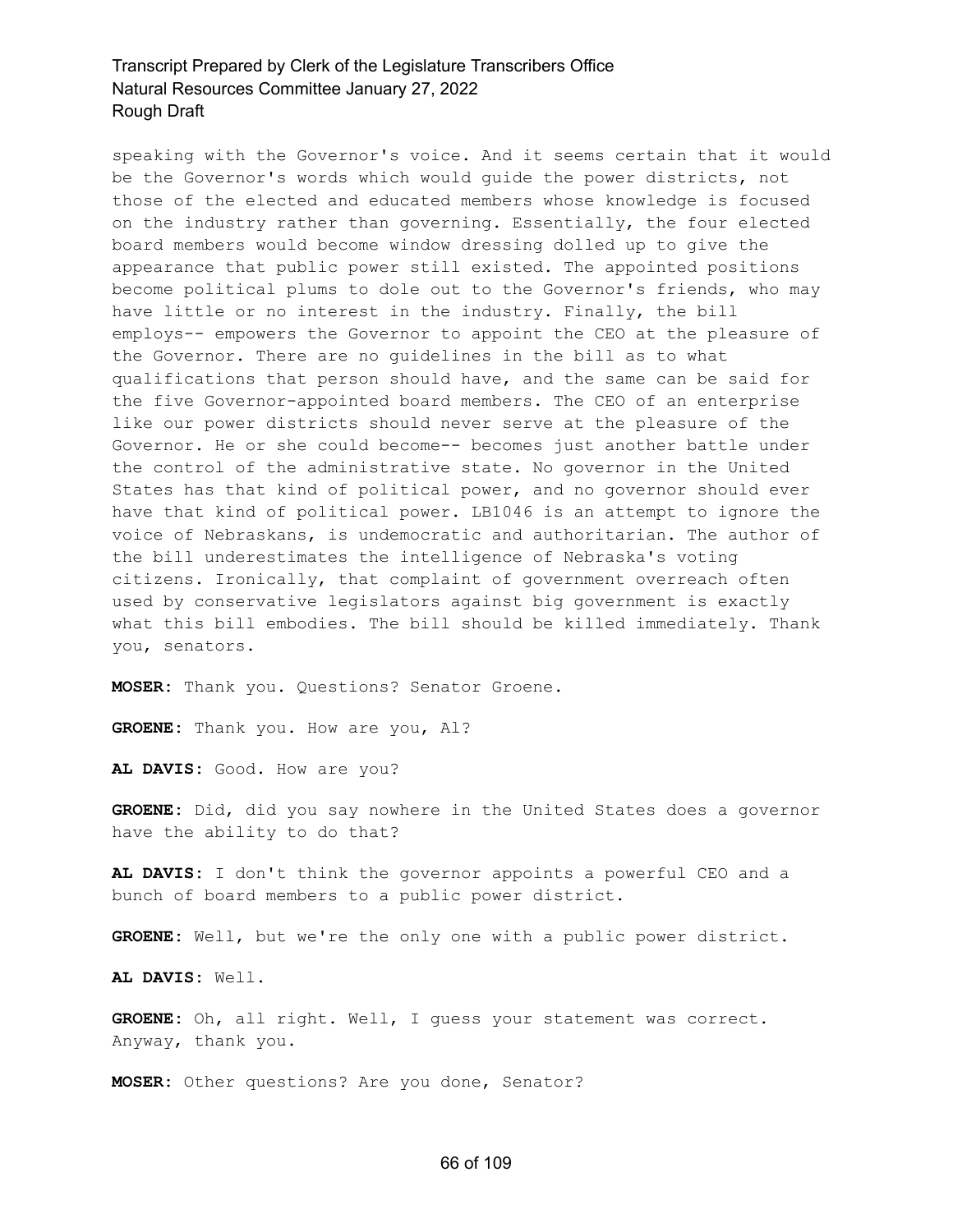**GROENE:** Yeah, I'm done.

**MOSER:** OK, thank you. You were thinking hard, there, I could tell.

**GROENE:** I'm thinking about the next guy.

**MOSER:** Yeah. [LAUGHTER]

**GROENE:** Kick him out.

**MOSER:** Senator Cavanaugh.

**J. CAVANAUGH:** Thank you, Vice Chairman Moser. And thank you for being here, Mr. Davis. I'm getting reprimanded, of course, for always-- I'm too casual, I guess. I lean back.

**MOSER:** Too soft spoken.

**J. CAVANAUGH:** Too soft spoken. I get that complaint. Thank you for being here, Mr. Davis. I would kind of give you the same question. I know you're a political observer for a while. The OPPD board was previously at an at-large basis, and then we went to these districts that we currently have. Would you agree that the representation, I know you're not from Omaha, but I know you're an observer, has become more, more representative as a result of having the district-level elections?

**AL DAVIS:** Absolutely. I think that any district that's established, no matter what field you're in, you're going to pay attention to the needs of your constituents in that district. There's the one-- they're the people that elected you. And if you go to an at-large system, you know, especially let's just take Nebraska if the Legislature was an at-large piece, it would be completely-- much more dominated by urban interest than it is today.

**J. CAVANAUGH:** I hadn't thought of that, but that's a fair point. And in terms of, you used some force-- more forceful language than I probably would about the nature of the top-down administration of government. But if the Governor were to be able to choose more than half of the boards and to appoint the entity, that would essentially make the policies of the Omaha Public Power District an issue in a governor's race because the elected Governor would have the sole authority to make those determinations, and the elections of those four districts would become much less significant. And they may ultimately become, as you said, kind of window dressing. Is that--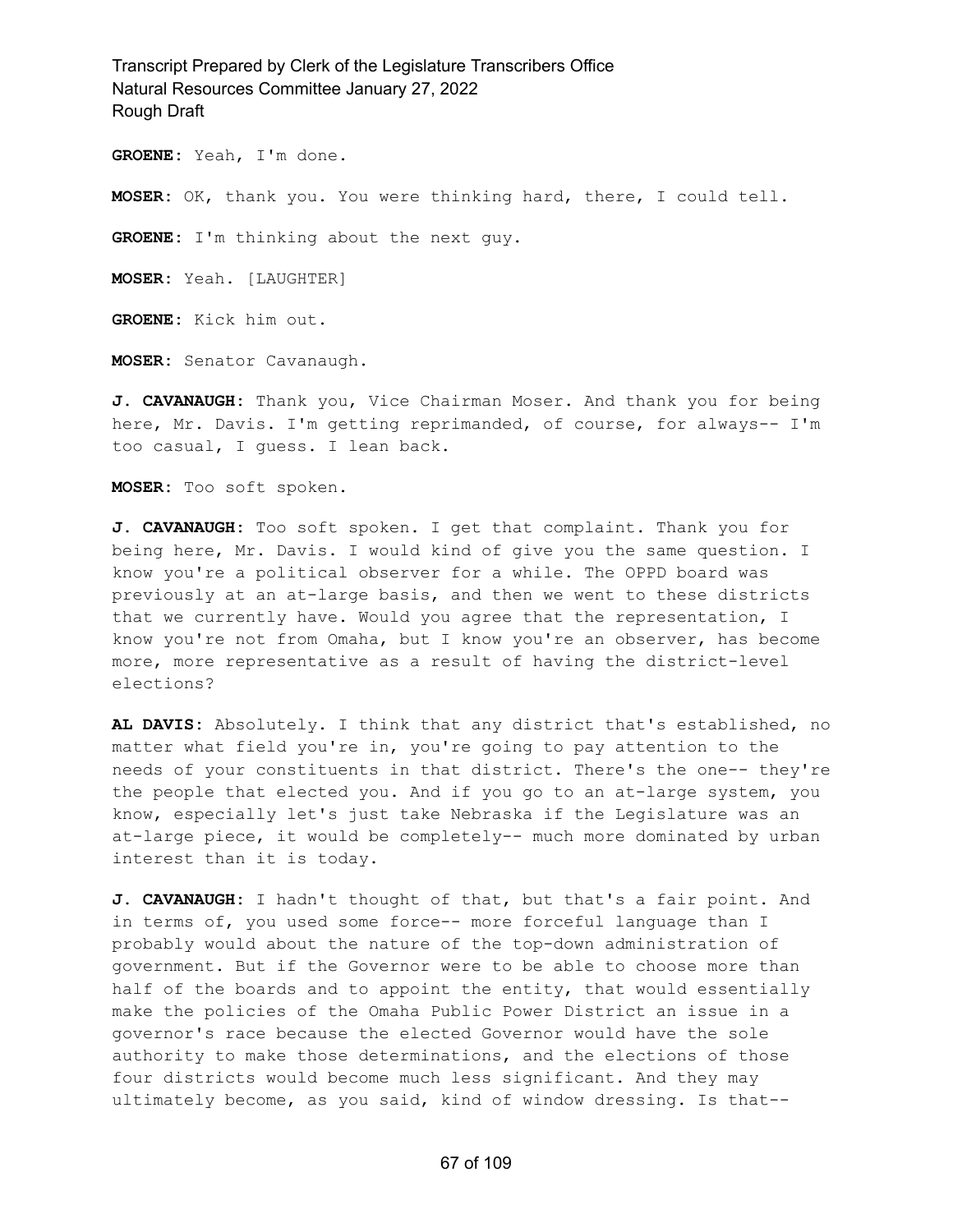**AL DAVIS:** I do feel that way. Yes.

**J. CAVANAUGH:** Would-- well, and you made a reference to undermining the intelligence of people of the state of Nebraska. Is there any examples or suggestions that you can think of that would maybe elucidate like why-- how we could get people who have these subject matter expertise involved? Or is that something that should just be entirely left up to the voters to elect in their district the people that are available to them?

**AL DAVIS:** So I think there's-- I understand Senator Bostelman's concerns that, that people aren't informed and educated. I think that the-- just by the demonstration of the quality of the work that the public power districts have done in the state of Nebraska, I think they've demonstrated that the people that are on those boards are educated and are working to the-- to solve the problems that their, their citizens are focused on. So I don't think that's a problem. Because I also, I think the power districts educate their board members rather quickly. You know, it's a big-- it's essentially the first couple of weeks you're in the Legislature, you're at sea, you don't know what's going on. But you get your sea legs under you fairly quickly, once you have the training.

**J. CAVANAUGH:** It's, that's a relative assessment. But well, so the one concerned about is Senator Bostelman did articulate that I don't necessarily have a disagreement with, and I remember this from the days when OPPD was the at-large board, that there was concern that the board was more or less just a rubber stamp for the, the administration. I think I've heard that complaint less since we've gone to district-level elections, but I think that, that is a merit to the argument that we need people who understand the subject matter of how-- and Mr. Suess, did I say that right-- correctly, I think said that engineering and the technical sciences are not the only thing we're talking about in this field. But I guess I would ask, do you think that there is some value in ensuring that people come in or have an outlet to become educated? That is not the people they're meant to be supervising, because that is ultimately the role of the board, right, is to supervise the, the administration, including the CEO. And if their source, the ones educating them, are the ones that are supervising, that can lead to a problem. Right?

**AL DAVIS:** It can lead to a problem. I'm going to make reference to something else. I hear that same complaint a lot of times about school boards.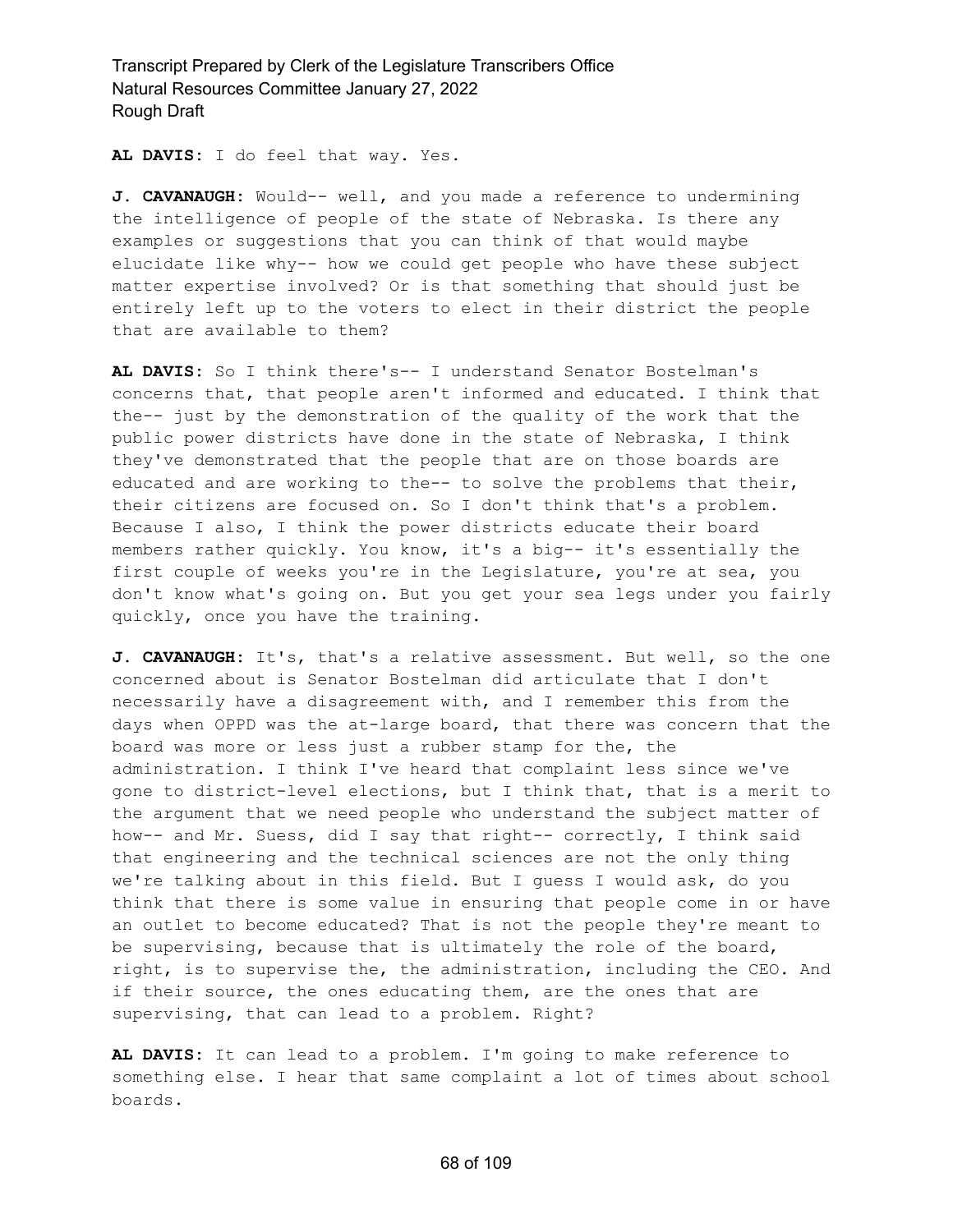**J. CAVANAUGH:** Uh-huh.

**AL DAVIS:** But the superintendent of schools dictates what the school board is doing. I have never-- I've seen the superintendents make mistakes and boards go along. Not very often. Usually, the board, there's someone on the board that is smart enough to figure out what's going on. So I think that is a concern that I-- it's a possibility. I don't think it's going to be happen often.

**J. CAVANAUGH:** So potentially a legitimate concern, but not exclusive to this board. And therefore--

**AL DAVIS:** Absolutely not.

J. CAVANAUGH: --the logic would extend to every board on every level.

**AL DAVIS:** Absolutely not. But if, you know, if that's the concern, then and this bill were to pass, then the guidelines all need to be put in the bill as to who, as to who serves.

**J. CAVANAUGH:** Thank you.

**MOSER:** Other questions for the testifier? Thank you.

**AL DAVIS:** Thank you.

**MOSER:** More opponents. Welcome to Natural Resources.

**JAVIER FERNANDEZ:** Thank you, Mr. Moser. Good afternoon, members of the committee. My name is Javier Fernandez, that is J-a-v-i-e-r F-e-r-n-a-n-d-e-z, and I am the president and CEO of the Omaha Public Power District, OPPD. I am testifying on behalf of OPPD in opposition to bill LB1046. Let me begin by saying that public power has served the state extremely well for nearly a century. And I am sure that many in this room and those who are listening online would agree. Our rates are amongst the lowest in the country, which has attracted large investments for some of the country's largest companies. As you heard before in the previous bill, we are among the most reliable utilities in the nation, and we are continually investing in our systems to make them even more resilient. Our history and track record does not warrant the governance changes on LB1046. First and foremost, this bill is an enormous erosion of local control. One of the key principles at the foundation of the public power model that Nebraska is so proud of. Under LB1046, those board members elected by OPPD customer-owners would always be in the minority, and five appointed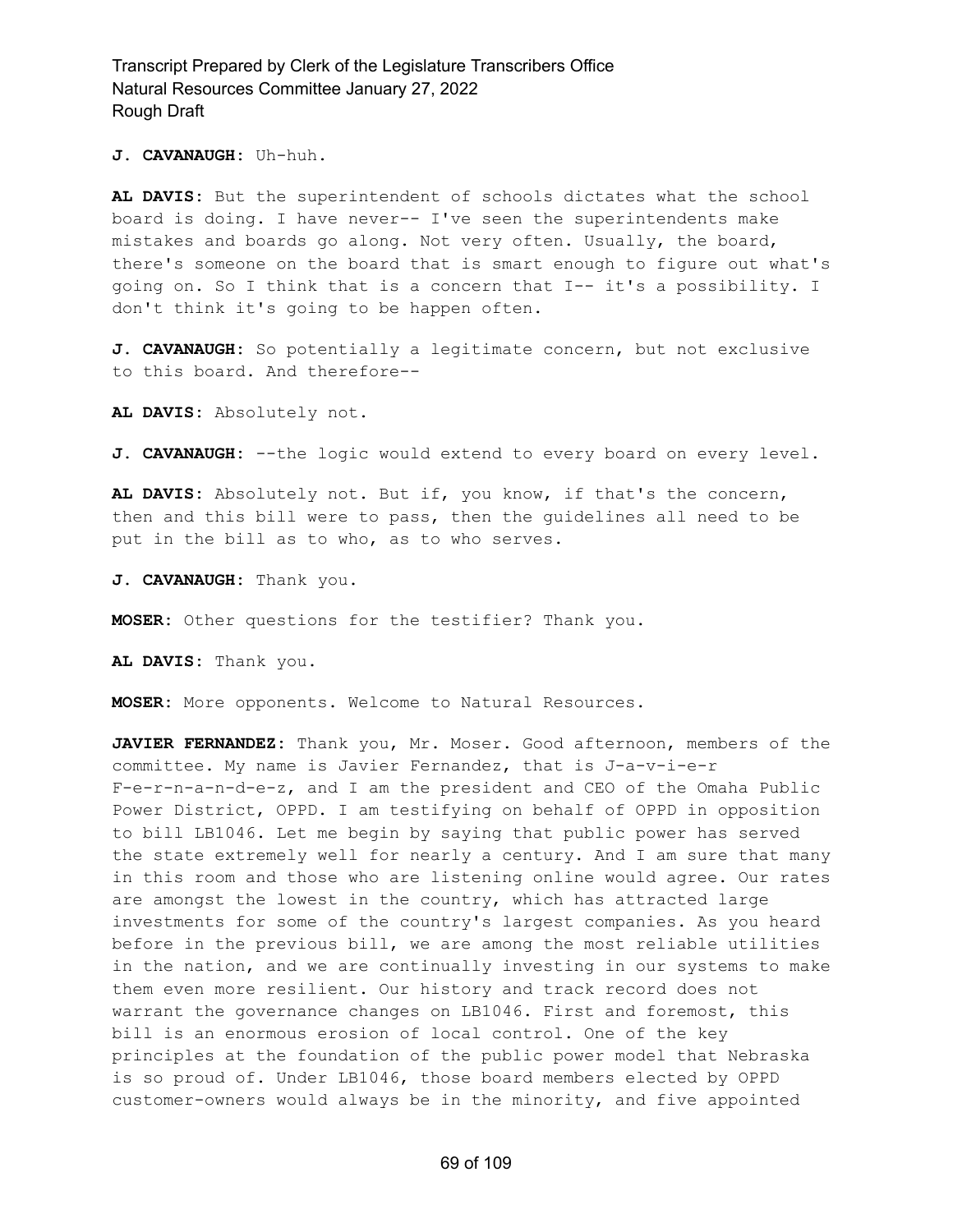members would always have a control of board decisions. Now there is no accountability for appointing board members other than to the sitting Governor, and customer-owners must pay for the decisions of such a board without any ability to hold the appointed board members accountable. A future board majority appointed by the Governor with an appointed CEO could steer the utility's investments away from those that are needed to those that are more politically expedient. You know, as a C-- as a former CFO, I can tell you that it LB1046 could also adversely affect the borrowing costs of OPPD, which has low borrowing costs due to the high ratings of our tactics and bonds. Bond rating agencies and investors carefully scrutinize the governance of public power entities. They need the assurance of the governing boards will do the right things to maintain the financial viability of the entity, including raising rates when necessary. There's further confusion on LB1046 as it relates to the role of the CEO. The bill states that the CEO serves at the pleasure of the Governor, but it also states that the CEO conducts the business of the district subject to the direction of the board. Who would the CEO respond to? We've talked about this at length. Lastly, let me reiterate again that this bill presents a monumental change to the public power district business model. It was introduced and given an expedited hearing, allowing little to no time for the public to review its ramifications. If the legislative-- if the Legislature believes our model is not serving customer-owners, then potential changes should be studied and input should be obtained from customer-owners who ultimately bear the costs of such changes. I want to thank you for considering my testimony. OPPD respectfully urges this committee to indefinitely postpone LB1046. I am happy to answer any questions you may have.

**MOSER:** Questions? Senator Cavanaugh.

**J. CAVANAUGH:** Thank you, Vice Chairman Moser. I got to get my Omaha questions asked. Thank you, Mr. Fernandez. OK, so I know you're relatively new. You've been on the job a year?

**JAVIER FERNANDEZ:** Seven months.

**J. CAVANAUGH:** Seven months. OK, well, thank you for taking up the task--

**JAVIER FERNANDEZ:** On my current role.

**J. CAVANAUGH:** --at OPPD.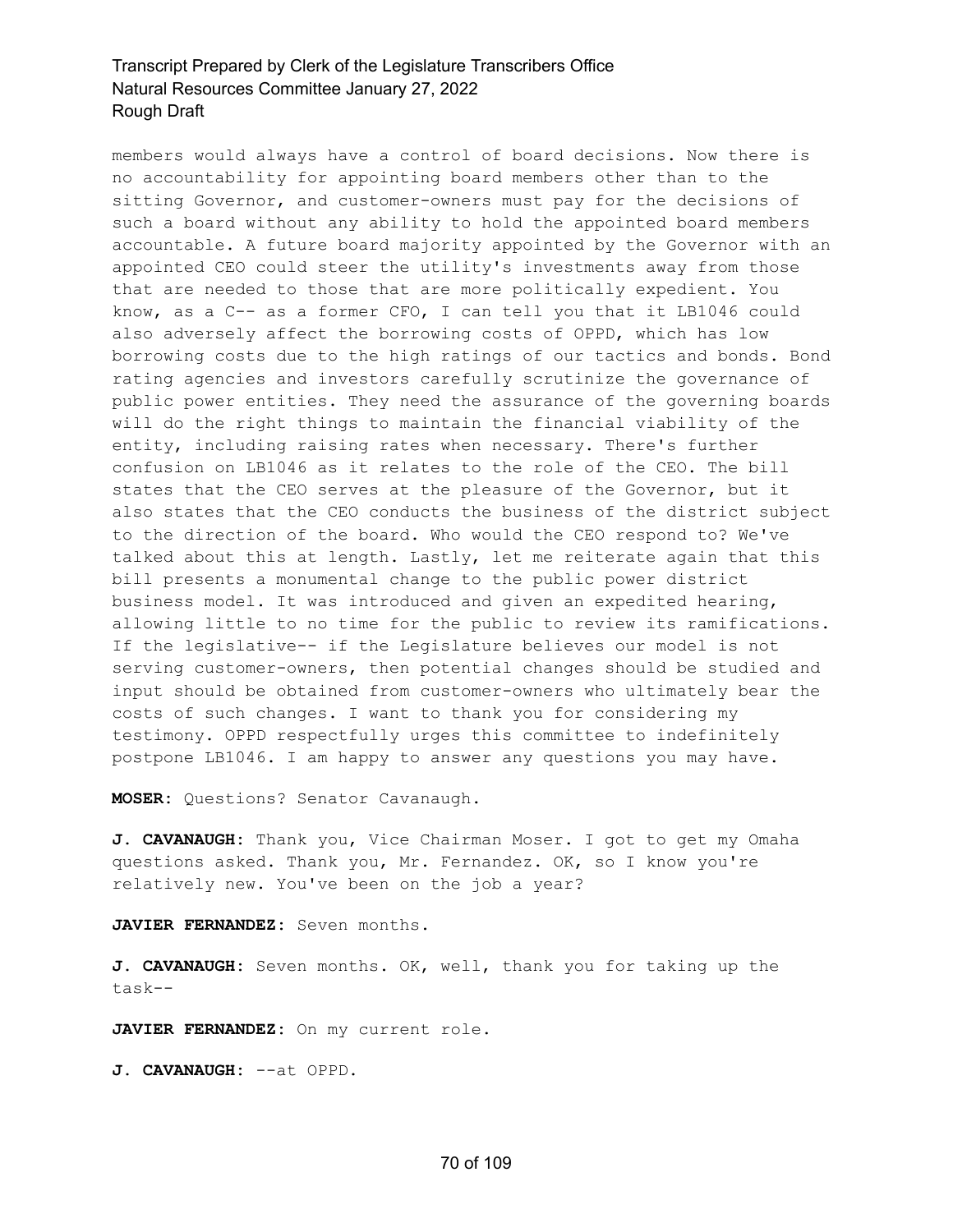**JAVIER FERNANDEZ:** Correct.

**J. CAVANAUGH:** As CEO.

**JAVIER FERNANDEZ:** Correct.

**J. CAVANAUGH:** Right, OK. So in terms of the makeup of the OPPD board, my first question is, are there any of these engineers, people who've worked in the power industry before on the board currently?

**JAVIER FERNANDEZ:** We have a few engineers. We have people with a lot of experience, we have, we have members of the-- proud members of the military. We have educators, we have engineers. Again, we've had business owners.

**J. CAVANAUGH:** Who sit on the board?

**JAVIER FERNANDEZ:** Who, who sit on the board currently and others who have sat on our board in the past.

**J. CAVANAUGH:** And in terms of the districts, I pulled it up on my phone here and looked, there, there's a large number of the districts currently take up most of the city of Omaha. And then there's one that looks like it's outside the city of Omaha, Douglas County and then northern parts, you know, Washington County and Dodge County, maybe. And then one that is, there's Bellevue and, and then maybe one that's outside of Sarpy County all the way down to the state line. Does that sound about right?

**JAVIER FERNANDEZ:** Correct.

**J. CAVANAUGH:** The individuals who represent those two kind of outside of the urban core districts, do you know where they're from?

**JAVIER FERNANDEZ:** They live in those districts. So one of them lives in Ashland, and the other one lives in Cass County. So they--

**J. CAVANAUGH:** In Cass County. So both of those would probably qualify under the definition set forward in this bill of being 30 miles outside of--

**JAVIER FERNANDEZ:** Our headquarters.

**J. CAVANAUGH:** Outside of the city. I can't fight it right now, but so I guess my question is that under the, this bill-- that would, well,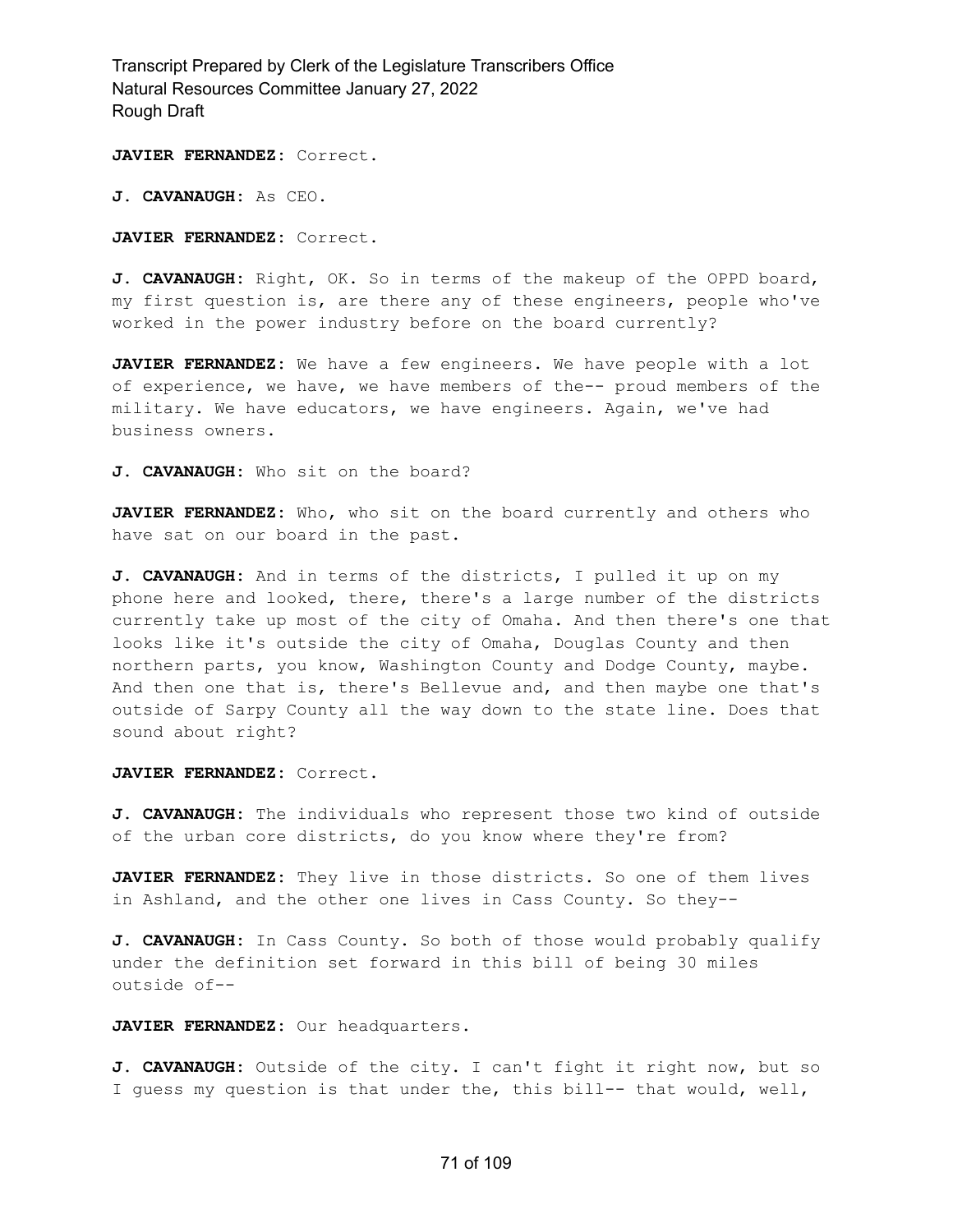under current situation, two people on the board represent those communities, the less densely populated portions of, of the footprint. Under this bill, you're only guaranteed one person that has to be outside of that footprint. So there is the potentiality that if we were to adopt this, there would actually less representation for people that are outside of those urban cores.

**JAVIER FERNANDEZ:** That is correct, and this is something-- that, this is a topic that we discuss with our board, equal representation between urban and rural communities. And that's one of the beauties of public power. That's one of the reasons why it was created in Nebraska, is making sure that, that we are serving all of our customers equally, including rural districts. And having those two board members on our board today serves a purpose.

**J. CAVANAUGH:** Thank you for that answer. And so you heard me kind of ask about-- to ask Mr. Davis, just previously, it's kind of that capture issue of people coming in who are elected, duly elected by the citizens and who don't necessarily have the expertise on the subject. Do you guys have an onboarding process that kind of helps people understand, get their feet under them in this industry?

**JAVIER FERNANDEZ:** Absolutely. We have a very robust onboarding process where we get new, new board members, it takes some time to, to share information. We have existing board members who have been on the board for many years and who benefit also from, from continuous education. The electric utility industry continuously evolves. So it's important for not only the board members, but for staff and all of us to continue to get continuous education.

**J. CAVANAUGH:** Is part of that onboarding process-- is there any information that comes from outside of the administration, by which I mean, that people get an education that hasn't come directly from the OPPD itself?

**JAVIER FERNANDEZ:** Oh, absolutely. Very intentionally. We have, of course, our subject matter expertise in the district. We're very proud of that and we share a lot of that with our board members. But our board members routinely attend conferences with the American Public Power Association and many other associations outside to gather more information, perspective, make sure that they come prepared to the table and we have a balanced conversation. And so that happens regularly.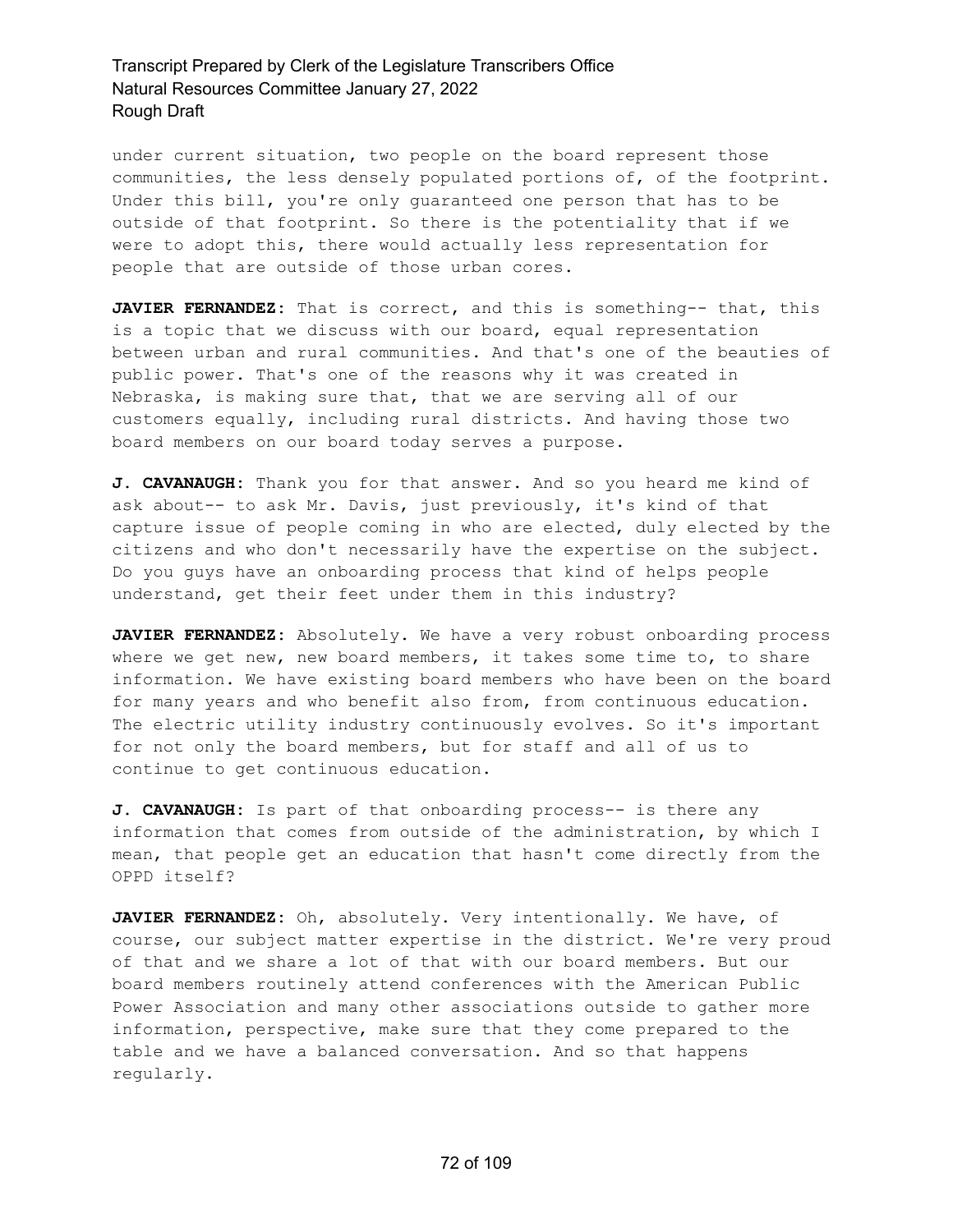**J. CAVANAUGH:** Get impartial information about how to operate a public power utility.

**JAVIER FERNANDEZ:** That is correct.

**J. CAVANAUGH:** Thank you.

**MOSER:** OK, other questions? Senator Hughes.

**HUGHES:** Thank you, Mr. Fernandez, for coming. So you mentioned you have engineers on your board. Is that correct? Are they from the power industry or do they have other disciplines?

**JAVIER FERNANDEZ:** From the energy industry, yes.

**HUGHES:** They are, they are-- their background is in the energy industry?

**JAVIER FERNANDEZ:** Yes.

**HUGHES:** OK, very good.

**MOSER:** OK, other questions? Thank you for your testimony. Thanks for sitting through a long hearing.

**JAVIER FERNANDEZ:** My pleasure. Thank you very much.

**MOSER:** More opponents, if there are some. Welcome.

**TOM KENT:** Thank you, welcome. Thank you, Vice Chair Moser, members of the Natural Resources Committee. My name is Tom Kent, T-o-m K-e-n-t, I'm the president and CEO of Nebraska Public Power District. I have over 30 years experience in the electric utility industry. I've also had the privilege to serve on several boards, including serving the past two years as the chair of the Midwest Reliability Organization Board of Directors. I also want to point out that my employment will not be impacted by LB1046, as I'm currently under an employment contract with the district. I'm speaking today in opposition of LB1046 on behalf of NPPD. I'd like to commend Senator Bostelman for bringing forward the bill to allow us to have a robust discussion on governance of public power districts. While well-intentioned, I believe that the changes proposed by LB1046 impact the ongoing success and mission of public power in the state. Since the passing of the Public Power District Enabling Act in 1933, one of the key tenets of public power has been local control through elected representatives of the public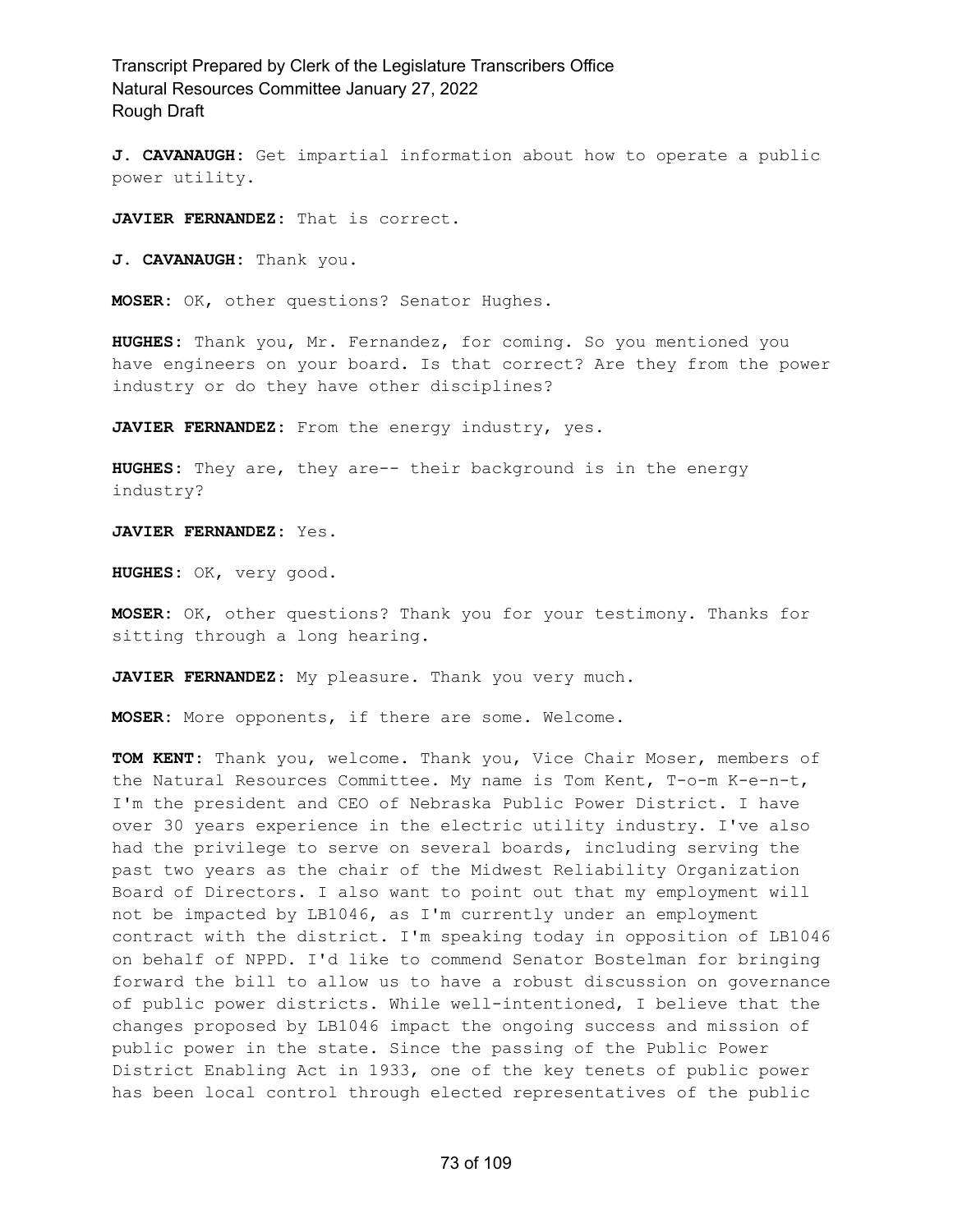we serve and the governance of our organization. NPPD serves a diverse customer base, and as a result, we have a diverse board. That diversity makes us stronger as an organization. Diversity in thought and experience helps our board arrive at good decisions that are in the best interest of our customers we serve. Specifically, as you look at our performance over the last several years, you see consistently stable and affordable rates and high reliability. The U.S. News and World Report ranked Nebraska is number three for power grid reliability in 2019. NPPD hasn't raised our wholesale rates in five years and are retail rates in nine years. In fact, our average cents per kilowatt hour sold at wholesale has decreased approximately 12 percent from 2017 to 2021, and our average cents per kilowatt hours sold at retail has decreased approximately 14 percent during that same timeframe. These results are due in part to the oversight and support of the board in ensuring NPPD maintains a diverse, cost-effective and reliable resource mix, manages risk effectively and makes prudent investment decisions. Establishing a board where a majority of the members are political appointees reduces the voice of the customers we serve and reduces our customers' opportunity to hold the board accountable. In effect, the board becomes more of a political body that would be susceptible to influenced by any agenda other than current Governor and less of a corporate body focused on carrying out its fiduciary duties to ensure the efficient and economic operation of the district. In addition to exercising its fiduciary duties to ensure efficient and economic operation and setting rates in a fair, reasonable and nondiscriminatory manner, the most important function of the board is to hire and, when necessary, fire the district's CEO. I've been on both sides of the table and I was-- when I was part of hiring the current MRO CEO while serving on that board and being hired as the CEO of NPPD by our board. The clear alignment and accountability between the board and the CEO is critical to the successful function of an organization. Creating a situation where the CEO serves at the pleasure of the Governor but takes direction from the board is a recipe for confusion and conflict, does not represent good governance, and would impede the successful function of the organization. Thank you again for the opportunity to testify. And thank you, Senator Bostelman, for bringing this discussion up so we could have this discussion today. I'd be happy to answer any questions you might have.

**MOSER:** Questions? Senator Groene.

**GROENE:** How long you been in NPPD system?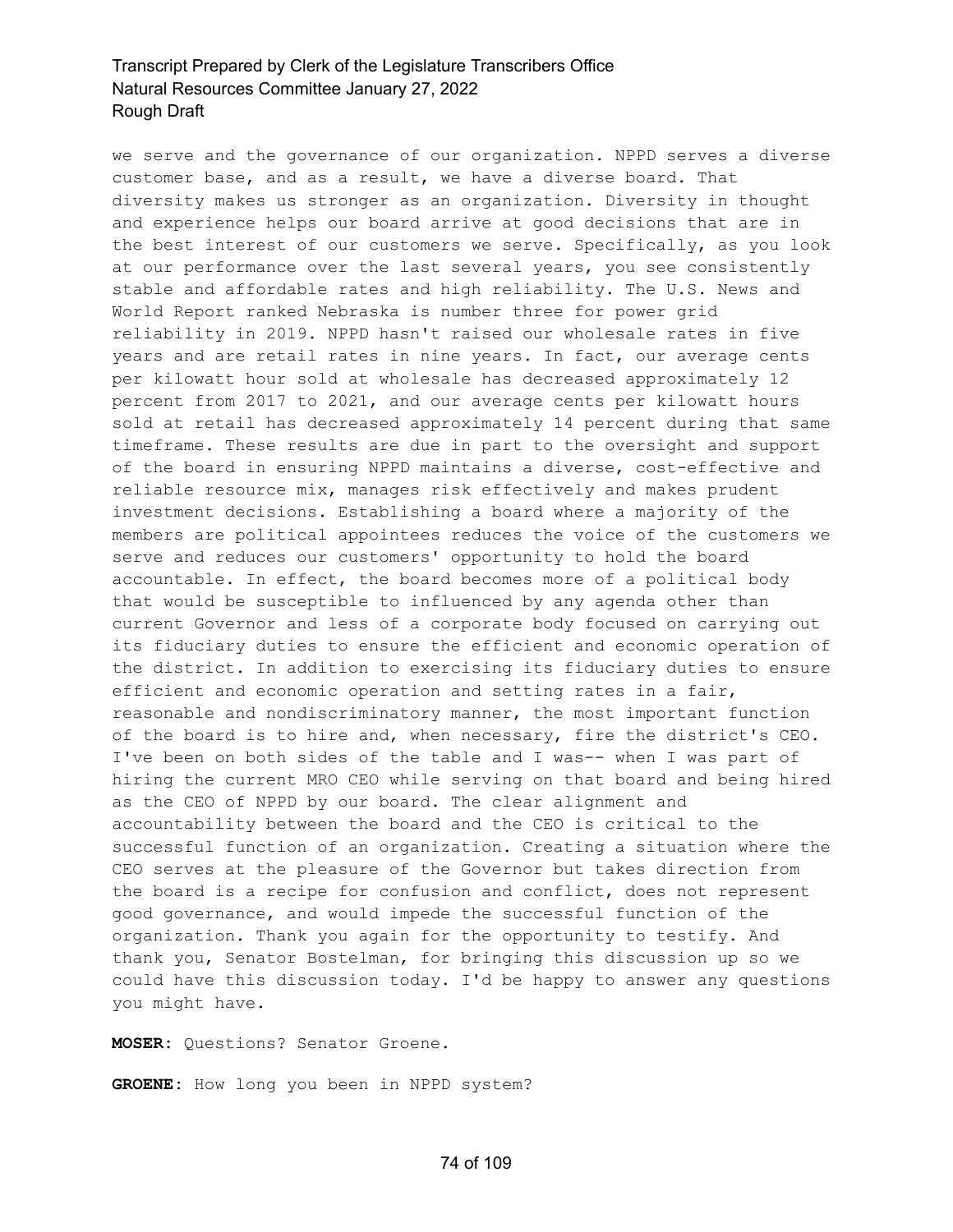**TOM KENT:** The NPPD CEO?

**GROENE:** Yeah, have you bought-- were you with them before and got promoted or--

**TOM KENT:** Yes. I've been with NPPD for 31 years and I was selected the CEO and started in this position May 1st of 2020. So almost two years in this role.

**GROENE:** Who preceded you?

**TOM KENT:** Pat Pope.

**GROENE:** That's the name I was looking for. Have you noticed any changes in the board's activity? Has it become more political? Has it-- present board, has it became more directive towards you to do what-- you know, most setups in corporations and stuff is boards just, just hires you and then you manage it. Have you been seeing a more pol-- political tint that they're telling you what to do?

**TOM KENT:** No, no. Our board actually functions very well as a, as a, as a governance organization. We have 11 board members. Five of those board members come with a background that they've had exposure to public power. We have one that used to be an operations manager for one of our rural customers. One used to be a general manager for one of our rural customers. Director Schrock, who's in the room here today, used to be sitting on this committee when--

**GROENE:** So--

**TOM KENT:** --he was a state senator. One works in the industry and another one was on the board of one of our rural customers.

**GROENE:** And you have how many, nine?

**TOM KENT:** Eleven.

**GROENE:** Eleven. So who-- was it management that brought forward to the board zero carbon by 2050 or did, was that an initiative of the board?

**TOM KENT:** So the strategic directives, and that's one of the functions of a board, is to set the strategic direction for organizations, to provide the governance, to provide the oversight. In the case of public power district boards in Nebraska to ensure fair, reasonable and nondiscriminatory rates, they're also the rate-making body in the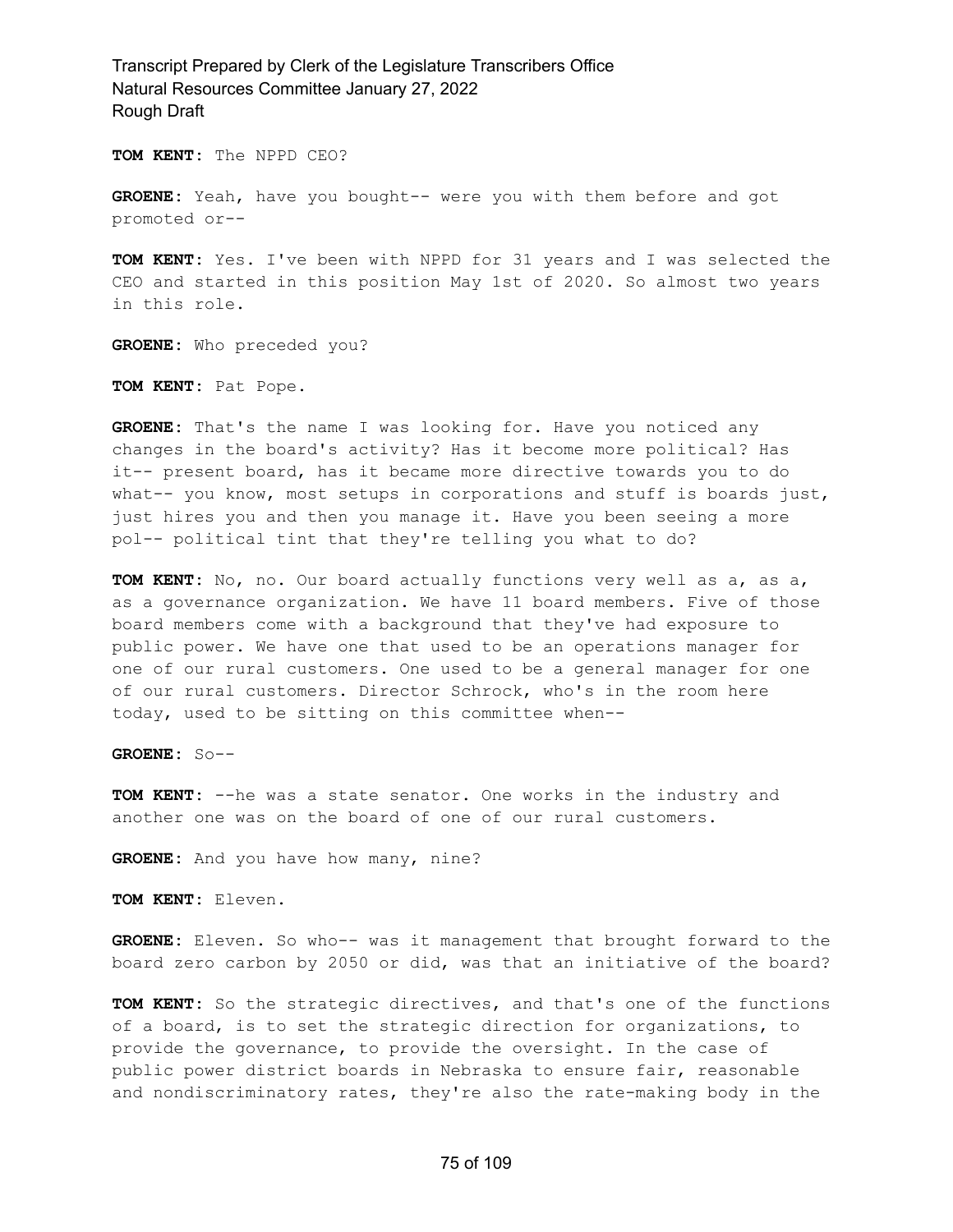state, which is different than a lot of other states. The board has 12 or 13 strategic directives, and the one that has to do with carbon reduction is one of those strategic directives. That's a process where we've worked hand in hand management, our board and our customers over the last couple of years to determine and to develop what that strategic directive should say. The board approved that policy in December of this year, and the policy that was approved reflects the input from management, reflects my input directly, also reflects feedback that we heard from our customers through the process.

**GROENE:** Thank you.

**MOSER:** Other questions? Senator Cavanaugh.

**J. CAVANAUGH:** Thank you, Vice Chairman Moser. I don't need to ask you-- he's gonna, you're going to keep reprimanding me for this.

**MOSER:** No, I just got a text from somebody that was listening online and they were having troubles hearing some of the testimony. So I apologize for picking on you, but--

**J. CAVANAUGH:** No, no. You're fine.

**MOSER:** --you're such a nice guy.

**J. CAVANAUGH:** I apologize for needing to be reprimanded continually to speak into the microphone. But I don't need to belabor, I just wanted to give you the opportunity. A lot of my questions would be duplicative to you, and probably the answers. But if there's anything that I asked of CEO Fernandez that maybe you have a different answer to or you think that if you were-- you remember my questions.

**TOM KENT:** So yeah, I'll go back to one of the comments you made. And just to flesh out the rest of our board, we have 11 board members. Our district covers most of the rural portions of the state, so it won't be a problem for us to elect or have more than one board member from a rural area. We, we are primarily there already. We have a board member that's been on our board since 1992. That'd be our longest-serving board member. And we have board members that, that are in their second year on the board. We have a range of millennials to Baby Boomers, a cross-section of of women and men, farmers, lawyers, business people. So again, the public has done a good job for 89 years of electing the peop-- the people they want to represent them. And the public we serve as a diverse public. You made the comment when Javier was up about the board's role as supervising. That really isn't the role of a board in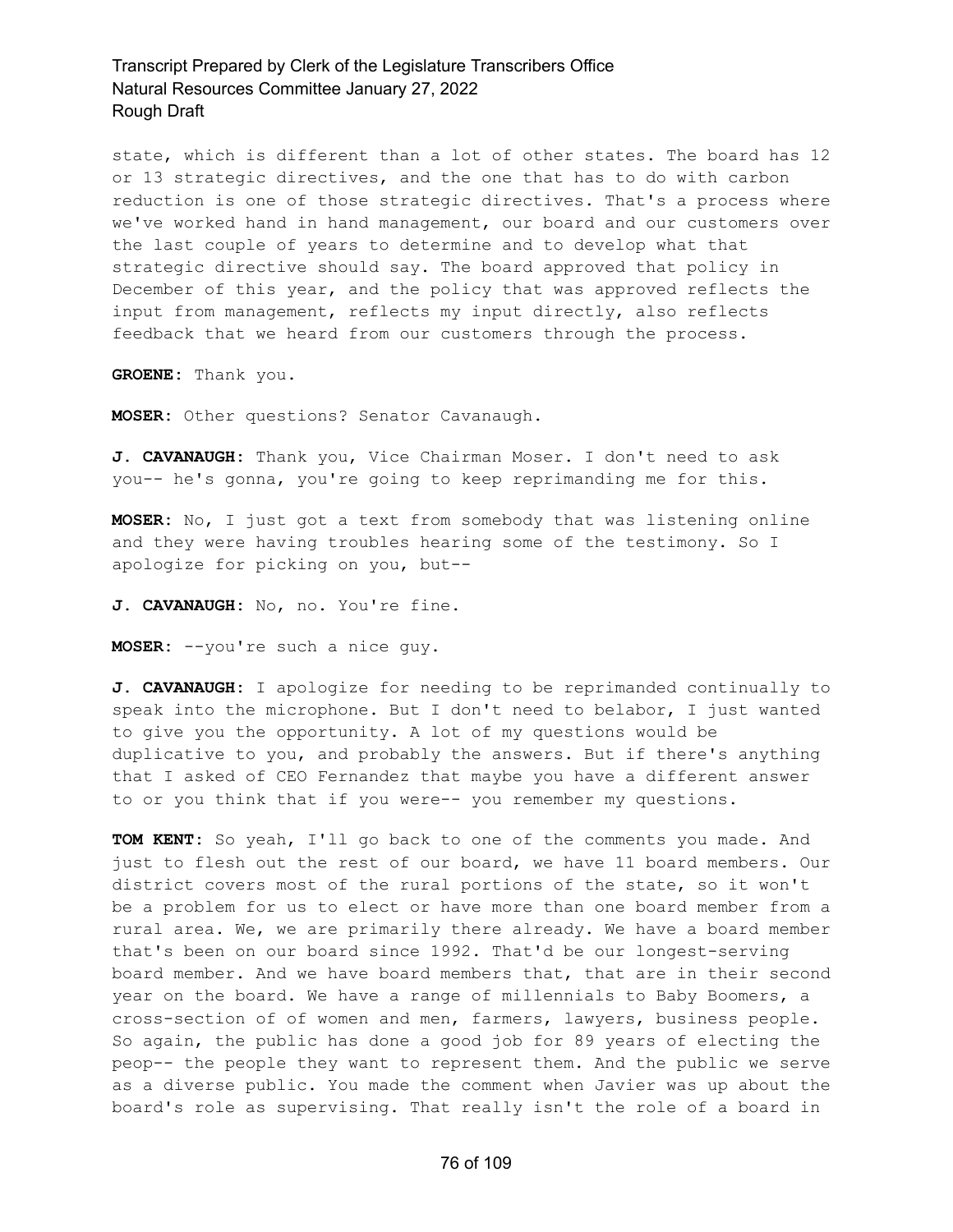a, in a corporation. The role of a board in a corporation is to set strategy, to provide oversight, make decisions on, on certain things. There are certain things they have to do statutorily because of Nebraska statutes in terms of approving purchases and those kinds of things. And hire and fire the CEO, and the CEO is who they hold accountable for the successful function of the district and the management of the district.

**J. CAVANAUGH:** Well, thank you for that clarification. And as far as Senator Groene's questions about that setting those policy initiatives, do you have any reason to believe that the policy decisions and, and initiatives that have been prioritized by your board are not a reflection of the people who elected them?

**TOM KENT:** No, I don't have any reason to believe that they're not a reflection of the people that elected them.

**J. CAVANAUGH:** And so it's safe to assume that or maybe, maybe not. But the boards are currently being elected board represent the intentions of the people who elect them, and an appointed board would not do that.

**TOM KENT:** It's possible it would not do that, right? Because the-- in the current structure of public power, that local control and that ability for the people that are served by public power to elect their representatives, to sit on the board and make those decisions on their behalf, there's that clear link of accountability. And we, we see it carried out in practice every day and every month in our boardrooms. Now we have a diverse customer base. We have a diverse board. And I can tell you for sure that there will be some customers that we serve that don't like some of our policies, including the carbon policy. I can tell you for sure there will be some customers that we serve that don't think our policy goes far enough. The role of the board and the role of management working with our customers is to find the middle ground that allows us to best serve our-- all of our customers.

**J. CAVANAUGH:** Thank you.

**MOSER:** OK, so how about CEO turnover at NPPD? What-- how long do they typically serve?

**TOM KENT:** You're going to, you're going to test my memory.

**MOSER:** Well, I'm not asking for-- it's not like--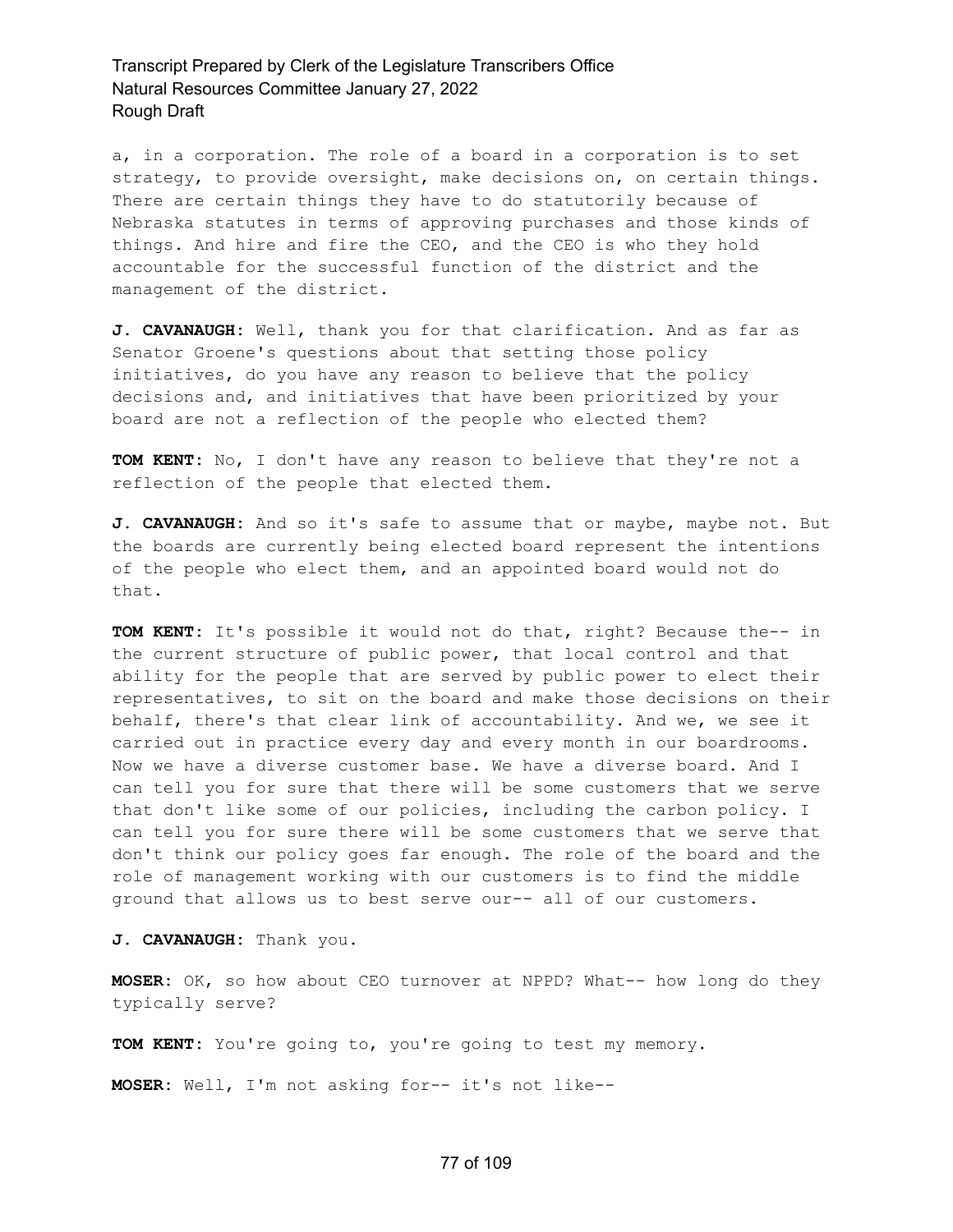**TOM KENT:** So I would say in recent history, they've typically served in the five-year range, with the exception of Mr. Pope, who was nine years. I'm in my second year. Prior to Mr. Pope was--

**MOSER:** Mabin.

**TOM KENT:** Ron Asche.

**MOSER:** Ron Asche.

**TOM KENT:** And Bill Furman. And then before that was Bill Mabin. And before that was Bob Gangel. And now you're really testing my memory.

**MOSER:** Well, that's-- I'm just, for background information. And are the backgrounds of the CEOs technical or are some of them accountants? One of them was a banker.

**TOM KENT:** Yes. So I'm an engineer by training. I have an electrical engineer-- an electrical engineering degree from the University of Nebraska-Lincoln, I have an MBA from the University of Nebraska as well. Pat, my predecessor, MBA electrical engineer. Ron Asche, finance accountant. Bill Furman, engineer. Bob Gangel, finance, an accountant. Bill Mabin, engineer. Bill Mabin came from the consulting world, worked, worked with public power organizations as a consultant for decades across the country.

**MOSER:** So some of those terms were more than six years, some were less?

**TOM KENT:** Yeah. So like Pat was nine years. I'm in my second year. I would say on average five years, give or take.

**MOSER:** I hope you make six.

**TOM KENT:** I'm hoping to make 10. But again, that's up to the board [LAUGHTER]. So I've got high expectations.

**MOSER:** Well, that's, that's excellent. Has the board ever canned a CEO. Or is this not public information?

**TOM KENT:** Yeah, I don't think I could-- usually what happens, and I can, I'll talk from my experiences being on boards of other organizations. Usually what happens when there's a difference of opinion and direction between the board and CEO is they find a way to, to separate and--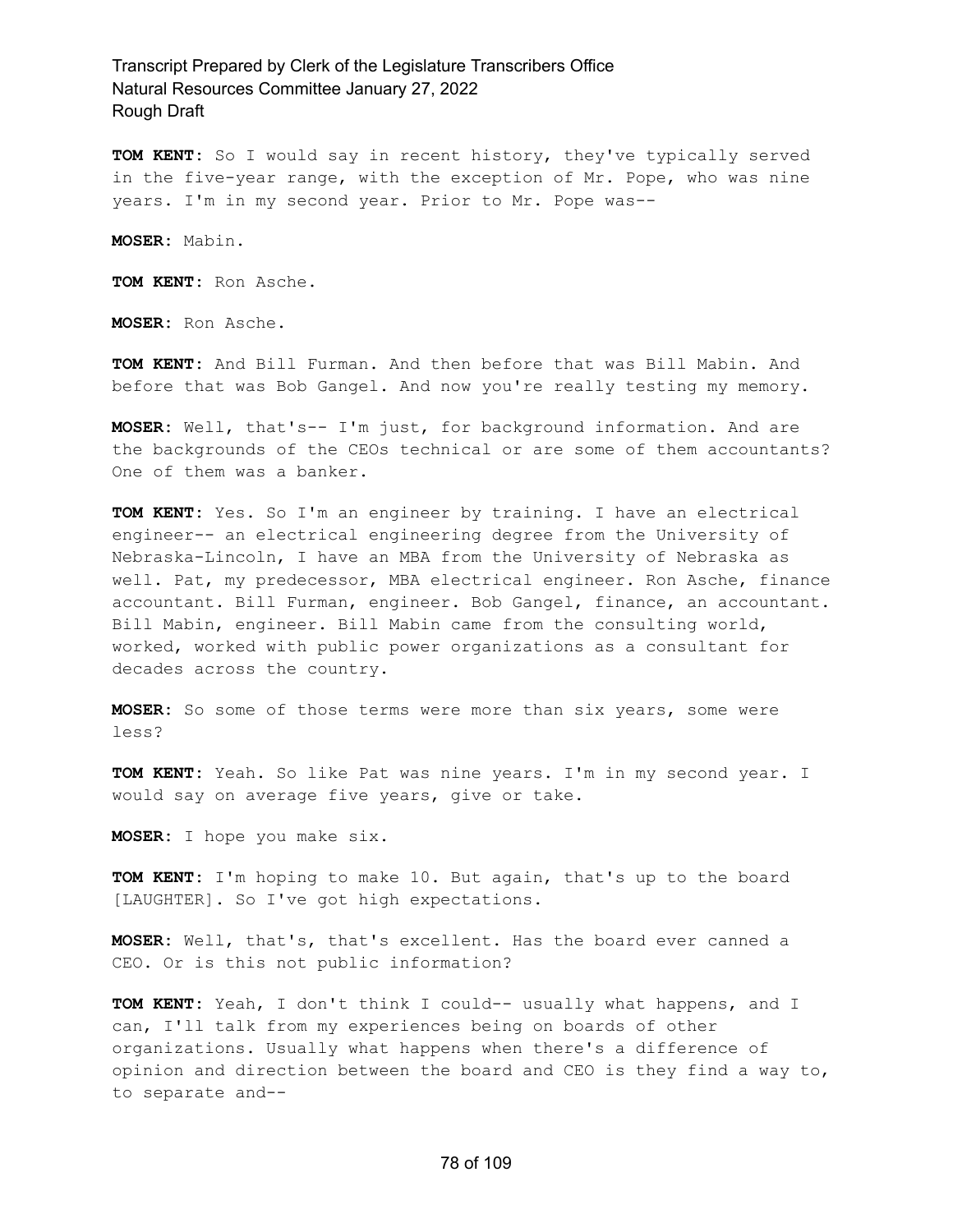**MOSER:** Amicably.

**TOM KENT:** --try and make it as amicable as possible. Right?

**MOSER:** OK. All right.

**TOM KENT:** And I've, I've been involved in that in other boards that I've been on.

**MOSER:** So there is accountability.

**TOM KENT:** Yeah, most definitely. There's accountability.

**MOSER:** The board ever call in the CEO and say, hey, we don't like this?

**TOM KENT:** Uh-huh.

**MOSER:** They give you a negative input sometimes?

**TOM KENT:** Yes. They give me positive input, too, thankfully.

**MOSER:** Well, everybody loves positive input. How we react to negative input is--

**TOM KENT:** Right.

**MOSER:** --what sometimes really makes a difference. Other questions? I get negative input once in a while, too. OK, thank you very much.

**TOM KENT:** Thank you.

**MOSER:** Anybody else to testify against the bill?

**NEAL NIEDFELDT:** Good afternoon, Senator Moser.

**MOSER:** Welcome.

**NEAL NIEDFELDT:** And good afternoon to the rest of the committee. My name is Neil Niedfeldt, I'm president and CEO of the Southern Public Power District. We serve 27,000 customers in the seven-county service area of Merrick, Hamilton, Hall, Adams, Kearney, Franklin and Phelps Counties. Our corporate office is in Grand Island. Our district purchases 100 percent of our wholesale power from the rest of our district under a long-term power purchase agreement. We've been doing that for many years. The Southern Power District opposes LB1046 as it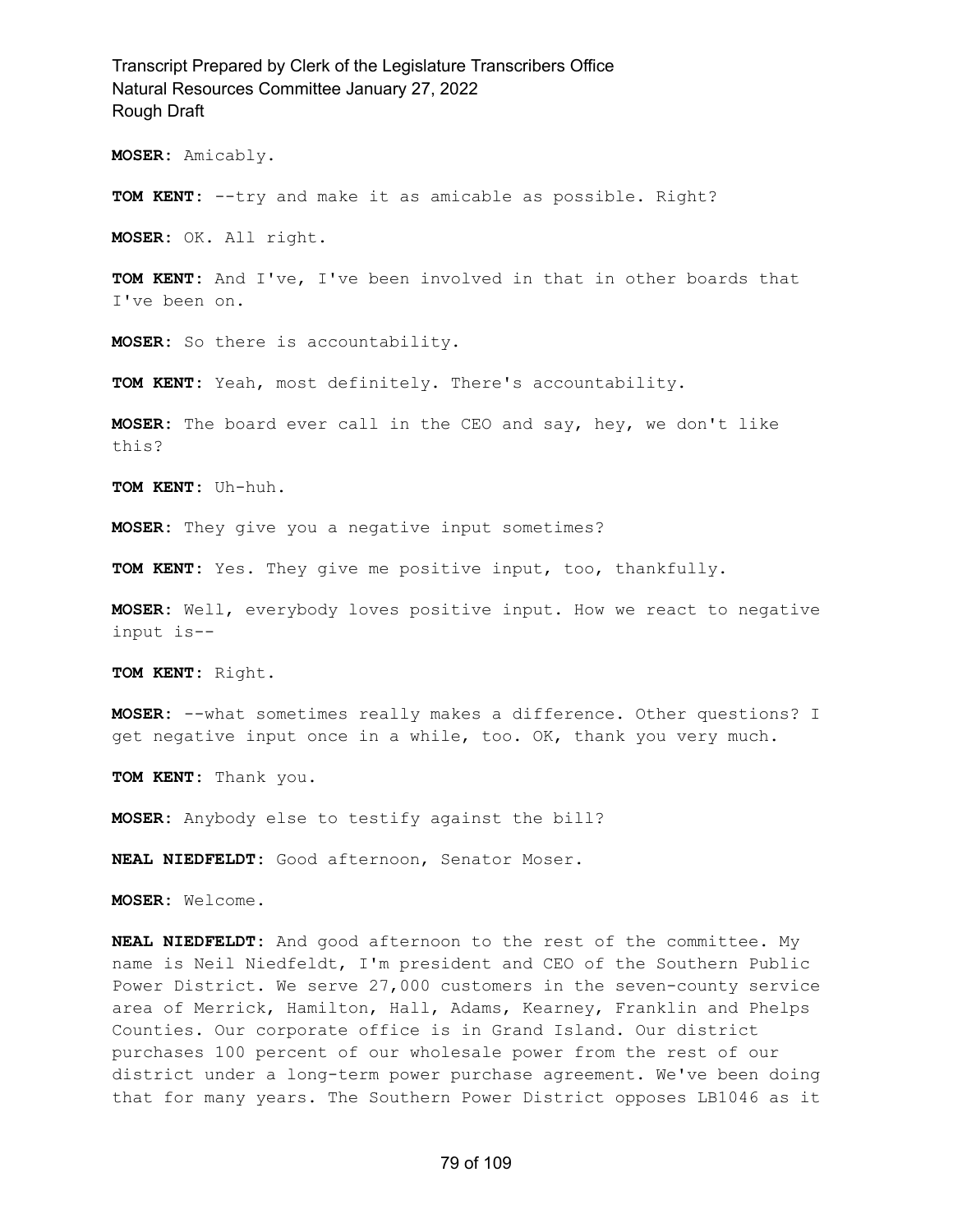is currently written, which would restructure the board of directors for NPPD and remove the responsibility for hiring and firing their CEO. While we believe the concept of improving the expertise and qualifications of members of the NPPD Board of Directors is in the best interests of the public and our ratepayers, having the public elect just four members of the board and having the remaining five members of the board appointed by the Governor remove public from Nebraska's public power model and replaces local control with political appointees. Governor appointments may or may not be based on expertise, most certainly will have a political preference, depending on which party the Governor is affiliated with. The same could be said for the provisions in this bill that would move the selection of the CEO from the NPPD board to the Governor. As an alternative, we and our Southern board and I, we've, we've reviewed this, tried to come up with a different solution that we can offer. I'm going to speak more towards our relationship with NPPD and NPPD's makeup. NPPD has roughly 70 wholesale customers beyond their retail customers. A little over half of their revenues come out of their wholesale contracts. So we would suggest if you want to stay with the LB1046 in some fashion, we suggest that the four members of the board that is in LB1046 to be elected by the public remain, but we would replace the five political appointees with a requirement that those five board seats would need to be publicly elected, but selected from the boards and councils of NPPD's 70 wholesale customers. Like Southern, wholesale customers have a tremendous stake in the affairs of NPPD, due to the impact they have on the success of each of us as also customers, both for revenues [INAUDIBLE] endpoints. Amending LB1046 in this matter retains local control by our ratepayers, brings to the board the customer served by NPPD through the local municipal or public power district utility. We would also return the responsibility to select or remove the CEO back to the NPPD board. So for those issues and concerns the Southern Power District opposes LB1046. And I will answer any questions you might have.

**MOSER:** For the transcribers' benefit, would you please spell your first and last name?

**NEAL NIEDFELDT:** I'm sorry. Neal, N-e-a-l, Niedfeldt, N-i-e-d-f-e-l-d-t.

**MOSER:** Thank you. OK. Questions for the testifier. You got off easily. Thank you.

**NEAL NIEDFELDT:** Good, thank you.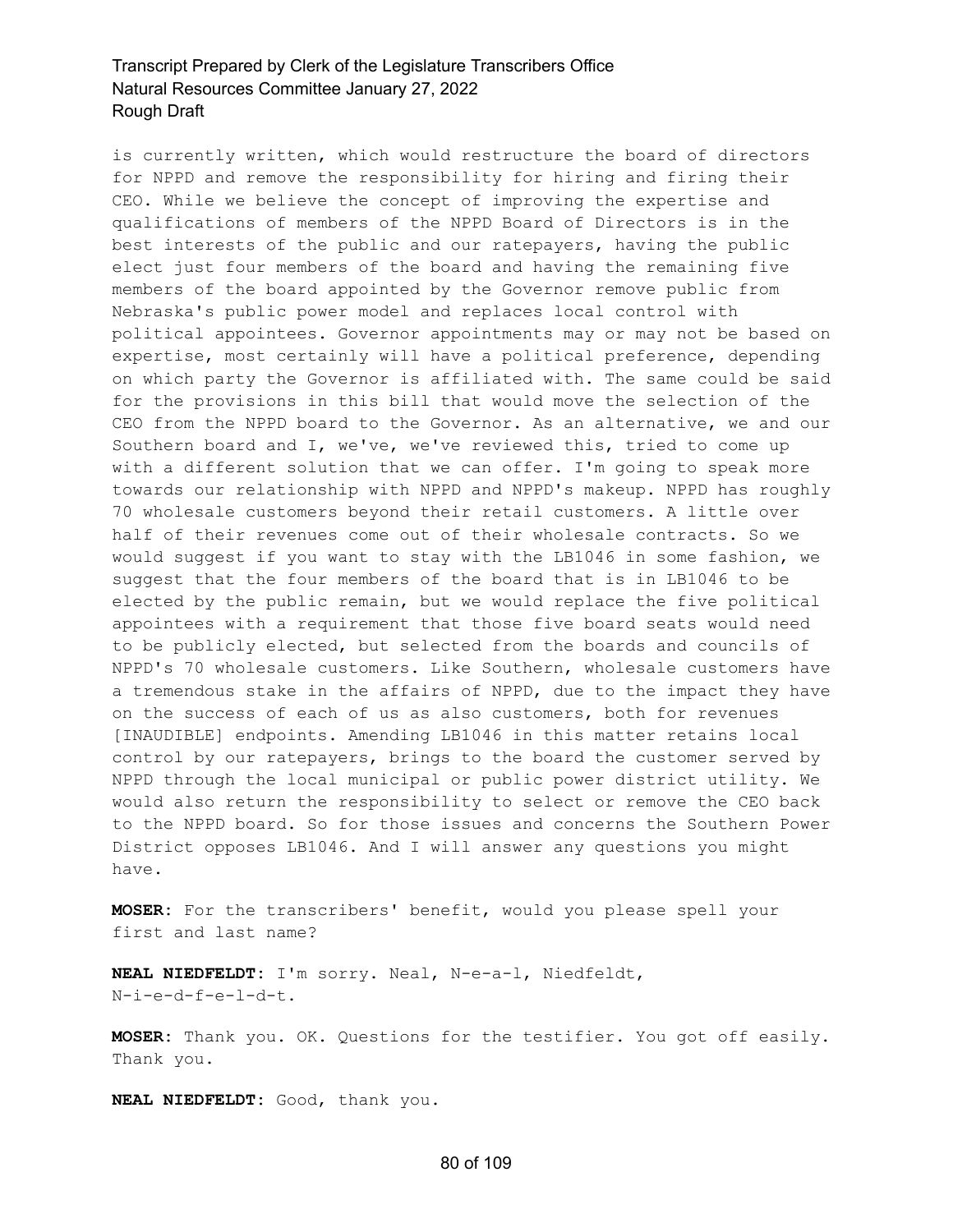**MOSER:** Next opponent, please.

**CATHARINE CARNE:** Good afternoon, thank you for this opportunity and to each for your work as senators to make Nebraska's good life even better. My name is Catharine Carne, I was born and raised in Nebraska. My family has included farmers, brave men who have served in our military, small business owners and wonderful stay-at-home mothers who get their kids to church on Sunday. Before returning to Nebraska, I worked in the Structured Finance Group, a large accounting firm, for more than a decade. I often view problems through the lens of business and what's, what's most economic for all impacted. Today, I'm here to oppose LB1046. Public power, a more than 75-year institution put in place by the Legislature, I believe, has benefited Nebraska greatly. It has benefited those of us outside of cities by sharing transmission and generation costs more broadly. It has attracted business with low rates and Nebraska's friendly work-together mindset to our state. Senator Groene, I looked at public power utilities controlled by governors, and I only found two OPPD's size or larger, the first being Puerto Rico Electric Power Authority. I believe it's widely known that that utility is a complete disaster, and sadly, 3,000 people lost their lives as a result of Hurricane Maria. Many are still living with blue tarps in constant power outages from this 2017 storm, and we don't want a situation like this here. The second was Long Island Power Authority, which seems to bear additional costs due to political intervention. A recent Moody's credit report for this utility, which rates them three steps lower than OPPD already says, quote, To the extent that problems surrounding electric service restorations in a timely manner recur, it could result in negative rating ramifications, especially if it results in political intervention, end quote. This is just like your personal credit score. It's-- if it's bad, you pay more in interest for a mortgage or car loan. Board appointments and the CEO being able to be replaced at the pleasure of the Governor is political intervention and will lower our utilities' credit ratings, which will cost Nebraskans millions of dollars a year in interest. Even just half a percentage increase from 4 to 4.5 percent, I calculate would cost ratepayers \$18 million every single year. So a vote for this is going to cost Nebraskans much more money, and this is just one of the unforeseen consequences of this bill. I've heard no good reason, and no one testified for a good reason that the Governor should appoint the board and CEOs. The current local control is similar to our school boards and natural resource districts and really represents a government of the people, by the people and for the people. I hope that you all oppose this bill.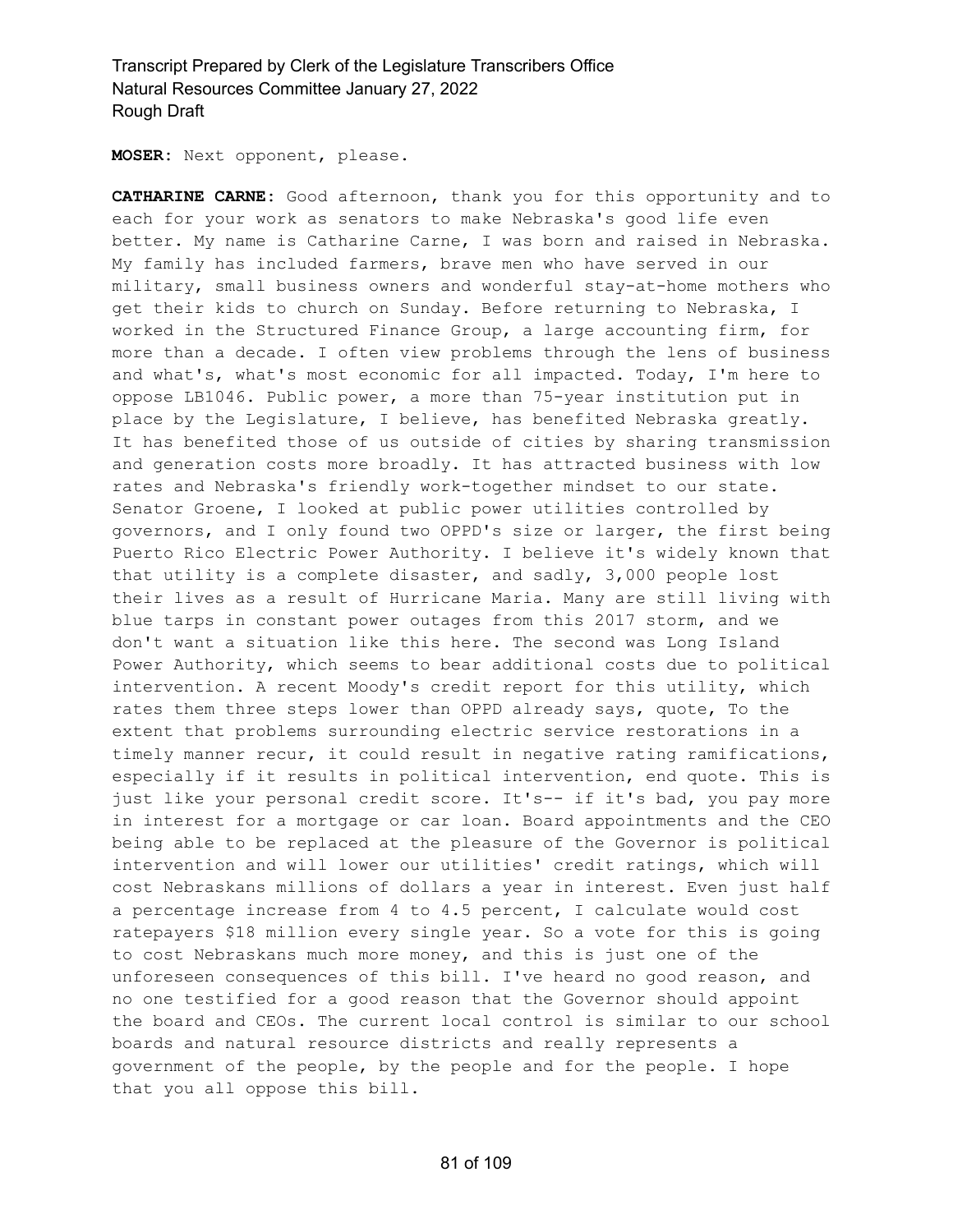**MOSER:** Thank you. Would you please spell your name, first and last?

**CATHARINE CARNE:** Yes. Catharine, C-a-t-h-a-r-i-n-e, Carne, C-a-r-n-e.

**MOSER:** Thank you. Questions for the testifier? OK, seeing none, thank you for your testimony.

**CATHARINE CARNE:** All right. Thank you, senators.

**MOSER:** Sure. You're welcome. Next opponent. We've got a bad trend started here, so please spell your first and last name.

**KATHERINE FINNEGAN:** No worries. My name is Katherine Finnegan, K-a-t-h-e-r-i-n-e F-i-n-n-e-g-a-n. Thank you for allowing me to submit for the record my statement opposing LB1046. Mine-- I am a resident of District 20 in Omaha. Our public power district across our state is uniquely Nebraska. We are the only state in the country that is powered solely by public power. For over 75 years, Nebraskans have elected their public power utility board representative for their district. In addition, the CEOs are employed at the will of the people through their elected representatives. This has ensured healthy engagement by the owners stakeholders in each of the respective communities, as well as good stewardship by the board members themselves. While LB1046 presents a number of concerns, I would like to just focus on one: Nebraska public power. districts are not broken, so why does the state believe they need to be fixed? With the mandate to maintain low rates and reliability, Nebraska's public power districts excel. On rates, according to the Energy Information Association's average retail price of electricity to ultimate consumers by end user report, across all sectors, which include industrial, commercial, transportation and residential, Nebraska pays an average of 8.97 cents per kilowatt hour versus the national average-- sorry about that-- versus the national average of 10.59 cents per kilowatt hour. This rate is approximately 15 percent less per kilowatt hour than the national average. I would argue that the efficiency with which our public power districts have been run has put more money in Nebraskans' pockets to spend as they wish right here in the state of Nebraska. On reliability, Nebraska receives high marks by benchmarks provided by recognized industry indexes such as the System Average Interruption Duration Index or SAIDI, and the Average Service Availability Index. And the last full report that I was able to find, but I know some others have quoted the U.S. News and World Report, but in the last average Service Availability Index report that I found which was dated 11/20, so it doesn't include some instances, the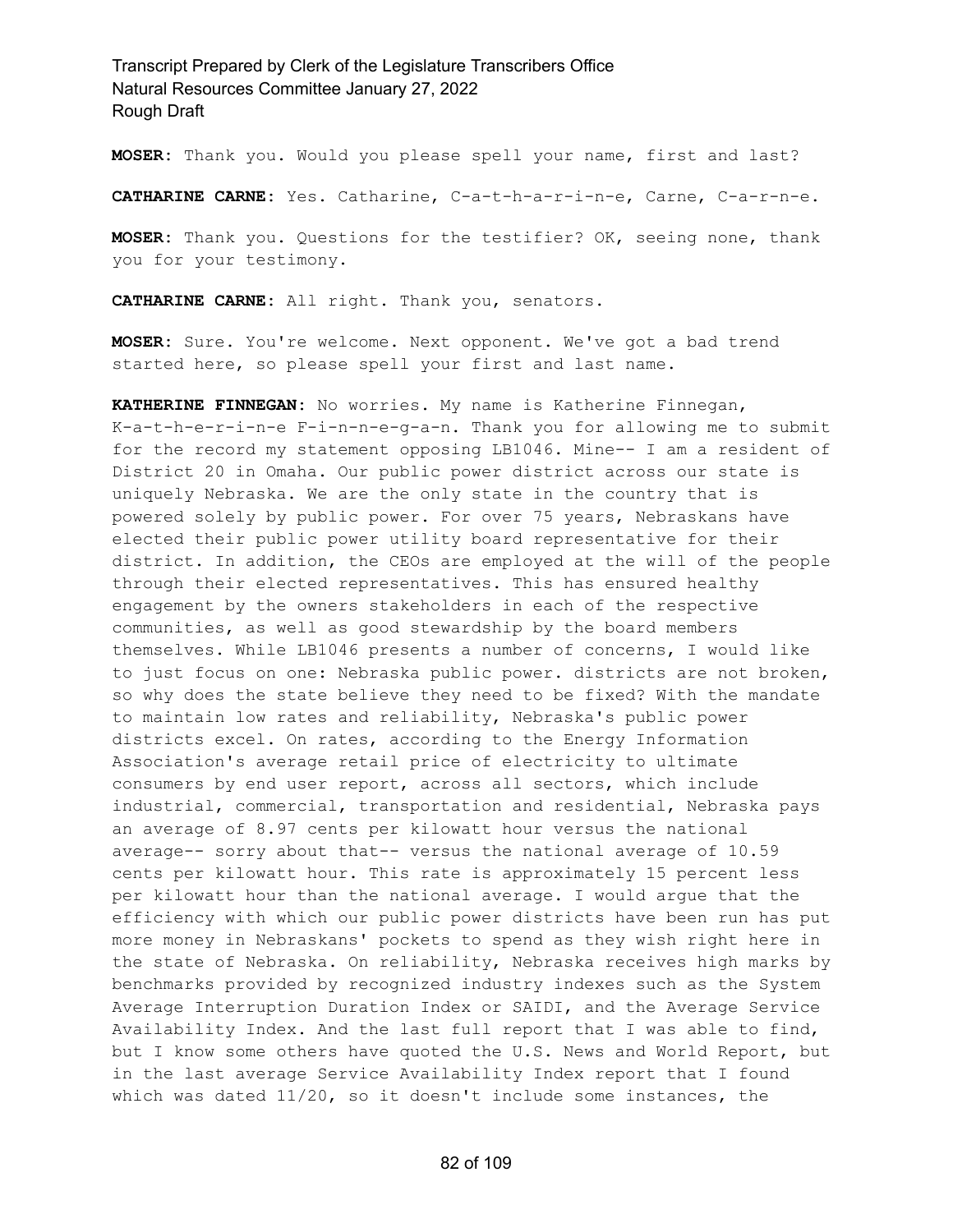average total annual electric power interruption duration per customer, the U.S. averaged 284 minutes lost of power. While Nebraska was one of the lowest states, second only to Washington, D.C., with just under 90 minutes. As a stakeholder of OPPD, I am proud to report they have for the last 14 years maintained reliability greater than 99.8 percent, as measured by the average service availability index. Lastly, collectively, Nebraska's public power districts employ over 4,000 people, and I could be corrected, but that's kind of where my math landed me. If anyone wants to chime in, please--

**MOSER:** Your red light is on.

**KATHERINE FINNEGAN:** Oh, sorry. OK, so I just feel like it's-- it is a work culture that's rich in tradition and pride, an important part of the fabric of what makes Nebraska great. I thank you for listening to my testimony in opposition, and I hope you vote against LB1046.

**MOSER:** OK, questions for the testifier? Senator Hughes.

**HUGHES:** Yes. Thank you for coming in today. So your comment about Nebraska's reliability being, you know, tops in the nation and our power cost being among the cheapest? Would you have any reason-- any idea why our power costs are that cheap? Would it be because we are very close to Wyoming coal fields and--

#### **KATHERINE FINNEGAN:** Well--

**HUGHES:** --Gerald Gentleman Station out at Sutherland is one of the most efficient coal plants in the state, providing a huge chunk of our electricity across the state?

**KATHERINE FINNEGAN:** I, I, I'm not here to comment on--

**HUGHES:** OK, very good. Thank you.

**KATHERINE FINNEGAN:** --what the OPPD and NPPD, how they choose their resource mix at this time. I'm just here to look at the structure of the governance.

**MOSER:** That's a fair comment. Other questions? Thank you very much for your testimony.

**KATHERINE FINNEGAN:** Thank you.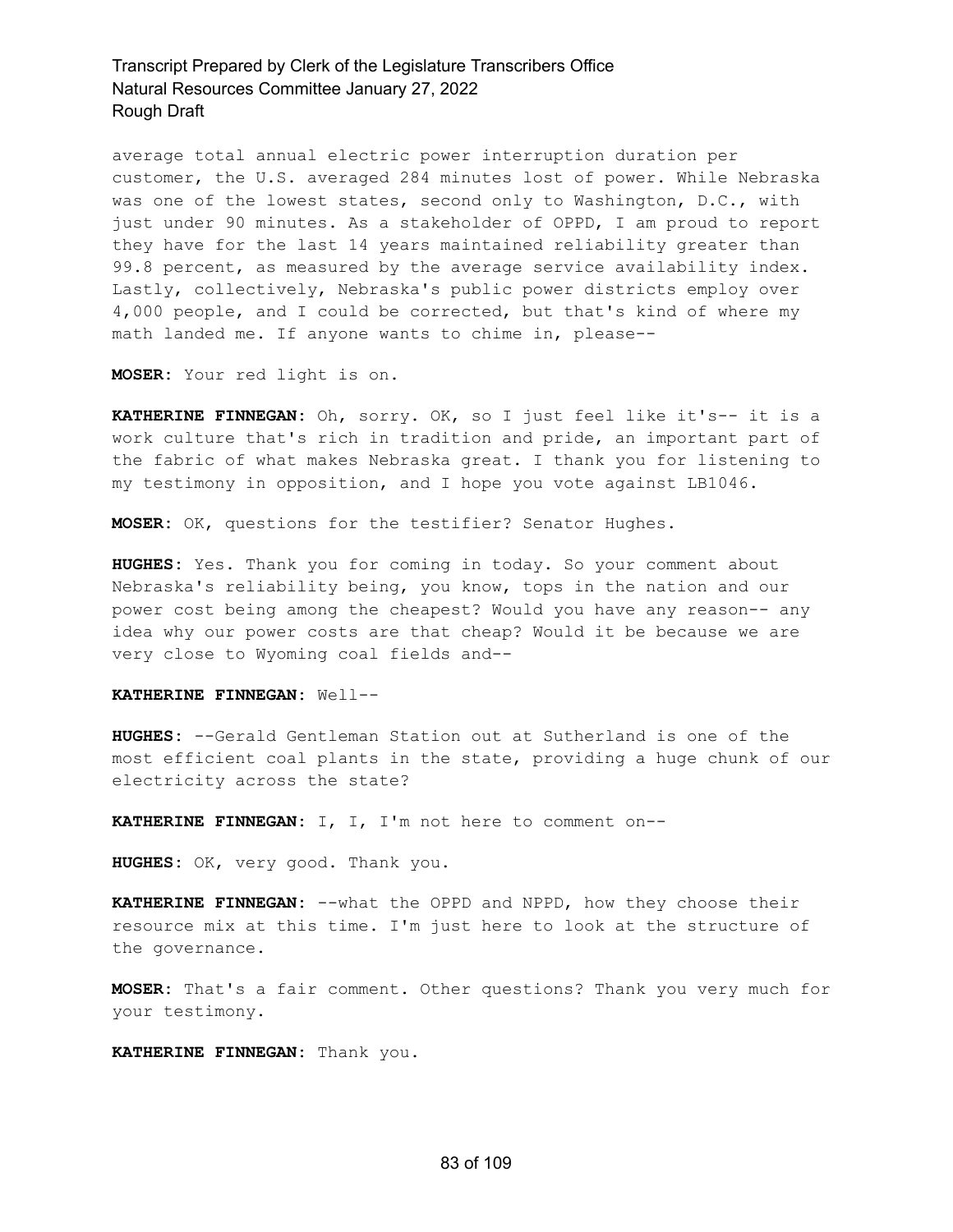**MOSER:** Other opponents? How many more people plan to testify? If you could raise your hand. One, two, three? OK, thank you. Please go ahead.

**JOHN HANSEN:** Mr. Vice Chairman, members of the committee, good afternoon. For the record, my name is John Hansen, J-o-h-n, Hansen, H-a-n-s-e-n. I'm the president of Nebraska Farmers Union, we're the second-oldest, second-largest general farm organization in the state. We are a statewide organization. We are known as the builder of co-ops. We have built by our calculation about 445 co-ops across the state of Nebraska. That's the next organization. Didn't get to a dozen. So we do know something about building co-ops. And so if you think about public power, public power is a kind of publicly owned cooperative. Its principles are very similar. Its control mechanisms are similar. And so our organization does know something about the business of building co-ops. I have helped build about a dozen myself. And so as I've done work in helping other folks with co-op development, and as you are a part of the cooperative movement as we are, you understand why it is that co-ops-- what it takes to build a co-op. And you also understand why co-ops fail. And so of all the things that it's important for a co-op to have, it is a clear understanding on the part of the owners of the co-op that they are in fact the owners of the co-op, and that they step up to the plate and accept their responsibilities as owners of that system in order to look like, act like, participate like owners of the system instead of just customers. That's what we call affinity. And so when a co-op loses its affinity, it's a death sentence. And so when the folks who own the co-op think of themselves only as customers and not as the owners, that co-op is a dead man walking. It will fail over time because the owners of the system failed to step up. So we are strongly opposed to this bill because this substitutes the ownership component. It takes the public out of public power and it substitutes voter control for an appointment system that has not worked well anywhere else that I've ever seen it work. There is no substitute for voter control. There is no substitute for folks having control over their own destiny. We are blessed with our public power system. It is not broken, it works extremely well by any way that you want to measure it. And if we're going to play the same standards that I have been suggested for why-- how it is that you get to be a part of this appointment process or to serve on the board, I would just point out that the, that the, that that standard is not used in any of the other things that we use, including election to the Nebraska Legislature. You do not have to be a lawyer to be a part of the Legislature.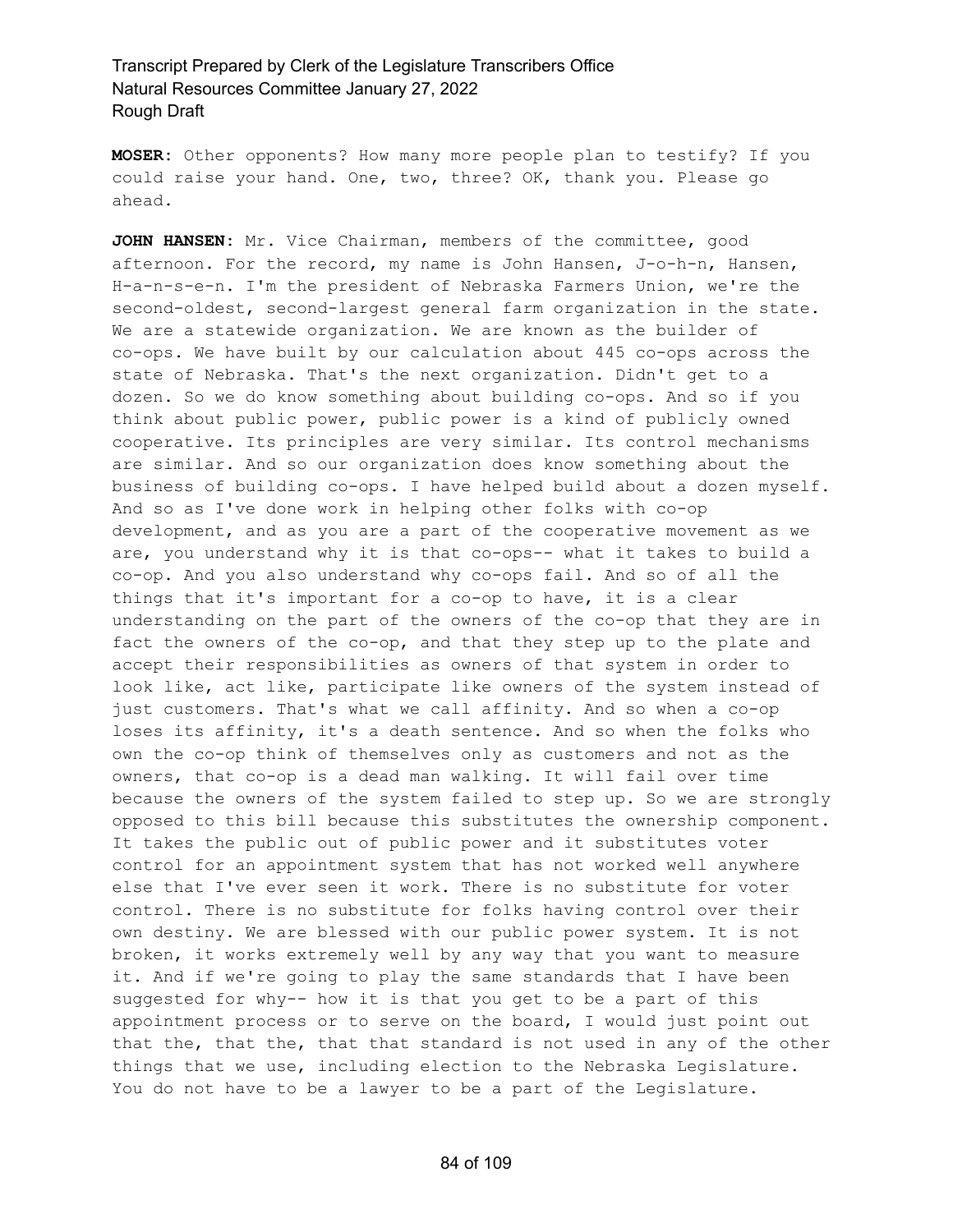**MOSER:** OK, thank you. Questions? Thank you for your testimony.

**JOHN HANSEN:** I am getting off extremely cheap today.

**MOSER:** Yes. You must have made sense, nobody asked you a question. Or at least we understand your position, I should say it that way.

**JOHN HANSEN:** Or I'm hopeless.

**MOSER:** Other opponents? Here, some-- are there some here to testify in the neutral?

**SHELLEY SAHLING-ZART:** Good afternoon, Vice Chairman Moser, members of the Natural Resources Committee. For the record, my name is Shelley, S-h-e-l-l-e-y, Sahling-Zart, S-a-h-l-i-n-g-Z-a-r-t, I am vice president and general counsel of Lincoln Electric System, the municipal electric utility here in Lincoln, Nebraska. And I wasn't planning to testify, but Lincoln was referred to a couple of times and there have been some statements about accountability of appointed boards. And as has been noted, Lincoln Electric System has an appointed board. But there's a little bit more about that you need to know. I think they're incredibly accounted-- I think they're subject to great accountability. They are appointed, they're appointed by the mayor, they're confirmed-- who's elected. They're confirmed by an elected seven-member city council. The city of Lincoln, the voters of Lincoln in 1970 adopted this structure with the appointed board and the way it is comprised today. It's been that way for over 50 years. In the, in the ordinance that governs Lincoln Electric System, the Lincoln Electric System board is given pretty broad jurisdiction over the personnel and facilities and operations of LES, but the city council in the ordinance reserved for itself final authority over budget rates and any long-term financings. So there's great accountability. So when we do our budget, we do a public hearing and our board approve it and makes a recommendation, it goes to the city council, they have a public hearing and they vote on it. So we've got kind of two levels of transparency. Now why do we do that? Part of it is because we're a municipal electric utility. We are part of the city of Lincoln, which is different than a public power district. And this structure allowed these nine members of our board to be very focused on the electric operations. They spend a lot of time with us. We spend a lot of time educating them. City council members, they have jurisdiction over a whole bunch of things and it's hard. As your general counsel was on our city council, she can tell you it's hard to focus on all of those things. So it was concentrated in this board,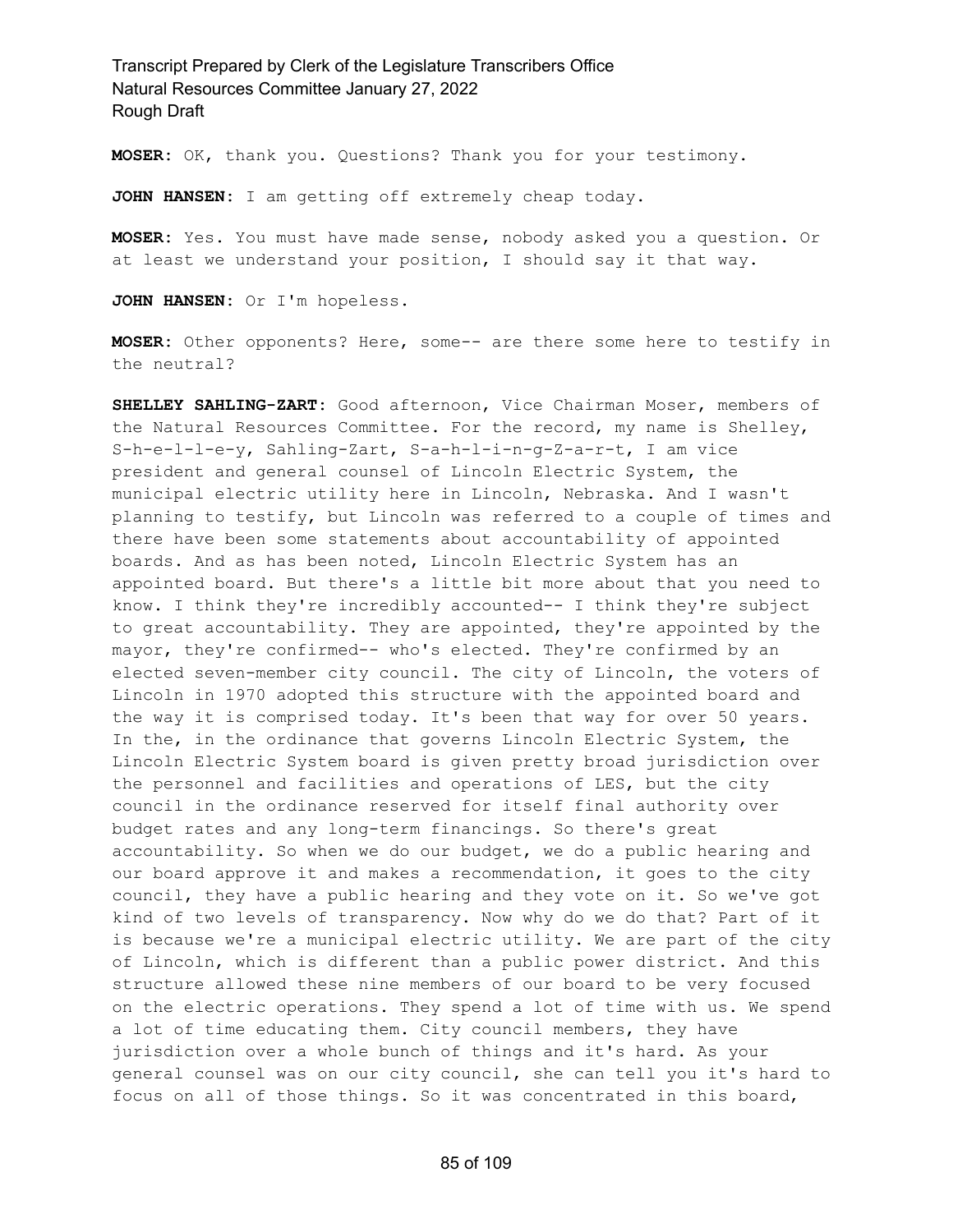but the board has accountability directly back to the city council. A couple more things. Our board is term-limited. They can serve three three-year terms and they received no compensation. There's a lot of other things I'd like to talk about. I can tell you about the composition of the board, I can tell you a lot of other things, but I think they do have great accountability. But as a municipal electric board, they're different than a public power district. Other city utilities are governed by their city council. This one was set up with the semi-autonomous board.

**MOSER:** Questions? So they serve three-year terms?

**SHELLEY SAHLING-ZART:** Three three-year, they can serve up to three three-year terms.

**MOSER:** And are the seats staggered so that they're elected in different years?

**SHELLEY SAHLING-ZART:** Yes. Three come up for appointment or reappointment every year.

**MOSER:** And how many do you have total, six?

**SHELLEY SAHLING-ZART:** Nine.

**MOSER:** Nine. So every three years it could turn over?

**SHELLEY SAHLING-ZART:** Yes.

**MOSER:** OK, other questions? Thank you very much for your testimony. Thanks for hanging around so late.

**SHELLEY SAHLING-ZART:** You're welcome.

**MOSER:** You know, since you were referenced, I'm glad to know how your system works. I think that's good that you were able to help us with that. Other opponents.

**ED SCHROCK:** Good afternoon. My name is Ed Schrock, you spell that E-d S-c-h-r-o-c-k. I want to tell you a little about myself. I'm a farmer from Phelps County, Nebraska. I farm with two sons, two brothers and a nephew. On January-- on December 28, 1990, Governor Kay Orr appointed me to the Legislature. I did 14 years in the Legislature, and my first two years I represented District 39. But they moved that district to Omaha, so I did not have a district to run in. So I sat out two years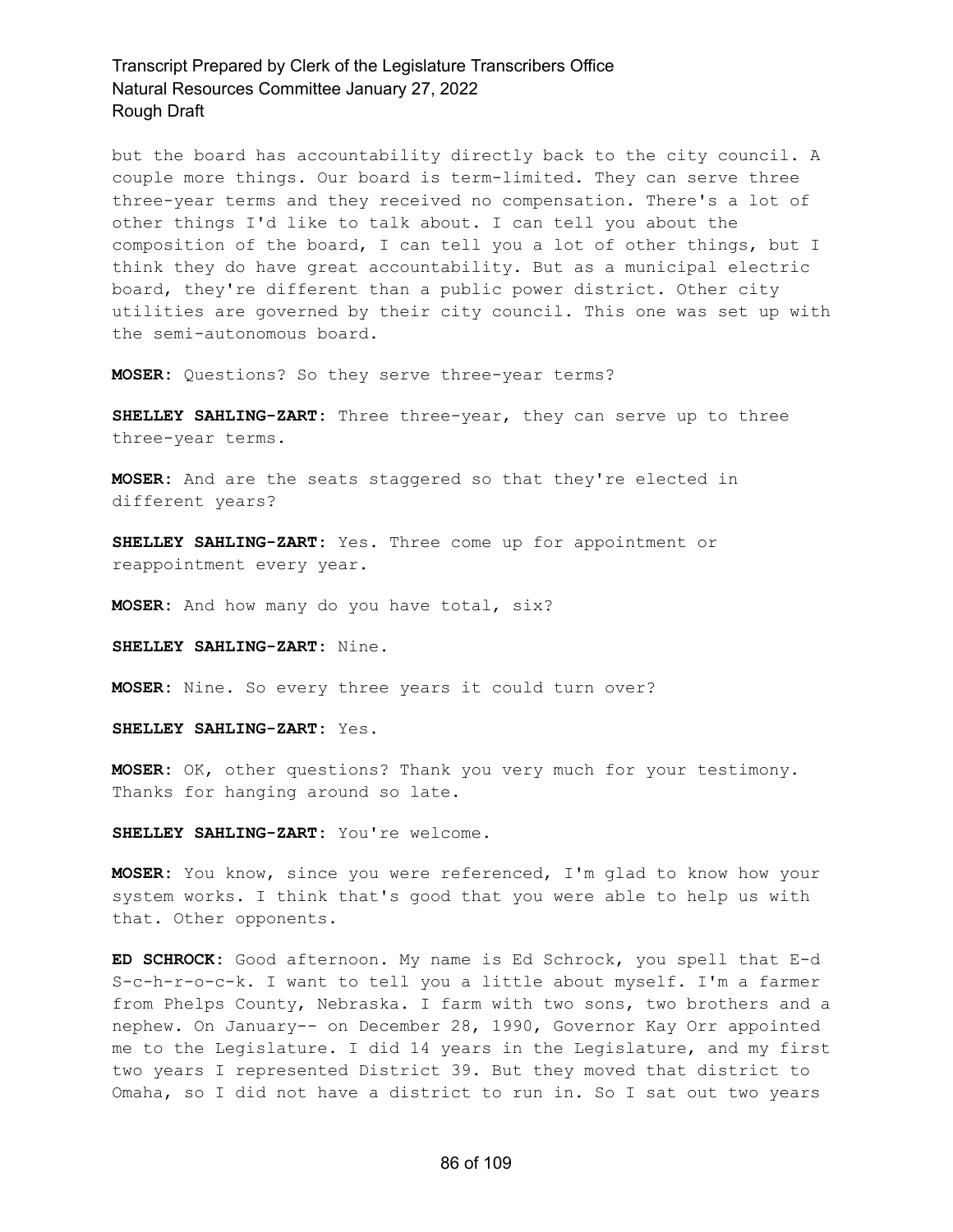and then ran again and served District 38 for three years. The reason the seat was open was because Bill Barrett was elected to Congress and there was two years left on board. So I know what it's like to be appointed by the Governor, even though Ben Nelson was sworn in five days later. I love the Unicameral. I love, and I appreciate what you do. I love the Nebraska Public Power Board and the management. We have a great CEO in Tom Kent. We get great counsel from John McClure, who I've known for many years. But I do want to tell you a little bit about my last election. I've been in six elections, one, one was unopposed. I didn't have any trouble with the other four. But this last election, I was assassinated. They came at me with both barrels. They spent, we believe, over \$30,000. I collected \$350 in contributions for my campaign. They do it by telling you what a poor organization NPPD is, and their electric rates are too high. And it's a corrupt organization, the board members are corrupt. They sent a postcard with a picture of me in front of a jet airplane, saying I'm flying around on the ratepayers money, and that's why their rates are too high. We don't own a jet airplane. You know that. Yes, I've flown on the company airplane a few times. It's a prop airplane. They went door to door and, even in my case, they were telling people I was a Democrat, which is kind of a bad word in rural Nebraska in some areas. I'm sorry, I have a lot of democratic friend, so don't take that personal. It was very frustrating. I went door to door. My grandson helped me, and some of his kids did, and I kind of gave up. I thought I'd lost the race, but I did squeak through. It was interesting. Eight counties, I won six of them that I represented in the Legislature. The two that I hadn't represented in the Legislature, I lost. I won my own county by 70, 70 percent. My opponent lost his county and his neighbor said he didn't even know what board he was running for. He didn't campaign. He stayed home. They were paying people to go door to door. I think they went to most doors twice. It was, it was very discouraging. But I didn't like was all the lies and the deception, and deceptions they were talking about. They characterized NPPD as a very poor organization. Now, the red light is on, can I speak a little longer?

**MOSER:** Why don't you let some of us ask you questions and we'll give you a chance to--

**ED SCHROCK:** All right.

**MOSER:** --fill in. Senator Groene.

**GROENE:** Yes, thank you, Vice Chair.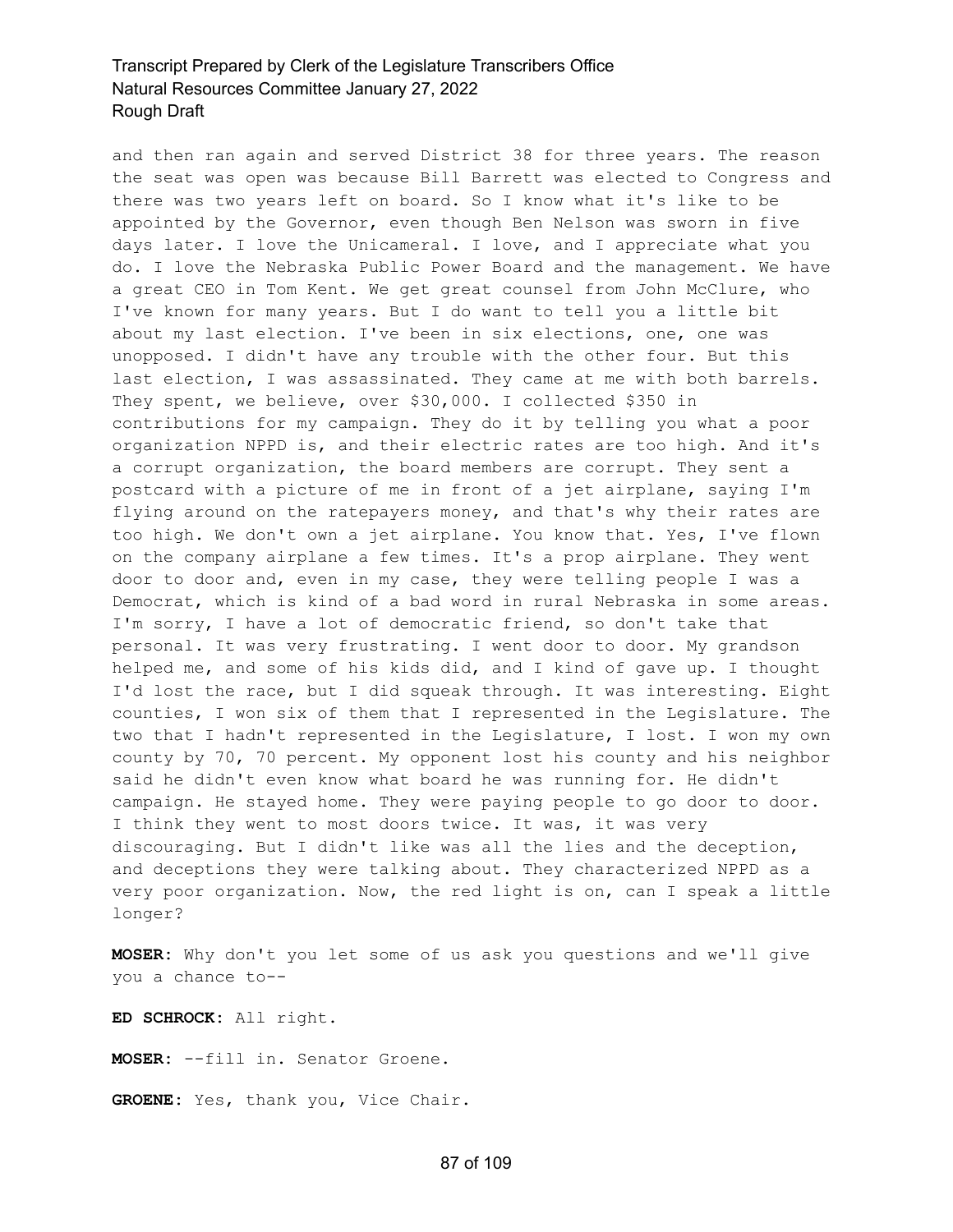**MOSER:** Oh, excuse me, Senator. I might have said opponent, and you are testifying neutral, correct?

**ED SCHROCK:** Yes, I'm a maverick today.

**MOSER:** OK.

**ED SCHROCK:** I do support generally--

**MOSER:** No, that's fine.

**ED SCHROCK:** I generally support what NPPD is--

**MOSER:** But I misspoke. We want to correct that for the record.

**ED SCHROCK:** All right.

**MOSER:** OK. So go ahead, Senator.

**GROENE:** Did green energy come into your race at all as a, as part of the race?

**ED SCHROCK:** Not necessarily so. No. But you know, you and I know that if you take away the subsidies, coal is the cheapest form of electricity we have and--

**GROENE:** So this opponent [INAUDIBLE]--

**ED SCHROCK:** And nuclear is very reliable.

GROENE: --who-- do you know who they were?

**ED SCHROCK:** No.

**GROENE:** The 35, who were they?

**ED SCHROCK:** They were-- it was basically the League of Conservation Voters. There was other entities involved.

**GROENE:** So the green energy.

**ED SCHROCK:** But the money came directly from Washington, D.C., from liberal PACs.

**GROENE:** All right.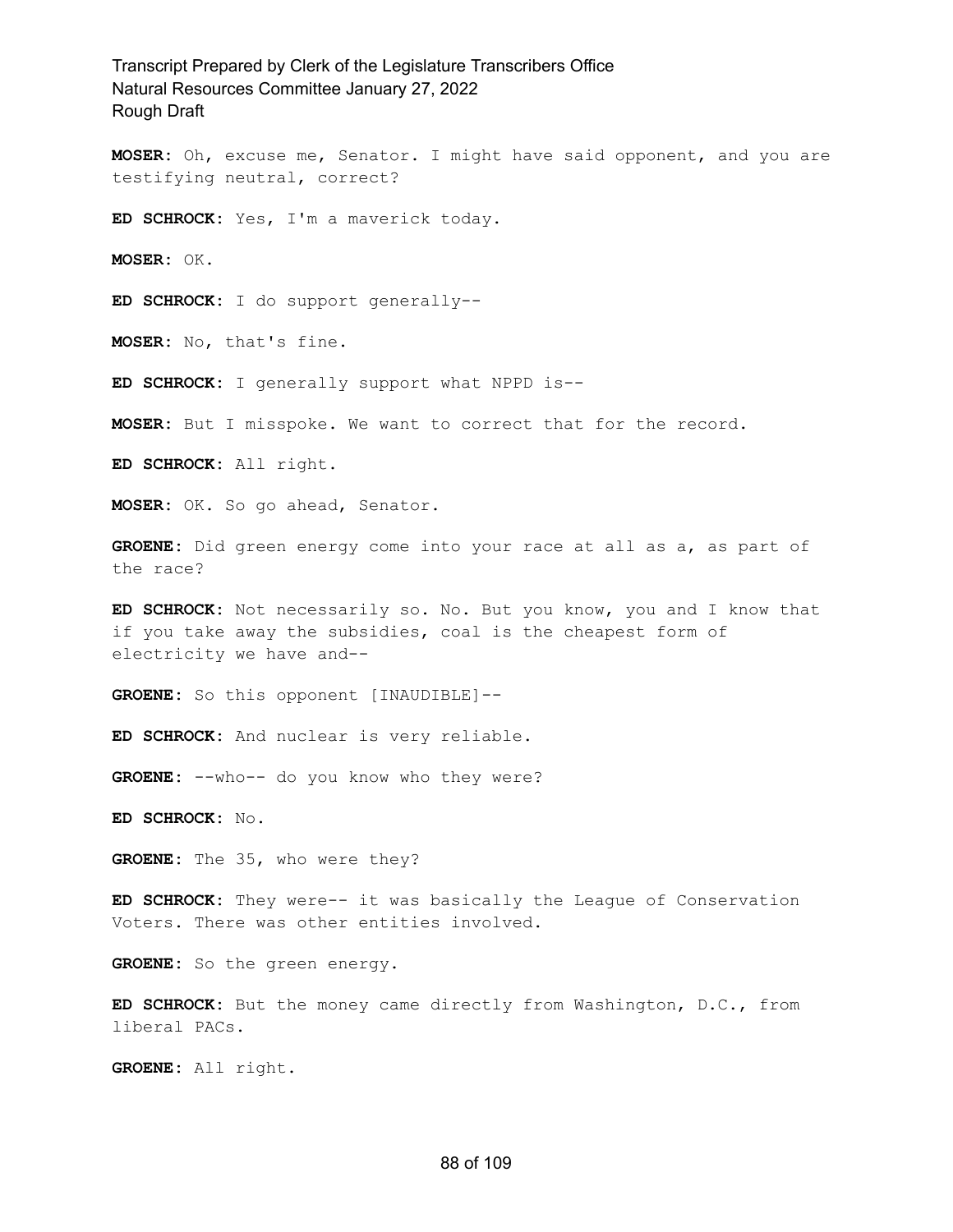**ED SCHROCK:** And, and they've been doing it now for three election cycles.

**GROENE:** I understand that.

**ED SCHROCK:** And they've been pretty successful.

**GROENE:** Yes. So should we make the board partisan so that they come out of the closet and actually be Democrats?

**ED SCHROCK:** I don't know. They said my opponent was a Republican, but, but that's not what the neighbors said. He said he's a Republican because he couldn't get anywhere being a Democrat in this, this in rural America. I think Senator Bostelman has a good idea here, probably goes too far. I think there's room for a couple, two or three board members to be appointed by the Governor on the board. Probably shouldn't have control over the CEO.

**GROENE:** Make it flop, but there's more elected than appointee.

**ED SCHROCK:** Yeah.

**GROENE:** Yes.

**ED SCHROCK:** My son serves on the corn board. It's totally appointed by the Governor, it runs very well.

**GROENE:** So have you seen more partisanship on the board in the last couple of elections?

**ED SCHROCK:** You know, they kind of fly under the radar. You know, do you know who represents you on the community college? Do you know who represents you on the state school board? We kind of fly underneath the radar. And if you're assassinated in the last two weeks with a barrage of negative campaigning, it's hard to overcome that. I barely survived. I just got 52 percent of the vote.

**GROENE:** What did you think of this? I got sent this letter that your chair, Mary Harding, sent the Nebraska-- the Democratic Party as a fundraiser. As chair of the Nebraska Public Power District Board of Directors, I was proud to vote Thursday with my other colleagues to approve a goal to achieve net zero carbon emissions. That means more clean energy. The vote would have never happened without the leadership of Democrats on a nonpartisan board working to build bridges with Republicans who respect the role of coal. That is why we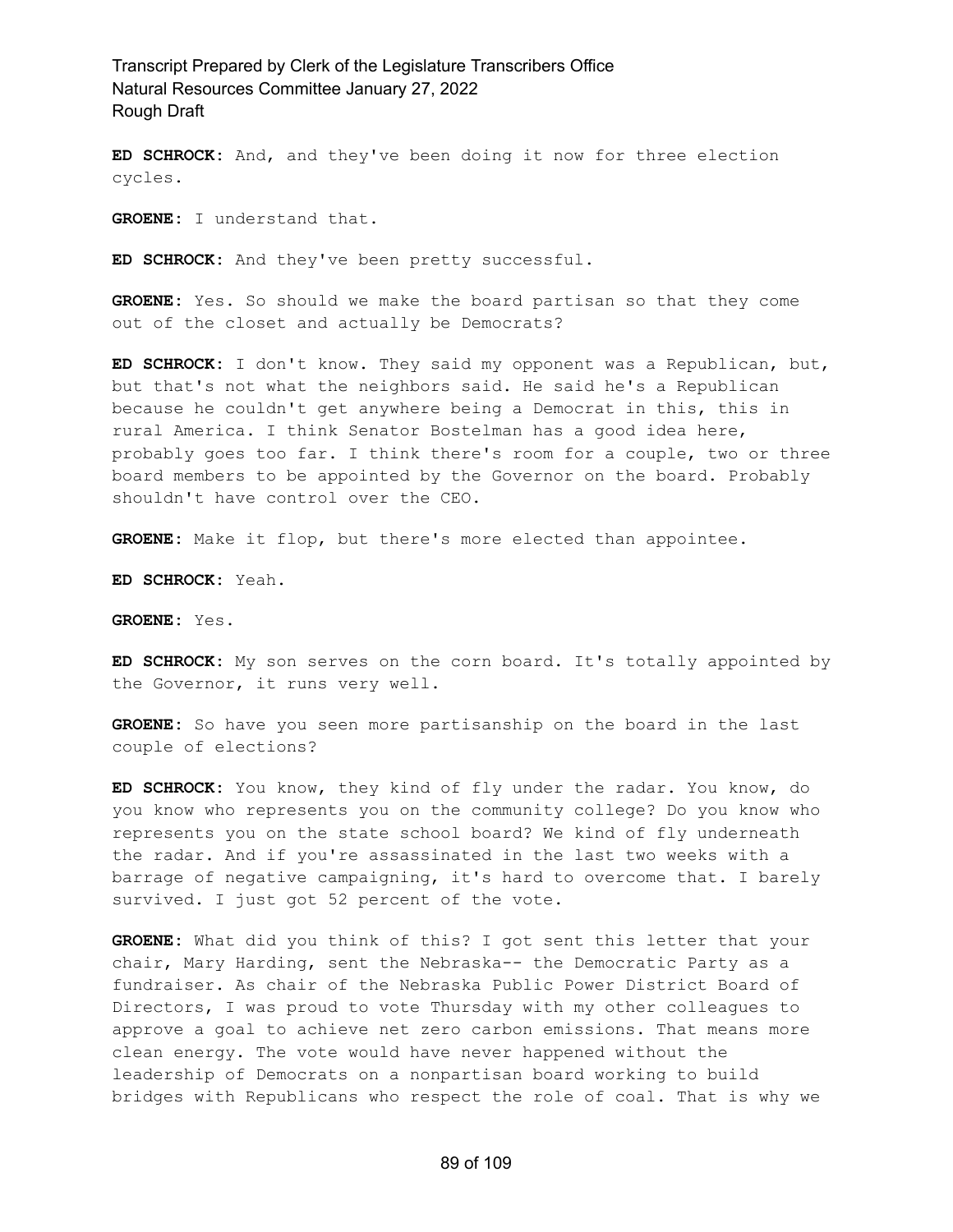keep electing Democrats across the state and up and down the ballot, including to your local and state public power. Signed Mary Harding, chair of the NPD Board of Directors.

**ED SCHROCK:** OK.

**GROENE:** Are we getting some partisanship in this board?

**ED SCHROCK:** You know, Mary has been a friend of mine for 25 years.

**GROENE:** That's fine.

**ED SCHROCK:** She used to be the executive director--

**GROENE:** I got friends that are Democrats too.

**ED SCHROCK:** --of the Environmental Trust Board when I was chairing this committee-- I chaired this committee for eight years, for what it's worth. That probably won't happen again because of term limits. But Mary made a mistake, and I think she would acknowledge that. And because of that, she did not run for, for reelection to be the chairman of the year. I don't think she understood that that would be so publicized. But she made a mistake, and I think she would have acknowledged that, it's too bad.

**GROENE:** So if she wouldn't have been publicized, it would have been OK? Because they're working under the radar, the Democratic Party with Jane Kleb [PHONETIC], Kleeb or whatever has been recruiting candidates--

**ED SCHROCK:** Yep.

**GROENE:** --green candidates.

**ED SCHROCK:** Yep.

**GROENE:** Spending tons of money--

**ED SCHROCK:** I think they're the ones--

GROENE: --and, and claiming it's a nonpartisan race.

**ED SCHROCK:** Well, there's the-- they probably the ones that put politicized it, because in the geographic area we serve, I'm sorry the Democrats don't really run too well. Just look at the number of state senators you have from outstate Nebraska that are rich Democrats.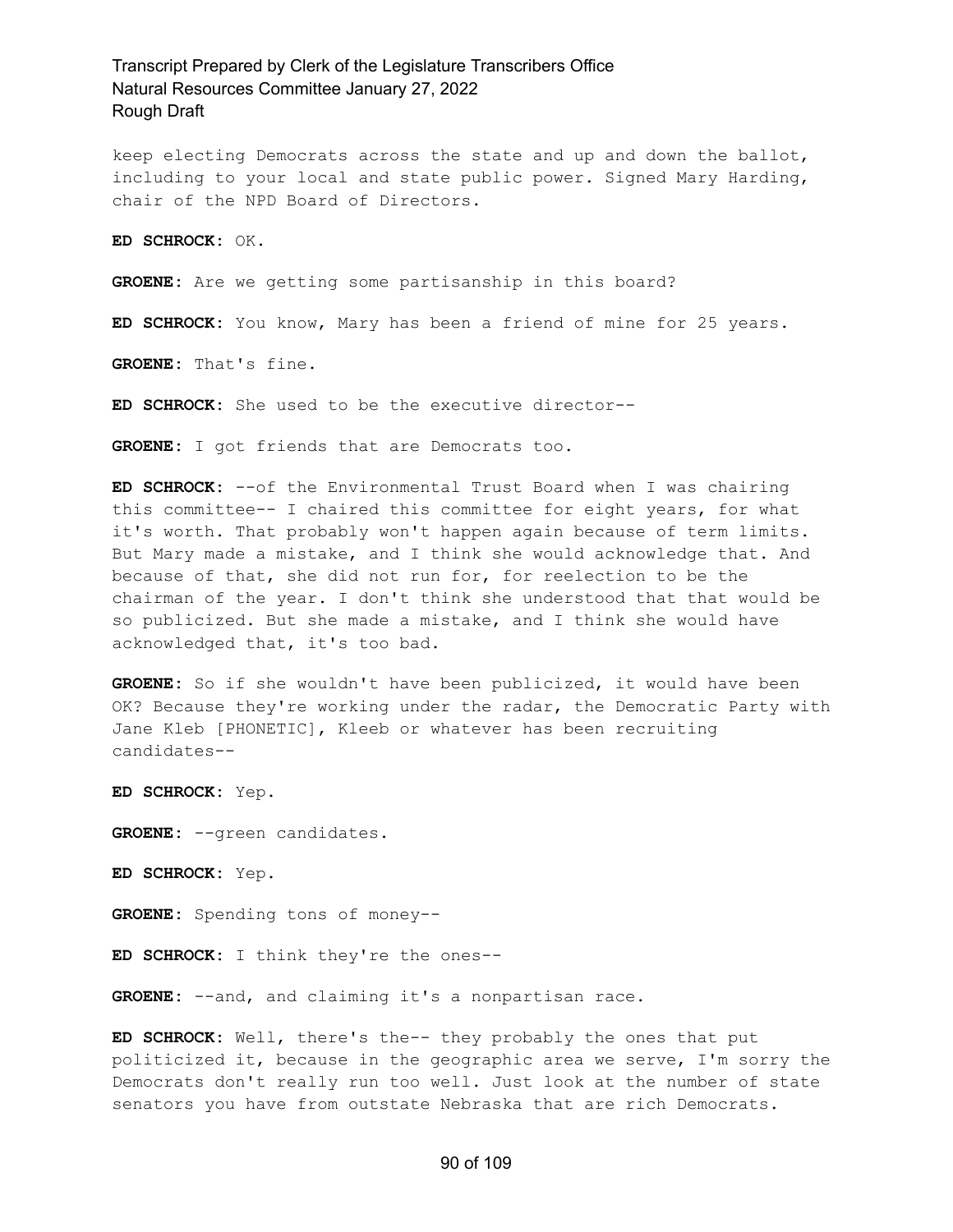**GROENE:** I understand that. So should we make the--

**ED SCHROCK:** And, you know--

**GROENE:** Should we make the race partisan?

**ED SCHROCK:** And some of my best friends were Democrats that I served with in the Legislature, and we overlooked that a lot. You know, we just-- we did what we thought was right for the state, and I think you're doing the same thing.

**GROENE:** John and I are good friends.

**ED SCHROCK:** I hope you are.

**GROENE:** Anyway, I symp--

**ED SCHROCK:** This is, this is a great place. I mean, it was a-- it was a good experience, something I never thought would happen.

**GROENE:** I sympathize with you because after the fliers that were sent out against me. And my wife, about the tenth one, she said, if I had knew you had this kind of character, I'd have never married you.

**ED SCHROCK:** I'm in a little trouble. I'm an old farmer, I'm an old farmer--

**GROENE:** I understand and sympathize with you with the fliers they sent out.

**ED SCHROCK:** You know, I'm an old farmer who sat in a noisy tractor too long. Just for the record, I'm up for reelection in, in 2024. I'm not going to run again because I'll be 81 years old. I don't see myself going to Columbus once a month, 80 years old. And we did pass a resolution saying that we wanted to be carbon-free by 2050. I thought it was silly. There's two of us that voted against it, one was me. I mean, how can we tell the board what they should be doing 28 years from now? I hope, I hope this climate change thing can be solved. I hope we can burn, use less fossil fuels. But let's be realistic, even if the United States became fossil-free, now you've got China burning seven times as much coal as we do, and they don't seem to stop. And Brazil is still tearing up rainforest. So what are you going to do about it?

**MOSER:** OK, go ahead. You got another question? Go ahead.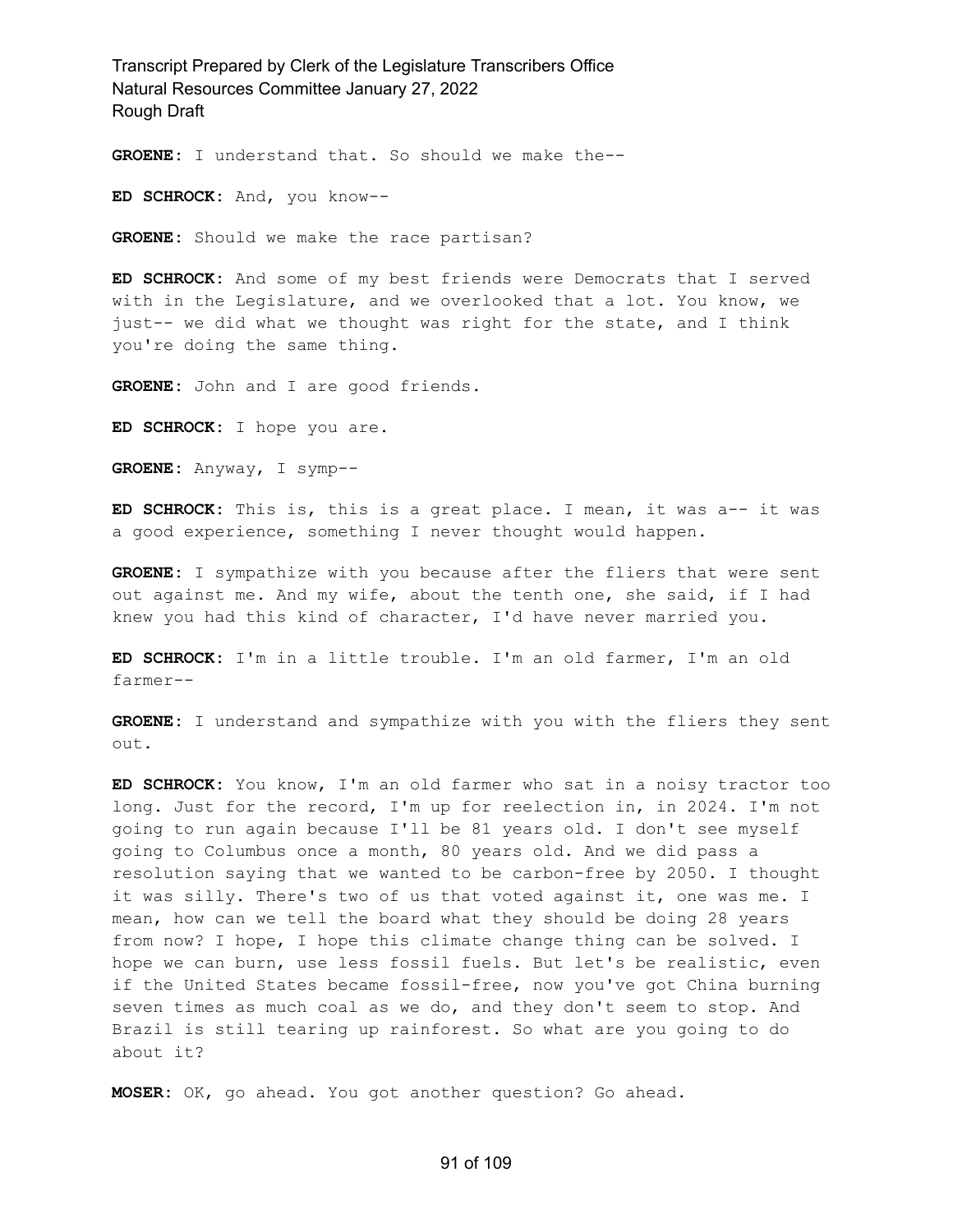**GROENE:** Do you believe that the purpose of the board is to just make sure that we have reliable? In the past, it was-- when I looked at somebody running for one of those boards--

**ED SCHROCK:** And if we can--

**GROENE:** --Dawson Public Power, I looked at somebody-- I didn't look at party, environmental policy. I looked at who was going to make sure I had electricity and it was low cost.

**ED SCHROCK:** Yeah.

**GROENE:** Has that changed, it seems like, on what-- who's running for off-- for boards?

**ED SCHROCK:** Yeah. Luckily, these board members pretty much follow management recommendations. They are not sheep, because they're engaged. But let me say this about the February event. Coal did very well, nuclear did very well. Natural gas was unreliable. Couldn't get it. If you could get it, it was terribly expensive. And during the peak time in February, when things were going south, we were getting 1 to 2 percent of our power from renewables. I'm not against renewables, I think it's great. It fits the system, but maybe we're overdoing it and ought to look someplace else. I don't know. The sun doesn't shine at night and the wind doesn't blow in the summertime when my irrigation wells are running. I'm sorry.

**GROENE:** Thank you. That, I wish [INAUDIBLE]--

**MOSER:** Senator Hughes.

**GROENE:** --running again.

**MOSER:** Senator Hughes.

**HUGHES:** Yes, thank you, Senator Schrock, for coming in. I've been patiently waiting for someone who is not being paid by the electric industry to talk about the outside money coming in to influence your board seats. Washington D.C. money, you already said it for me, but in your years on the NPPD board, have you seen a fairly rapid change in philosophy of the board members in the last two or three election cycles--

**ED SCHROCK:** A little bit.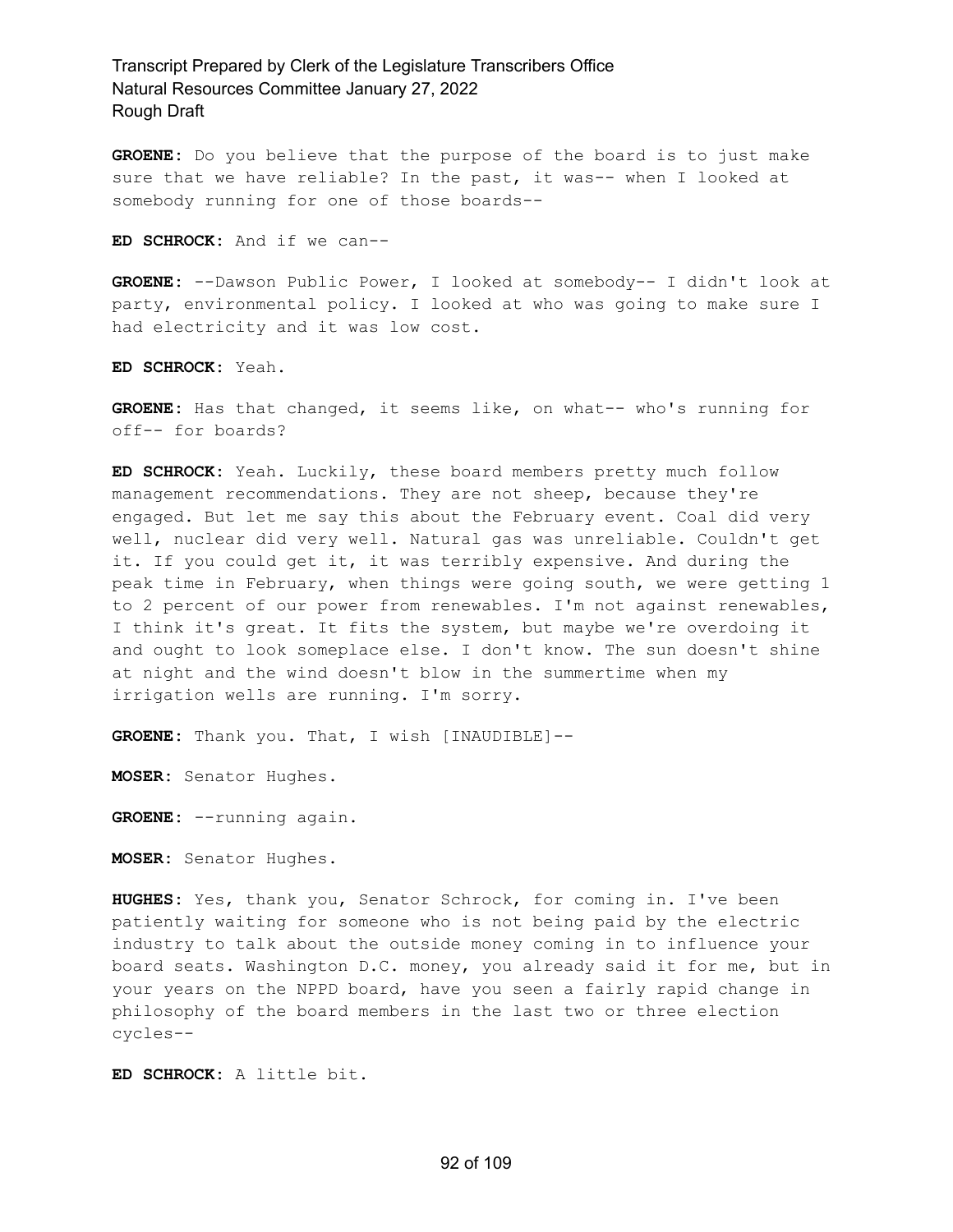**HUGHES:** --toward the green energy?

**ED SCHROCK:** --and the sad part about it is we have a lot of customers that are skeptical about us, about where we're going, and it's because of this. It's because of this element. I'm going to make sure that my successor is not supported by the lowlife that runs these organizations that finance these campaigns. I'm sorry, how can you live with yourself when you lie and misrepresent what's going on?

**HUGHES:** Well, I appreciate you coming and allowing the light to be shown on what is actually going on.

**ED SCHROCK:** Well, I think we know what's going on.

**HUGHES:** Well, I do.

**ED SCHROCK:** And it's, it's a sad state of affairs.

**HUGHES:** Yes. Thank you for your service. Thank you for coming in.

**ED SCHROCK:** I'm just glad I survived. But I'm going to ride off into the sunset in three years, guys.

**MOSER:** Any questions? Further questions? Thank you very much, Senator.

**ED SCHROCK:** Thank you, Senator Bostelman. It's a good idea. I hope you can incorporate some of it.

**MOSER:** Thank you very much. Is there anybody else that's going to testify after this testifier?

**DARIN BLOOMQUIST:** I'm the testifier you're looking for, the last one.

**MOSER:** Yeah, we're going to enjoy your testimony.

**DARIN BLOOMQUIST:** I think you will.

**MOSER:** Welcome to Natural Resources.

**DARIN BLOOMQUIST:** Yes. Vice Chairman Moser and members of the committee, my name is Darin Bloomquist, D-a-r-i-n B-l-o-o-m-q-u-i-s-t. I am the general manager of Nebraska Electric Transmission Cooperative Inc. NEG&T serves 150,000 rural customers and in aggregate, is NPPD's largest wholesale customer. I'm here to testify today in the neutral position for LB1046. I want to thank Senator Bostelman for introducing this bill. This is an important discussion that we need to have and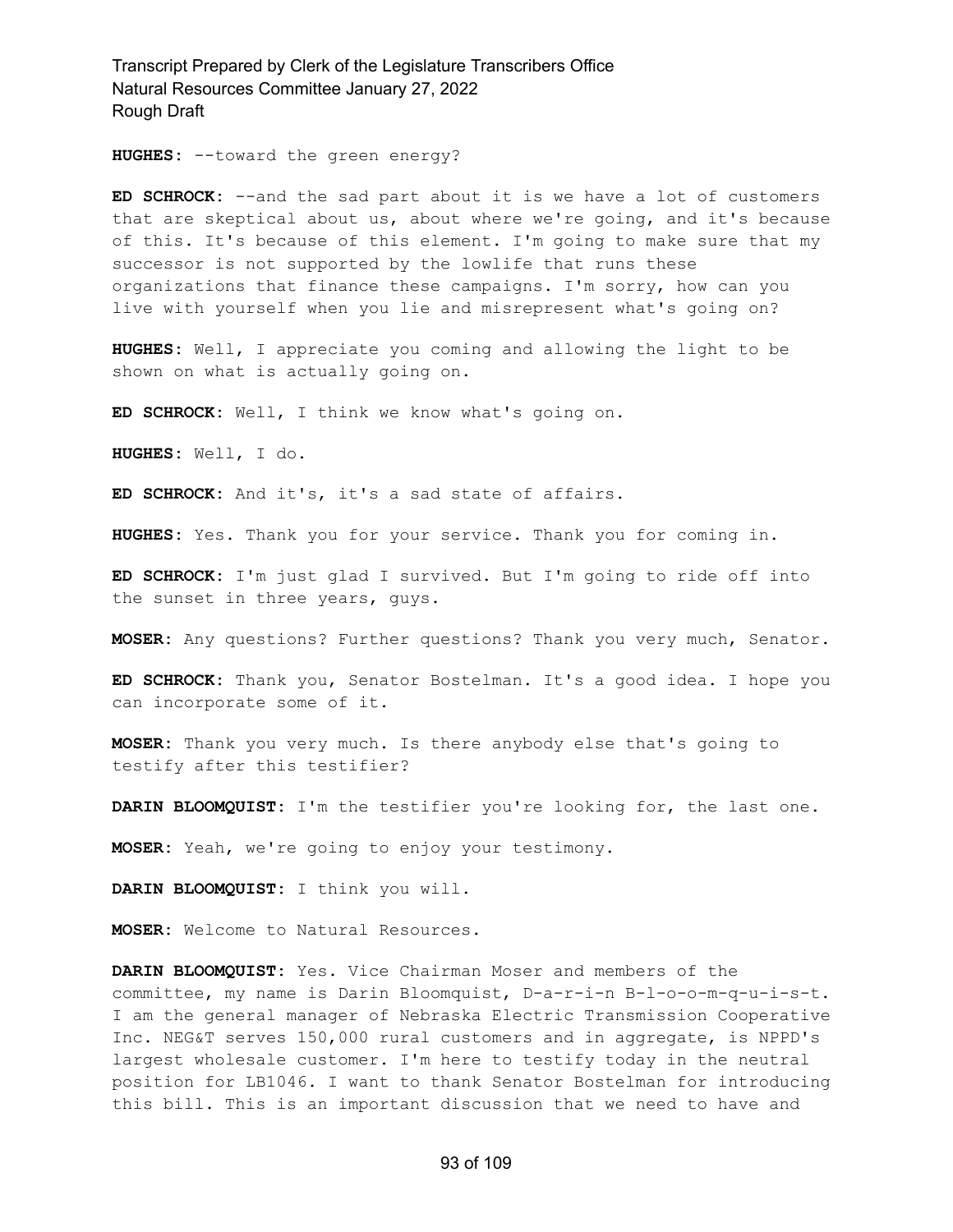LB1046 is a great starting point. It generally appears that public power district member board elections are venturing into un- unforeseen territory. Time has come to call the election-- public election process to the light and scrutinize these election tactics for truly electing those with Nebraska's best interest in mind. Unfortunately, money speaks and we are seeing new directors elected by well-funded PACs that do not have the best interest of Nebraskans in mind. Rather, they parrot the message and objectives of their out-of-state benefactors. We have seen a dramatic change in the makeup of the largest power district board so strongly influenced by these out-of-state-- influenced by these out-of-state interests. Nebraskan public power systems have a long history of managing our generation and resources to benefit Nebraskans, consumers by providing reliable, cost-effective, and environmentally responsible energy. We are, we are seeing policy changes that purport to be green solutions, but will prior-- will prove to be costly and nonsustainable in the long term. I bring these concerns to your attention at the potential peril to my organization because we insist on bringing what's going on in public power district director races to your attention. We are being attacked. We-- in fact, bills have been introduced that would effectively legislate us out of existence. Regardless of these attacks, my organization, a Nebraska nonprofit corporation for promoting billions and billions of dollars in commerce and agriculture since 1956, will continue to speak out on behalf of Nebraska ratepayers. Last year, it was LB482, which was killed in the Government Committee, and this year, it's three more: LB1134, LB1139, and LB1185. You have heard my well-respected peers talk about loss of local control as being a crucial tenant of public power and I agree with them. However, tell me how having hundreds of thousands of dollars pouring into public power district director races that have come from campaign professionals disseminating unabashed lies and distortions to an under-informed electorate isn't already loss of local control and unrecognizable to the forefathers of public power. Again, big money speaks. It is nearly impossible to compete with the deep pockets of these out-of-state interests. My-- NEG&T and its members are solution oriented. Many of my member managers and directors would welcome the opportunity to collaborate with Senator Bostelman to provide industry input, expertise, and a review of LB1046 to create an effective process to address the real concern, which would change our position from neutral to a potential supportive position. Thank you for your attention and the opportunity to speak here today.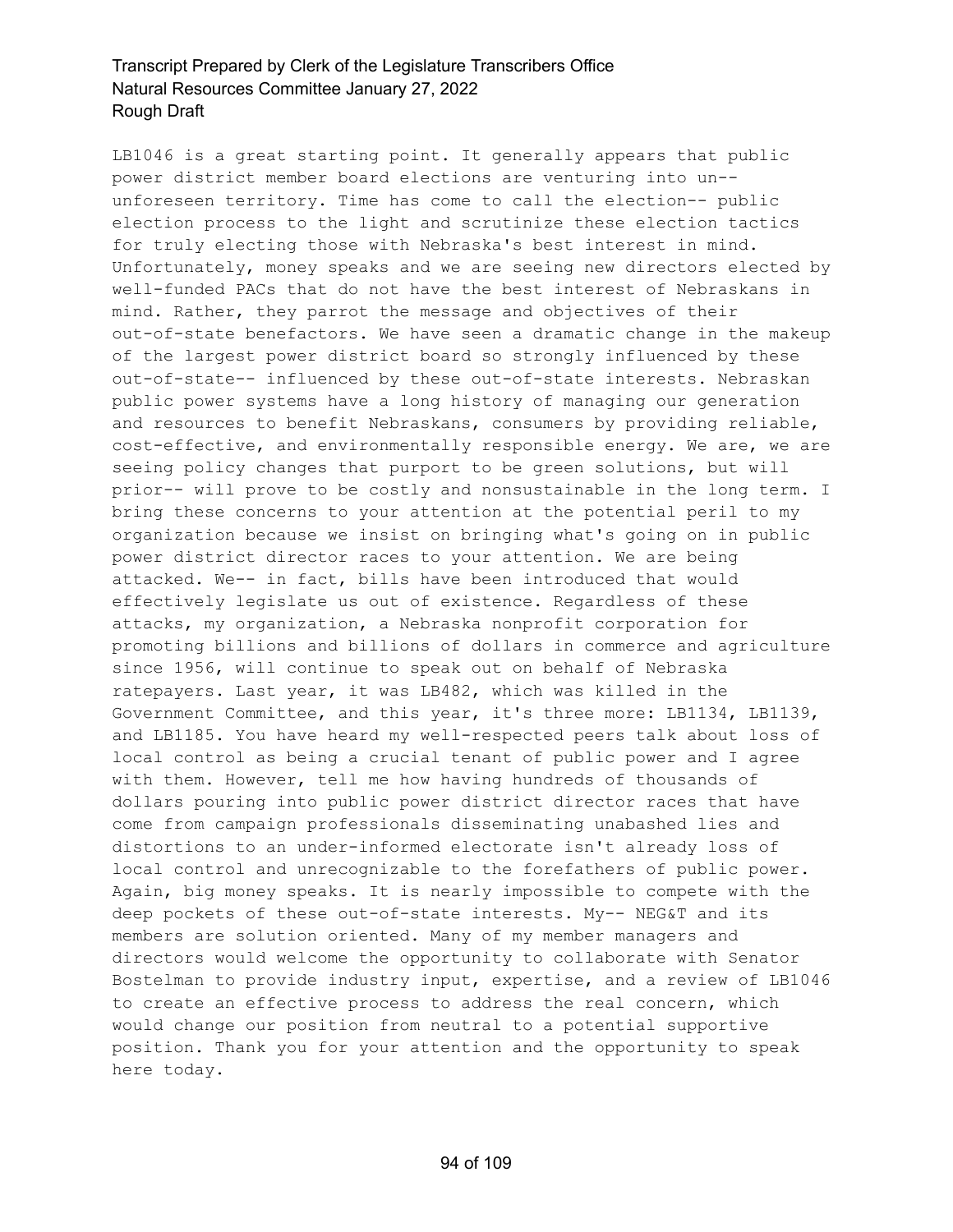**MOSER:** Questions? Senator Cavanaugh.

**J. CAVANAUGH:** Thank you, Vice chairman Moser, and thank you for being here, Mr. Bloomquist. So-- well, I guess I'll start where you kind of finished up, was the bills that you feel were introduced to attack your organization. I introduced a bill that you referenced, LB482, and admittedly, I'd never heard of your organization before I introduced that bill. So that was a bill that said government money couldn't be spent in campaigns.

**DARIN BLOOMQUIST:** I agree with that.

**J. CAVANAUGH:** And you came and testified against it saying it was a direct attack on your organization, which was--

**DARIN BLOOMQUIST:** I, I--

**J. CAVANAUGH:** --the first time I'd ever met or heard of you. So I guess my question is if it's a direct attack on you-- so you-- are you spending government money on these campaigns?

**DARIN BLOOMQUIST:** No, sir. My organization is a private corporation. We do not have any public funds.

**J. CAVANAUGH:** OK, so how was that bill a direct attack on your organization?

**DARIN BLOOMQUIST:** Because it called into question some of the things that we do as a, as a private corporation. We-- it was implied.

**J. CAVANAUGH:** And I don't need to relitigate LB482 at this point, I- and it was not an implication because it was explicitly the bill said you cannot spend government money on campaigns. I guess I don't-- I'm curious how that was an attack on your organization.

**DARIN BLOOMQUIST:** Well, you remember Frank Daley testified in opposition of that bill too. Accountability and Disclosure didn't like that bill either.

**J. CAVANAUGH:** Well, and Frank had a different reason, right? But-- and then during that testimony, I recall Senator Hunt asked you about a, a amount of money that your organization had transferred to another organization. Do you remember that line of questioning?

**DARIN BLOOMQUIST:** I believe so, yes.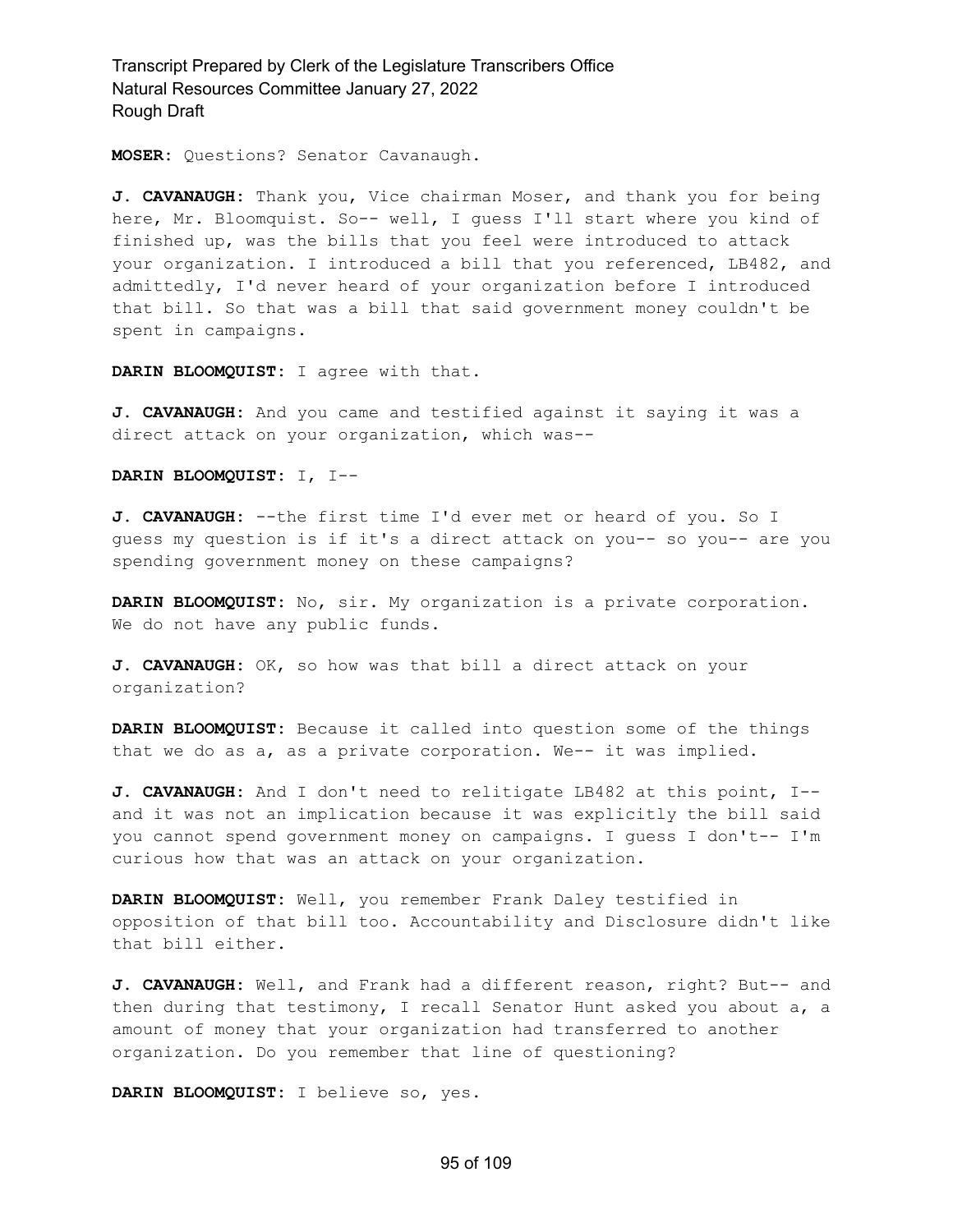**J. CAVANAUGH:** And you said that-- I think at one point, you said it was that that money was a loan and that it had been repaid. And then when she asked you to give proof that it had been repaid, you said you'd have to check and see if it had been repaid.

**DARIN BLOOMQUIST:** No, I don't-- that's not how I recall it.

**J. CAVANAUGH:** Let's see. OK, is there a plan to get the \$700-- \$7,500 loan repaid? I would have to talk to my board about that. And yes, actually, we are in discussions about that. OK, thank you.

**DARIN BLOOMQUIST:** We were in discussions about that.

**J. CAVANAUGH:** OK, so my question is has that loan been repaid?

**DARIN BLOOMQUIST:** No, sir.

**J. CAVANAUGH:** OK, why not?

**DARIN BLOOMQUIST:** Doesn't-- not a need to.

**J. CAVANAUGH:** So when you told Senator Hunt that it had been repaid and that it was going to be repaid, that was--

**DARIN BLOOMQUIST:** We were in discussions talking about that.

**J. CAVANAUGH:** OK. So this is not the reason for this discussion, but--

**DARIN BLOOMQUIST:** Exactly.

**J. CAVANAUGH:** You brought it up and-- but ultimately, your position here today has to do-- is rooted in the fact that you do not care for the outcomes of democratic elections.

**DARIN BLOOMQUIST:** That's not true at all, sir.

**J. CAVANAUGH:** Is that not what you just said? I can-- I'll have the transcript pulled later to, to hear what you just said.

**DARIN BLOOMQUIST:** No, I don't remember saying anything about disregarding public democratic process.

**J. CAVANAUGH:** You said that the money that comes in from out-of-state organizations that you disagree with is corrupting the democratic process.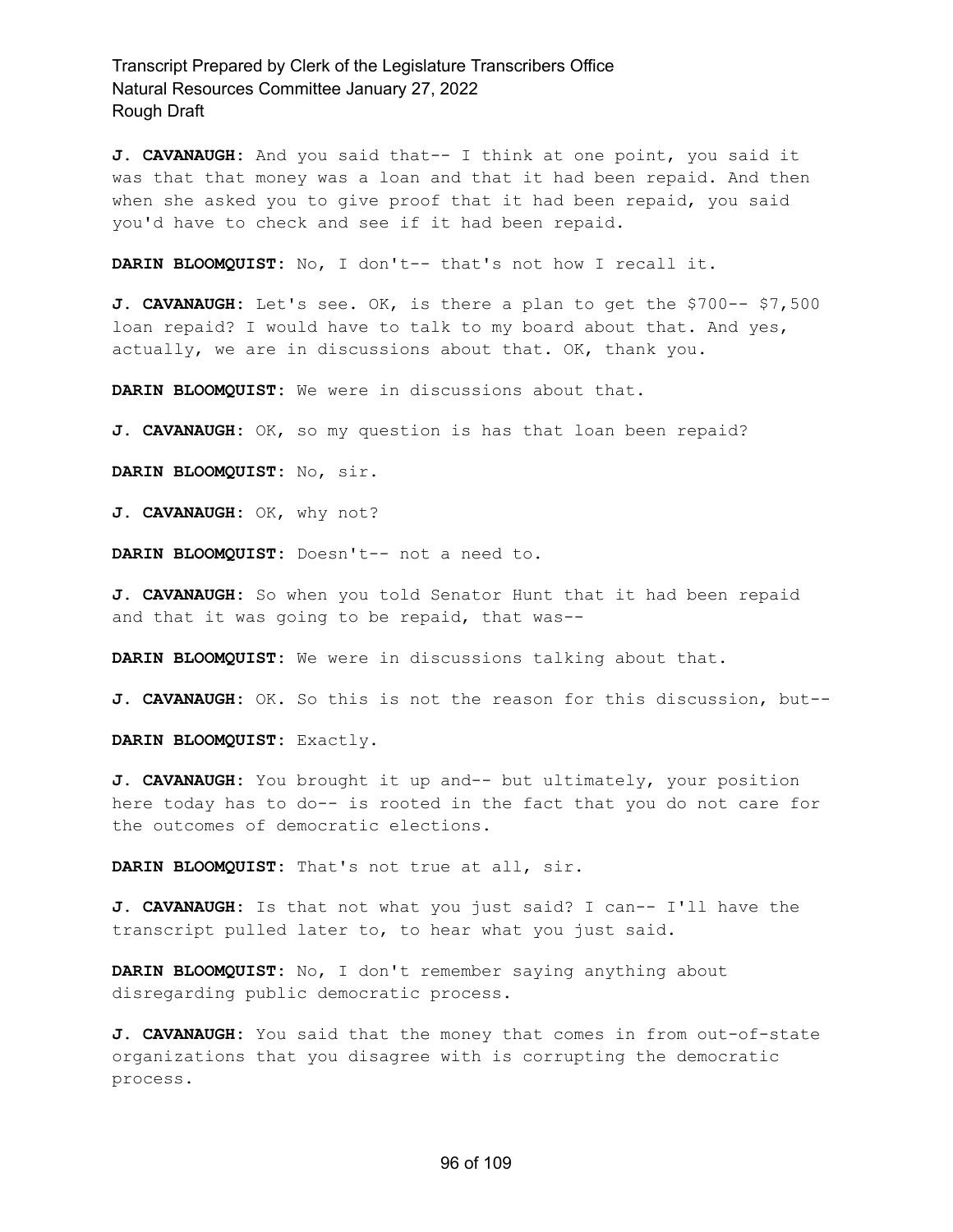**DARIN BLOOMQUIST:** I didn't use that-- those words.

**J. CAVANAUGH:** OK.

**DARIN BLOOMQUIST:** I could reread it if you want me to.

**J. CAVANAUGH:** Well, that's fine. You can do that on somebody else's time. But so you would like to make the board-- you would be in favor of appointing members of the power board under a different construction than this current construction?

**DARIN BLOOMQUIST:** I would be in favor of discussing potential scenarios.

**J. CAVANAUGH:** OK and you had said that you-- there are certain members that are taking the board in a direction you don't care for.

**DARIN BLOOMQUIST:** I believe potentially there are forces out there that are financing, putting people in the place to do that.

**J. CAVANAUGH:** And so is-- would it be a misrepresentation of your position to say you have-- your organization has spent money on elections and has not been happy with some of the outcomes?

**DARIN BLOOMQUIST:** We have not spent money on elections.

**J. CAVANAUGH:** OK.

**DARIN BLOOMQUIST:** My organization has not.

**J. CAVANAUGH:** You-- the NEG&T has not.

**DARIN BLOOMQUIST:** That's correct, sir.

**J. CAVANAUGH:** OK. Are you part of any organization that spent money in elections then?

**DARIN BLOOMQUIST:** I am an assistant treasurer of a PAC.

**J. CAVANAUGH:** OK, does NEG&T put any money into that PAC?

**DARIN BLOOMQUIST:** We made a loan to that PAC in 19-- excuse me, in 2019, a nonelection year.

**J. CAVANAUGH:** And is that the \$7,500--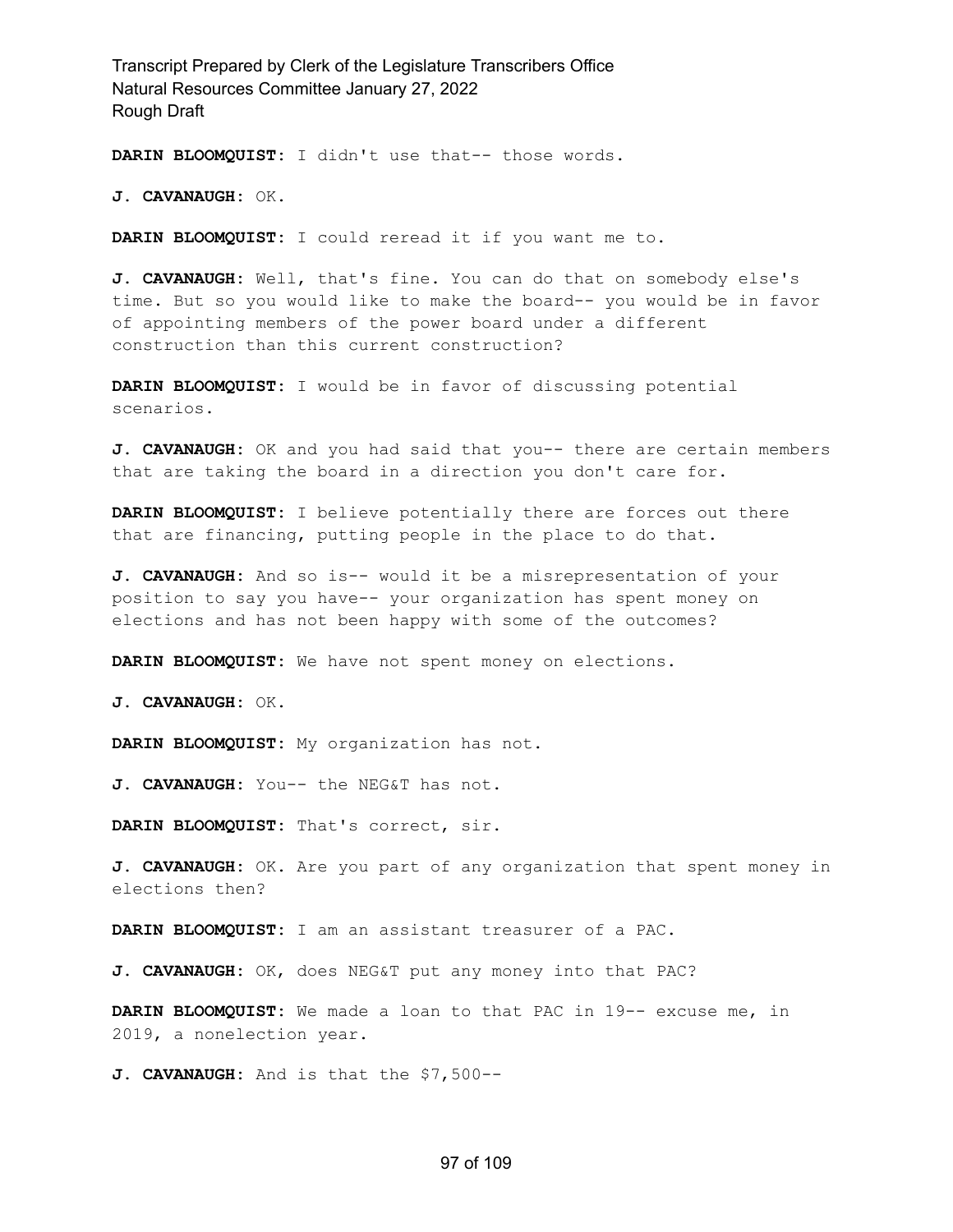**DARIN BLOOMQUIST:** That's correct.

**J. CAVANAUGH:** -- I asked you about? And that loan does not need to be repaid.

**DARIN BLOOMQUIST:** That's correct.

**J. CAVANAUGH:** So--

**DARIN BLOOMQUIST:** I have an Attorney General's Opinion.

**J. CAVANAUGH:** OK. And so your position is you have not put any money into the-- to this PAC that has participated in these elections. However, you have given a loan that will never be repaid.

**DARIN BLOOMQUIST:** I didn't-- I-- no one said never repaid.

**J. CAVANAUGH:** OK, that does not need to be repaid.

**DARIN BLOOMQUIST:** It doesn't have to be repaid as I understand it.

**J. CAVANAUGH:** OK.

**DARIN BLOOMQUIST:** It can be.

**J. CAVANAUGH:** So-- but you-- so you are perfectly happy with the structure and the-- of the makeup of the Nebraska Public Power Board right now?

**DARIN BLOOMQUIST:** Am I perfectly happy with the makeup-- in what- what mean-- what do you mean? Do I like every one of the directors?

**J. CAVANAUGH:** Sure, whatever.

**DARIN BLOOMQUIST:** I, I, I like a lot of them.

**J. CAVANAUGH:** OK.

**DARIN BLOOMQUIST:** Yeah, I will tell you that.

**J. CAVANAUGH:** Are there--

**DARIN BLOOMQUIST:** I consider them friends.

**J. CAVANAUGH:** But there are some that you don't care for.

**DARIN BLOOMQUIST:** There are some--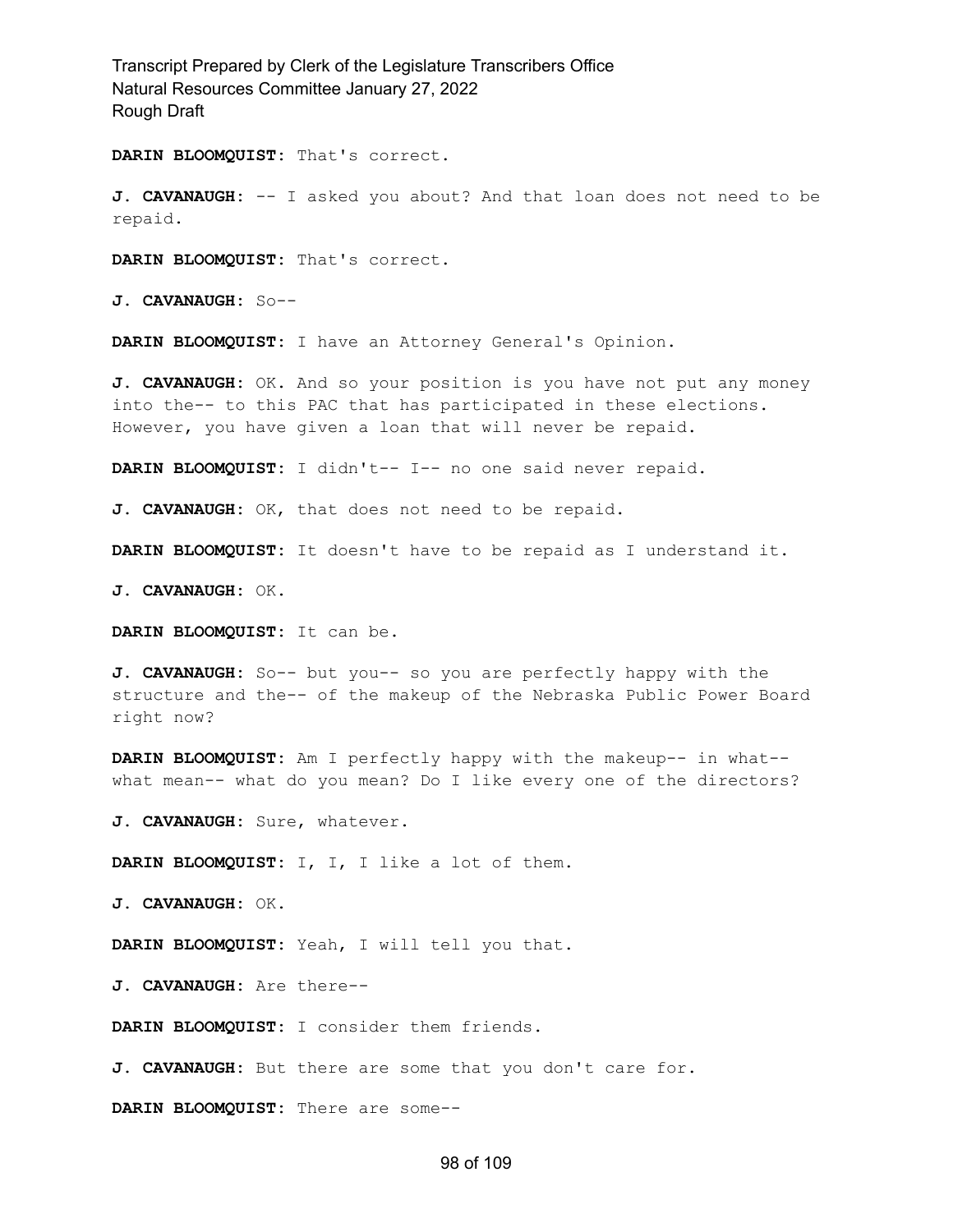**J. CAVANAUGH:** Not on a personal level, but on the political-- their positions.

**DARIN BLOOMQUIST:** There, there are some that I agree with more than others.

**J. CAVANAUGH:** OK. And the organization on-- the PAC on which you said that has spent money in these elections, has it spent money in the election for Mr. Schrock? Did you spend money on that election?

**DARIN BLOOMQUIST:** No, sir.

**J. CAVANAUGH:** And the election for the individual that Senator Groene was referencing, did you spend any money in that election? I don't remember what her name was--

**GROENE:** No, she's already on the record.

**J. CAVANAUGH:** --the previous president of the board?

**DARIN BLOOMQUIST:** Mary Harding?

**J. CAVANAUGH:** Mary Harding.

**DARIN BLOOMQUIST:** We do not spend any money on that election.

**J. CAVANAUGH:** OK, did you spend any money--

**DARIN BLOOMQUIST:** On--

**J. CAVANAUGH:** --on elections--

**DARIN BLOOMQUIST:** --on, on-- we did not spend-- I'd have to check that, but I believe the candidate that ran against her received several donations from the Republican Party.

**J. CAVANAUGH:** OK.

**DARIN BLOOMQUIST:** But I don't believe-- I'd, I'd have to recheck, but I do not believe we're--

**MOSER:** Senator, Senator--

**J. CAVANAUGH:** Sorry, I'm--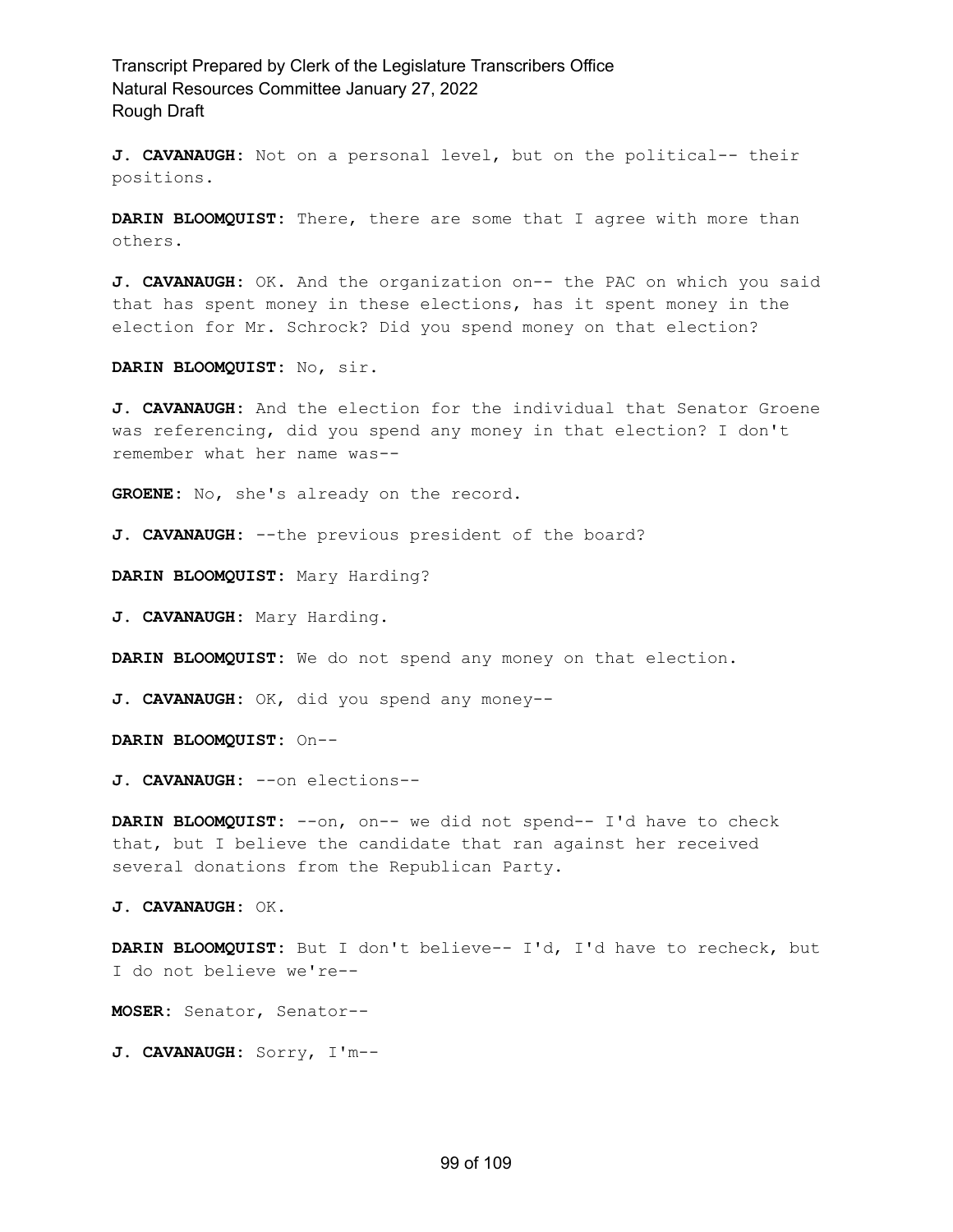**MOSER:** You're questioning the witness. Let's, let's let the witness testify and then you can talk to him.

**J. CAVANAUGH:** All right.

**MOSER:** Research your information and--

**J. CAVANAUGH:** Thank you for your answers.

**MOSER:** --we'll talk about it later.

**DARIN BLOOMQUIST:** You're welcome. Anytime.

**MOSER:** OK. Yes, Senator Groene.

**GROENE:** Thank you. Yeah, I got a lecture when I was a freshman, Senator Wayne. This is your time. This is your time to testify and we're supposed to just ask you questions, but I get into lectures too, so I'm not going to criticize John too far. But so how much total money did your PAC have?

**DARIN BLOOMQUIST:** How much total in, in the last--

**GROENE:** Yeah because you've helped--

**DARIN BLOOMQUIST:** --election cycle?

**GROENE:** I'm assuming you focus on public power elections.

**DARIN BLOOMQUIST:** Exclusively.

**GROENE:** Yeah.

**DARIN BLOOMQUIST:** Yes, I believe so. I believe somewhere around-- I haven't looked lately, somewhere around \$50,000.

**GROENE:** So \$30,000 out-state-- out-of-nation was spent on one race. Do you know how much was spent "conglamorately" on all those-- Oma-- OPPD and, and NPPD races--

**DARIN BLOOMQUIST:** I can--

**GROENE:** --from out-of-state money?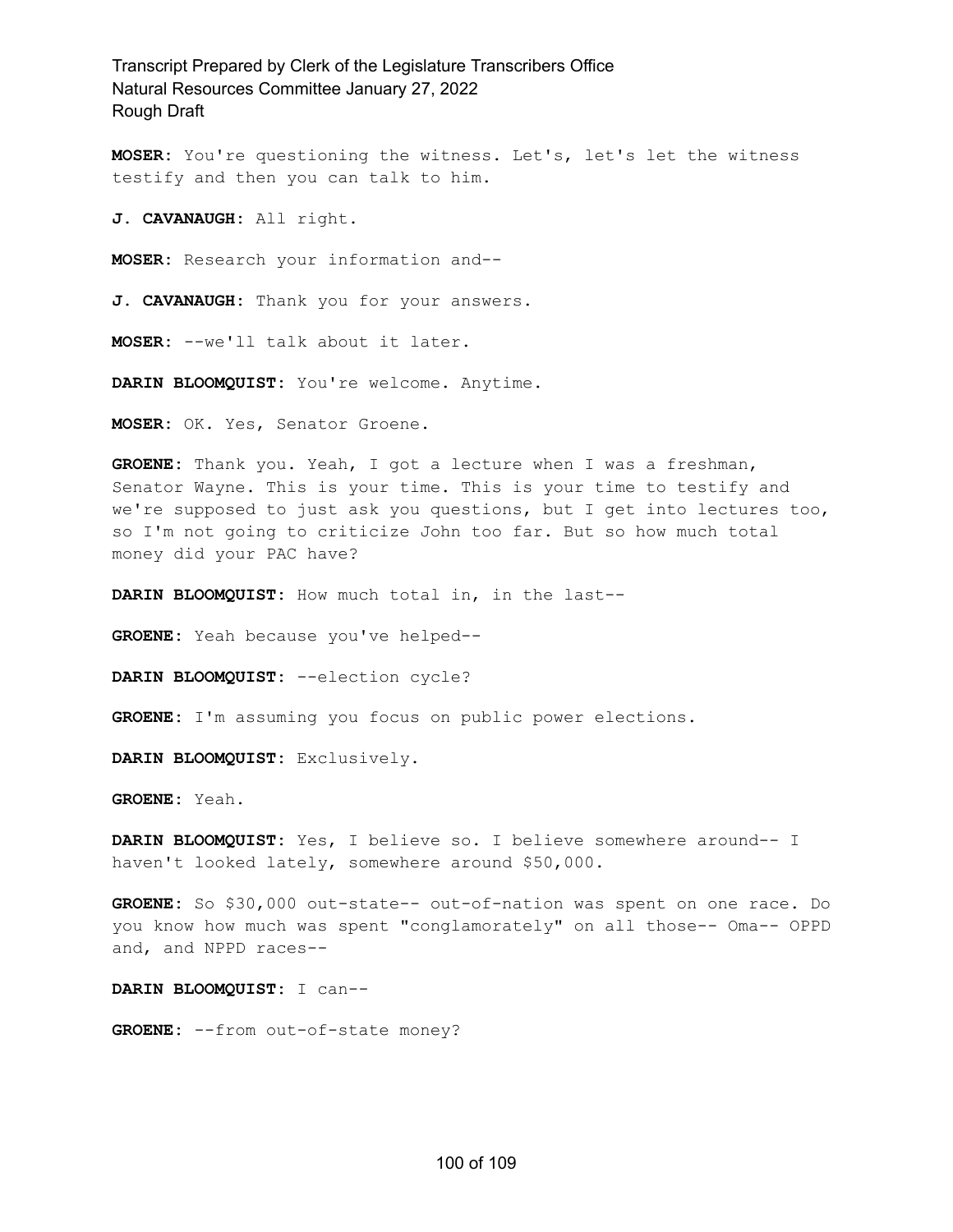**DARIN BLOOMQUIST:** I can tell you this is all on Nebraska Accountability and Disclosure website. In the last cycle, there were three candidates that took over \$218,000.

**GROENE:** Out of state?

**DARIN BLOOMQUIST:** Absolutely.

**GROENE:** And your money comes from where?

**DARIN BLOOMQUIST:** From in-state, from Nebraska.

**GROENE:** From Nebraskans.

**DARIN BLOOMQUIST:** That's correct.

**GROENE:** And you're the bad guy?

**\_\_\_\_\_\_\_\_\_\_\_\_\_\_\_\_:** Let it go.

**DARIN BLOOMQUIST:** Well, I, I didn't say that.

**GROENE:** But anyway. Well, we thought you-- heard you were. But anyway, so we have a problem where-- I think the Democratic candidate for Governor calls it dark money. And I'm not criticizing her because that's one of our issues. But this is dark money coming in from PACs outside of the state who we don't know who they are-- some-- we know their organizations, but don't know where the money comes from to them. So what is your answer?

**DARIN BLOOMQUIST:** To?

**GROENE:** To make this Nebraska's elections again.

**DARIN BLOOMQUIST:** Well, I think I think--

**GROENE:** Nonpartisan.

**DARIN BLOOMQUIST:** I, I think you're going into campaign finance reform ultimately and that's a very heavy lift. I don't disagree with what Mr. Neidfeldt said, where if we do have an appointment, it would make sense to me that the appointments would come from the-- at the wholesale customers of NPPD. My organization supplies \$240 million annually to NPPD. It-- we're the largest customer and we have effectively no voice. We have, we have elected directors that make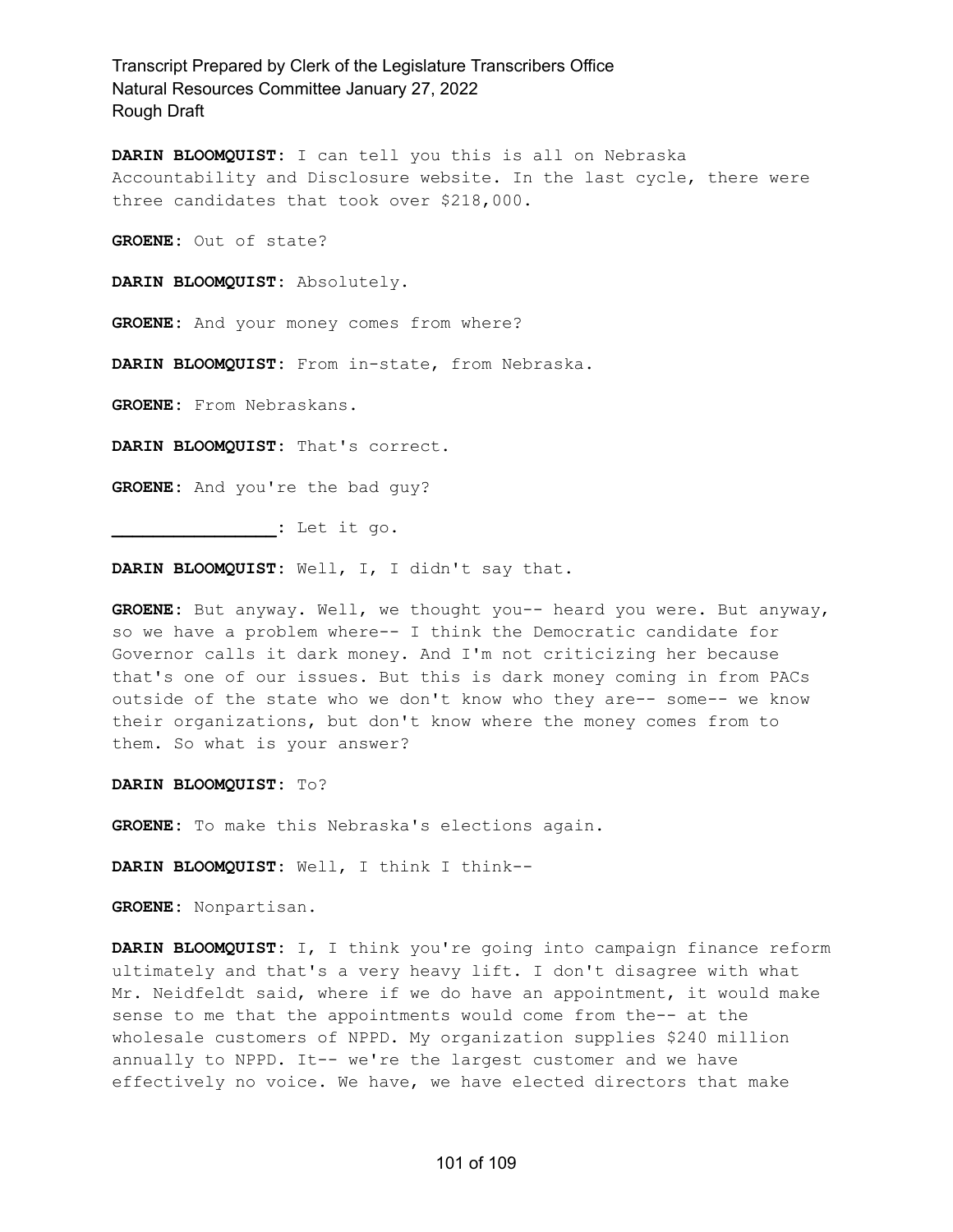these decisions. Now we can talk to them and reason with them and we do, we do--

**GROENE:** Have you--

**DARIN BLOOMQUIST:** --but I would sure love to have a little more skin in the game, and so would my members, by having a vote on that board too if we're going to dedicate this kind of funds to them every year.

**GROENE:** So have you seen any money coming in further down the ballot on local power districts or have they got that far yet?

**DARIN BLOOMQUIST:** It hasn't got that far yet, but as, as Senator Cavanaugh might remember, I gave the committee-- this is a report from Resistance Labs, is actually a dossier about public power districts in Nebraska, has my membership in there. They list by director whether they think they should be reelected or not or opposed.

**GROENE:** What organization is that?

**DARIN BLOOMQUIST:** Resistive Labs [SIC]. It's called the Climate Utility Transition 2020 Opportunities Report. This is the latest one we got. I'll give you a copy if you'd like--

**GROENE:** Well, I'm-- you'd have to ask the Chairman, but I think it'd be nice to get copies.

**DARIN BLOOMQUIST:** It, it targets public power districts and by name.

**GROENE:** Thank you.

**MOSER:** Gentlemen. I think we've gone as far as I'm going to let you go as far as testifying. You can discuss this out in the hallway here when we're done, but we should restrict our comments to the bill that we've got here. OK. Any other questions? Thank you very much for your testimony.

#### **DARIN BLOOMQUIST:** Thank you, Senator.

**MOSER:** Yes, anybody else wants to testify neutral or are we done? Great, thank you. Senator Bostelman, you want to close? Welcome back. Did you stay awake through all that?

**BOSTELMAN:** Thank you, everybody, for coming and testifying. Really, it's-- that's what this was about, is trying to find some different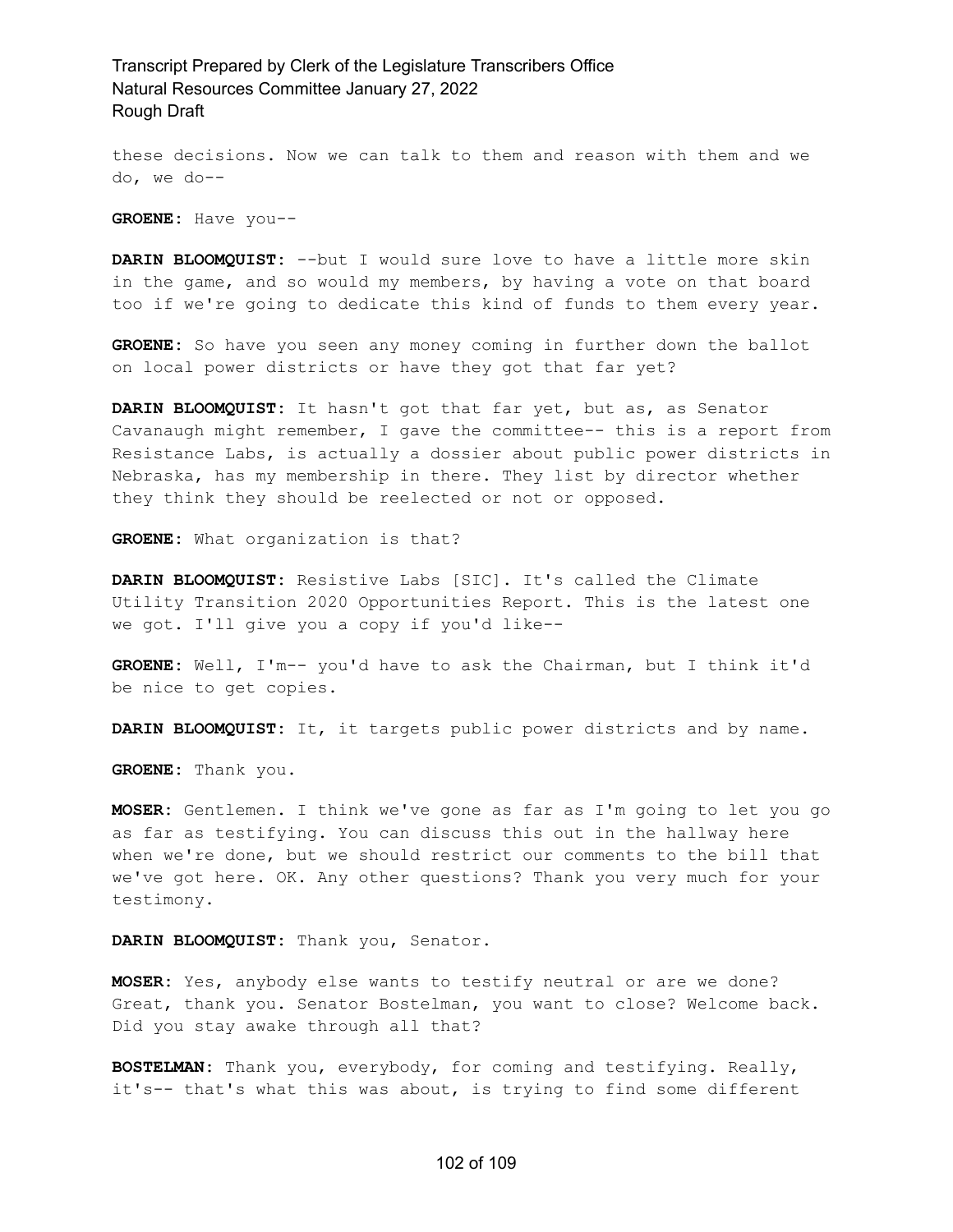ideas, some different things and find out what people are thinking about public power and their boards. I want to make a few comments to some specific thing. Washington state appoints their CEO to public power, the governor does. Of 56-- 56 percent of all public power utilities are managed by the city council, the county, the board of directors, like what I believe LES has done. So 56 percent of public power utilities are managed that way. Perhaps there's something in that when we look at what Southern Public Power talked about, that might fall within that 56 percent. Thirty percent of all public power board memberships are appointed in the-- in the United States. So this isn't a completely out-of-the-box concept or idea. It's worth a discussion. It's worth the topic of the discussion we had today. I do want to talk about the board members, and I want to make sure it's plenty clear, because I want to correct the record. NPPD, the board members, I'm not going to say their names, but I will tell you their positions according to their resumes, what they have on the website. There's, there's a person who comes out of the utility business, there's a public power board director, there's a-- retired, I believe, broadcasting, rental property, rancher, another public power district person, a WellCare person, a farmer, a lawyer, a farmer, and a solar energy. So there's four out of those of NPPD that have direct connection with generation. On OPD, there's a mechanical engineer, an energy efficiency, LEED-- buildings, how you make your, your, your building more efficient. There's a nurse, there's a law enforcement officer or a retired law enforcement person, there's a-- there's a business manager, there's a member of the NRD board member, there's a mechanical engineer that has a PE in heating and air conditioning, there's a lawyer and there's a teacher. There's zero people on OPPD board that has experience in power and generation. So I think that's my point that I'm trying to make with this bill, and the things that I have discussed over and over is that the need for-- and I think what you've heard from some individuals here, there's a need-- what's happened in the past? We're changing significantly. What's happened in the past happened in the past. I'm talking about going ahead, the future. Things are changing and there are huge challenges ahead. That's my point. Do we need to have a different way of putting people with that working knowledge, that skillset, get those people on those boards so we have a portion of those members on the board that can provide that technical, I'll call it, information. I don't care how much training you have. Senator Hughes, you're a farmer, right? So if I come out to your farm and I'm from the city, I have no background in farming. If I come out and you show me around your farm and tell me about your farming, am I going to have the same knowledge of work the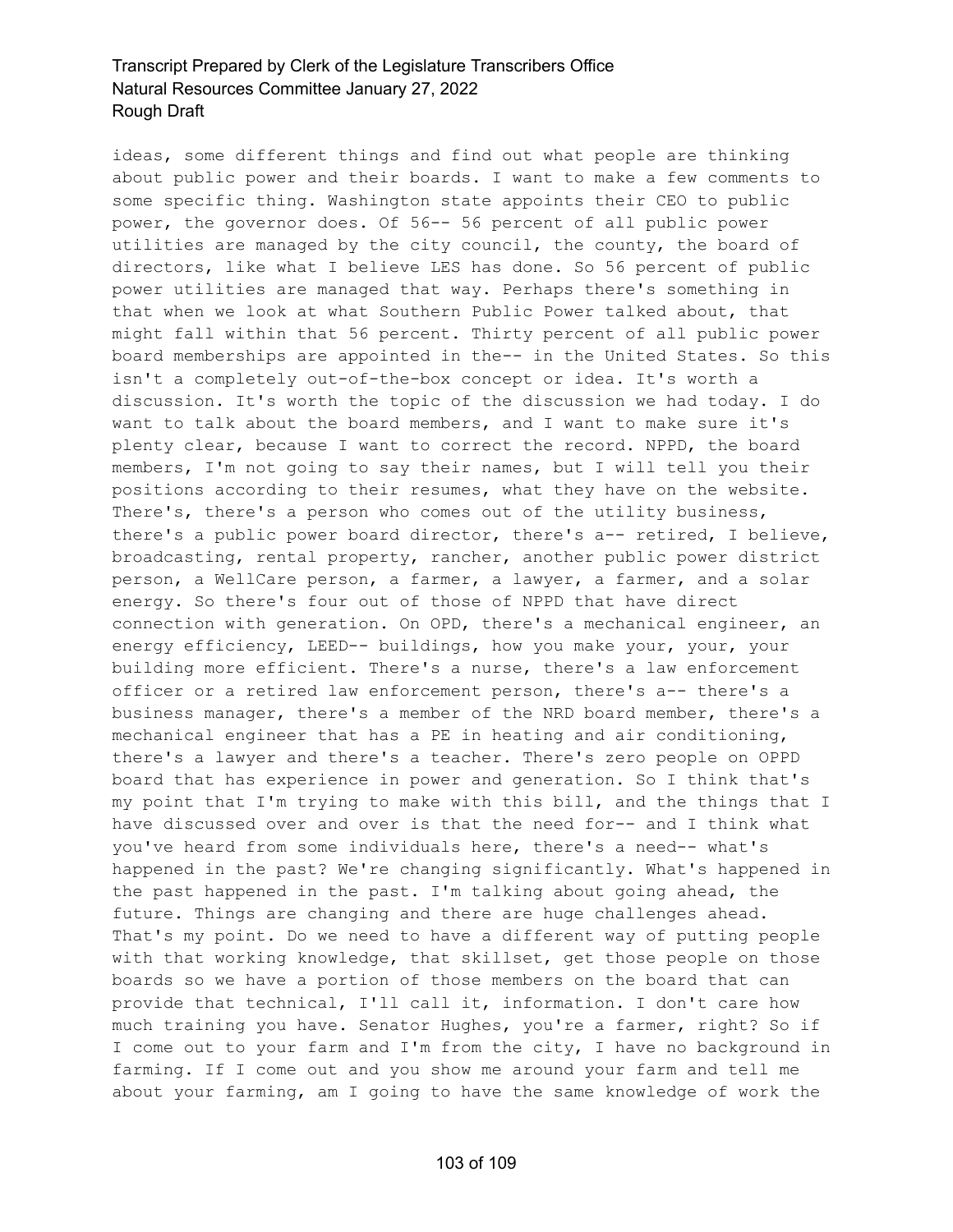way you do? I agree. And that's what I'm talking about. You know, I think it's, I think it's evident that we need that. I think NERC says that, SPP says that. The challenges are huge as we look to the future. How are we going to start to address that now? It's not uncommon for appointments to be made. There are ways to do it where it comes underneath a, an elected official, as in LES was talking about. There are ways to do that. Thirty percent of all public utilities in the United States are appointed, have appointed members. Washington state appoints, a governor appoints the CEO. Fifty-four percent of the utilities fall underneath that city council board of directors governance of some type of an elected official. That's where the discussion is. That's the point that I'm trying to make with this, and and I hope that we can continue to have the dialogue on this and, and, and look to ways to improve upon what we do. And one thing about large districts, I think Senator Brewer probably would have comment as to how a large-- how you deal with a large district, but that's just on the side. Anyway, thank you for your time, board members, I really appreciate it-- committee members. Thank you for everybody that come in and testify today, and I'll take any other questions you may have.

**MOSER:** Anybody have any questions? Senator Groene.

**GROENE:** I'm going to stand myself corrected. But Nebraska is the only state that has a 100 percent public power, is that not correct.

**BOSTELMAN:** There's other states that are really close. They're not 100 percent. They may be 90. I think maybe, I think Tennessee maybe one or some other-- Tennessee Valley Authority, some other ones. There are some out there that their-- that do have public power. A major portion within the state, but it's not the entire state.

**GROENE:** And when you say municipalities, there's a lot of communities across the nation that have their own public power, the community itself, like Fremont does and here, you've got Lincoln. But, but overall, they're free enterprise operating power in every state but Nebraska. I believe our law, doesn't it say that you can't even-- if you free enterprise, you can't even operate here. Is that not true? So anyway, I just wanted to clarify when I said-- did you say 30 percent of all are appointed boards or how many of the-- have you, did you find any public power that was hired, the administrator was hired by the, by the board?

**BOSTELMAN:** Off the public, off the website publicpower.org, it says that 30 percent of all public utilities boards are appointed.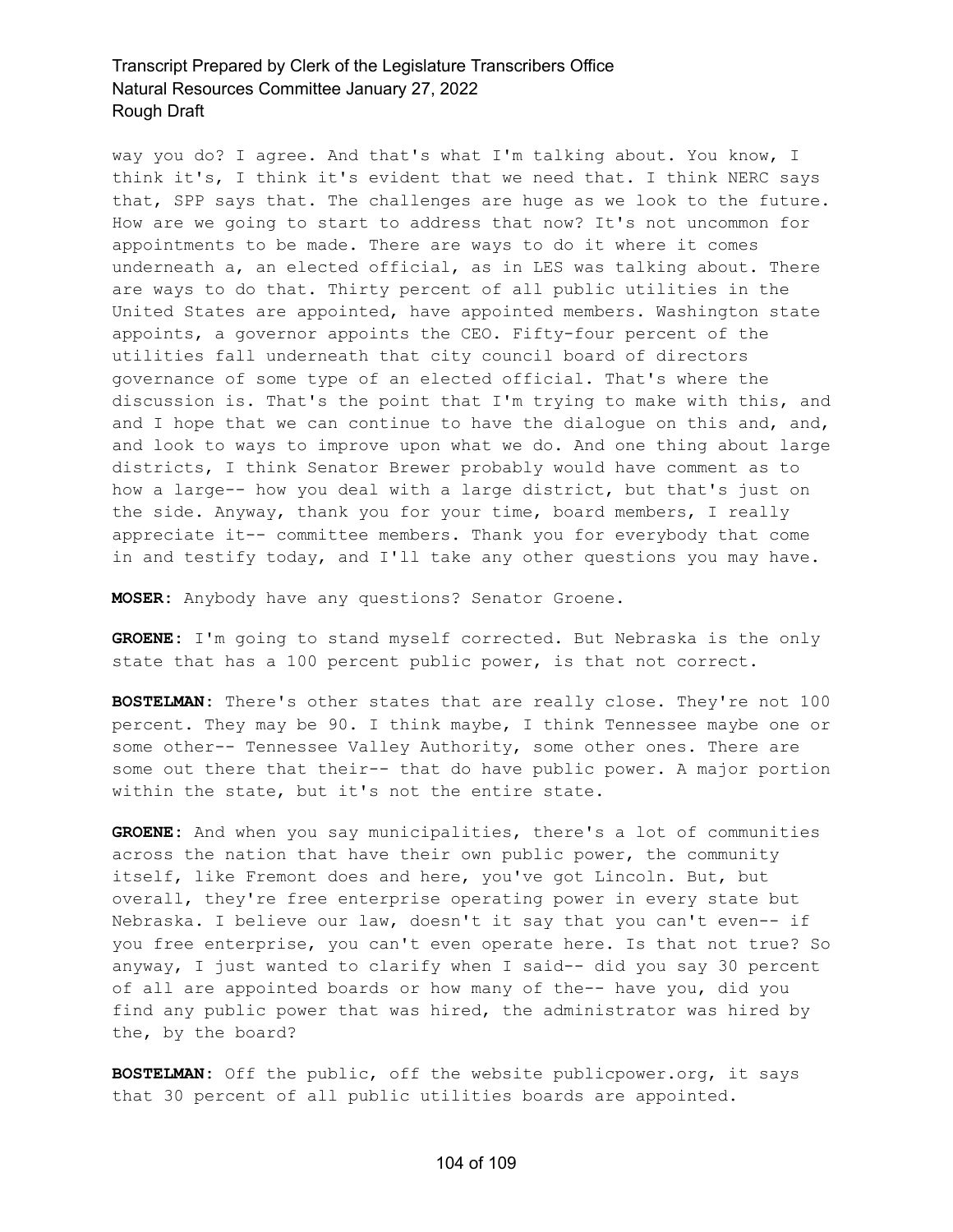**GROENE:** But you don't know about the CEO.

**BOSTELMAN:** Sorry?

**GROENE:** You don't know about the CEO.

**BOSTELMAN:** The CEO, I know Washington state for sure.

**GROENE:** Is by the governor?

**BOSTELMAN:** Yes.

**GROENE:** Thank you.

**BOSTELMAN:** Welcome.

**MOSER:** Further questions? Thank you, Senator. I'll relinquish-- yes, ma'am?

**KATIE BOHLMEYER:** Position letters.

**MOSER:** Oh, OK. I think I already said there were 89, right? I read that earlier, 89 opponents that we received letters from. What's that? Yes, that will close to the hearing. And I would relinquish, relinquish control back to Senator Bostelman.

**BOSTELMAN:** OK, if we could please clear the room, we have another hearing, please. If we could please clear the room. If we could please clear the room. Please clear the room. Please clear the room, we have another hearing. Please clear the room. Those who are for LB736, please stay. Everyone else, please-- we'll let them get out the door before we--

**SEAN FLOWERDAY:** No worries. This is going to be pretty short, I think.

**BOSTELMAN:** All right. So we're now ready to have our opening on LB736, so please go ahead.

**SEAN FLOWERDAY:** We'll keep this as short and sweet as we can. Good- well, really evening Chairman Bostelman and members of the Natural Resources Committee. My name is Sean Flowerday. That's S-e-a-n F-l-o-w-e-r-d-a-y. I'm a member of Senator Bostar's staff and I'm here today on his behalf. Senator Bostar apologizes he couldn't be here. He had an unavoidable conflict. I'm here to present LB736, a bill that redefines the term "E-85" to mean a blend of ethanol and gasoline in which ethanol comprises at least 85 percent or more of the blend by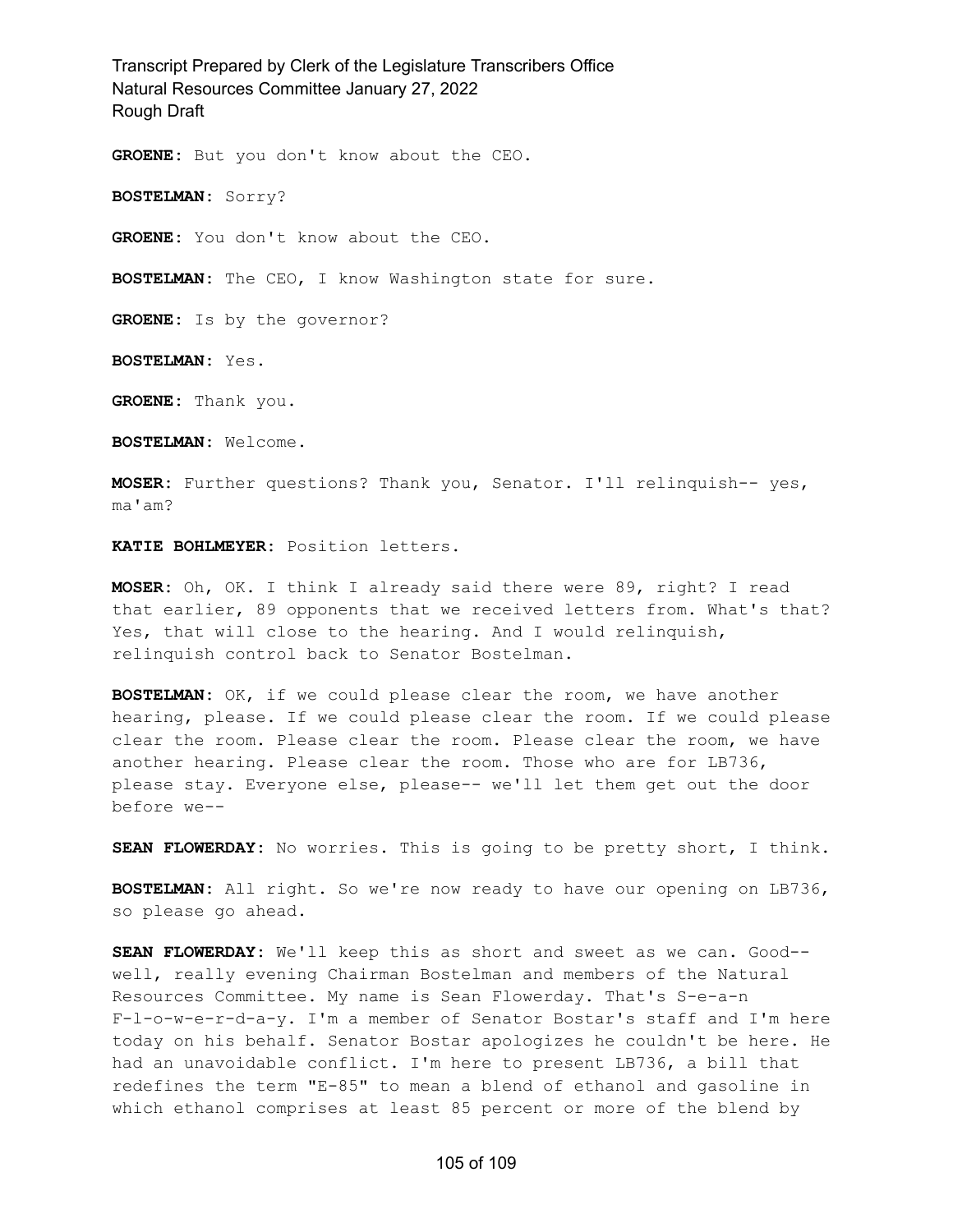volume. Our office introduced this piece of legislation to begin a conversation about ethanol or-- about ethanol, how the blends by volume are regulated, and how they are presented to the public at large. If you were to ask the average Nebraskan what percentage of ethanol was contained by volume in E-85 fuel, they would likely tell you 85 percent, but current Nebraska statute only stipulates that the blend must contain at least 70 percent ethanol by volume. Additionally, federal regulations, which supersede state statute and make our own rules largely irrelevant, mandate compliance with the American Society for Testing and Material Standards, which allow for as low as 51 percent ethanol by volume. This begs the question why does the state of Nebraska regulate ethanol blend percentages at all if federal requirements are-- or will overrule state regulations? It's also important to appreciate that the products sold to consumers changes ethanol blend percentage based on the season in order to assure better performance. Depending on the time of year, E-85 fuel contains different quantities of ethanol anywhere from 51 percent blend by volume during the coldest months of the year to as much as 83 in the hottest months due. To federal regulations requiring the inclusion of denaturings, even in the peak of summer, E-85 fuel never actually reaches 85 percent by volume, according to industry experts from Renewable Fuels Nebraska that we've conferred with in our office. And I think they're here to speak on this as well. Ultimately, the decision that the Nebraska Legislature makes regarding this piece of legislation won't likely have an impact on what is sold at the pump because federal rules still supersede anything we are likely to do in this area. But it's our hope, in the interest of greater transparency for the consumer, to begin a conversation about why we sell a product called E-85 that never actually reaches 85 percent ethanol by volume when it goes into fuel tanks at the gas station. Additionally, should Nebraska statute even attempt to regulate ethanol blends in light of federal standards that supersede our own? We're eager to hear the ideas that stakeholders have about the situation, welcome input from the industry about how we can best serve and best communicate with Nebraska consumers. Thank you for your time and I'd be happy to answer any questions the committee might have.

**BOSTELMAN:** Thank you, Mr. Flowerday. My-- typically we don't ask-- I'm-- for me-- I know Senator Moser did the other day, but we'll ask does anybody have any questions?

**SEAN FLOWERDAY:** Sorry.

**BOSTELMAN:** Thank you--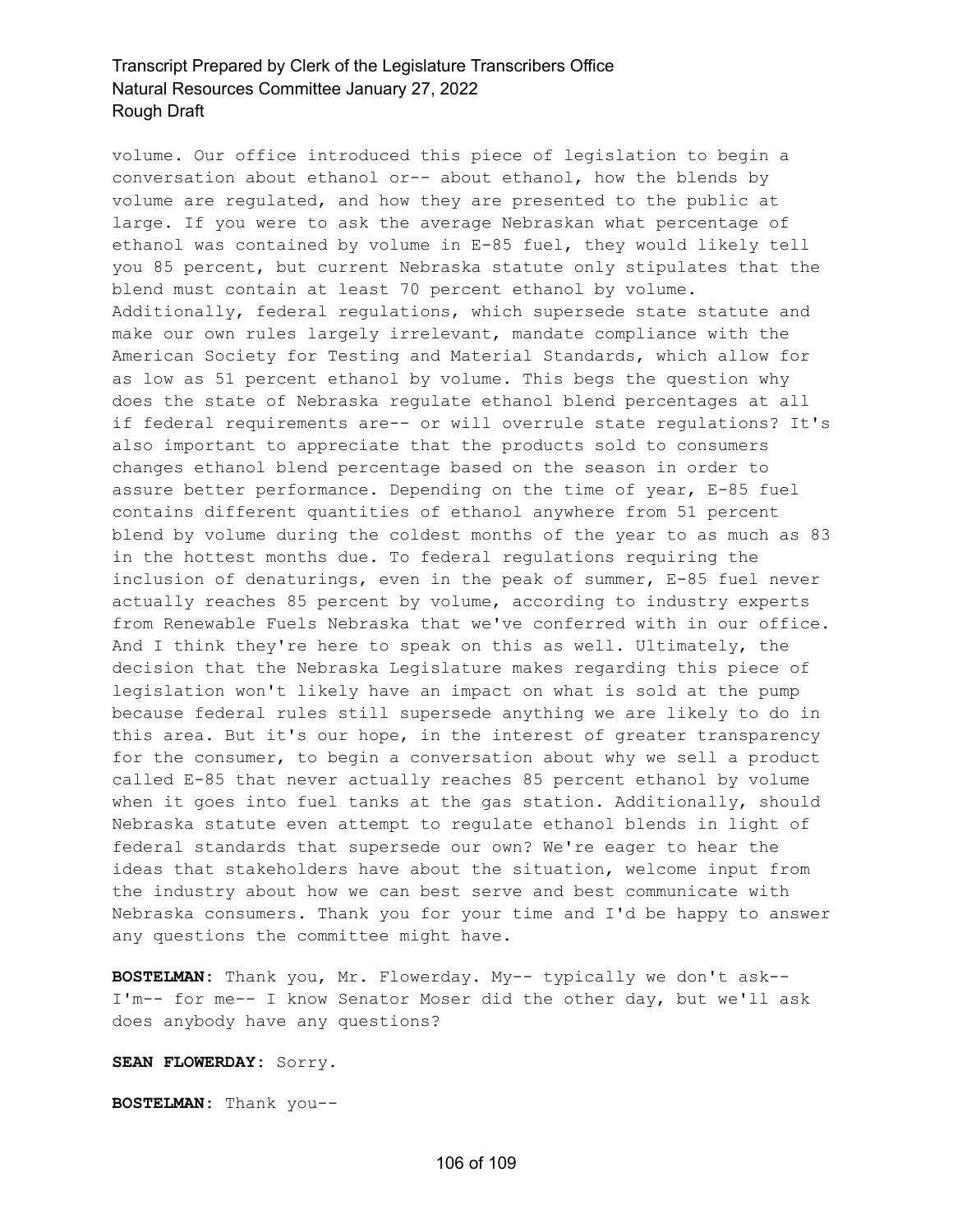#### **SEAN FLOWERDAY:** Yep.

**BOSTELMAN:** --appreciate it. Do we have any proponents for LB736? Any proponents? Seeing none, anyone that would like to testify in opposition to LB736? Good evening.

**DAWN CALDWELL:** I could avoid this and let you all leave for the day, but I'm going to go on the record. Good evening, Chairman Bostelman and committee members. My name is Dawn Caldwell, D-a-w-n C-a-l-d-w-l- w-e-l-l. I'm the executive director at Renewable Fuels Nebraska, the statewide trade association for the ethanol industry. We are a resource to encourage public policy that ensures that growth and expansion of the renewable fuels industry in our state. Our 24 ethanol plants can produce 2.6 million-- billion gallons of ethanol annually, second in production only to Iowa. We are proud that Nebraska's ethanol industry contributes some \$5 billion to the annual state economy. We appreciate Senator Bostar's concern for consumer transparency, but we cannot support LB736 for the reasons that he stated in his opening remarks. The American Society for Testing and Materials, or ASTM International, is a globally recognized leader in developing and delivering voluntary consensus standards. Today, over 12,000 ASTM standards are used worldwide to improve product quality, enhance health and safety, strengthen market access and trade, and build consumer confidence. ASTM code D5798 drives the federal E-85 specification for flex fuel vehicles, a range from 50-- 51 to 83 percent by volume, as he stated. Indeed, our current specification in section 5.1 clearly states that a fuel comprised of 85 percent ethanol by volume cannot legally be sold in the U.S. So in layman's terms, which I greatly prefer as he talked about average consumer or typical consumer, this wide variance in the percentage of ethanol is necessary for proper vehicle performance. For instance, a lower ethanol blend of 51 percent ensures that vehicles properly start in winter, while also maintaining ethanol as the predominant chemical in the fuel. The upper limit of 83 percent includes the minimum 2 percent denaturant so the fuel would not be considered an alcoholic beverage. We sincerely appreciate Senator Bostar's eagerness to sell more ethanol via a more significant percentage, but due to the reasons stated, we must go on record as opposing the bill and we look forward to further conversation regarding the points he brought up. Thank you and I'm happy to answer your questions.

**BOSTELMAN:** Thank you, Ms. Caldwell. Do we have any questions from committee? Seeing none, thank you for your testimony. Anyone else who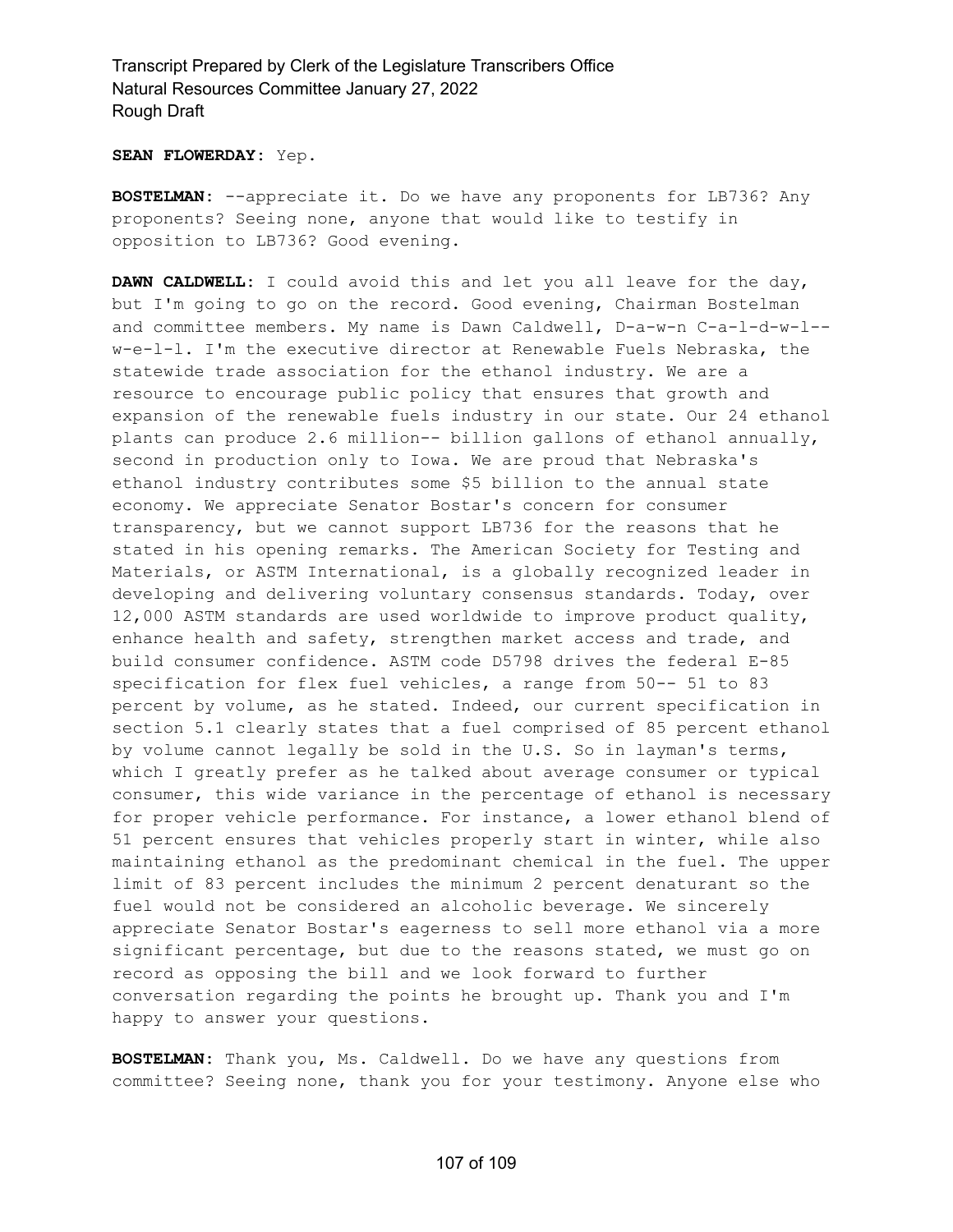would like to testify in opposition to LB736? Seeing none, anyone in the neutral capacity? Good evening.

**REID WAGNER:** Good evening. That's right, not afternoon anymore. Good evening, the department-- or the Natural Resources Committee. My name is Reid Wagner, spelled R-e-i-d W-a-g-n-e-r, and I'm the administrator of the Nebraska Ethanol Board. I come here today representing the Nebraska Ethanol Board and I do thank you for this opportunity. This is my first hearing, so having a good time. It's great. The proposed change to the definition of E-85 from a 70 percent by volume and higher to 85 percent by volume and higher blend of ethanol with gasoline presents a legal and technical dilemma, but also calls inherently for alignment between state and federal definitions. It is for this reason that I come before the committee today in neutrality of LB736. The current federal specification of E-85 fuel is comprised of, as we've heard already, a 51 percent to 83 percent by volume gasoline blend range. And we've already called out the ASTM standard required to actually-- or that is setting that specific range and the reasons for it. So just one more time, that lower limit of 51 percent is so that our flex fuel engines will actually start in the wintertime, especially during these very frigid months. As we make walks around Nebraska, we all feel that very-- it's very real. And the top end is the 83 percent just set there with the 2 percent denaturant requirement. As Dawn noted as well, this is a avoidance of the beverage tax and you don't want it-- that fuel ethanol being sold as a beverage, as it would potentially be not up to food-grade quality standards for human consumption. I would also like to point out for transparency on the consumers' sake, this is actually-- this range is denoted in the most current Federal Trade Commission labeling requirements at all gas pumps dispensing E-85 currently. And I've included a picture of that sticker on the letter that was handed out to you guys. Overall, the dilemma present in the proposed change to the definition the E-85 outlined in LB736 surpasses the federal specification, therefore calling for the use and sale of an unauthorized fuel in the United States, while also presenting issues with running internal combustion engines utilizing higher blends during the winter. However, Senator Bostar, through LB736, has also brought to our attention the need to ensure that our state-level statutes are aligned with our federal definitions and specifications. So the Nebraska Ethanol Board today recommends to realign the definition of E-85 with the current federal standard of 51 to 83 percent by volume that would be blended with gasoline. Thank you and I would happily take your questions.